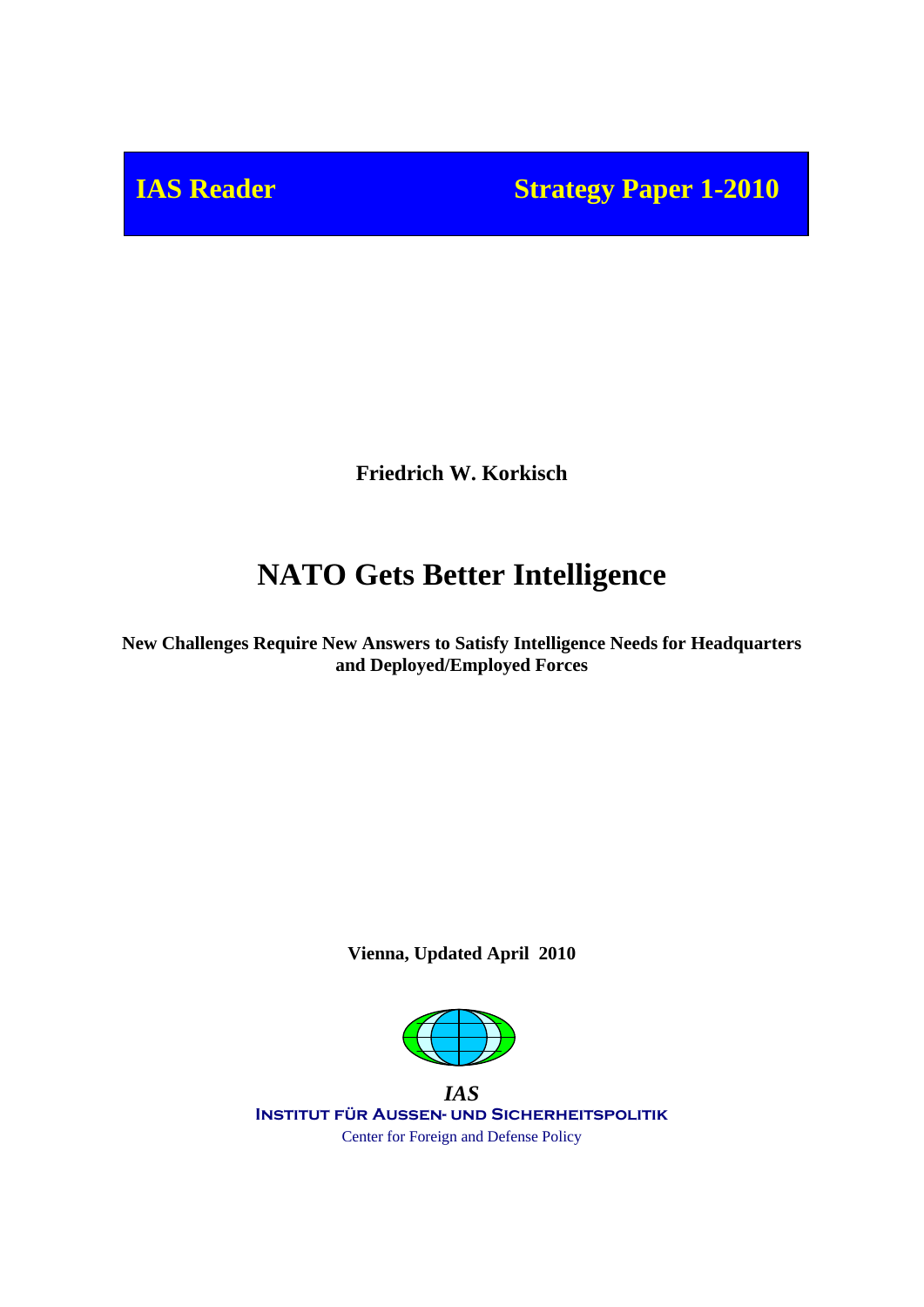

© Publisher: Institut für Außen- und Sicherheitspolitik (IAS) Vienna Copyright: Friedrich W. Korkisch Santa Barbara, CA 93109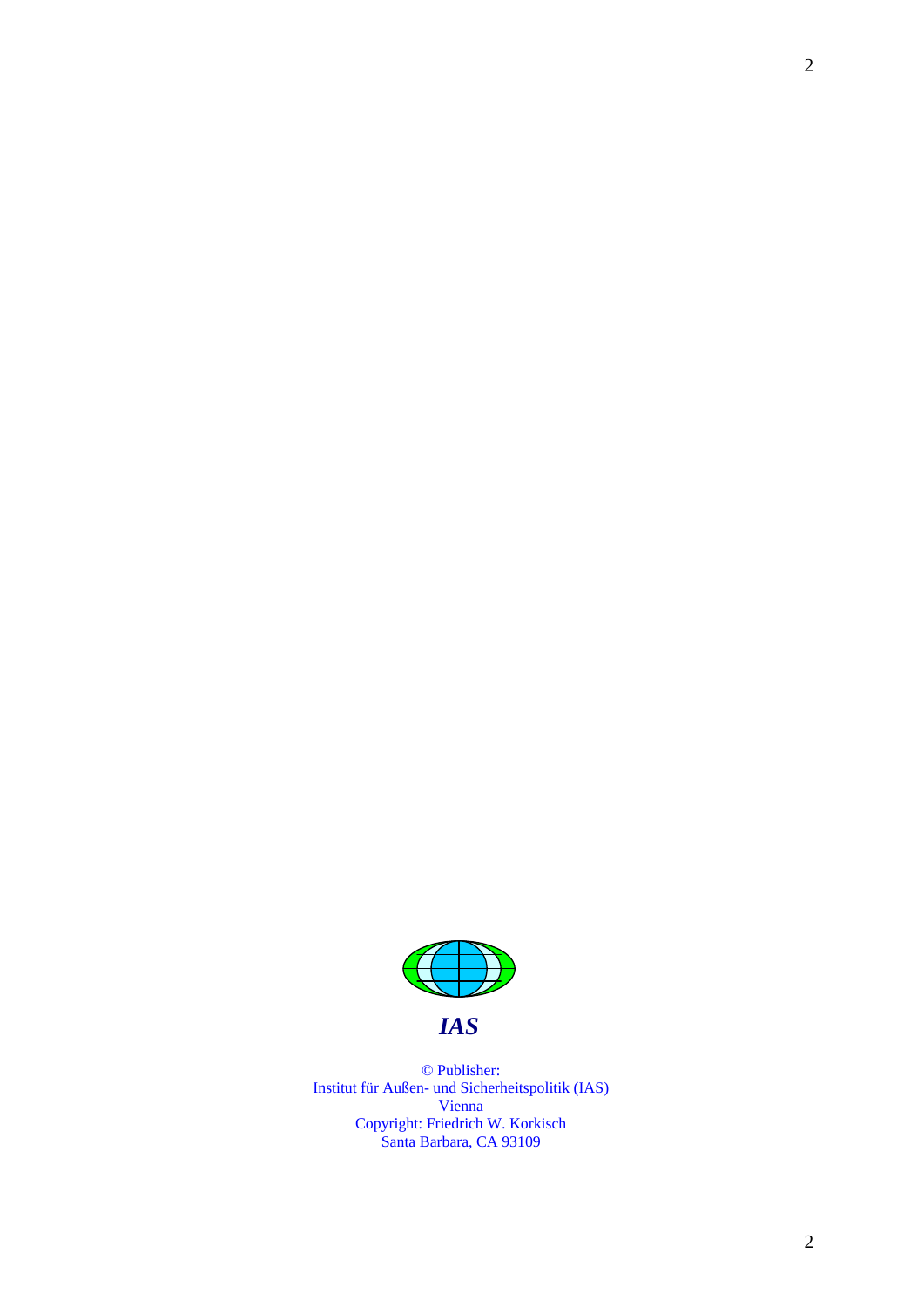<span id="page-2-14"></span><span id="page-2-13"></span><span id="page-2-12"></span><span id="page-2-11"></span><span id="page-2-10"></span><span id="page-2-9"></span><span id="page-2-8"></span><span id="page-2-7"></span><span id="page-2-6"></span><span id="page-2-5"></span><span id="page-2-4"></span><span id="page-2-3"></span><span id="page-2-2"></span><span id="page-2-1"></span><span id="page-2-0"></span>Friedrich W. Korkisch: PhD (summa cum laude) in International Relations; Col. Ret. (Air Force, Air Staff/MoD: Aerial Warfare and Space Affairs, International Air Operations, 1972-2002; lecturer Government Strategic Leadership Course since 2004 (ongoing); Member of the Austrian Delegation to the CSCS/OSCE, OSCC, Vienna, (Ministry of Foreign Affairs) and Military Adviser to the OSCC (1991-2002); Member Science Board of the MoD, and Chairman Strategic and Security Policy Advisory Commission, MoD; (since 2007); Director Center for Foreign and Security Policy, Vienna; University of Vienna (Magister, Political Science, Economic Theory, International Law, 1981-1984); Board of Europäisches Forum Alpbach; Santa Barbara City College, CA; University of Michigan, Zrinyi Milkos Univ. Budapest; Alumni NESA/National Defense University, Washington DC; International Studies Association, University of Arizona, Tucson, AZ; Lecturer of Corvinus Univ., Budapest.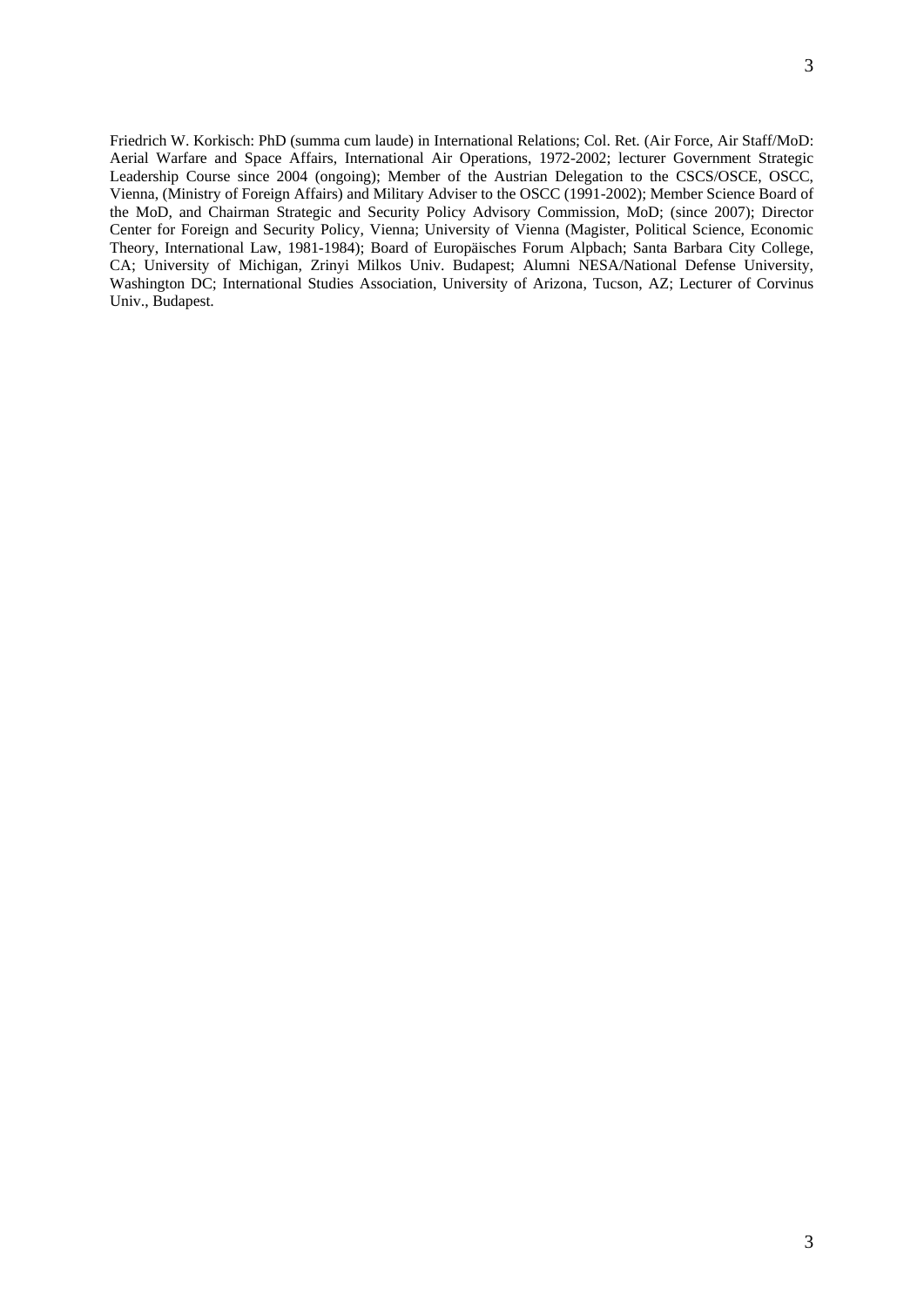## <span id="page-3-0"></span>**Content**

<span id="page-3-12"></span><span id="page-3-11"></span><span id="page-3-10"></span><span id="page-3-9"></span><span id="page-3-8"></span><span id="page-3-7"></span><span id="page-3-6"></span><span id="page-3-5"></span><span id="page-3-4"></span><span id="page-3-3"></span><span id="page-3-2"></span><span id="page-3-1"></span>

| New Challenges to Intelligence                                                   | 14 |
|----------------------------------------------------------------------------------|----|
| <b>Hybrid Wars</b>                                                               | 15 |
| Long War - Short War                                                             | 16 |
|                                                                                  |    |
|                                                                                  |    |
| <b>Recent Intelligence Reorganizations</b>                                       | 18 |
|                                                                                  |    |
| <b>Presidential Findings</b>                                                     | 19 |
| Intelligence and the NSC                                                         | 20 |
|                                                                                  |    |
| The Links to NORAD, NATO Air Defense, Missile Defense (Extended Air Defense)  20 |    |
|                                                                                  |    |
|                                                                                  |    |
| Civilian-Military Expert Teams                                                   | 22 |
| U.S.-NATO as Intervention Forces and New Intelligence Requirements  22           |    |
|                                                                                  |    |
|                                                                                  |    |
|                                                                                  |    |
| NATO Cyber War                                                                   | 26 |
| <b>Current NATO Computer Networks and Formats</b>                                | 27 |
|                                                                                  |    |
|                                                                                  |    |
|                                                                                  |    |
|                                                                                  |    |
|                                                                                  |    |
|                                                                                  |    |
|                                                                                  |    |
|                                                                                  |    |
|                                                                                  |    |
|                                                                                  |    |
|                                                                                  |    |
|                                                                                  |    |
|                                                                                  |    |
|                                                                                  |    |
|                                                                                  |    |
|                                                                                  |    |
|                                                                                  |    |
| Allied Joint Publications on Intelligence (AJP 2-series)                         | 40 |
|                                                                                  |    |
|                                                                                  |    |
|                                                                                  |    |
|                                                                                  |    |
|                                                                                  |    |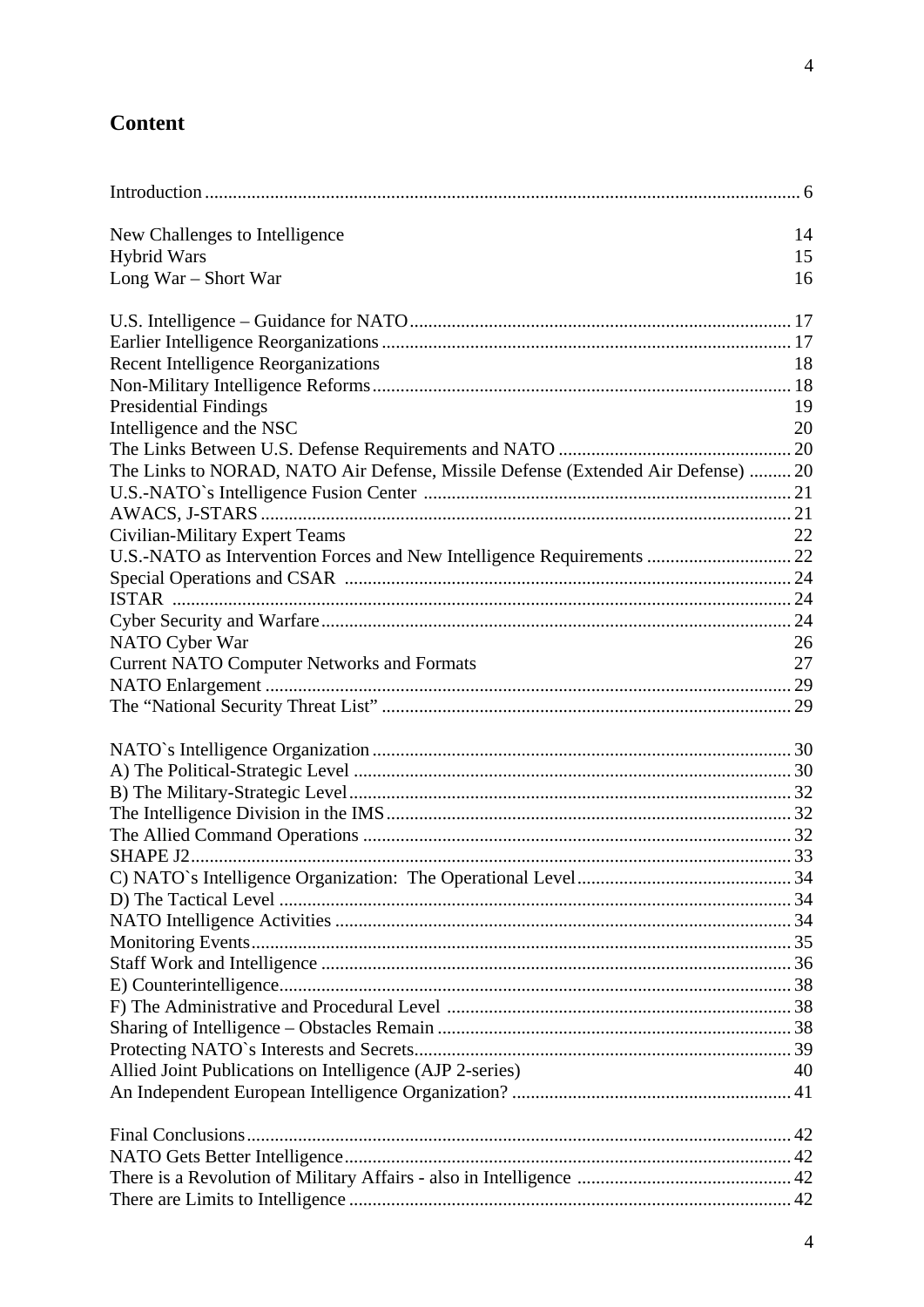<span id="page-4-14"></span><span id="page-4-13"></span><span id="page-4-12"></span><span id="page-4-11"></span><span id="page-4-10"></span><span id="page-4-9"></span><span id="page-4-8"></span><span id="page-4-7"></span><span id="page-4-6"></span><span id="page-4-5"></span><span id="page-4-4"></span><span id="page-4-3"></span><span id="page-4-2"></span><span id="page-4-1"></span><span id="page-4-0"></span>

| Data Link, Downlink Security, and Limits to Communication, Internet            | 44 |
|--------------------------------------------------------------------------------|----|
|                                                                                |    |
| End "National Tactical Data are Nobody's Business" Attitudes                   | 46 |
| The Current Main Problem: An Afghanistan National Forces Reliability Deficit   | 46 |
| A New Age for Intelligence: The Flynn Report and the Center for a New American |    |
| <b>Security Paper</b>                                                          | 46 |
| Appendix: Definitions of Intelligence (official texts in Cusive)               | 49 |
|                                                                                |    |
|                                                                                |    |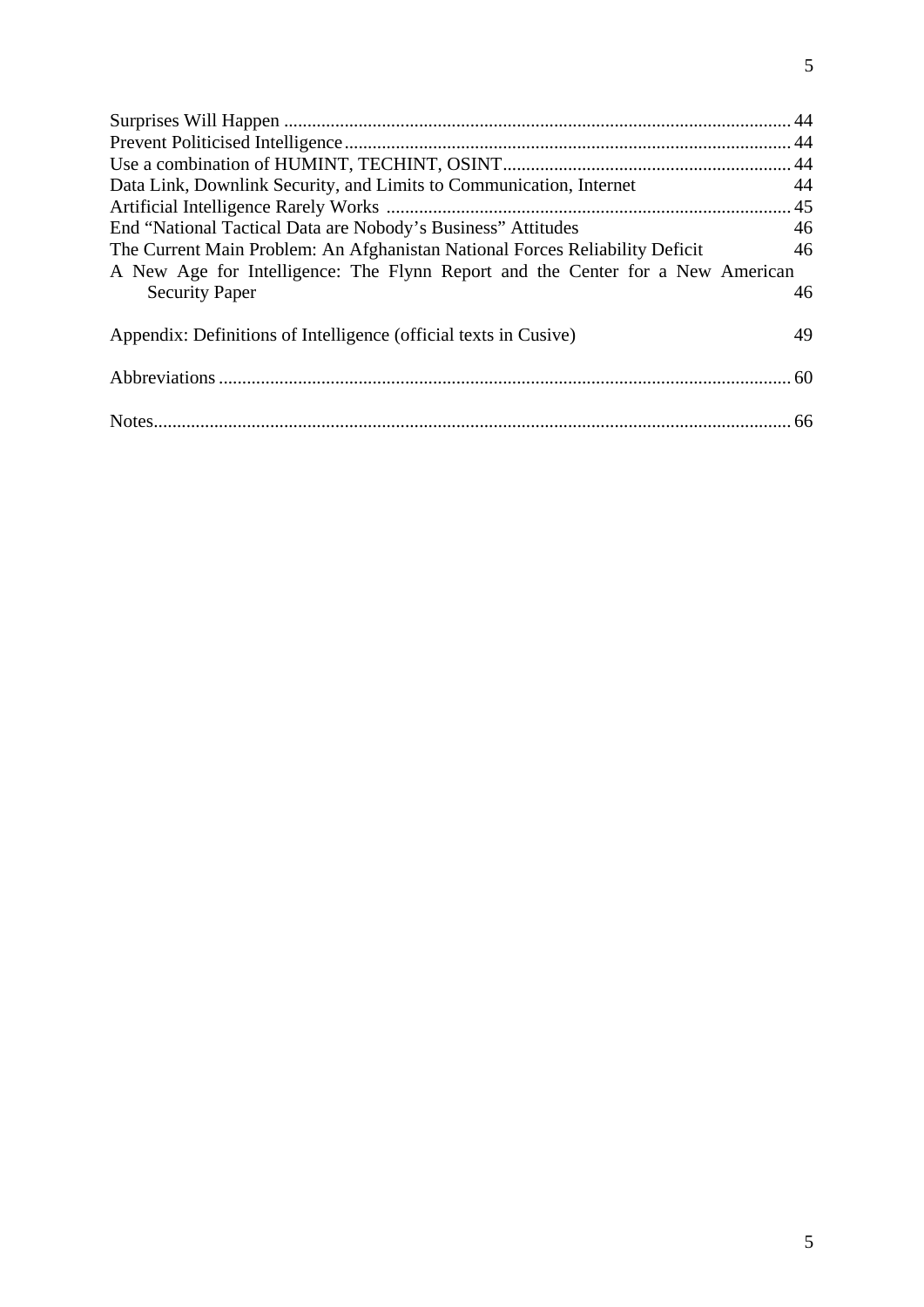#### <span id="page-5-0"></span>**Introduction**

<span id="page-5-2"></span><span id="page-5-1"></span>Originally, this article was based on a verbal invitation by SHAPE in 2004 to look somewhat deeper into NATO intelligence. The rather critical outcome of the first draft was mirrored in the title *NATO Needs Better Intelligence*. In the meantime certain corrections were implemented.

<span id="page-5-4"></span><span id="page-5-3"></span>Over the years, NATO had identified some weak areas and implemented a number of improvements. One was the *Fusion Center*, others were lessons learned in the aftermath of the terrorist attacks of September 11, 2001, lessons learned in Iraq and Afghanistan, by the Australians in East Timor, errors made in the operations that Israel had waged against southern Lebanon 2006 and the Gaza Strip in 2009, the use of UAVs for intelligence gathering and counter-strikes, recent Special Forces raids into Pakistan and in the Philippines, and improving the C4ISR/C4ISTAR and Net-Centric Warfare capabilities.

<span id="page-5-6"></span><span id="page-5-5"></span>Events and proposals were analyzed, formalized and introduced, but without changing standardized procedures too much. When Afghanistan emerged again as a growing trouble spot in the fall of 2006, intelligence saw a chance to show the difference that good and timely intelligence could made. Still there were a number of intelligence failures, mainly based on some clumsy procedures, but the J2/A2/G2/CIA/DIA and air reconnaissance establishment tried to fulfill expectations and even more. But at the same time were intelligence officers criticizing the established ways intelligence was requested, formalized, ordered, handled, conducted and processed. All the high quality and speed won by better communication was lost by political and hierarchical obstacles and more and more commands which wanted to be involved in the process.

<span id="page-5-7"></span>Today, much of the intelligence reporting is routinely sent to highest levels of government and the military establishment. Political judgment followed the political imperative of *success* and *progress*, but too often both were missing but politicians often politicized intelligence. We saw over the last two years the opposing trends of high-tech intelligence, the obstacles of political hierarchies and decisionmaking on the tactical level, and the demands of hybrid and asymmetrical warfare. Intelligence operatives who talked recently to the author in Washington, DC and Brussels called intelligence and current procedures as *dysfunctional*.

<span id="page-5-9"></span><span id="page-5-8"></span>Intelligence looked for better answers and U.S. tactical commanders began to bypass organizational obstacles and used artillery, tactical aircraft and especially UAVs to attack Taliban forces within Afghanistan and Pakistan whenever identified. The Taliban have adopted a warfare without communication means, learned to use the civilian population as shields, simply implemented Mao's idea of blending with the civilian population and take advantage of "enforced" support and some local sympathy, therefore undermining quite effectively the weak central government as puppets of "western occupation forces".

<span id="page-5-10"></span>Field commanders complain about too long and complex procedures when asking for aerial reconnaissance and report of delays (up to three days!) before obtaining requested intelligence data, which became useless after such hierarchical delays. The new FM 3-24 *Counterinsurgency* has partially undermined efforts to kill as many insurgents as possible because of fear of civilian casualties and collateral damage.

<span id="page-5-12"></span><span id="page-5-11"></span>Afghanistan is a war fought under similar procedures like Vietnam: In Vietnam it was airpower which was contained by the White House, in Afghanistan it is the new counterinsurgency "strategy", which limits military efforts. Like in Saigon, there is a corrupt and incapable government in Kabul that undermines politically and strategically what might be won militarily and tactically. The problem is political: Strikes against Taliban forces which kills too man civilians will erode the central government, but not killing Talibans would also erode the weak, insecure and unpopular central government.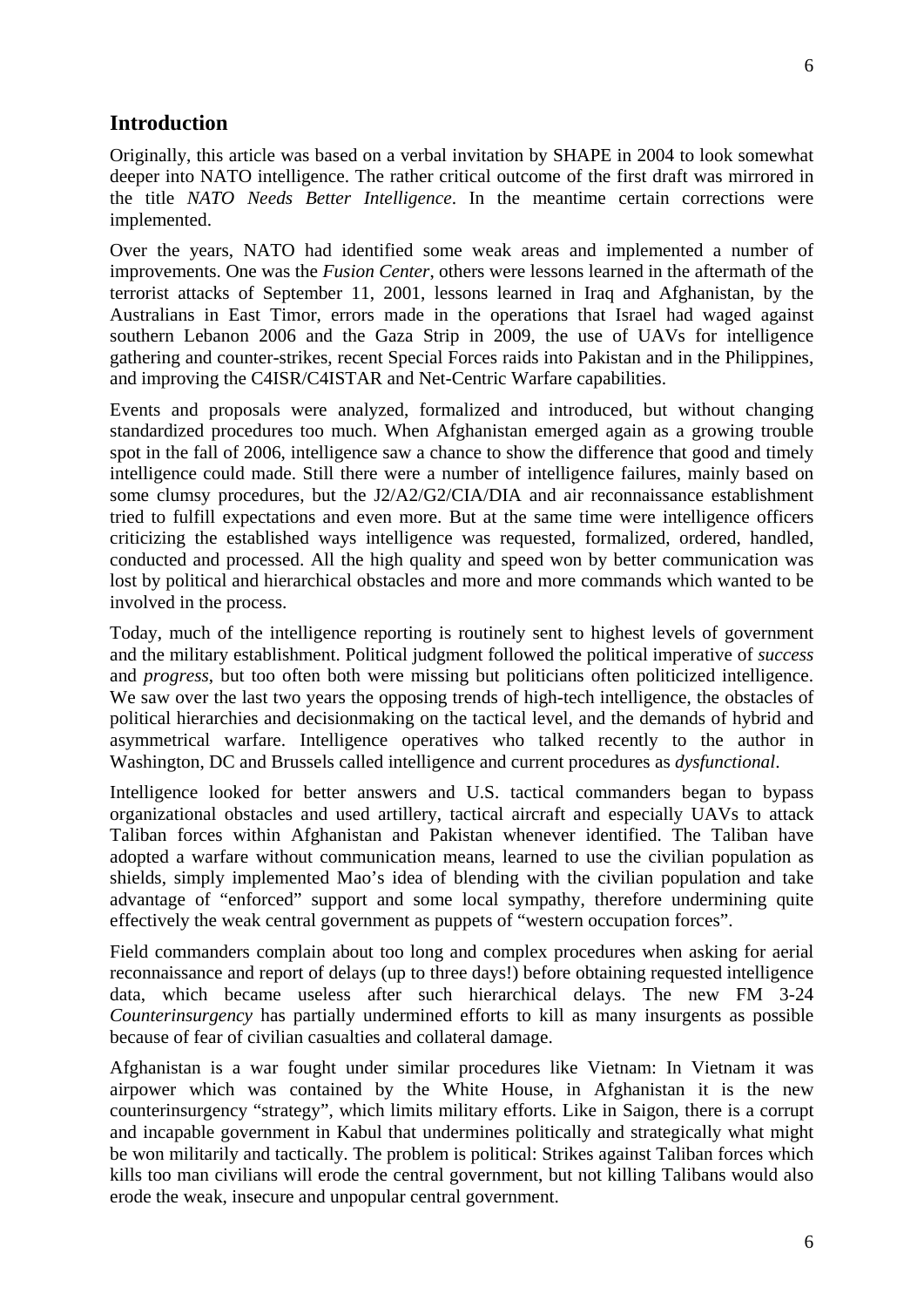<span id="page-6-1"></span><span id="page-6-0"></span>There is even a larger political picture: In the eyes of Pakistan, a "democratic" pro-western Afghanistan is a possible ally of India, and Indian intelligence is working inside of Pakistan to use some clans to undermine the current Pakistan government. The Pakistan army needs the Taliban as an ally against India. When the Pakistan government turned to the west and ousted a number of high ranking military officers, the Taliban had suddenly lost support (and logistics) and looked for India and China as new allies. But China is not supporting Islamist radicals, neither does India, but there is Iran, which offered support. But there are Chinese and Pakistani interests involved, and the Taliban are more and more split up into factions used by all involved parties against other parties and with changing allies and priorities. This has helped the Pakistan government to contain the Taliban and undo former "safe havens" in western and southern Pakistan, which were until recently under the control of the Taliban.

<span id="page-6-2"></span>Also, one wonders, if the people of Afghanistan are really eager to be saved by NATO and U.S. forces.

<span id="page-6-4"></span><span id="page-6-3"></span>Intelligence must look into all such issues, but evidently various European governments have different views about these developments, and this has an impact on NATO intelligence, which is formally blended into (a) a "formal" NATO view and (b) a number of very different national views, which do not match.

<span id="page-6-9"></span><span id="page-6-8"></span><span id="page-6-7"></span><span id="page-6-6"></span><span id="page-6-5"></span>

<span id="page-6-10"></span>NATO and Europe are bridges for the access to the Eurasian and African resources and trouble spots.

<span id="page-6-13"></span><span id="page-6-12"></span><span id="page-6-11"></span>There are hundreds of books and thousands of articles written on intelligence: The CIA, the FBI, German, British, French or Soviet/Russian intelligence, their operations, directors, real or assumed mistakes, all became subject of numerous books and thousands of articles. On the other hand, there are only a few books written about NATO, mainly about its early beginnings, or of NATO in relation to national security and defense policies, also there is the *Handbook* (the current one is outdated)*.*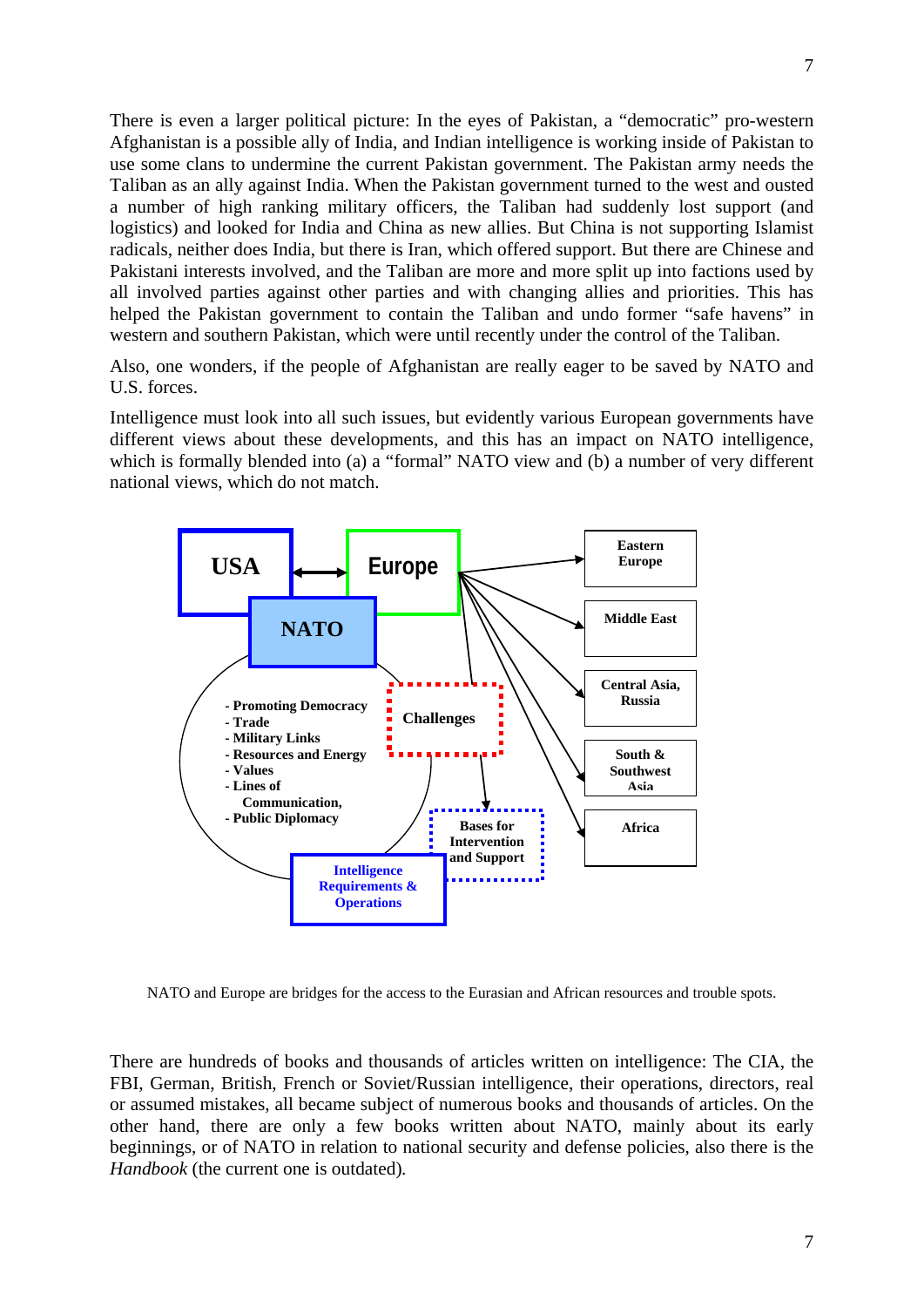<span id="page-7-0"></span>But there is no book written about NATO intelligence. Even official NATO publications, like *NATO Today* (always written in the style of documents) rarely mention intelligence. Intelligence is only shortly mentioned in key NATO documents, and there are some *Allied Joint Publications* (AJP-series) and *Standardization Agreements* (STANAG)*. [1](#page-2-0)*

<span id="page-7-2"></span><span id="page-7-1"></span>Many people believe that the alliance has a strong and very active intelligence agency on hand, but in fact there is none. And there are also people, who do not even know that NATO has a very active intelligence branch.

<span id="page-7-4"></span><span id="page-7-3"></span>NATO intelligence, in the way it exists today, is the result of the early years of NATO, when it was assumed that all NATO forces would remain under national command, and strategic intelligence would be mainly national intelligence. Each nation would separately and "statistically" collect data on Warsaw Pact nations and their forces. This deficiency was partially repaired, when it became necessary to maintain a closer observation of the Warsaw Pact forces in the 1980s, but NATO`s intelligence branch always obtained the mass of data from U.S. agencies (mainly the DIA and military G-2/A-2 branches), and from some other governments like Great Britain, Norway, Turkey or Germany.

<span id="page-7-8"></span><span id="page-7-7"></span><span id="page-7-6"></span><span id="page-7-5"></span>All other data, like battlefield intelligence (tactical level intelligence) and intelligence sharing, would - like the western allies practiced in the Second World War - begin when the shooting starts.[2](#page-2-1) In fact, NATO intelligence always was a combination of Alliance and national intelligence.

<span id="page-7-10"></span><span id="page-7-9"></span>In 1990/91, NATO intelligence was mainly canceling out week-by-week Warsaw Pact and Soviet force figures, and stopped rewriting threat estimates. When it was clear that the Warsaw Pact was a thing of the past, many governments in Europe had the opinion that intelligence was a Cold War relict. At the same time, the west and NATO faced an ongoing aggressive and large-scale Russian espionage agitation, but the political level largely ignored such.

<span id="page-7-12"></span><span id="page-7-11"></span>The warning of experts (like the author) and historians about Russian behavior and a "remember the past, Russia did always come back"-type of conclusion outside "the End of History" loop, was seen as a contradiction to the new utopian political idealism of a new age that would end all wars with a new peaceful Russia, which - so the predictions - would become a kind of western democracy.

<span id="page-7-13"></span>The idealists were wrong – as usual.

Within NATO, political guidance and allied planning for intelligence will come from the *International Staff*, the *Military Committee* and the *International Military Staff*, but active intelligence always remained in the responsibility of SHAPE and its G2 (now J2) division. But G2 was only a "receiving" staff section to collect force figures and technical or tactical data of Soviet and Warsaw Pact forces.

During the Cold War, for the defense of Western Europe, NATO nations were given large Corps Sectors, running from Denmark to the Swiss border, only air defense was centralized, and air assets were more integrated. National intelligence was mainly looking into such sectors.

Only SHAPE and some high staffs of NATO are truly *joint*. NATO forces are in peacetime rarely *combined*, but there were instances when NATO member- and PfP member-troops were *combined* in battalion-size organizations like in the Kosovo in 1999 and after.

Like in Germany before 1990, also in Kosovo nations were responsible for their assigned sectors, here for brigades and battalions (some multinationally structured), but such sectors became quite large in Afghanistan after 2003. The purpose is to create clear and visible zones of responsibility. That such separation can cause problems was seen in the Balkans<sup>[3](#page-2-2)</sup> and is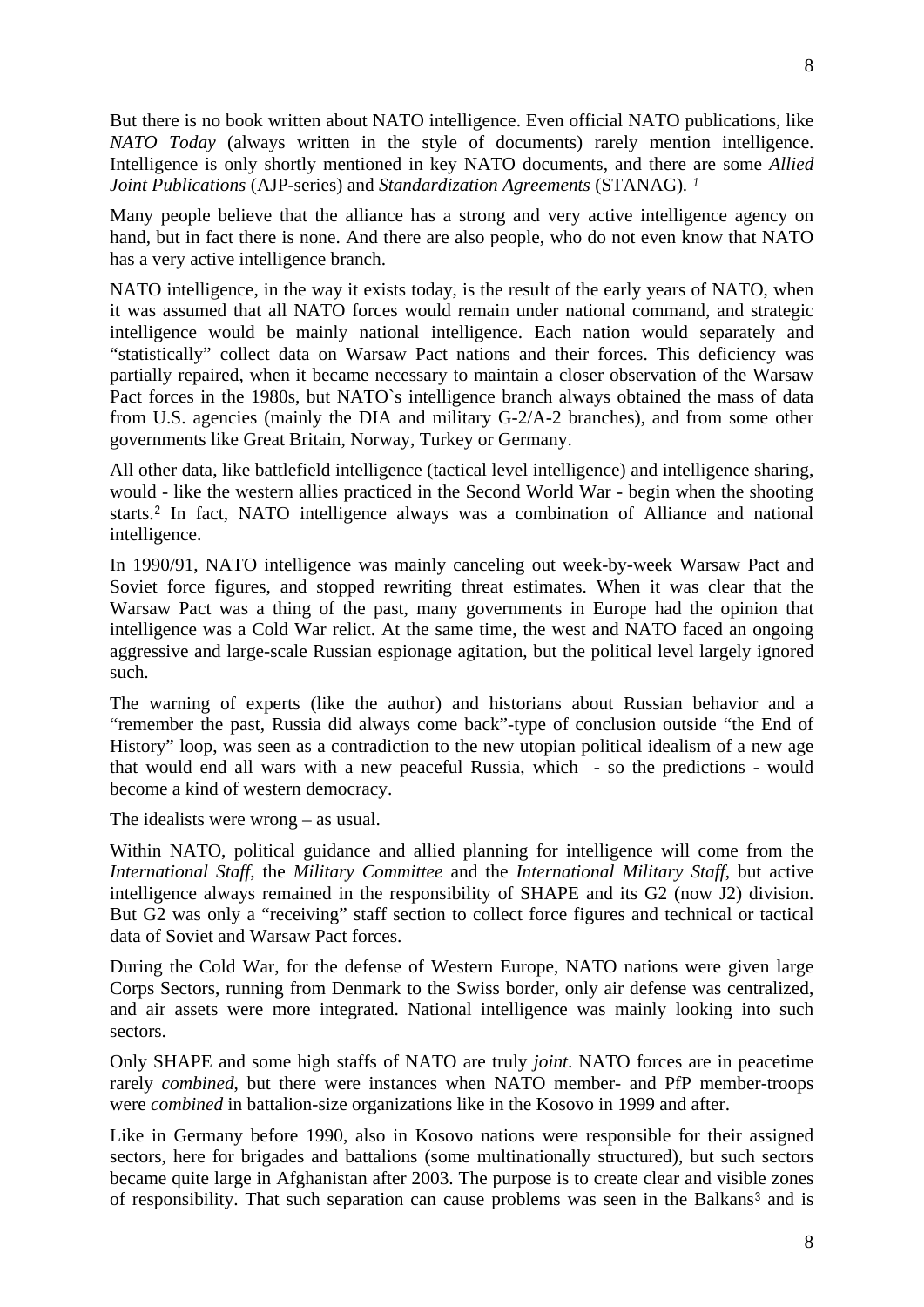seen again in Afghanistan. But all forces, no matter if operating under a NATO or a U.S. force commander, or a joint staff, remain largely under political control of the nations who contribute to such missions. The reasons for this are different national laws, caveats to the standard NATO *Rules of Engagement* (ROE), operational and tactical procedures, logistics and replacements.



Intelligence must prepare for a large array of threats and counter measures, which might require many years and high investments in resources and manpower.

What quality does intelligence within NATO have? One has to, as already mentioned before, distinguish between NATO-level knowledge and national-level knowledge:

- During the Cold War NATO intelligence was basically political and military intelligence plus some economic analysis of the Warsaw Pact member states; the overall knowledge was quite good. Because of its strategic nature, intelligence provided by NATO, required national intelligence gathering when looking for "details".
- Knowledge-levels of member-state intelligence were quite different, and this became evident especially during the Yugoslavia break-up; some states had excellent insights about the ongoing events, some had none at all. Intelligence sharing on the tactical level was always a problem.
- Afghanistan was until 2001 neither of any interest within the Alliance intelligence gatherings, nor of national intelligence of member-states. All intelligence was built up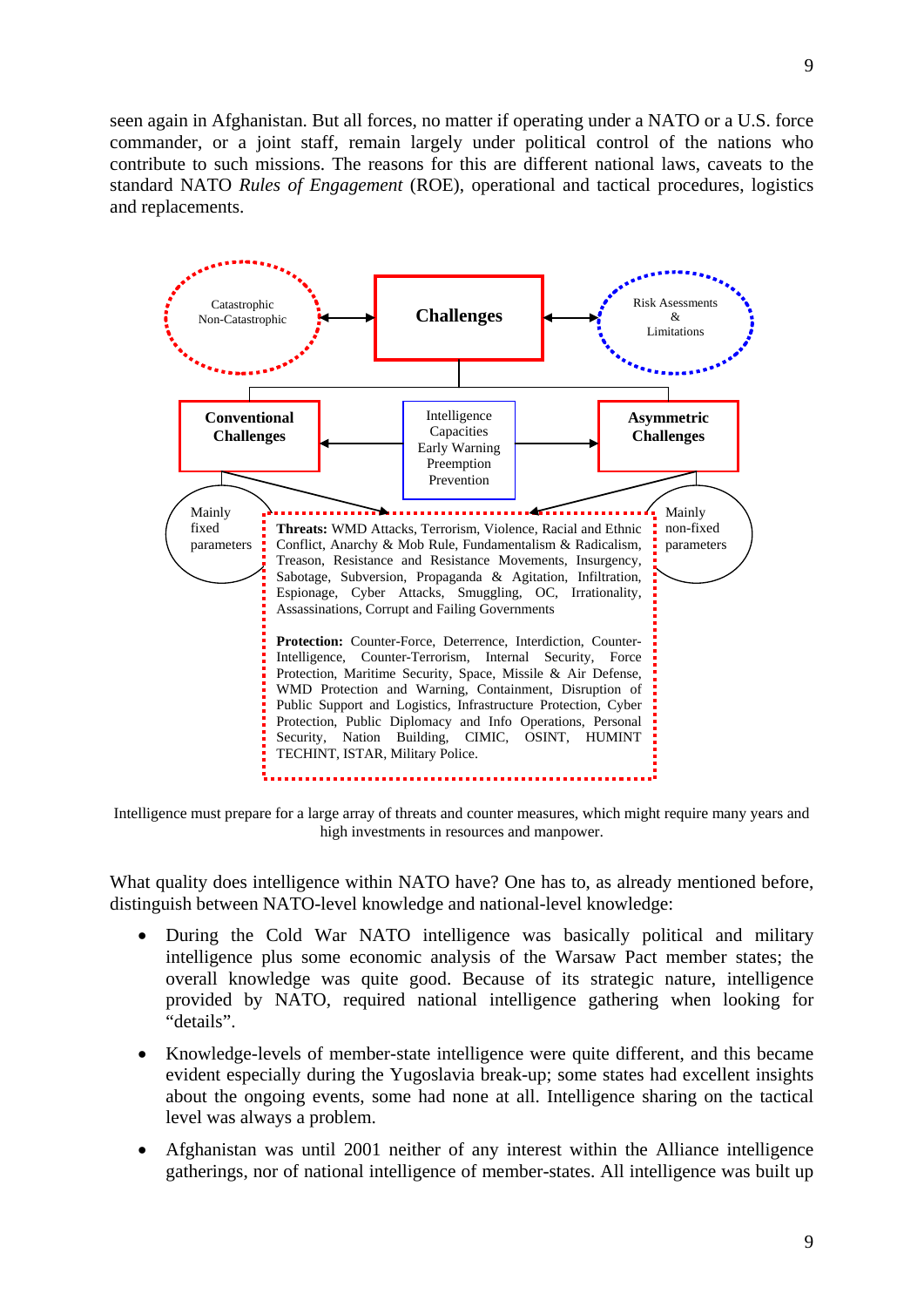over a number of years but is currently still mainly political and militarily. But this will change into "cultural intelligence".<sup>[4](#page-2-3)</sup>

• Internet, TV-News channels and excellent newspapers provides strategic intelligence for all: Such Open Source intelligence is timely and is available for everyone; political levels do not have much different or more detailed information, and intelligence agencies usually have to monitor the news to be up-to-date.

Organizationally, NATO-level intelligence was and still is embedded in the joint staff structure and serves the political and military staff, but also supports lower levels of national defense staff requirements. Operationally, national intelligence serves on the strategic level as a gap-filler and is the main actor on the tactical level like in Afghanistan. Certain information is also distributed to some NATO *Partnership of Peace* states, and will be provided by such states to NATO as well.[5](#page-2-4)

Using political science jargon, NATO is a *collective defense* organization, but serves also *cooperative defense* needs like the UN.

NATO slowly began to expand its data collection into new areas like North Africa, the Balkans, the Middle East, Central Asia, the Russian Federation, Afghanistan, Iraq, and involves counterterrorism, counterinsurgency, and counterintelligence. Intelligence organizations are civilian and military ones, often they are mixed.



Challenges are not pure military one (in fact they really never were) but include a large array of possible threats. This expands intelligence in new areas and involved NATO intelligence in the Kosovo and in Afghanistan collecting political information on village level and clan levels, had to look into the local crime scene, reconstruction tasks, democracy building, drug dealing and local attitudes of people.

However, some of the old problems are hard to overcome, also in Afghanistan: The J2 ISAF MajGen Michael Flynn, went public on January 5, 2010, when he complained the lack of actionable intelligence provided by the troops and to the troops. Information from other sources (including NSA, CIA) is of low quality, "spies" were running around "killing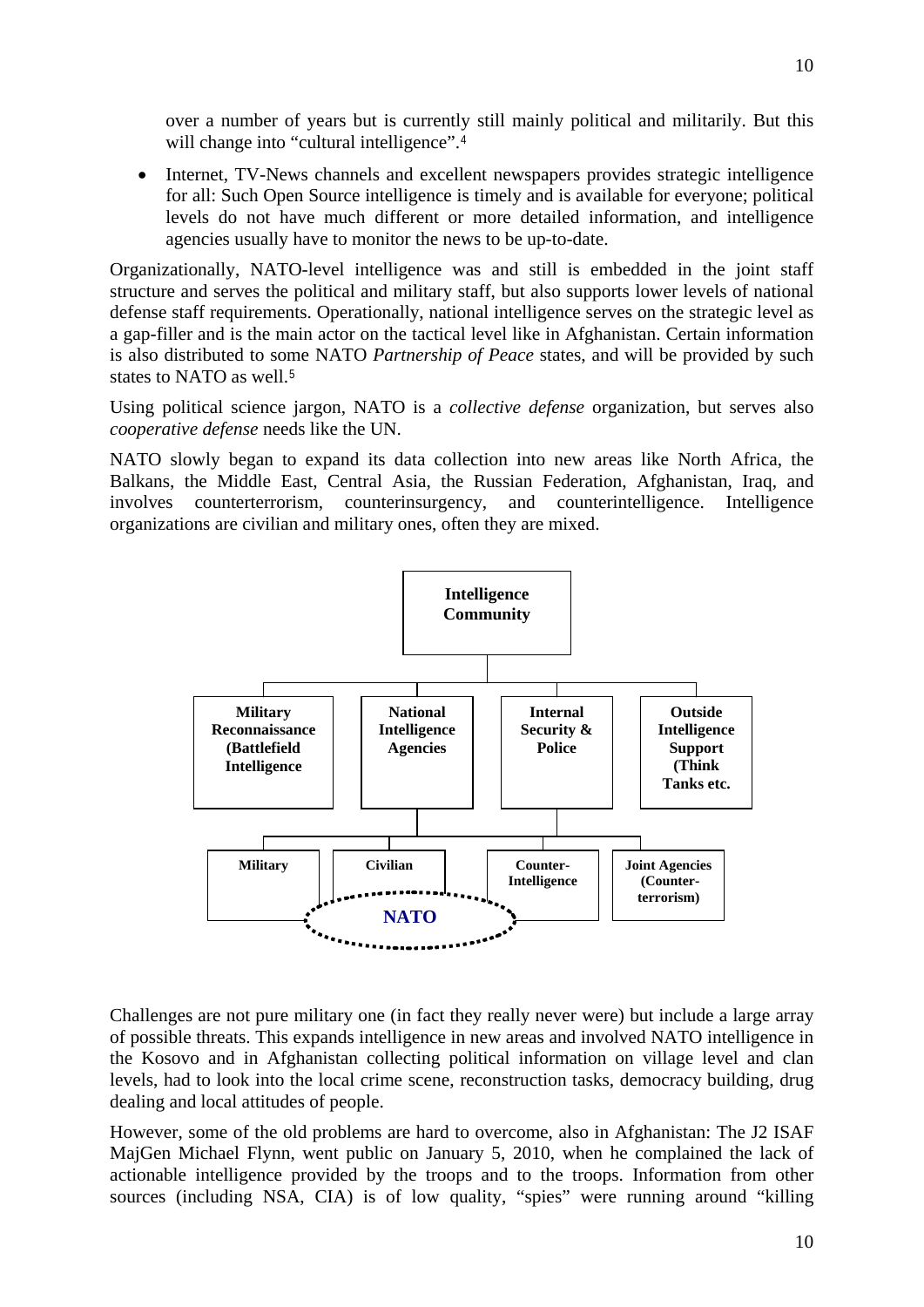insurgents", but did not what they were supposed to do, and are out of touch with the Afghan people.

Intelligence activities require more and more people and especially people with knowledge in foreign languages and especially in languages, which were considered as "exotic" years ago and are now in high demand.<sup>[6](#page-2-5)</sup>

Intelligence is also "learning by doing" and intelligence follows lessons learned and certain well-established procedures. There is a need to maintain a sound basis of knowledge to understand further developments and to expand from there into new areas. Intelligence needs the historian as a valuable expert to explain the past and to understand current events.



Overview of the mainstreams of Intelligence

Another urgent question is the quality of intelligence people. The failure to identify a Nigerian terrorist with the name Umar Farouk Abdulmutallab, despite a number of warnings, and have him boarding a Delta airline flight on Christmas Day 2009 to Detroit and the fact that he could do this only with the support of at least one individual on the Amsterdam Airport, NL, must be seen not so much as an organizational problem within the U.S. intelligence and counterterrorism structure, but as one of the people hired for the job which is to identify threats. However, as we have seen in the past, even experts can be wrong.<sup>[7](#page-2-6)</sup> This incident pushed the proposal for a *National Threat Identification and Priorization Assessment* (NTIPA) to cross check all information by all agencies.

Farouk had the advantage that his name was spelled wrongly into the computer in the US Embassy in Abuja when his father warned the embassy. On November 20 his name was sent with a *Viper* message to the *National Counterterrorism Center* (NCTC). The CIA corrected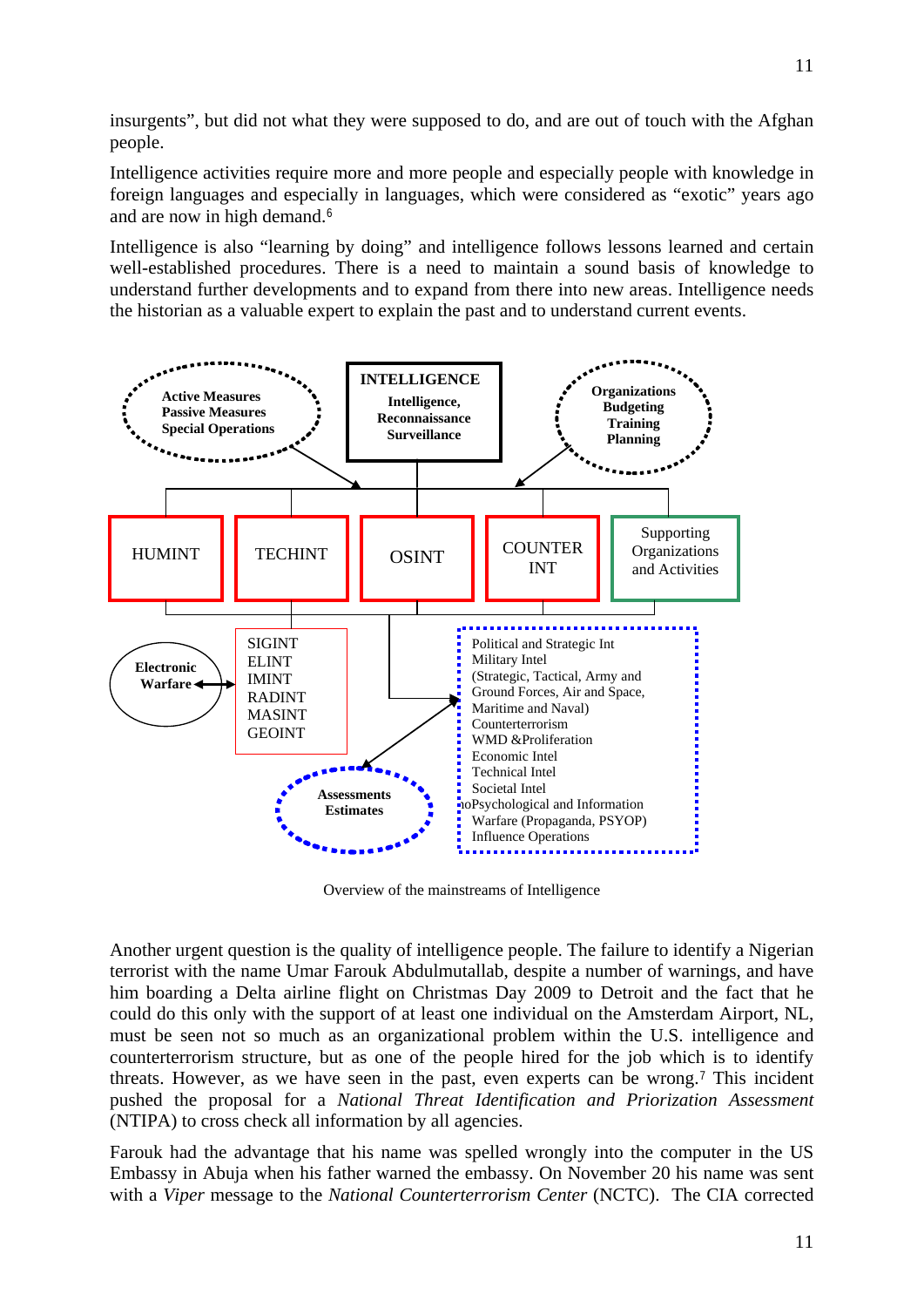the faulty name spelling in the message and fed it into the *Terrorist Identities Datamark Environment* (TIDE) File, which contains 440.000 names, but he was assumed to be in Yemen. The FBI checked Umar via its *Terrorist Screening Center*, but in Nigeria the wrongly spelled name remained unsuspicious and Umar had since 2008 a two-year visa for the USA and in the State Department this name was not connected to the suspect. The next error was that the corrected name was not sent by the NCTC to the State Department. There were 4400 persons with a valid visa blocked from entering the US but not Umar. This case was the reason for changing the *Foreign Affairs Manual.*

John Brennan, Assistant to the President for Counterterrorism and Homeland Security, said on Jan. 9, 2010, that the people doing this job "didn't understand intelligence". So we have an intellectual problem, which affects the *National Counter-Terrorism Center.* One can blame it on the "non-discriminate"-type of hiring of definitely unqualified or unfit persons, but such is a too important job to be given to people with a few semesters of college education somewhere in Maryland or Virginia.

The Christmas 2009 incident was the reason for a number of further steps: New is the *Intelligence Executive Committee* (EXCOM) chaired by the DNI; new are *Rapid Analytical Support and Expeditionary Response Teams*, who will support the Pentagon and commands during preparations for interventions and contingency planning.

Many observers pointed to a number of intelligence failures and proposed new reorganizations, but organizational changes will not have much impact on shortcomings which are mainly based on personal or intelligence culture and working styles.<sup>[8](#page-2-7)</sup> The proposal to eliminate the Director of National Intelligence (DNI) is not a new one.

Dennis C. Blair, the Director of National Intelligence, wrote in the new version of the *Information Sharing Strategy of the United States Intelligence Community*, the intelligence organizations must adapt to the new threats:

#### "*We must be agile: An enterprise with adaptive, diverse, continually learning, and mission driven intelligence workforce that embraces innovation and takes initiative.*"

Threats are coming from China, Russia, Iran and North Korea, come from insurgents extremists, terrorists and transnational criminal organizations. The economic circumstances will additionally feed such dangers and will raise the number of "ungoverned spaces", of failing and failed states. The proliferation of weapons of mass destruction is continuing, new threats are *cyberwarfare*, which underlines the needs of *cybersecurity* and *cyberintelligence*.

Cooperation with allies is a must and politics must support the tasks of the "Intelligence Community" (IC). Main tasks are strategic early warning, counterintelligence, and the support of the armed forces. Blair was continuing, what in February 2008 the former DCI James M. McConnell and the Associate Director of National Intelligence and Chief Information Officer/Intelligence Community Information Sharing Executive, Dale Meyerrose had written in the former *Information Sharing Strategy of the United States Intelligence Community.* The IC must change their habits of not sharing intelligence. The new tasks are "Responsibility to Provide", "Mission Centric", "Information Centric", "Across Agency Service" and "multidimensional analyses". The IC must invite experts from many areas like politics, society, technologies, economy, culture etc. The new approach will replace the former "Need to Know" and "Agency Centric"-orientation of the IC. MITRE in McLean, VA, recommended information sharing on a multinational scale to support the allied forces in Iraq, Afghanistan, and South Korea, but also the fight against terrorism.

Within NATO a number of committees are dealing with information warfare, like the NATO *Consultation, Command and Control Agency*. New is also the invitation of experts for NATO`s *New Strategic Concept.*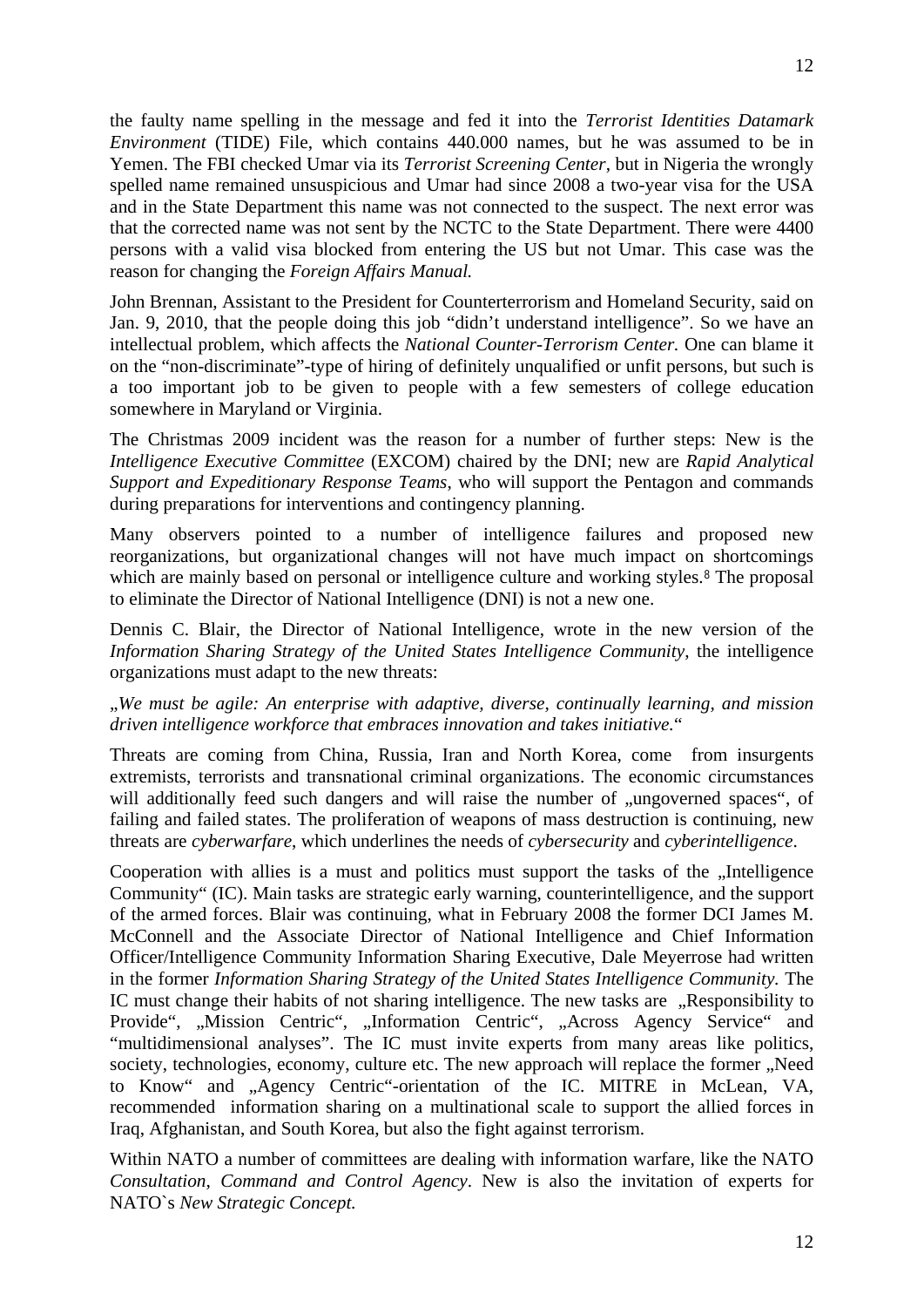President Obama and Dennis Blair want retired intelligence officers and CIA experts and veterans back as advisors and teachers. The selection of John O. Brennan as White House top adviser on terrorism was a first step in this direction. This also includes a number of think tanks and experts in corporations. Fusion centers are another step, including FBI, CIA, Homeland security and the Defense Department. Leon E. Panetta, Director of the CIA wants to transform the agency into highly respected organization of the "best and the brightest" and is hiring the best students in universities.[9](#page-2-8)

Finally, the President pushed a *National Cyber Strategy*, which should be ready in the summer of 2010 and will be a framework for a possible NATO document in 2011.

The new FM 2-0 *Intelligence*, released March 2010, underlines the importance of intelligence for planning, threat characteristics, operations, force generation, situational awareness, demands ISR integration and continuous input.[10](#page-2-9) Operational and tactical intelligence was delineated in e FM 2-01.2/MCRP 2-3A *Intelligence Preparation of the Battlefield/Battlespace*.[11](#page-2-10)

The *New Strategic Concept* for NATO, currently in the final editing, will, if compared to the NATO *Strategic Concept* of 1999, include a dozen of new topics.



There is a learning process in intelligence, which spans decades and generations of experts

The aim of this study is to look into the recent achievements and improvements accomplished over the last years, and to give some ideas how NATO intelligence works. It is information about the tasks of intelligence in the Alliance, the state of the art, ongoing problems, and about certain improvements.

In the meantime the U.S. Intelligence Community created an *Intelligence Community Information Sharing Executive*,<sup>[12](#page-2-11)</sup> and published the *Information Sharing Strategy*,<sup>[13](#page-2-12)</sup> and a new *National Intelligence Strategy of the United States of America*.[14](#page-2-13) Information Sharing Strategies were also released by the Department of Defense, the Department of Homeland Security and the FBI.

The reader will understand that the author will, for security reason, withhold certain sensitive issues regarding NATO intelligence. Because of a number of functions, he is also accountable to security regulations of the Austria Ministry of Defense.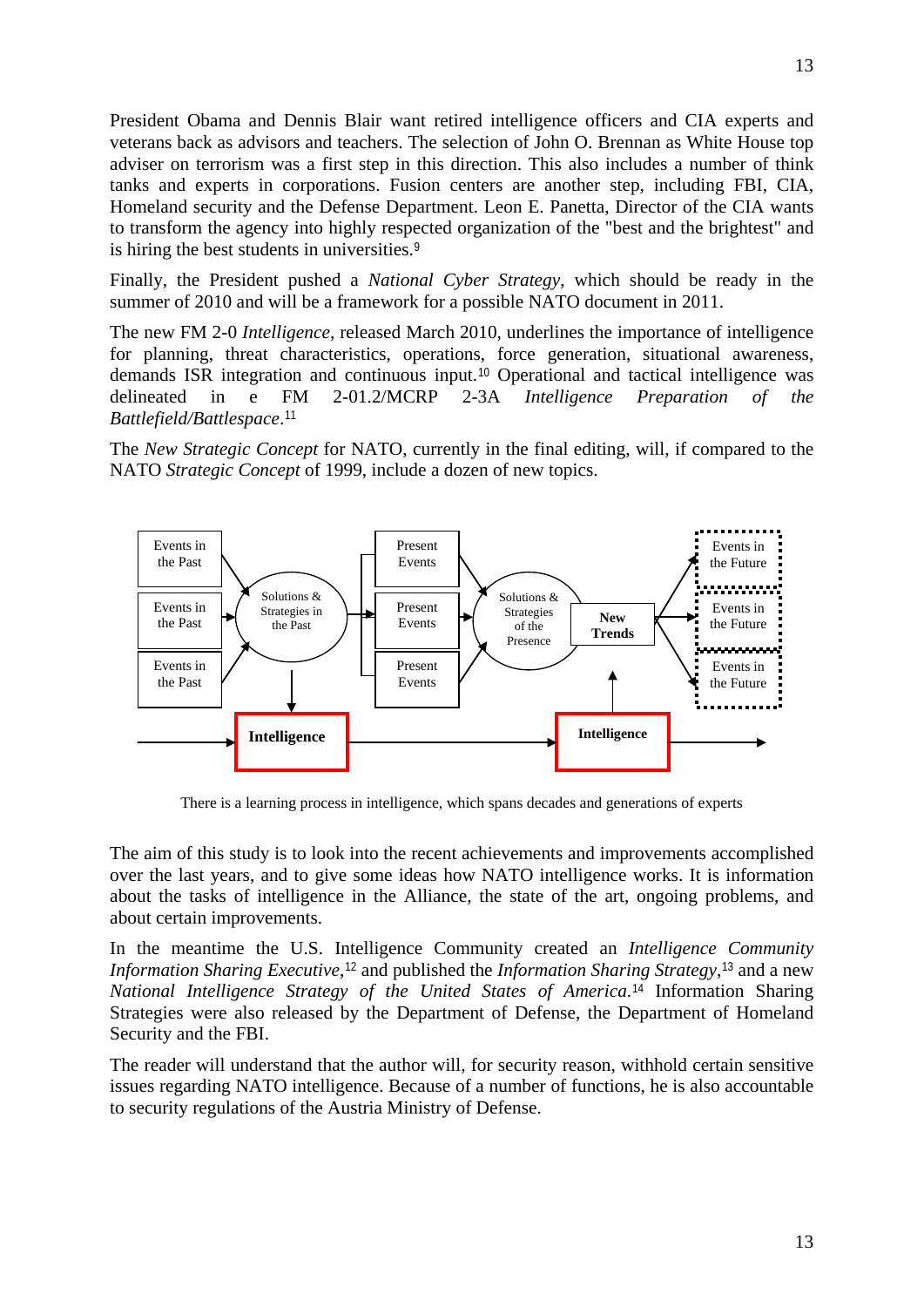## **NATO Gets Better Intelligence**

#### <span id="page-13-0"></span>**New Challenges to Intelligence**

There are traditionally three levels of intelligence (even when such separation was always quite artificial), however there is now a fourth level, which has an impact on intelligence operations and assessments:

- *Strategic intelligence* is basically political intelligence and large-scale forecasting on possible antagonist or hostile governments, and is usually delineating and generalizing current and expected political developments; the military strategy level includes weapons of mass destruction (WMD), force postures and their capabilities and other powers, and their probable involvement in a given crisis or conflict.[15](#page-2-14) Strategic intelligence is the fundament for the Phase I of an intervention/war planning process.
- *Operational intelligence* is "current intelligence", tailored to the need of deployed (blue) forces, it includes all aspects of red forces, like leadership, force organization, dislocations, readiness, mobilization, foreign suppliers and possible technical capabilities, and is needed for an operational estimate on enemy forces and other data needed in Phase II planning and force deployments; it is geographically covering the whole operation area, will include political, social and cultural aspects, and is usually prepared by military and civilian experts. Current operations and operational intelligence will also include adjustments of military commands, new types of combat forces (Brigade Combat Teams, BCT), supported by *Asymmetric Warfare Groups* (AWG, assessing special combat area requirements), a *Rapid Equipping Force* (REF, providing specific combat zone needs for a deployed BCT), [16](#page-3-0) and the Air Force created in 2008/09 *Contingency Response Wings*.
- *Tactical intelligence* is "present actual intelligence", needed and produced by employed troops during Phase III (tactical operations) in various types of war, especially hybrid war. It is a combination of operational information plus tactical combat data and developments, including data on guerrilla forces, counterinsurgency requirements, local civilian attitudes, terrorism and gang warfare, but also looks out for new threats, gaps in blue force defense, and red force tactical misjudgments, local political and ethnic developments, and nation building problems. Additionally, tactical intelligence gets now NATO`s *Consultation, Command and Control Agency* (NC3A) support, like communication, specific intelligence networks and situation awareness; intelligence is furthermore supported by a *Multisensor Aerospace-Ground Interoperable ISR Coalition* (MAJIIC) Network.[17](#page-3-1)
- *Comprehensive Intelligence:* It includes hybrid warfare specifics, and Phase IV operations (pacification, occupation, nation building/civilian support, withdrawal of blue forces). It requires a comprehensive approach, supporting *Civil-Military Country Teams* and C*ooperation* (CIMIC), *Civil-Military Reconstruction Teams*, and small squad-size *Human Terrain Teams* to contact local authorities, plus the cooperation with NGOs. U.S. Field Manual 3.24 *Counterinsurgency* (2006) reminds policymakers that planning for nation building must be included already during strategic and operational planning (Phases I and II) - therefore in advance of any intervention. Nation building/societal building must begin when combat operations (Phase III) are winding down.[18](#page-3-2) *Cultural Intelligence* is now included in manuals about all kind of operations like stability operations, peace support operations, and tactics (see FM 3.0 *Operations* and FM 3.24 *Counterinsurgency* etc.).[19](#page-3-3) Postponing "winning hearts and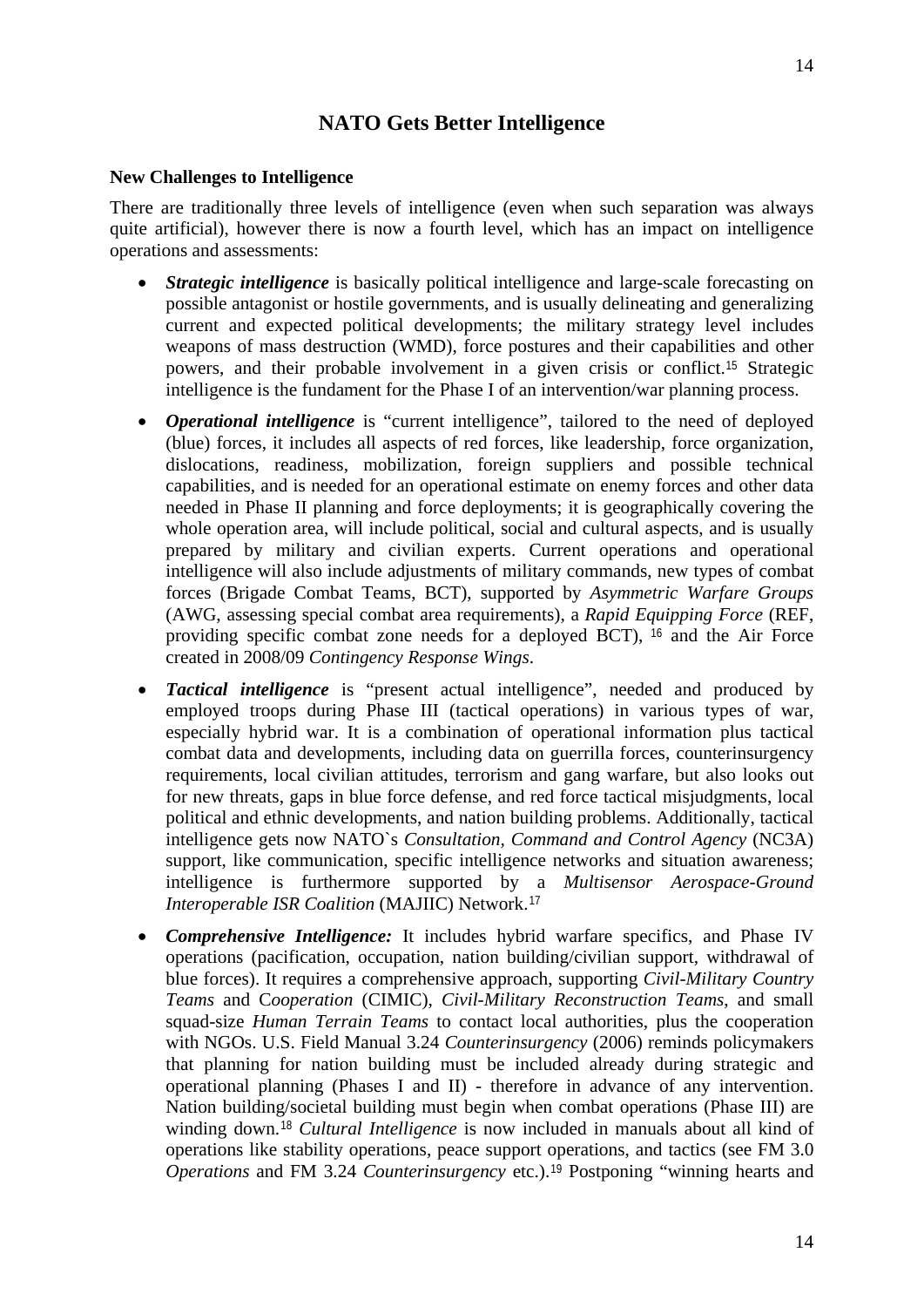minds"-work until Phase IV is seen now as an invitation to disaster and might extend *short war* scenarios to *long wars*.

In each intelligence category, timely and accurate intelligence is the foundation of success. When the shooting starts, tactical and HUMINT intelligence is more important than strategic intelligence. TECHINT, (like SIGINT) is mainly supporting, surveillance and ongoing reconnaissance brings additional situational information. The tracking of friendly forces is also of importance because it helps to avoid confusion and friendly fire. The issue is never either HUMINT or TECHINT, but always a combination of both.<sup>[20](#page-3-4)</sup>

#### <span id="page-14-0"></span>**Hybrid Wars**

Interventions of U.S. and NATO forces in Somalia, Afghanistan and Iraq were facing a war, which is a hybrid of different kinds of threats, characterized by an absence of *ius in bello* or *ius ad bellum* (the rules of the Hague Agreements or of any Geneva Conventions), sees neither peace nor war, is a mix of regular/conventional and irregular war with mainly asymmetric attacks plus civil war. Pacified regions can exist next to war zones, but can become war zones again or see terrorist attacks.



The new threats intervention-forces are facing are a mix of conventional and asymmetric fighting enemies where regular forces mix with irregular forces and terrorists.

Hybrid war is war without borders; there is no declaration of war, no formal ending of war, and no peace treaty. There is no separation of soldieries, civilians, terrorists, insurgents, religious fanatics and criminal killers. Hybrid war will include terrorism and cyber war, and can last for a decade and more. Is traditional warfare centred on the enemy's government and military, irregular war or hybrid war is aimed foremost on the population (which must be considered by both sides at least as partially hostile). A government and its forces supported by blue alliance forces will usually be targeted. Irregular warfare is also without a clear *Center of Gravity*.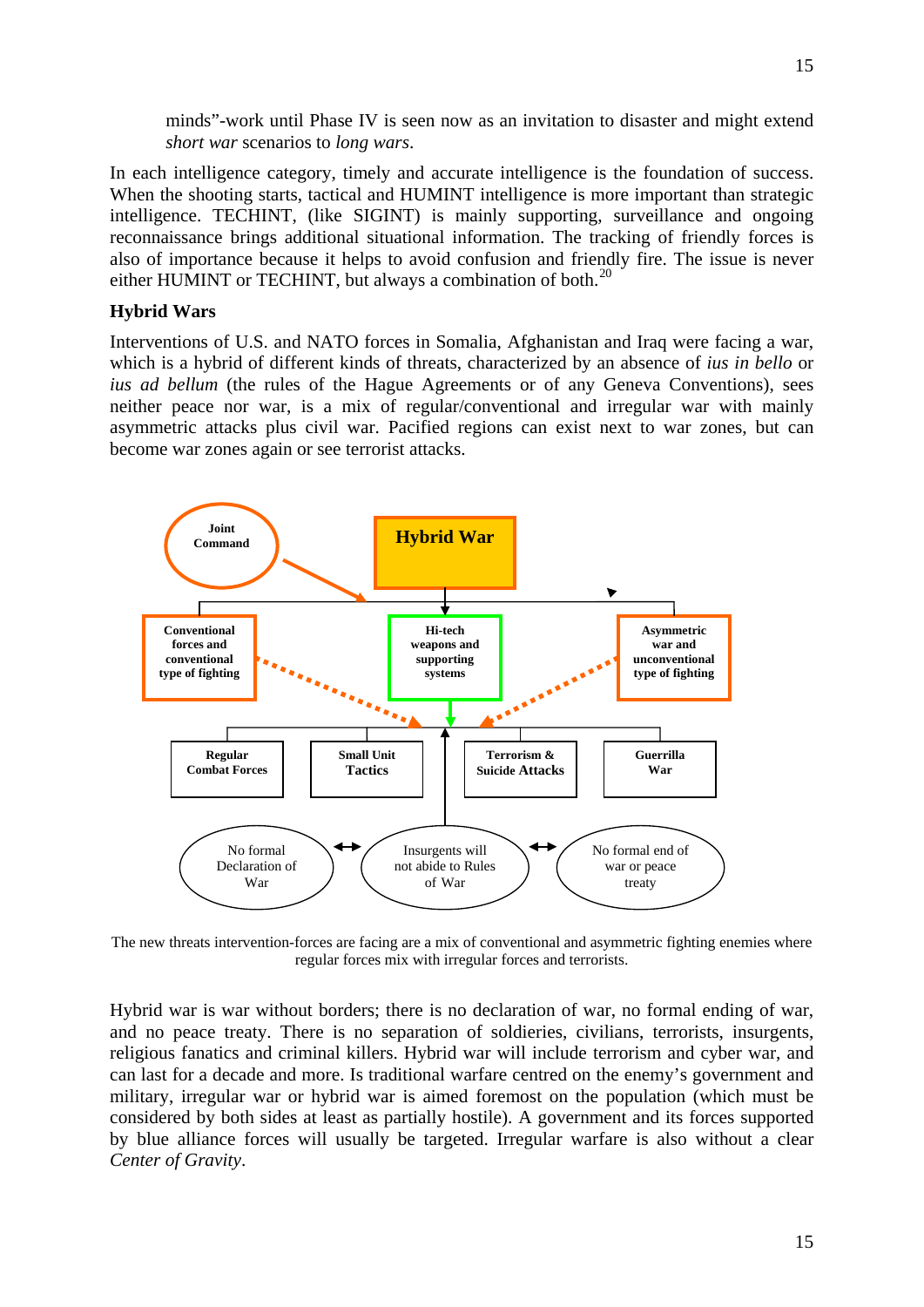Hybrid war has a dramatic impact on intelligence. Counterinsurgency operations and tactics are the main tool in fighting such wars. It is based on good tactical/comprehensive intelligence, and requires constant communication with the population.

The U.S. government and the new CENTCOM military leadership (Generals David Petraeus, Stanley McChrystal, Raymond Odierno) and new strategy papers and field manuals like Joint Publication  $3-05.1$ ,<sup>[21](#page-3-5)</sup> FM  $3-24$ , <sup>[22](#page-3-6)</sup> or AFDD  $2-3$ ,<sup>[23](#page-3-7)</sup> are reminders that knowledge and experiences won in limited and counterinsurgency wars (COIN), all well established in World War II and Vietnam, were all forgotten.



The current relationship of Political-Strategic, Operational, Tactical and Comprehensive Intelligence within **NATO** 

#### <span id="page-15-0"></span>**Long War – Short War**

One typical error of all war planners since 1900 is the assumption that always the next war would be short; after victory, life would go on undisturbed and troops would go home. In fact, most wars are long, like Korea, Vietnam or now Iraq (finally winding down) or Afghanistan. The Gulf War of 1991 was very short, pre-decided by airpower, so was the air war against Serbia in 1999. Iraq in 2003 was in Phase III a short war, but it did not end as anticipated. The war in Iraq lasts now for more than six years, even when now winding down it still has the potency to escalate again. The civil war in Somalia had no clear beginning and sees no end either.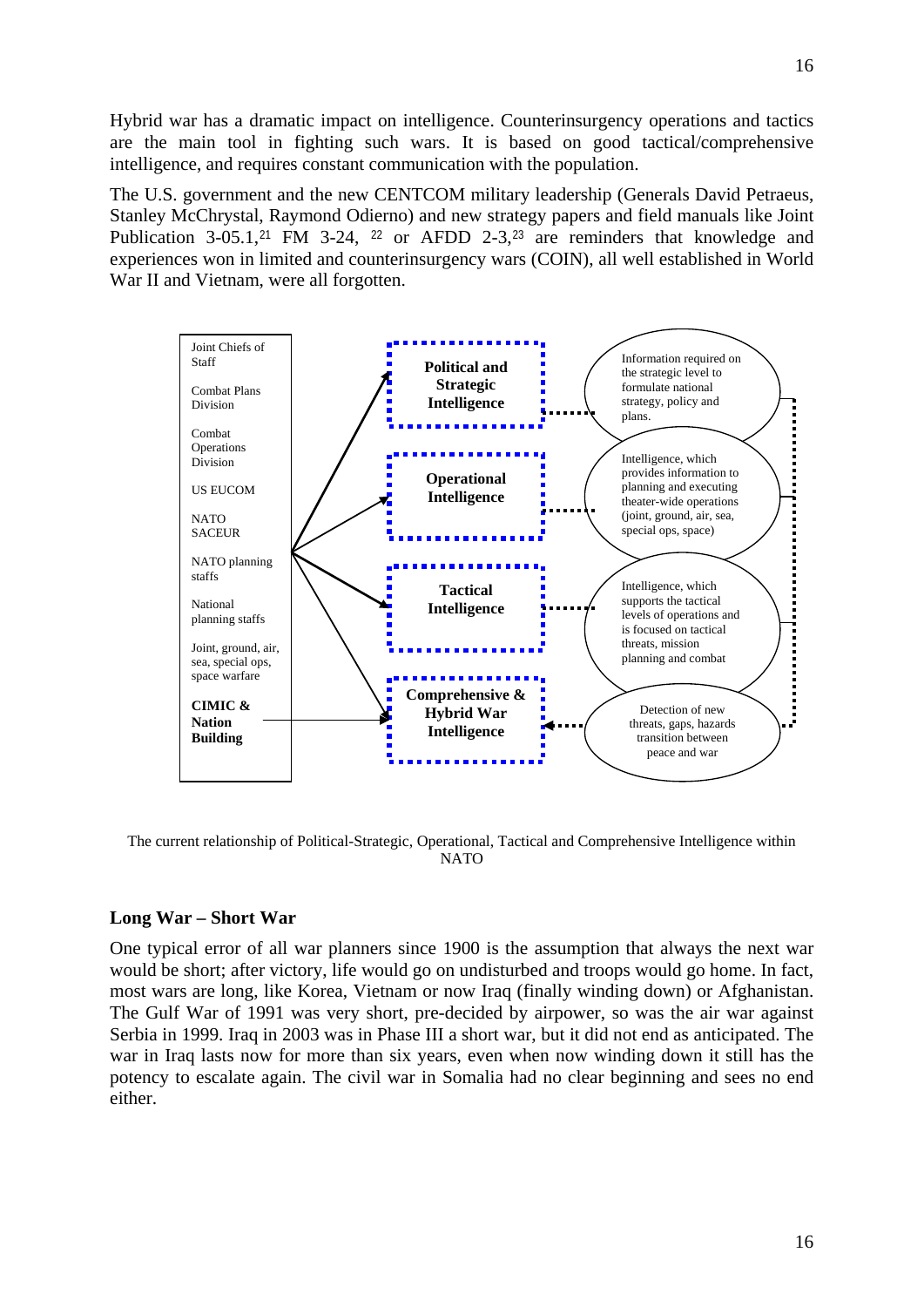## <span id="page-16-0"></span>**U.S. Intelligence – Guidance for NATO**

#### <span id="page-16-1"></span>**Earlier Intelligence Reorganizations**

NATO is dominated by the United States, and NATO intelligence is dominated by U.S. intelligence intentions and procedures.

The United States in the years after the *National Security Act* of 1947 saw always a need for military reform, but besides the creation of the CIA, NSA and DIA many decades ago, changed the military and civilian intelligence organizations only sporadically.[24](#page-3-8) Even when the powerful *National Security Council* was reorganized by each President, the intelligence structure below was rarely altered, and if, mainly administrative issues. Many commissions and boards (so under Eaton, Schlesinger, Taylor, Childs, Murphy, Church, Pike, Simon and others) recommended minor or larger changes, but they were mainly ignored.

The *National Security Agency* (NSA) was created in 1952, the *Defense Intelligence Agency* (DIA) in 1961. Small changes did occur during the presidency of Eisenhower, Nixon and Ford. Of consequence were E.O. 11905 and E.O. 12036, but many changes came with E.O. 12333 of December 4, 1981, signed by President Reagan, which extended the scope of intelligence and operations.



US intelligence requirements involve the whole world

Congress (*Senate Select Committee on Intelligence*, *House Permanent Select Committee on Intelligence*) often demanded not only budgetary oversight, but also supervision of activities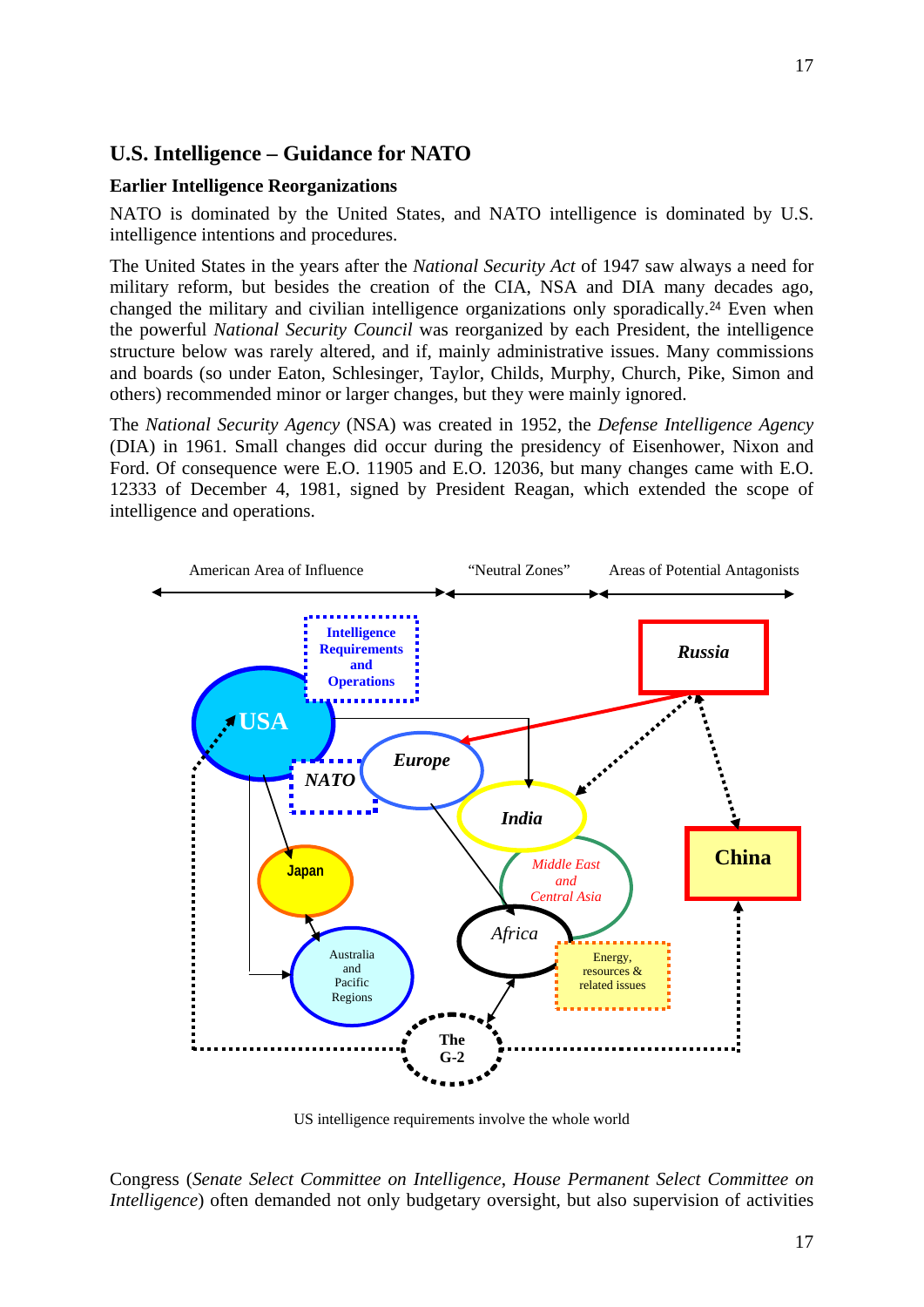and even of secret operations as written into the *Hughes Ryan Act* of December 1974, and proposed by the *Church Committee* report in 1975. Congress also debated for decades about improvements in intelligence, voted for the *Intelligence Oversight Act* of 1980, which demanded prior information of Congress about major clandestine operations, followed by the *Intelligence Oversight Act* of 1991.

These must be seen as fallouts from the Watergate affair, but intelligence knew how to overcome such demands and rules: The White House and the intelligence organizations insisted on their right to keep "top secret" documents locked, and sensitive activities out of reach of any Congressional oversight. The large number of organizations and reorganizations, and hundreds of ongoing operations, made supervision anyway impossible.

#### <span id="page-17-0"></span>**Recent Intelligence Reorganizations**

30 different organizations today have a budget of 75 Bio. US \$,[25](#page-3-9) and employ some 290.000 people.[26](#page-3-10) Many of these reforms had an impact on NATO.

#### <span id="page-17-1"></span>*Non-Military Intelligence Reforms*

President Clinton looked into a more innovative intelligence structure in 1996,<sup>[27](#page-3-11)</sup> but the agencies were slow in changing their habits. However, the "9/11" attacks initiated a number of reorganizations, some based on the *Patriot Act* of 2001,[28](#page-3-12) some on Executive Orders signed by the President. [29](#page-4-0)

In 2002, the joint *National Commission on Terrorist Attacks Upon the United States* recommended a far-reaching intelligence reform, which resulted in the *Intelligence Reform and Terrorism Act* (IRTA) of 2004, who saw the creation of the *Director of National Intelligence* (DNI) and of a *National Counter-Terrorism Center* (NCTC, (400 employees) located next to the CIA compound. Other laws were amended, like the *Foreign Intelligence Surveillance Act* of 1978.[30](#page-4-1) The *Secret Service* and Coast Guard Intelligence were moved to the new *Department of Homeland Security*, a move that was not really understood. The *National Intelligence Agency* (NIA) is the successor of the *National Intelligence Council* (NIC)[31](#page-4-2) and was shifted from the CIA to the DNI: It is a rather small instrument of the Director of National Intelligence (DNI), and will finalize estimates which in fact are basically CIA estimates.[32](#page-4-3)

President Bush also installed with PDD 75 a *National Counterintelligence Executive* (NCIX).[33](#page-4-4) In 2005 and in 2008, more changes came along with additional revisions of E.O. 12333, which altered again some of the revisions made in 2004.[34](#page-4-5) However, changes in the organization alone were not being the only answer to improve conditions.[35](#page-4-6) "9/11" was not only an intelligence failure, but also one of established airport and airline security policies and procedures. However, organizational changes like the ones of 2003/2004 could not overcome all inadequacies,[36](#page-4-7) therefore, new approaches were needed, and especially the *Collins-Lieberman Bill* (July 2004) had a tremendous impact on Congress and the intelligence community. In summer of 2009, the CIA Director Leon Panetta was in a fight against Congress and accusations against the CIA.[37](#page-4-8) Panetta in public statements had attacked House Majority Leader Nancy Pelosi. Other issues were the different opinions on intelligence priorities between the DNI, the Director of CIA and the, the Director of the FBI, with James Jones as National Security Adviser in the role of mediator.<sup>[38](#page-4-9)</sup> The CIA won over DNI Denis Blair, when Blair insisted to have its own personnel stationed in U.S. embassies.

Only the intelligence and security branches of the State Department (*Bureau of Intelligence and Research, USIA, AID, Embassy Security* and the *Bureau of Diplomatic Security*) remained unchanged and also remained fully "civilian".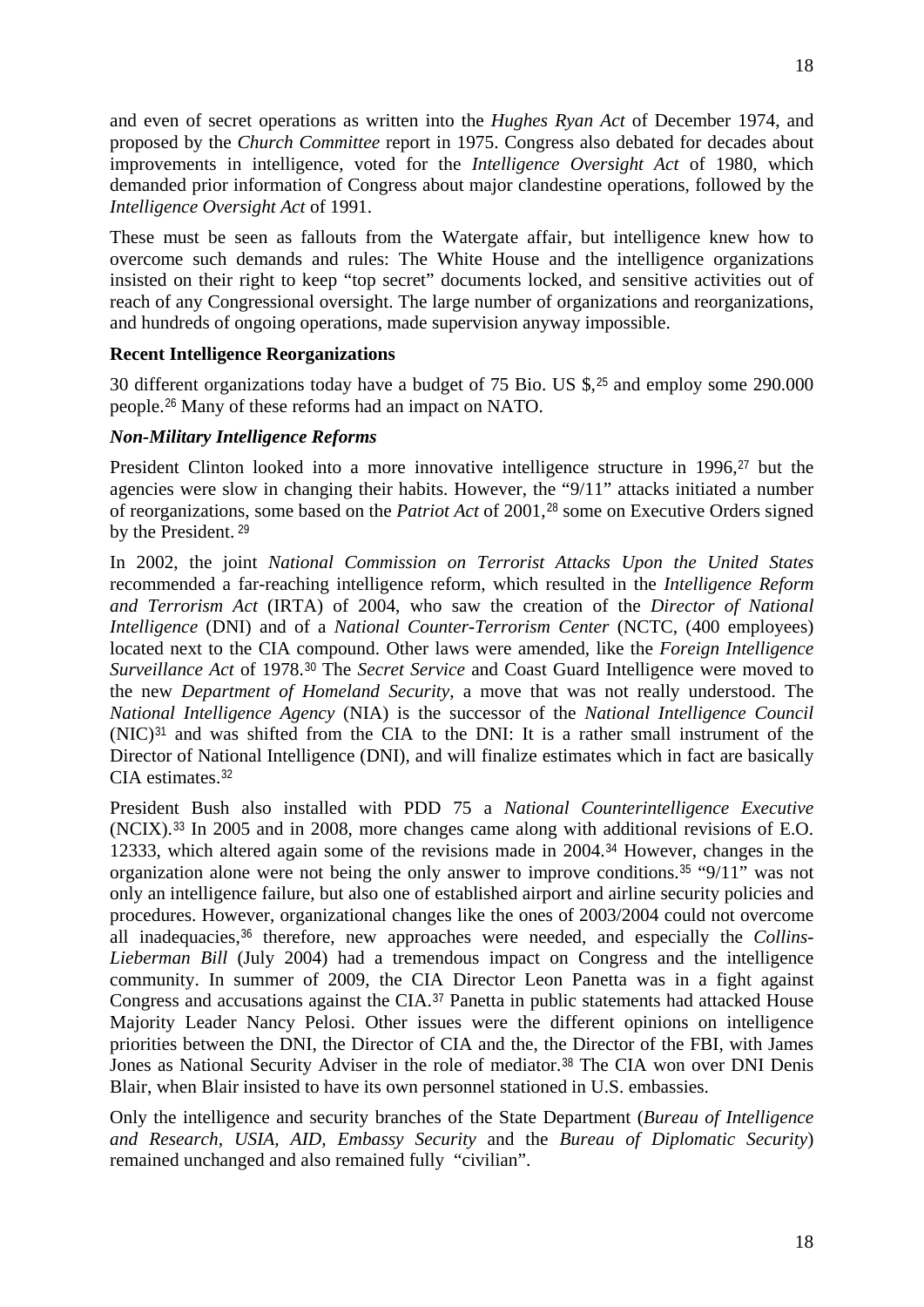In 2002, the U.S. Department of Defense implemented new directives for the military agencies, which had an impact on organizations, hierarchies and reporting. The military also protected its intelligence services and their roles, and even inside the armed forces the intelligence branch expanded and remained untouched by Congress.[39](#page-4-10)

A number of intelligence reforms were implemented. The Department of Defense saw the creation of the *Director of Defense Intelligence*, a position that was combined in May 2007 with the *Under Secretary of Defense for Intelligence*, created in 2004 by the IRTA.<sup>[40](#page-4-11)</sup> For the first time, all Department of Defense intelligence agencies (DIA, NSA, DSS, National Geospatial Intelligence Agency, National Reconnaissance Office, the intelligence organizations of Army, Navy, Air Force, Marine Corps and the attached intelligence branch of the US Coast Guard), came under one supervisory authority, which is basically a budgetoversight.

Quite interesting is the fact, that generals and admirals gained control of all major civilian agencies with exemption of the FBI. LtGen James R. Clapper, the former Director of the National Geospatial Intelligence Agency, and of the DIA, became the powerful Undersecretary of Defense for Intelligence. The current Secretary of Defense Robert Gates spent 27 years in intelligence and was Director of the CIA from 1986 to 1989.

U.S. military intelligence certainly outreached over the last years, and one has to add the tight cooperation between U.S. and British intelligence, the British-French cooperation, and the German and Italian services with their detailed knowledge of various regions in Europe, Asia and Africa. Australian intelligence with their listening posts directed to Southeastern Asia, is an important source for U.S. and British agencies, and therefore also for NATO, so are Japanese and South Korean findings. France is one of the best sources of sensitive data regarding a number of "hot areas" in Africa and the Middle East.

#### **Further Changes**

Many authors complain that the last round of reorganizations had not resulted in any measurable improvement.[41](#page-4-12) Admiral Eric Olson, commander Special Operations Command (SOCOM), was recently discussing the war in Afghanistan in Washington, DC, (NDU/NESA Center) and reminded the audience that industry is developing numerous systems to find, analyse, track, and communicate information, but the troops must be adequately trained to use this equipment and combine sensors, computers and personnel. Here he sees room for improvement. Others see the future in a homogenized combination of OSINT, HUMINT and  $UAVs.<sup>42</sup>$  $UAVs.<sup>42</sup>$  $UAVs.<sup>42</sup>$ 

Another issue is cyberspace security and the creation of the U.S. Cyber Command (USCYBERCOM), as an additional unified command of the Defense Department.[43](#page-4-14) A *United States Strategic Cyberspace Strategy* will be published in 2010.[44](#page-5-1) Relevant intelligence regulations include JP 2 series, FM 2 series, AFDD 2 series, OPNAV manuals etc.

#### <span id="page-18-0"></span>**Presidential Findings**

Ordering clandestine operations requires a Presidential overview and consent. According to Section 622 of the *Foreign Assistance Act* of 1961, the President must approve or order intelligence covert actions ("special activities", see also Section 501, *National Security Act* of 1947) by a written *Presidential Findings* (PF) document*,* which is based on a *Memorandum of Notification* (MON), usually written by the CIA or the DNI.<sup>[45](#page-5-2)</sup>

Such binds the CIA or any other intelligence organization; if such an activity has to be altered or cancelled, the President must approve any such change as well. It is understood that routine operations are not subject of any forwarded *Notification* and *Findings*.[46](#page-5-3)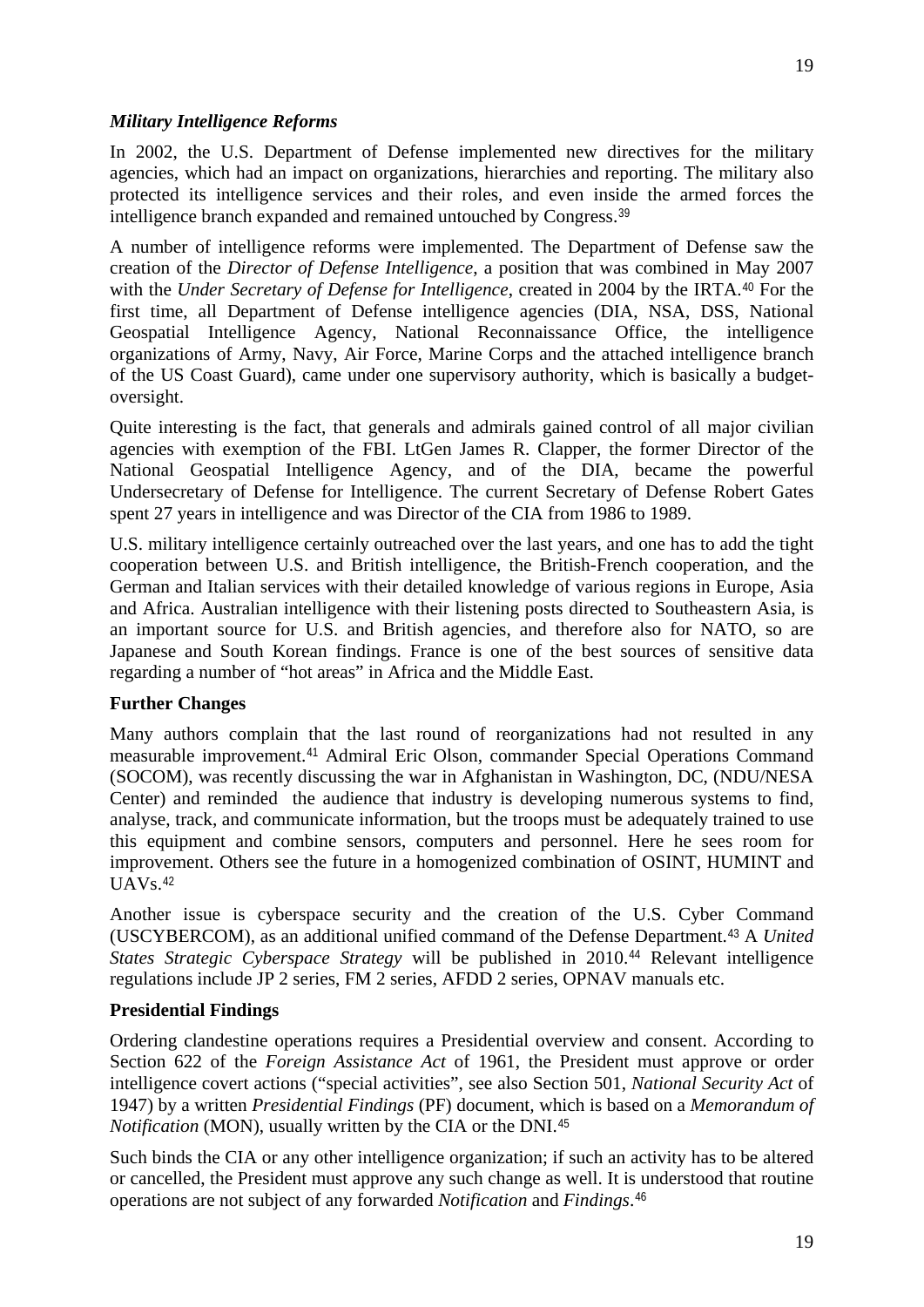20

#### <span id="page-19-0"></span>**Intelligence and the NSC**

Since 1947, the NSC is the main arbitrator for intelligence activities and is more or less also the final authority. Many changes have altered responsibilities and supervision. Various NSC committees and planning groups often changed their names and structures, but involved always the President, Vice President, National Security Adviser, Secretary of State, Secretary of Defense, Director of the CIA, (and since 2004) the DNI, the Chief of Staff to the President, the Chairman of the Joint Chiefs of Staff, and the Counsellor to the President. Others, like experts, the Director of the OMB, the Attorney General, or the Director of the FBI might attend.

## <span id="page-19-1"></span>**The Links Between U.S. Defense Requirements and NATO**

NATO is basically providing the important link between U.S. and European security requirements in the Northern Atlantic-EUCOM region. From a U.S. geopolitical-geostrategic point of view, it permits the U.S. to control of the "opposite coast", which is seen by strategy experts as a paramount U.S. security requirement. NATO is fulfilling this task, and the U.S. is paying back with security guarantees.

Seen from a geopolitical point of view, the United States wanted after 1945 to contain any power or any combination of powers on the Eurasian landmass, which might become a dangerous challenge for the security of the United States.

The improving relationship between NATO and the European Union will have an impact on the sharing of intelligence as well.<sup>[47](#page-5-4)</sup> Russia is emerging again as antagonist to the west and to NATO; this fundamental and geopolitical change will have a decisive impact on national intelligence and NATO intelligence and new strategy papers.

For Europe, NATO is a nearly perfect security umbrella against contemporary and future threats from the east, south, and southeast. This umbrella includes political cooperation, links to the European Union and other nations, which are cooperative partners, either within NATO or in other regions of the globe. These linkages include security agreements, nuclear weapons, conventional forces and also the sharing of intelligence.[48](#page-5-5) As the U.S. has extended EUCOM and NATO to CENTCOM and AFRICOM, the same governments who send troops to Afghanistan were as EU-members insisting on a different agenda, based on *Soft Power*, international law and humanitarian considerations, with a public that strangely accepts NATO operations but declines military interventions by the EU.[49](#page-5-6)

#### <span id="page-19-2"></span>**The Links to NORAD, NATO Air Defense, Missile Defense (Extended Air Defense)** [50](#page-5-7)

The U.S.-Canadian *North American Air Defense Command* (NORAD, Peterson AFB, CO) which operates the strategic Ballistic Missile Early Warning Systems of the United States, is linked to the NATO *Air Defense Ground Environment* (NADGE), a NATO owned air surveillance and fighter direction system, consisting of *Combined Air Operation Centers* (CAOC), *Air Operations Coordination Centers* (AOCC), *Sector Operation Centers* (SOC), *Control and Reporting Centers* (CRC) and AWACS aircraft.

NADGE is linked to national NATO air defense organizations (command centers, fighter bases, air defense missile sites, radar stations) and is currently transformed into the *Air Command and Control System* (ACCS) with relay-, data link-, satellite- and other communications. Great Britain operates its semi-national structured I-UKADGE system.[51](#page-5-8) NADGE/ACCS consists of strategic level command centers, operational level CAOCs who prepare the Air Tasking Orders (ATOs) for combat units on the tactical level. The air picture provides real time data for the overall NADGE/ACCS structure, which is a valuable intelligence tool not only for the estimates of enemy air activities, but also for friendly (blue force) air operations, operational and tactical planning etc.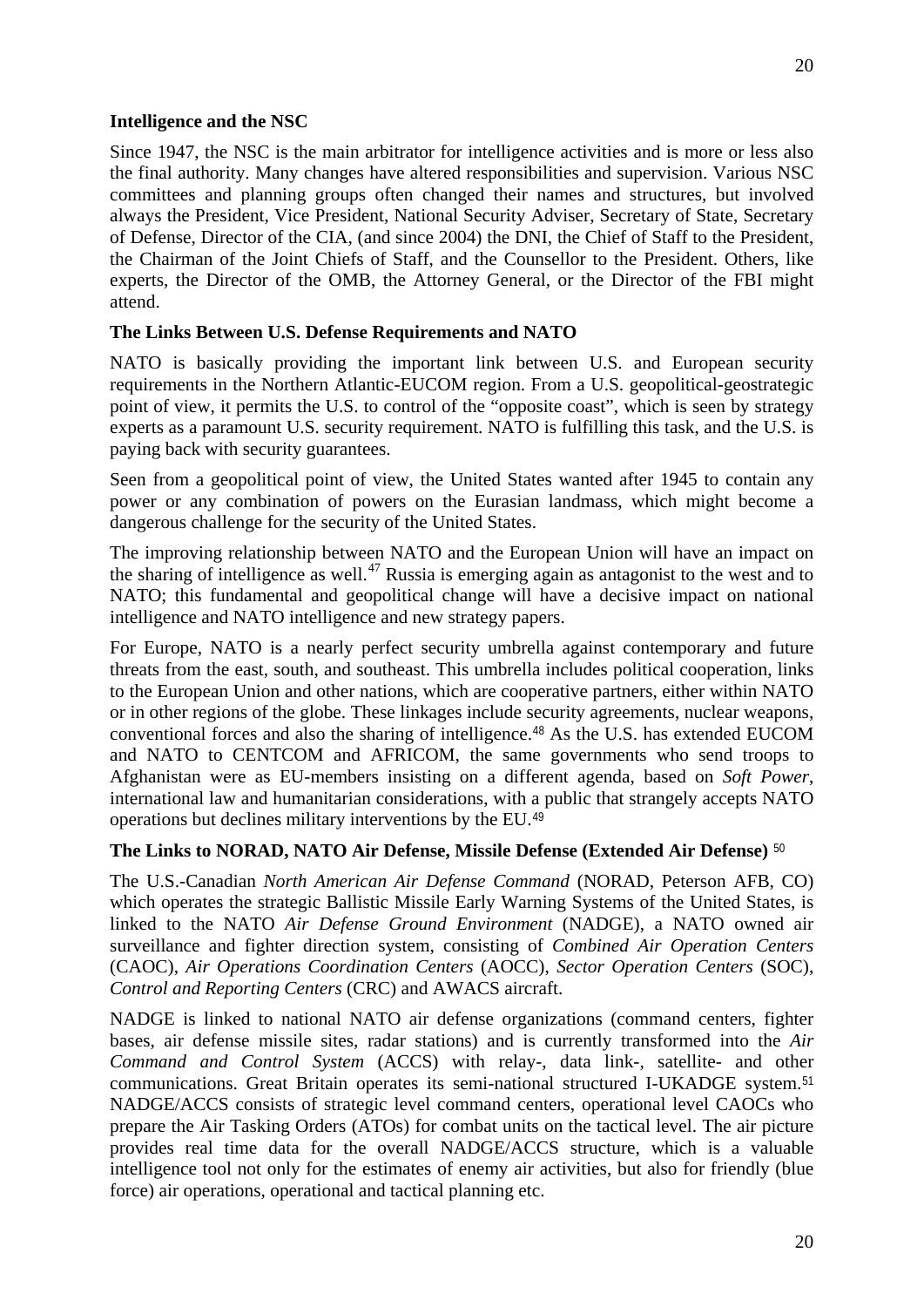In the last years, ballistic missile defense became a major tasks and this includes extended air defense, early warning systems (radars, satellites), ground stations, communications, mobile air defense missile systems, like THAAD, MEADS and currently *Patriot* and other systems deployed in Europe.

#### <span id="page-20-0"></span>**U.S.-NATO`s Intelligence Fusion Center** [52](#page-5-9)

The NATO *Intelligence Fusion Center*, RAF Molesworth, England, became operational in the fall of 2007 and employs 160 experts from many NATO members. It is basically a U.S. intelligence center for EUCOM and sits next to EUCOM`s *Joint Analysis Center* (JAC), but is also receiving data from close allies like Japan, Australia or South Africa. Certain information will also come from the *National Military Command Center* (Pentagon), the *Emergency Conference Room* (Pentagon) and the US *National Counterterrorism Center*. The *Fusion Center* provides around the clock (4 shifts) all-source strategic and tactical theater intelligence (ASAS), using also geospatial, air defense and targeting data.

It answers *Requests for Information* (RI) coming from all U.S. and NATO commands, will point to gaps in intelligence and recommends improved intelligence processing. It is structured into a command, an analysis, an operational and a support division.

The Center also supports the electronic battle plan, C4ISR/C4ISTAR, cyber defense and cyber attack planning and tactical and technological aspects. Intelligence is currently collected especially on the Middle East, on South Asia and Northern Africa.<sup>[53](#page-5-10)</sup>

The authors of *Towards a Grand Strategy for an Uncertain World* recommended the transformation of this establishment into a Joint NATO/EU Intelligence Fusion Center.[54](#page-5-11)



The threats and challenges of the  $21<sup>st</sup>$  century, as seen by the U.S.

#### <span id="page-20-1"></span>**AWACS, J-STARS**

The fleet of 17 E-3C aircraft of the Airborne Warning and Control System (AWACS) with 30 crews, and 6 additional Royal Air Force E-3Ds, are assets, which NATO permanently has for its own requirement and are providing a tactical air situation picture. AWACS are also airborne air defense command centers, directing friendly fighters to hostile platforms.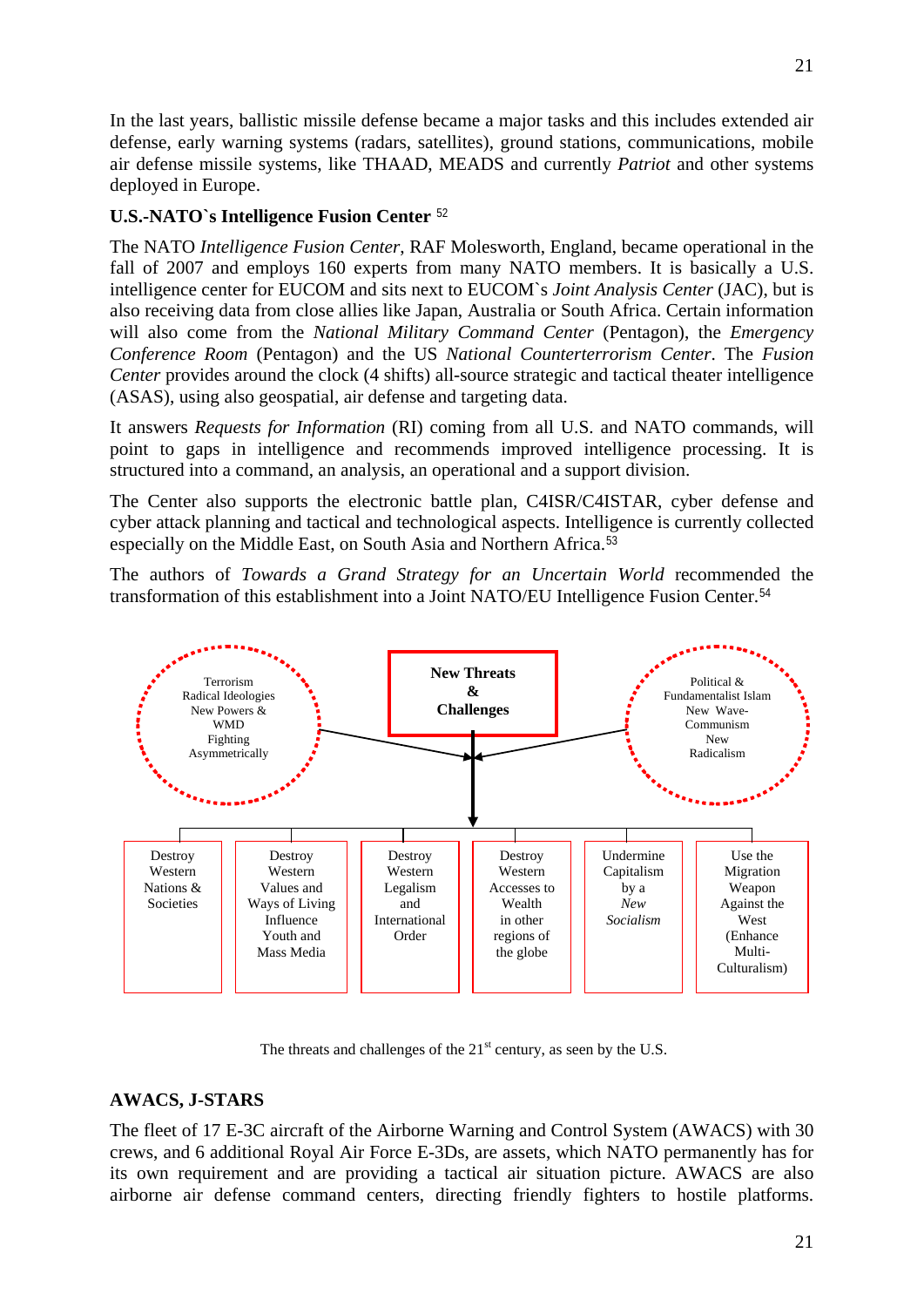Additionally, France also contributes with its 4 E-3Fs. AWACS has a radar which surveys an airspace with a diameter of 250 to 400 kilometers or more than 200.000 square kilometers, depending on the flight level (normally 30.000 ft) and the radar cross-section (RCS) of a target. U.S. AWACS and J-STARS aircraft and NATO AWACS use JTIDS/Link 11, 22 and Link 16. New assets are the *Global Hawk/Eurohawk* UAV platforms, new satellites like the German SAR-*Lupe* or French *Helios* 2A/B, plus commercial sources like SPOT. J-STARS, based on Boeing 707 airframes have down-looking radars which provide data about static and moving targets up to a distance of 135 nm from the aircraft depending on the flying altitude. The air picture is sent to ground stations for real-time dissemination and fire support.

The USAF has improved ISR and trained 2500 men and women in ISR technology at Langley AFB,VA, filling a gap, which was identified in 2005. The Air Force will organize fusion teams, which are called Analytical Report Teams. The training requires six months

#### <span id="page-21-0"></span>**Civilian-Military Expert Teams**

The U.S forces began in 1995 to add *National Intelligence Support Teams* (NIST) to their commands; they include experts from the CIA, DIA, NSA, NRO and J-2/G2/A2, based on the *Presidential Decision Directive* 35. They were followed by the *Rapid Analytical Support and Expeditionary Response Teams* (RASER-Teams), of civilian and military experts for the preparation and support of operations in crisis regions and counterterrorist activities.[55](#page-5-12) The next step saw the creation of Civilian-Military Country Teams. The planning sees eight to ten such teams with strength of 1000 each for CENTCOM, AFRICOM and SOUTHCOM.

#### <span id="page-21-1"></span>**U.S.-NATO as Intervention Forces and New Intelligence Requirements**

The current NATO-internal political disagreements and frictions were demonstrated by the resistance of European governments to deploy more forces to Afghanistan. NATO and EU have an identical anti-pirate-agenda for the western Indian Ocean, but the EU insisted on its own "soft" operations, which had problems to achieve its intended purpose. NATO and EU had to accept that national sensibilities, multinationality and force integration, national laws and an unwillingness to fight pirates effectively are certainly not supporting such missions but create obstacles.



From Data Collection to Application and the Feedback Process

No command in the field can work when each nation undermines operational command and control (C2) by numerous national exceptions and caveats written into the standardized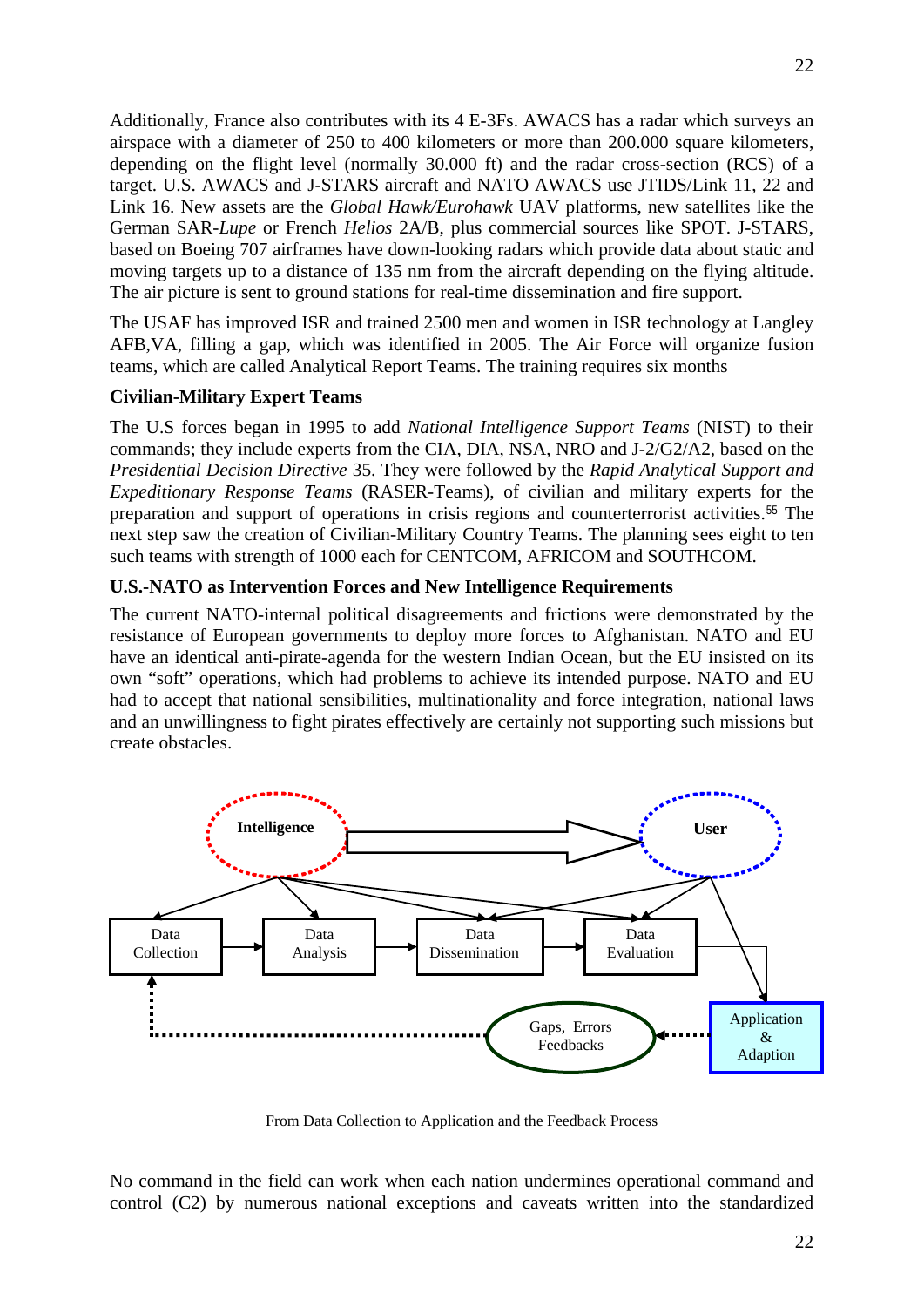NATO *Rules of Engagements.[56](#page-6-0)* Such will result in unworkable command relationships that are eroding military decision-making and execution. The meeting of former Secretaries of State (Kissinger, Baker, Christopher, Albright, Powell) at George Washington University on September 28, 2008, demonstrated bipartisan unanimity about America's willingness to intervene in Africa (Sudan, Congo, Somalia), but where are the European allies to form with America a *Coalition of the Willing*? Where is NATO?



The ultimate organizational structure of NATO intelligence includes all aspects. This graphic does not correctly resemble the current organization, which is subject of ongoing adjustments, but structures, which have been in place over the last twenty years.

In the Cold War, western intelligence was shaped to analyse the Soviet Union and the Warsaw Pact, including leadership, industry, the disposition of forces, readiness, training and logistics, technology, operational aims, tactics - all topics of paramount importance. Intelligence was quite good in analysing many details because the enemy was geographically and organizationally mainly "static". After 1990, the emphasis was shifted to economic analysis and terrorism. With the demise of the Soviet Union and the Communist block, military intelligence was widely seen as "improper", was "insulting" the new bonds between Europe and Russia. Even when Russia fell back in its former Soviet habits after 1998, the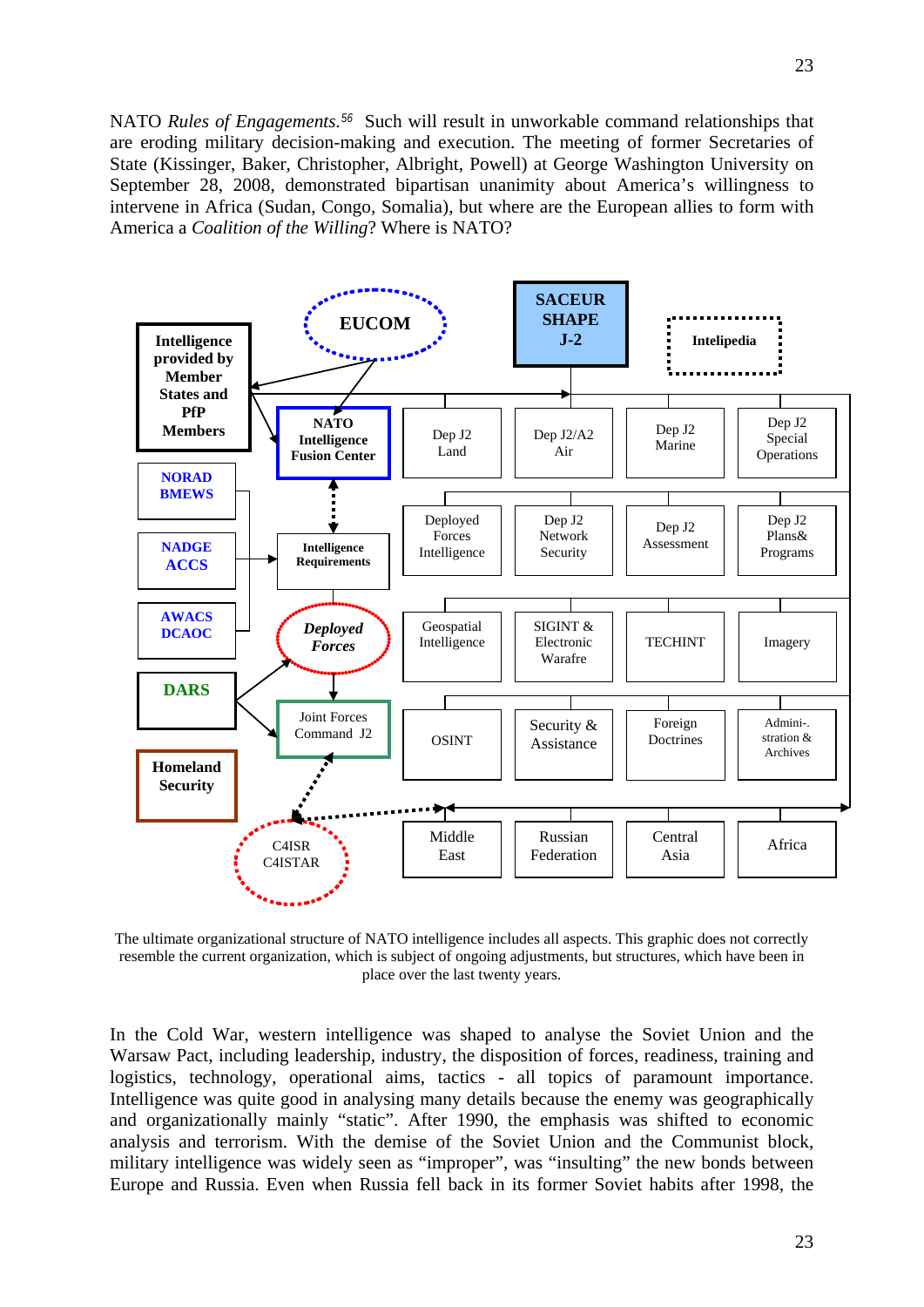European governments preferred to look the other way, also closer cooperation of western intelligence agencies was considered as "Cold War" activities.

Today, there are additional challenges for intelligence: Thousands of possible terrorists who act in global networks, the trade of chemical and binary-usable substances, the smuggling of explosives, of weapons, of parts to trigger bombs, money laundering and growing organized crime. There is large-scale hostile (Russian, Chinese) espionage, but containing such activities by counterintelligence and police, is not always appreciated by governments: Counterintelligence should not disturb business opportunities and "good relations".

#### <span id="page-23-0"></span>**Special Operations and CSAR** [57](#page-6-1)

Special Operations are embedded in the national forces of NATO member states and participating PfP-nations. NATO can use such forces if deployed to combat areas like in Afghanistan. Special Operations require first class intelligence to fulfil their mission but are also some of the best instruments to collect information.

Such activities also serve *Combat Search and Rescue* (CSAR) operations, which have the purpose to extract downed aircrews in hostile environments, geographically often deep behind enemy lines or forward edges of blue forces. CSAR depends fully on up-to-date intelligence, which includes the locating of pilots or crews, enemy activities and anti-aircraft weapon positions, weather, topography, fighter cover, back-up aircraft, flying-routes and altitudes, planning of air to ground fire etc. CSAR is also a tool to recover cut-off soldiers, and the insertion or retrieval of long-range reconnaissance teams (retraction).

#### <span id="page-23-1"></span>**ISTAR** [58](#page-6-2)

One of the most challenging long-term *Net-Centric Warfare* projects of NATO is the *Intelligence, Surveillance, Target Acquisition and Reconnaissance* program (ISTAR). ISTAR includes ground, air, space and naval means to find and identify hostile targets with high accuracy to transmit target data to blue commands and weapons on the "extended battlefield". With the emergence of UAVs, such intelligence and surveillance can be extended to many hours and over large areas. Armed UAVs permit attacks in real-time. ISTAR was decided by the NATO Summit in Prague in 2002. NATO has invited the European Union to participate in these planning and EU is now participating, so is the European industry.

ISTAR will combine radar and other sensors, computers and radios, linked to a complex network. Originally funded by national budgets, and pushed especially by U.S. forces, NATO established in 2003 the NATO *Airborne Early Warning and Control Force* in Ramstein AB, Germany, as part of NATO Headquarters CC Air, and began ISTAR initiatives (as Forces Objectives) for the air, naval, ground forces for division and brigade-levels. ISTAR should also help to minimize collateral damage and support the identification of friendly forces. [59](#page-6-3)

#### <span id="page-23-2"></span>**Cyber Security and Warfare**

William Gibson coined the term Cyberspace in 1982, and John Perry Barlow used the term in connection with the Internet in 1990. The Joint Chiefs of Staff defined in their Joint Staff's Joint Net-Centric Campaign Plan the cyberspace as:

*A domain characterized by the use of electronics and the electromagnetic spectrum to store, modify, and exchange data via networking systems and associated physical infrastructure.*

Additional explanations would include:

*Cyberspace exists along the other warfighting domains and should be protected and exploited in a similar fashion. This reflects the need to gain and maintain operational freedom in cyberspace superiority – as a predicate to maintain land, air, and sea and space dominance.*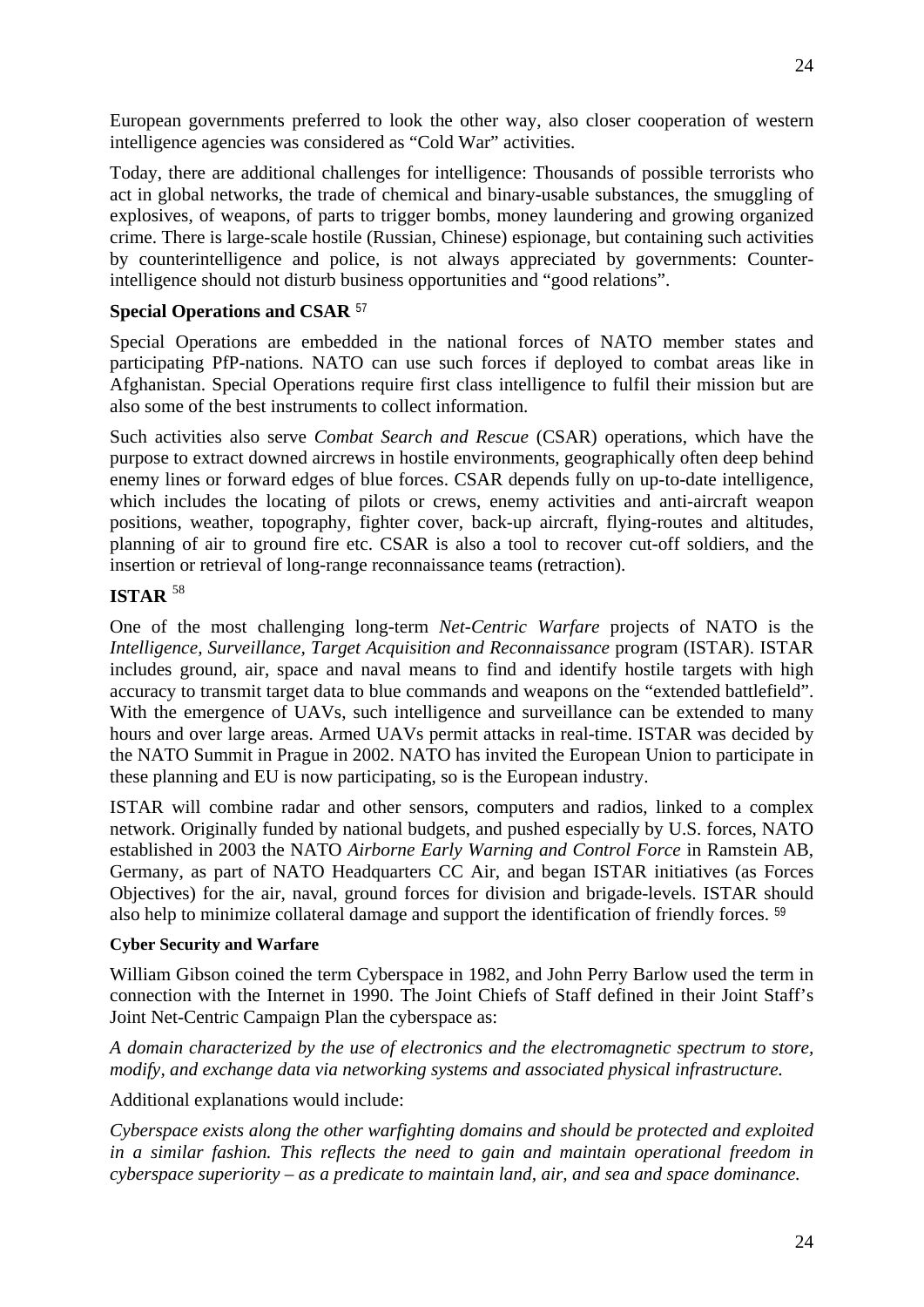In the last decade numerous government agencies in the US and NATO faced a growing number of cyber attacks. Cyber attacks are a part of electronic warfare and include electronic attacks against communication, computer and other systems, system-interruption, destruction, spying, illegal infiltrations and stealing of software and documents. The fact is that the Internet is very vulnerable and exposed to attacks. Cyber defenses are weak in inadequate; attackers remain mostly anonymous. US approaches to foreign government to arrest identified attackers were generally ignored,

NATO faces more that 100 cyber attacks a day, mainly from Russia and China, in the last year also from North Korea and Iran. Russia and China had infiltrated governments systems in more than 100 countries around the globe.<sup>[60](#page-6-4)</sup> Russia attacked in 2007 the computer systems of Estonia and in 2008 the systems of Georgia days before the war began. China tries to prevent any foreign Internet information to the general public and tries to interrupt such networks on a permanent basis. Google was forced out of China in April 2010 by blocking out restricting more and more websites and uses such policies as part of its own information strategy and war against the west, South Korea, Taiwan, and Japan. 2009 and 2010 the attacks were aimed against computer systems of many non-government institutions like the New York Stock Exchange, NASDAQ, Yahoo, Google, RAND and other think tanks, Amazon, the U.S. Chamber of Commerce, The Washington Post, usually by attacking infrastructure computers etc., some affecting the systems to the point of "denial of service".

The methods are monitoring, forging, interruption, blocking, eavesdropping, watching, following, electronic chaff, misinform, feint, conceal, change addresses, implement propaganda. There were more than 100.000 cyber attacks in 2009. Google and other information services will cooperate to secure access and service.

.

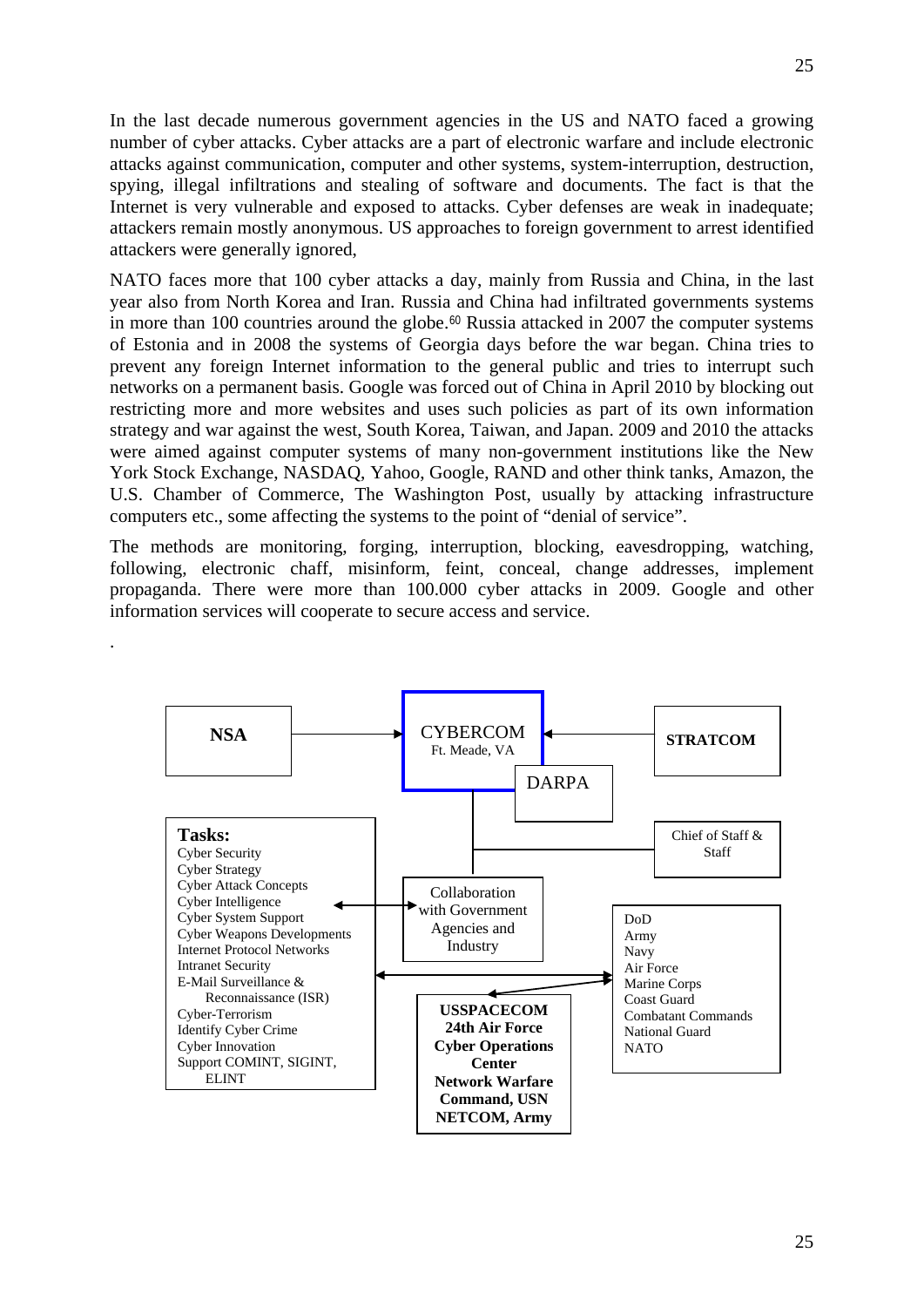In June 2009, Secretary of Defense ordered the creation of a US Cyber Command (CYBERCOM) with its headquarters in Ft. Meade, MD. CYBERCOM will operate under the guidance of NSA and the unified command USSTRATCOM and technological support from the Defense Advanced Research Projects Agency (DARPA).<sup>[61](#page-6-5)</sup> Attacks will come from hostile governments, private hackers and crooks. Their motives are offensive, thrill, disrupt networks, create problems, steal know-how, patents, forge information etc

CYBERCOM will organize and coordinate cyber protection and will recommend better operation of the computer networks of the Department of Defense, but also will recommend such procedures to other US departments and agencies. CYBERCOM will also attack foreign and hostile cyber systems and attackers.<sup>[62](#page-6-6)</sup> The current plan seeks to infiltrate stealthy such networks and cut them off the Internet when needed (*Dominant Cyber Offensive Engagement Program*). The overall strategy will be distributed in the fall of 2010. See also: *The Comprehensive National Cybersecurity Initiative* (CNCI), National Security Council, The White House, March 2010; Homeland Security Presidential Directive 23 (NSPD-54/HSPD-23); Air Force Doctrine Document AFDD 2.5.1 *Electronic Warfare*, Army TRADOC G2 Handbook No. 1-02 *Cyber Operations and Cyber Terrorism,* Rebecca Grant: *The Rise of Cyber War*. A Mitchell Institute Special Report, Air Force Association, Washington DC, 2008. etc. $63$ 

Accordingly to the new CNCI, the White House sees 12 Initiatives: A Federal Enterprise Network with Trusted Internet Connections; Deployment of Sensors to Identify Intrusions; Intrusion Prevention; Research and Development Efforts to Improve Security; Connection of all Federal Networks to Enhance Situational Awareness and Security; Install Cyber Counterintelligence; Increase Security of Classified Networks; Expand Cyber education; Define Technologies, Strategies, and Programs; Develop Deterrence Strategies and Programs; Enhance Security Management of Data and Networks, Enhance Cyber Security Serving Critical Infrastructure.

#### <span id="page-25-0"></span>**NATO Cyber War**

After the cyber attacks against Estonia in 2007 by Russian a government computer center, attacks against the German government agencies from Chinese sources in 2007, NATO had to look into its cyber operations and ongoing attacks.

In May 2008 a number of NATO member states and Allied Command Transformation signed documents regarding the establishment of a *Cooperative Cyber Defense Center of Excellence* in Tallinn, Estonia. In April 2008 NATO decided in the Bucharest Summit to enhance capabilities to encounter cyber attacks against NATO member states.

China attacked NATO information and computer systems during 2009 approximately 100 times a day. NATO was even forced to cancel intelligence and sensitive information via computers to prevent possible Chinese access to such data. NATO has now sealed off its secure Intranet and this is totally separated from the www.

NATO intelligence reported that high ranking members of NATO staffs were socially observed by hacking their Internet, letters with sensitive or content was mailed under disguised names and these individuals were later on blackmailed.

Besides the center in Tallinn, United Kingdom established its own Office for Cyber Security Office in London working with M5 (Director General Jonathan Evans). There is no intelligence sharing between NATO and EU, and UK had to separate its operations to avoid any data sharing with EU.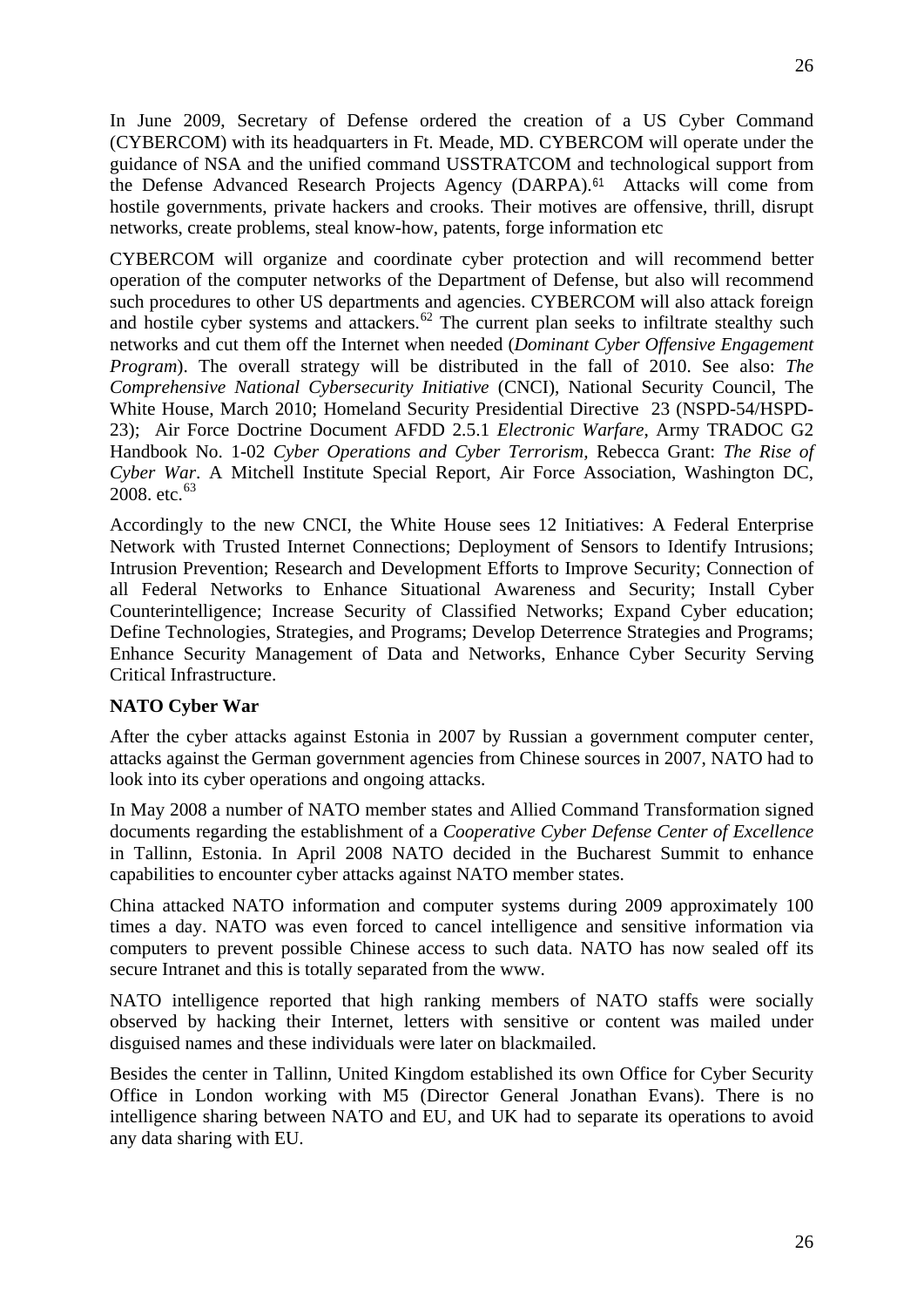

Structure of NATO`s Current Cyber War Organization. Like in Intelligence, NATO Depends also in Cyber war on National Support

#### <span id="page-26-0"></span>**Current NATO Computer Networks and Formats**

NATO began in the late 1990s to look into computer assisted intelligence programs and such programs were developed besides operational programs. NATO established a Intelligence *Collection Coordination and Intelligence Requirements Management Cell* (CCIRM, with army, navy and air force sub-cells), which collects all incoming intelligence reports from friendly sources and also structures intelligence requirements for NATO missions, and is sending such requests to friendly intelligence agencies for replies. NATO is organizing its intelligence requirements through the NATO *Special Committee*. U.S. sources point to the fact that NATO is assessing too much tactical intelligence from office desks whereas U.S. forces see tactical intelligence rather as a product of combat, and use such information quickly, because the value of information dominance decreases every minute. NATO decided in November 2002 to improve intelligence capabilities, but much of the problems remain.

European military organizations have no global capability and tailor their intelligence according to their national defense and assumed areas of intervention. Additionally, in the filed of intelligence, U.S. mainly cooperating with Great Britain; within NATO, a number of states for certain reasons do not receive regularly intelligence data. Reasons are political, different software and build-in classification barriers. On the technical level, NATO standardized a number of formats to structure and to disseminate intelligence data (see also AIntP-3 *The Military Intelligence Data Exchange Standard*): [64](#page-6-8)

*Joint OPS INTEL Information Systems* (JOIIS):

It provides all military data like hostile weapons, airfields, facilities, organizations, forces, targets, military hierarchies and key personalities on a global scale.

*Battlefield Information Collection and Exploitation System* (BICES):

It supports intelligence on the tactical level (see STANAG 4559, 4586).

*Electronic Warfare Management System* (EWMS):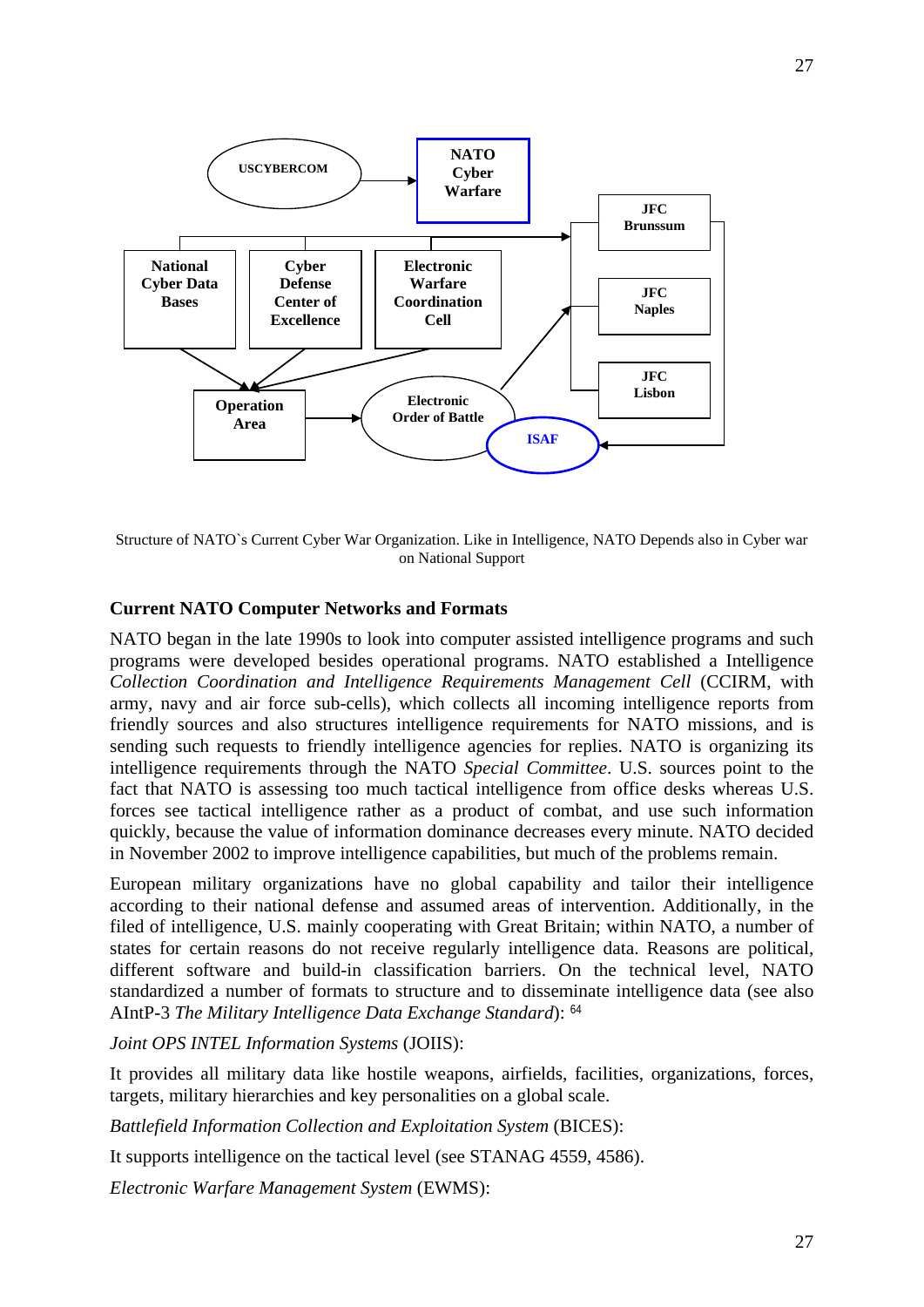*Multifunction Information Distributing System* (MIDS):

Tactical data distribution (see STANAG 4586).

*Multinational Battlefield Information and Exploitation System* (MBIES):

It provides nearly real-time intelligence data to NATO forces.

*NATO Imagery Transmission Format* (NITF):

NITF supports different software systems used by NATO member-states (see AEPD publication series).

*NATO ISR Interoperability Architecture* (NIIA):

Interoperability formats for NATO members operating ISR systems, mainly used by air forces.

*Request for Information Management System* (RFIMS):

RFIMS is part of the CCIRM, and manages *Requests for Information* (RFI) intelligence requests-needs from forces deployed and member states.

*NATO All Sources Analyst System* (ASAS):

Event-oriented information system, covering specific states and regions, political, military (army, navy air force) intelligence, collected and provided from all available sources.

*Imagery Management and Reporting Tool* (IMART):

This format provides available imageries and transmits such pictures into its standardized *Image Library* formats.

*SIGINT Analyst Functional Environment* (SAFE):

NATO obtains signal intelligence from various sources and SAFE is a structure to store and retrieve such intelligence.

Other programs developed and available for NATO are *Locally Employed Personnel* (LEP, which is also available for EU Forces), *Tool for Operation Planning, Force Activation and Simulation* (TOPFAS, a top-down planning program for operations, based on the AJP-1), *Land Command & Control Information System* (LC2IS, supporting commands), *Allied Commands Resource Optimisation Software System* (ACROSS, a logistics planning tool), *Allied Deployment and Movement System* (ADAMS, airlift, sealift, land movement planning), *Effective Visible Execution* (EVE, lists all forces ready for deployment, deployed or rotation out of an area), *Coalition Reception Staging and Onward Movements* (CORSOM, supervises lines of communication to deployed and employed forces), *Consignment Tracking* (ICTC, controls logistic movements by specific radio codes), *Logistics Reporting* (LOGREP, logistic readiness of forces by collecting data about ammunition, fuel, water, spare parts, other supply).

NATO also created data exchange programs in deployment/employment areas, so the *Combined Enterprise Regional Information Exchange System* (CENTRIX) and others.[65](#page-6-9)

Experts working in the NATO intelligence branches complain about lack of coordination, continuous rotation of experts, different computer software in NATO and member states. NATO also offers data to Australia, Sweden, Finland, which are considered as "friendly nations", but on the other hand, Canada did not participate in BICES as a cost saving move but wants now full access. Many states had given up HUMINT and have now problems to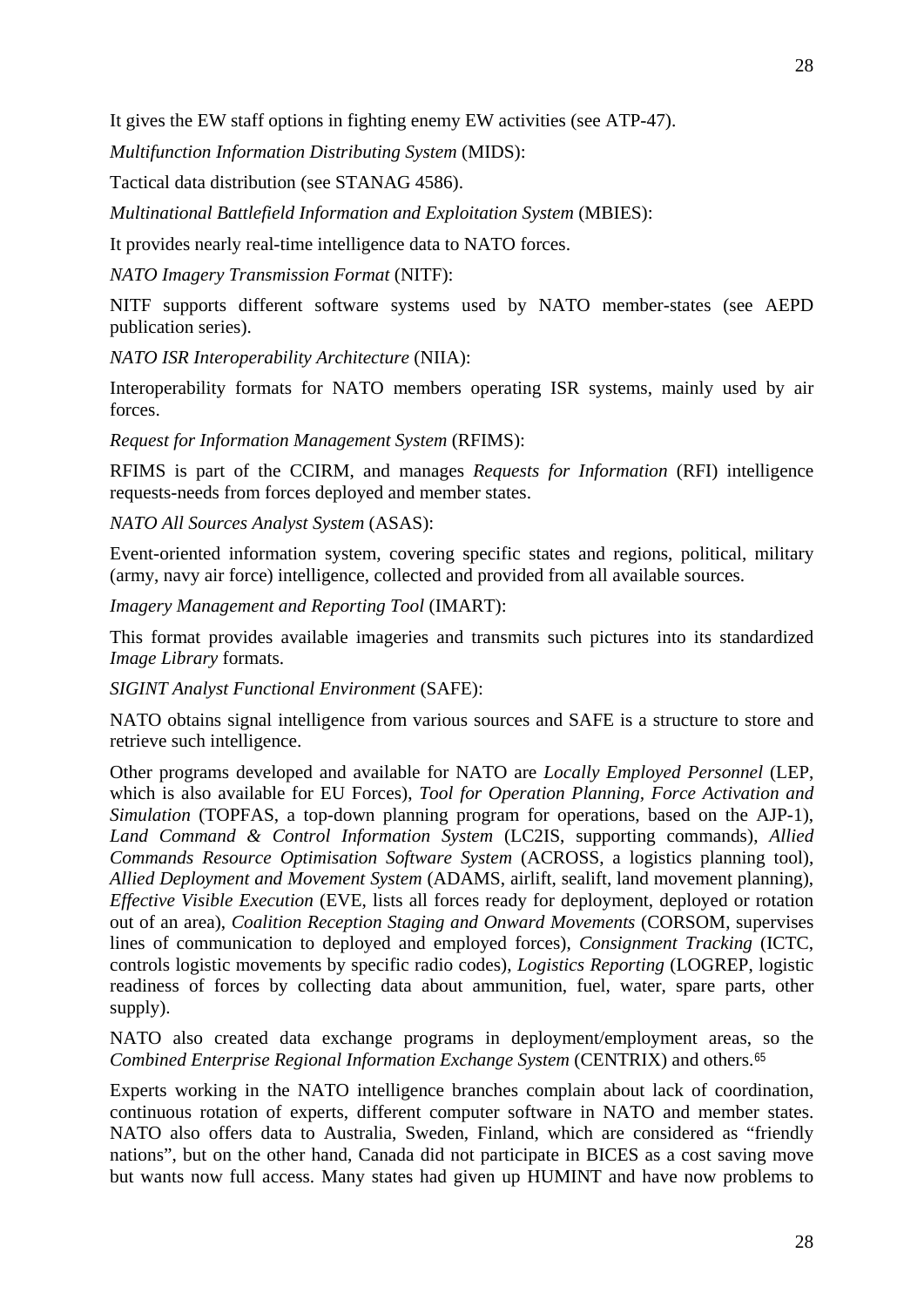find the "right kind of people" to reinstate such aims; currently most HUMINT outside the larger member states is plain military observation of activities.

NATO also proposed to be linked to the INTELIPEDIA Intranet system of the U.S. Forces, but many states for the foreseeable future will not obtain data, which have a higher classification status than *Restricted*.[66](#page-6-10)

#### <span id="page-28-0"></span>**NATO Enlargement**

The enlargement of NATO was possible because of the collapse of the Soviet Union and of the Warsaw Pact. The former satellite states simply changed sides. NATO enlargement had a geopolitical and geostrategic impact on all European political affairs, and was promoted by the U.S. Governments after 1992/93.[67](#page-6-11) The idea was to contain any future Russian expansion into Central Europe, and this affected the relations with Russia. Russia never understood that the attraction of the U.S. as a "friendly hegemon", of western values and of democratic institutions, plus the protection by NATO, was for the central and eastern European states preferable to any Soviet/Russian dominance as experienced between 1945 and 1989 and any geopolitical construction to maintain such control into the coming decades as proposed by many European governments in 1990/91.

Recent Russian rhetoric to "rebuild Russia in the borders of the former Soviet Union" is seen by these states as a typical threat to their freedom and independence.<sup>[68](#page-6-12)</sup>

#### <span id="page-28-1"></span>**The "National Security Threat List"**

The *United States National Security Threat List* includes issues of highest priority: Terrorism, Espionage, Proliferation of Weapons of Mass Destruction and WMD-Threats Against the U.S., Economic Espionage, Targeting of the National Information Infrastructure, Targeting the U.S. Government, Targeting the Defense Industry, Other Foreign Intelligence Activities, Food and Water Security, Transportation Systems.

The DIA structured its list of challenges/threats along the same lines but added specific countries, like China and India.[69](#page-6-13) NATO has adopted these threats and tasks.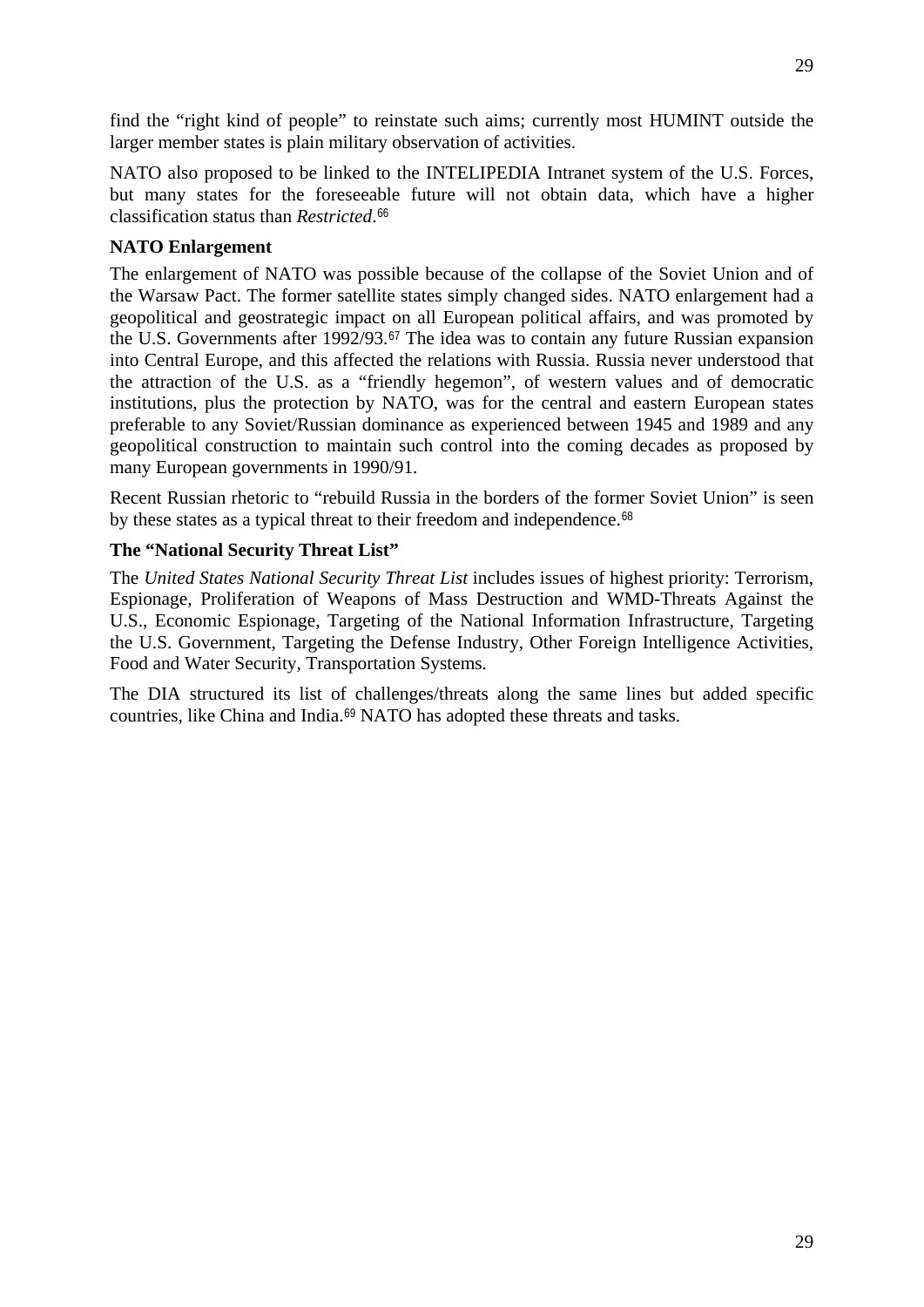#### <span id="page-29-0"></span>**NATO`s Intelligence Organization**

#### <span id="page-29-1"></span>**A) The Political-Strategic Level**

When one talks about "NATO Strategy", there is a distinction between (a) policy and strategy on one hand, and (b) military strategy and strategic operations on the other hand.

Today, the strategic level of NATO is split between the *Allied Command Transformation* (ACT) in Norfolk, VA, which is a force transformation and advisory institution, and the European institutions in Brussels (*North Atlantic Council* and its staffs) and Mons (SHAPE).

ATC is based adjacent to the U.S. Joint Forces Command (USJFCOM) installation to implement certain U.S. transformation and force developments into NATO. In July 2009, a French admiral became commander of ATC, which has, besides a number of elements in Europe, a staff cell for *Strategic Concepts,* one for *Policy and Interoperability*, and a *Joint Warfare Center* for land, air and sea warfare. Intelligence is debated in the *Intelligence Board,*  also located in Norfolk.



The basic functions of NATO intelligence is to support the political and military councils, committees and commands

But the final political and strategic decisionmaking level is on the European side of the Atlantic in the hands of NATO`s *North Atlantic Council* (NAC) and therefore with the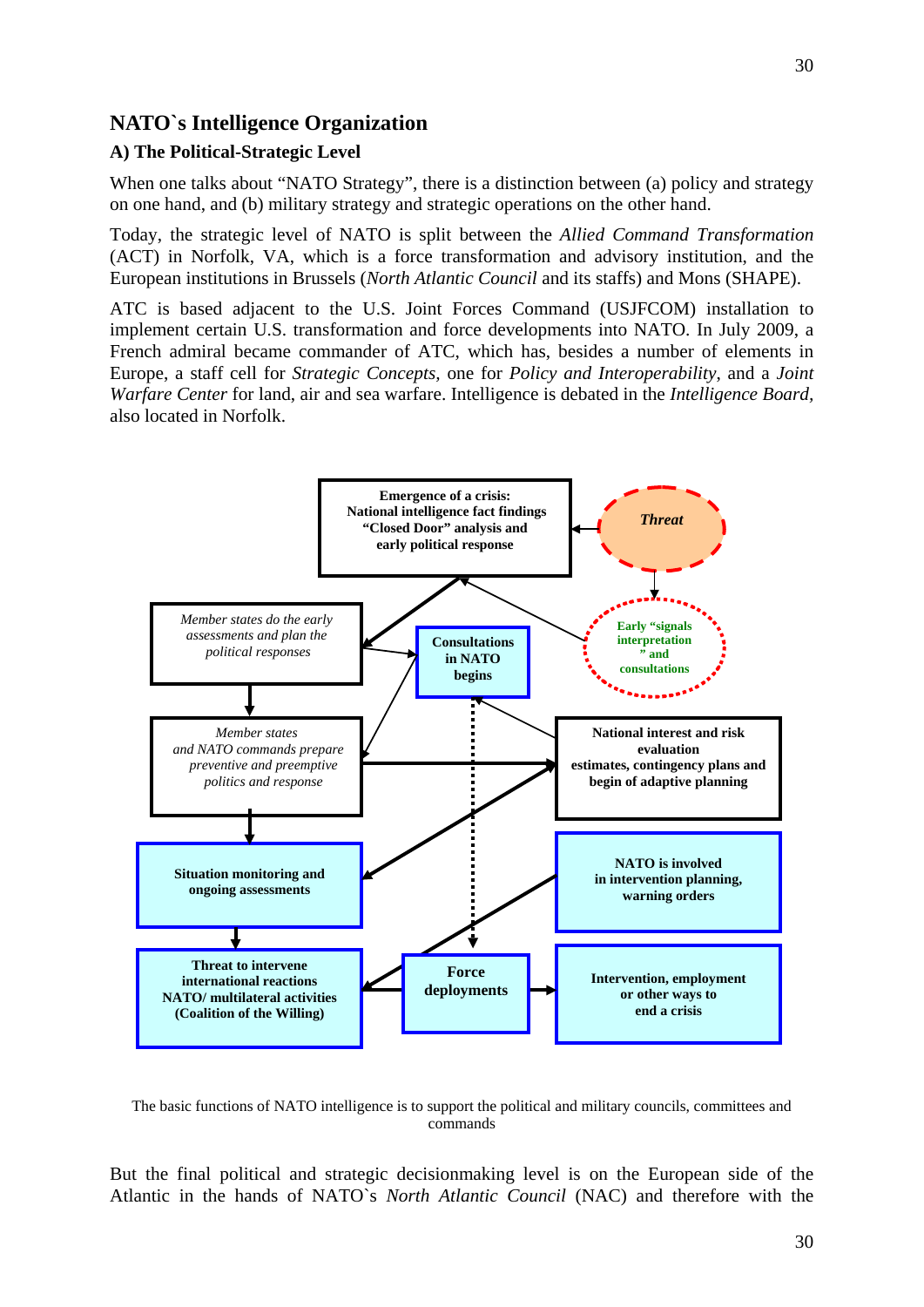member states. The NAC is the highest political body within NATO, which includes the heads of states and the secretaries/ministers of defense; it has a permanent committee of representatives who meet once every week. Permanent institutions in Brussels are:

- The *International Staff*: It is the staff of the NATO Secretary General, currently with eight offices;
- the *Defense Planning Group*
- the *Nuclear Planning Group.*
- The *Military Committee* (MC): It consists of the Chiefs of Staffs of NATO member states. The MC maintains a permanent representative body of lower ranking officers, which meet every week at least once a month. The MC follows the political guidance of the NAC and implements also decisions of the *Defense Planning Group* and the *Nuclear Planning Group.* The staff of the MC is the
	- o *International Military Staff* (IMS) with the *Intelligence Division*.
	- o The IMS reports gaps in intelligence to NATO member states and will specify what data should be provided.
	- o It has a guidance function for a number of other offices and working groups, like
		- The *Office of Security* (which is responsible for infrastructure and organizational security and safety matters of NATO headquarters installations),
		- *The Special Committee* (that will discuss all aspects of NATO security),
		- *The Intelligence Committee* (which is an advisory board in regard to espionage, counter-espionage and other threats which might affect NATO, but also invites the heads of intelligence agencies of NATO member states to periodic meetings and recommends exchanges of data, especially about terrorist activities),
		- *The Intelligence Warning System and Terrorist Threat Unit* (created in 2000) with an *Intelligence Warning System* (NIWS, which operates the *Terrorist Threat Intelligence Unit* (TTIU)).
		- A *Situation Center* monitors all crisis emerging somewhere on the globe and also handles incoming messages.
		- The *PfP Intelligence Liaison Unit* (ILU), based on the *Partnership Action Plan against Terrorism* (PAP-T); it was recommended by the Istanbul Summit in 2004 and is a forum for information, consultation and data sharing.

The U.S. Government recommended bilateral agreements (in addition to NATO decisions) to bypass any legal or political hurdles and problems.[70](#page-7-0) Newer developments include:

- NATO proposed to the EU *Military Command* (Brussels) to seek a better cooperation with NATO, and to overcome the EU resistance to work closer with NATO. This cooperation also would include intelligence.
- NATO established links to INTERPOL and EUROPOL.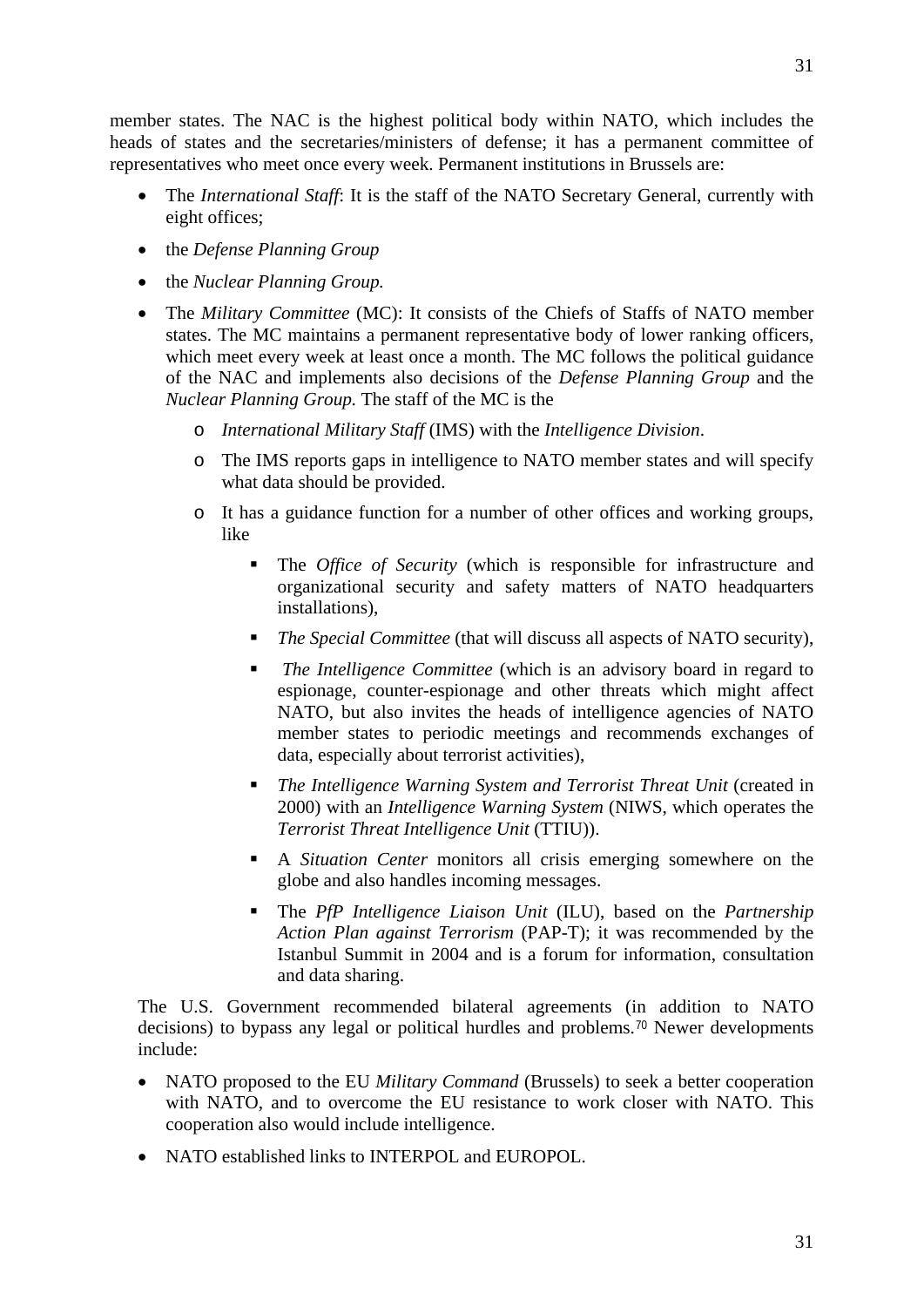• NATO established links to additional U.S. commands like SOCOM, FORCECOM, CENTCOM, SOUTHCOM and AFRICOM.

#### <span id="page-31-0"></span>**B) The Military-Strategic Level**

#### <span id="page-31-1"></span>*The Intelligence Division in the IMS*

The ID is responsible for all strategic intelligence<sup> $71$ </sup> and estimates, steers intelligence policy, directs digital intelligence bases, and provides intelligence regulations, electronic and administrative formats, and information services to member states. It also performs strategic warning and supports crisis management. It has an

- *Assessment Branch*, a
- *Current Intelligence and Warning Branch* and a
- *Document and Intelligence Architecture Branch*.

It advises the *Military Committee* (MC) and the *International Military Staff* (IMS) in regard of strategic intelligence and other topics, and supports the *Allied Command Operations*. It is also a meeting place of the heads of intelligence agencies of NATO members, and sometimes also hosts such heads from PfP countries.



The intelligence branch of NATO`s IMS is mainly engaged in coordinating the intelligence within NATO member-states and gives strategic warning to the Military Committee and SHAPE/ACO/J2

The ID writes its own assessments, which are distributed to other divisions of the IMS and to the *Military Committee,* and supports the NATO *Situation Center*, the *Defense Planning Committee* and the ACE.

The ID obtains information from the *Nuclear Planning Group*, NATO *Air Defense Committee*, NATO C3A, NATO C3B, NATO *Armaments Directorate*, NATO *Electronic Warfare Advisory Committee*, the EW-*Working Group*,<sup>[72](#page-7-2)</sup> and the NATO *Research and Technology Directorate*.

#### <span id="page-31-2"></span>*The Allied Command Operations*

*Allied Command Operations* (ACO), also *Supreme Headquarters Allied Powers Europe*  (SHAPE), in Mons, BE, is under command of the *Supreme Allied Commander Europe* (SACEUR), who is double hated as Commander EUCOM.[73](#page-7-3) SHAPE is the military strategy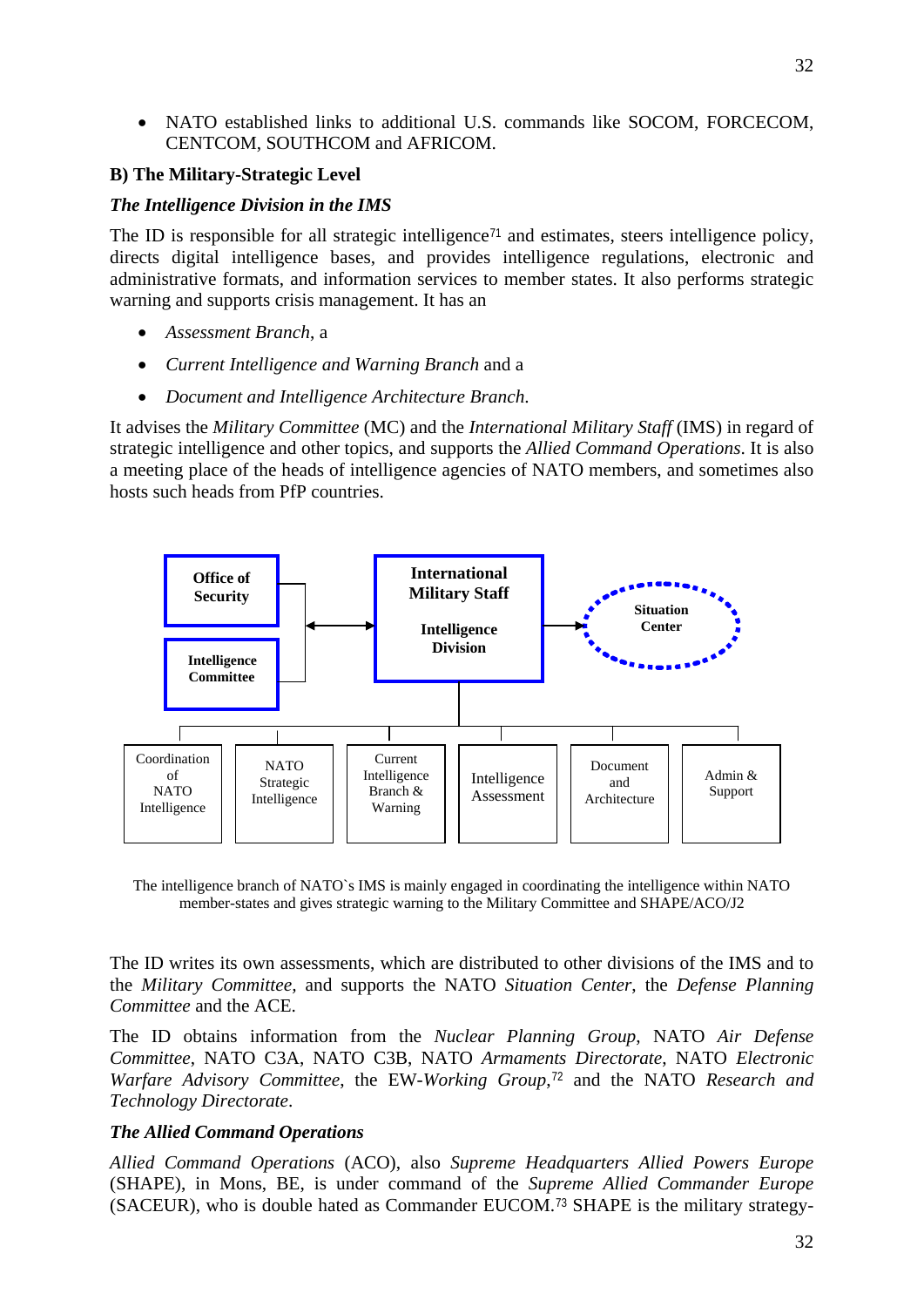and also the highest operational level of NATO. (The level of the SACEUR does not separate military strategy and operational planning; therefore there is no difference between strategic and operational intelligence.)

The SACEUR level sees a Deputy SACEUR (UK) and the Chief of Staff/SHAPE/AOC (Germany) which are four-star billets. The staff has (following U.S. staff organization) nine joint staff branches (J-1 to J-9), which are usually found also in operational and component commands, air, land and naval sub-command levels.[74](#page-7-4)



Intelligence is required in all phases of an intervention

#### <span id="page-32-0"></span>*SHAPE J2*

The J2 branch at SHAPE is dealing with military intelligence, and is basically an office to prepare strategic and "operational" intelligence for all kinds of operations which involves NATO, manages incoming and outgoing data and has a role in personnel security affairs within NATO commands. SHAPE J2 has oversight over lower level J2/G2/A2 elements of staffs, deployed forces (joint or combined) and maintains in Mons a *Situations Cell* for computer assisted NATO *Intelligence Domain* data, which provides information for NATO through the already mentioned *Battlefield Information and Collection Exploitation System* (BICES), developed in 1997/98 to serve EUCOM`s PC-based *Linked Operational Intelligence Centers Europe* (LOCE)-system,<sup>[75](#page-7-5)</sup> currently with 2200 users. It is also linked to NATO`s *Fusion Center* and to the U.S. CENTRIX and the Secret Internet Protocol Router (SIPR) net, which is a global U.S. forces crypto circuit-data exchange system.<sup>[76](#page-7-6)</sup>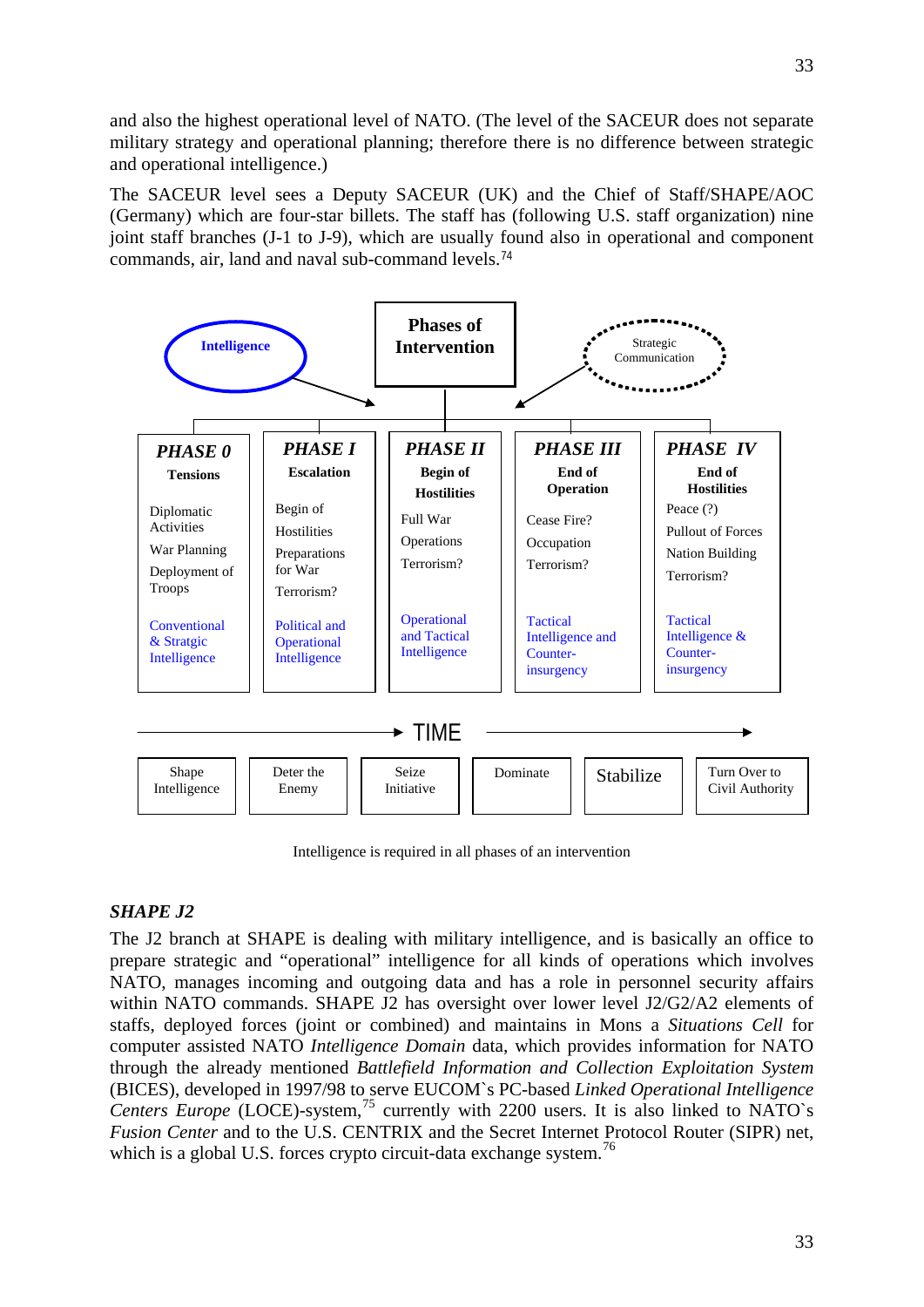The J2 also maintains a number of Working Groups dealing with intelligence matters, like estimates, technological trends, intelligence data, communication security, warning issues, special intelligence and sub groups for army, navy and air intelligence issues.

#### <span id="page-33-0"></span>**C) NATO`s Intelligence Organization: The Operational Level**

NATO maintains three Joint Forces Commands and a number of Component Commands, which are structured along geographic lines, or represent land, air and maritime elements. Each of these commands has a J2/G2/A2 section in its staff. This level is now the keystone for all intelligence support for deployed and employed NATO forces. Employed multinational forces (like in Afghanistan) usually have a joint *Intelligence Center*.

#### <span id="page-33-1"></span>**D) The Tactical Level**

#### <span id="page-33-2"></span>*NATO Intelligence Activities*

Even when NATO does not "officially" publish much about its intelligence activities, there are many comments and articles written about past experiences and deficiencies, after-action reports dealing with intelligence problems in the Balkans, Somalia, Afghanistan and Iraq.



NATO intelligence is supported by a number of NATO-integrated and national intelligence agencies. NATO intelligence became important, when NATO began to build up multinational force organizations beside the multinational staffs.

NATO sources agree that most information is easily available, can be collected in advance by overt means, and NATO began a few years ago to mine open source intelligence (OSINT), which provides for 85% of all required data.<sup>[77](#page-7-7)</sup> But commanders in Afghanistan and Iraq need ad hoc/real-time tactical intelligence.[78](#page-7-8) Such intelligence is rarely *Strategic Intelligence* but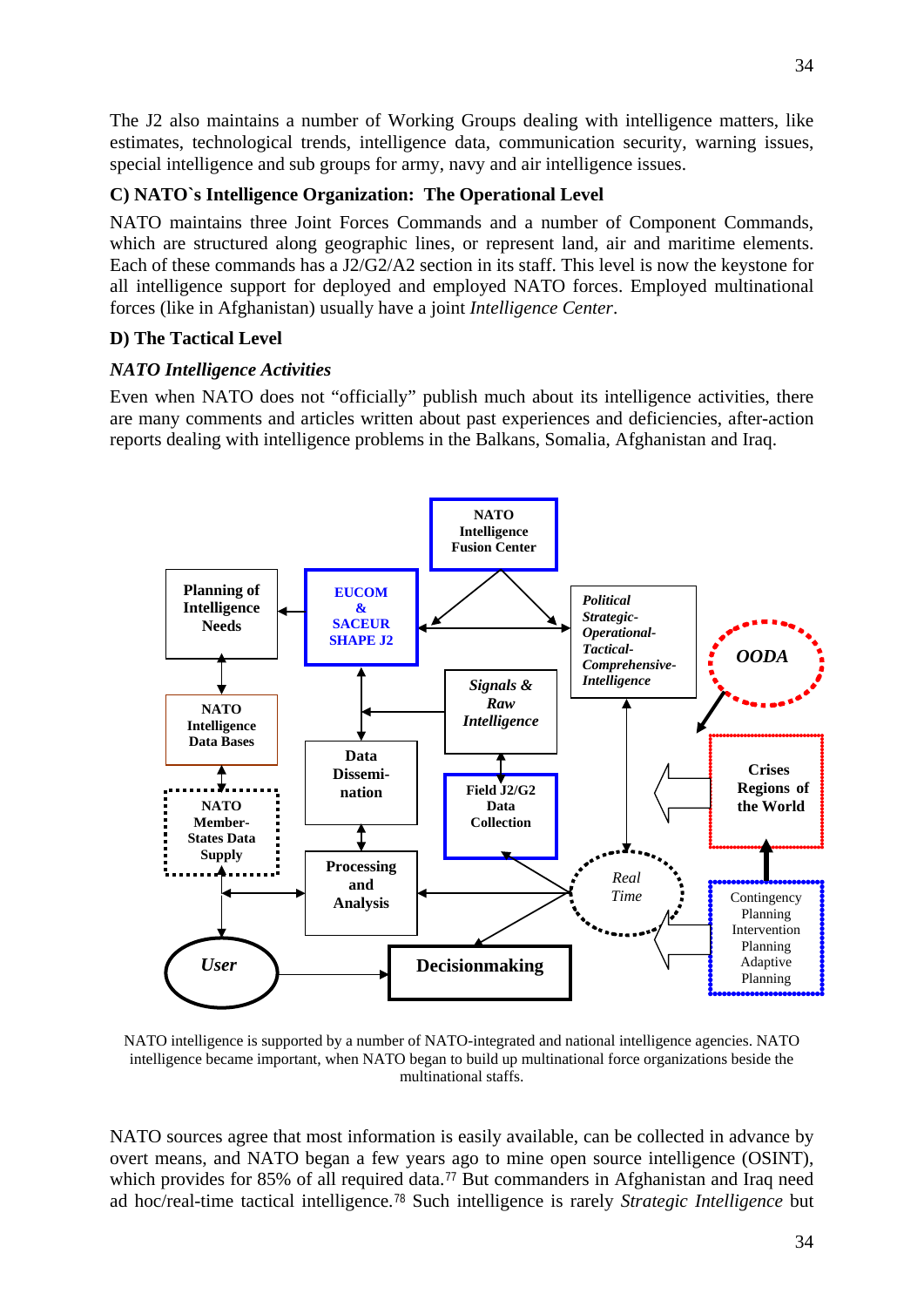mainly operational *Battlespace Intelligence*, *Tactical (Priority) Intelligence* ("Eyes on Target")*,* plus (post-combat) *Battle Damage Assessment*.

Intelligence collection still follows the traditional loop of *direction* (what are the issues, often a "strategic" decision), *collecting*, *processing* and *dissemination* (which includes *analyzing*, and *estimating)*, and finally *decisionmaking*, (CPD&D), based on *observe, orient*, *decide* and *act* (OODA). Problems emerge at every level: Wrong direction, faulty or missing collection, and failures in analysis, wrong estimates, and lack of proper and quick decisionmaking.

#### <span id="page-34-0"></span>*Monitoring Events*

One of the largest challenges for any military leadership (in peacetime and war) is the permanent monitoring of events:

- Implement well established knowledge into current estimates,
- look to the future.
- track all possible adversaries and
- never lose touch with events.



#### The data evaluation process

Each commander will develop a *Commander's Critical Information Requirement* (CCIR). The J-2/G-2/A-2 will develop a *Commander's Priority Intelligence Requirement* (PIR).

This intelligence is basically *Order of Battle Maintenance* (ORBAT), which contains traditional military data (Maritime, ground, air, space, logistic etc.) and non-military data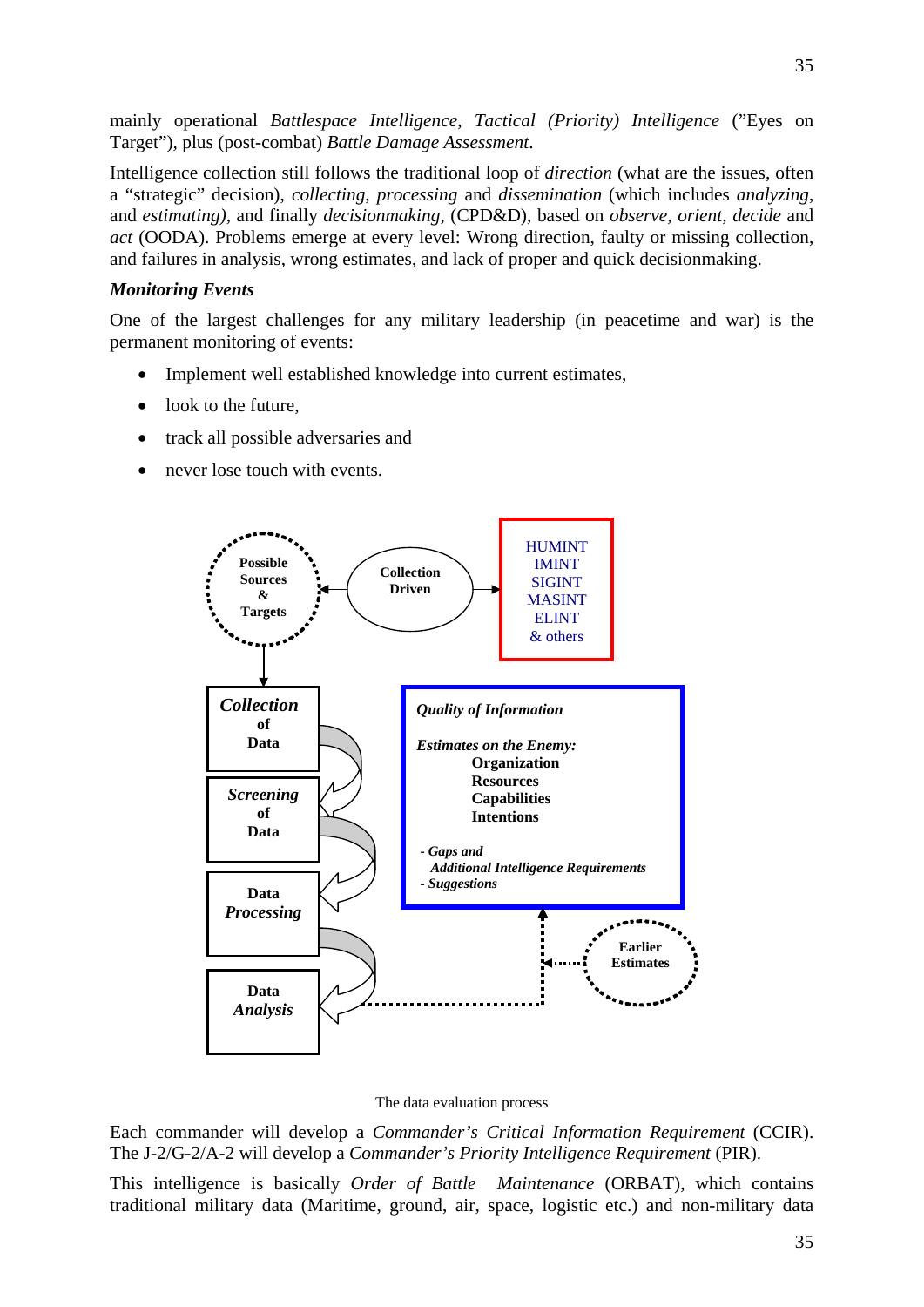(proliferation, terrorism, environment etc.) reflecting the wider spectrum of NATO intelligence requirements. This data must be available as Basis Intelligence and/or Current Intelligence data. This includes:

- Intelligence Estimate  $^{79}$  $^{79}$  $^{79}$
- Monitoring, Assessment & Prediction
- Indications & Warning
- Basic Intelligence
- Current Intelligence
- Order of Battle Maintenance
- Support to other Warfare Areas
- Target Intelligence

The NATO Nations contribute to this agreed data published by the IMS Intelligence Division. Current intelligence will be maintained by NATO Headquarters/CJTF Headquarters using national intelligence contributions or intelligence collected by forces in or close to the Joint Operations Area.

Within NATO, all intelligence input-procedures are based on the *Collection Coordination Intelligence Requirements Management* (CCIRM).<sup>[80](#page-7-10)</sup> Traditionally, such intelligence collection includes the number of tanks, guns, aircraft, ships, installations, readiness, electronic equipment, technology, large exercises, doctrines and manuals, training, changes in the organizations and the quality of leadership and troops.

The most valuable intelligence is the knowledge of foreign war planning and mobilization data. However, history tells us that such data is often useless. Today, professional forces rarely have the support from reserve structures, and mobilization became meaningless.

Hybrid war also has changed priorities and intelligence gathering. Intelligence, Surveillance and Reconnaissance is now aimed on individual terrorists, individual fanaticism, guerrillas, clans, small communities, social structures, small arms and improvised explosive devices  $(IED).<sup>81</sup>$  $(IED).<sup>81</sup>$  $(IED).<sup>81</sup>$ 

Intervention planning is usually based on political and military analysis. The political situation is in most cases well known, but can change quite fast and in a dramatic way, which was seen in Iraq and Afghanistan. Interventions require a pre-deployment analysis of the overall situation, social structures and tactical issues.

Numerous excellent books were published about global developments, data and many details for judgment.[82](#page-7-12) There was a demand on information by state authorities, corporations, investors, banks, retailers, tourist companies and others to evaluate risks and other problems facing entries into such markets.

But in the future, NATO faces other challenges, like political radicals, terrorism, proliferation of WMDs, rogue governments, new state-to-state rivalries, ethnic tensions, state failures, sectarian mass killings, poverty, ineffective governments, urbanization, shortages of energy, local water and food supply, finally environmental degradation.<sup>[83](#page-7-13)</sup>

## <span id="page-35-0"></span>**Staff Work and Intelligence**

U.S. allies and NATO forces in Iraq and Afghanistan work in joint staffs or have liaison staffs or teams. Joint staffs require skilled officers and NCOs.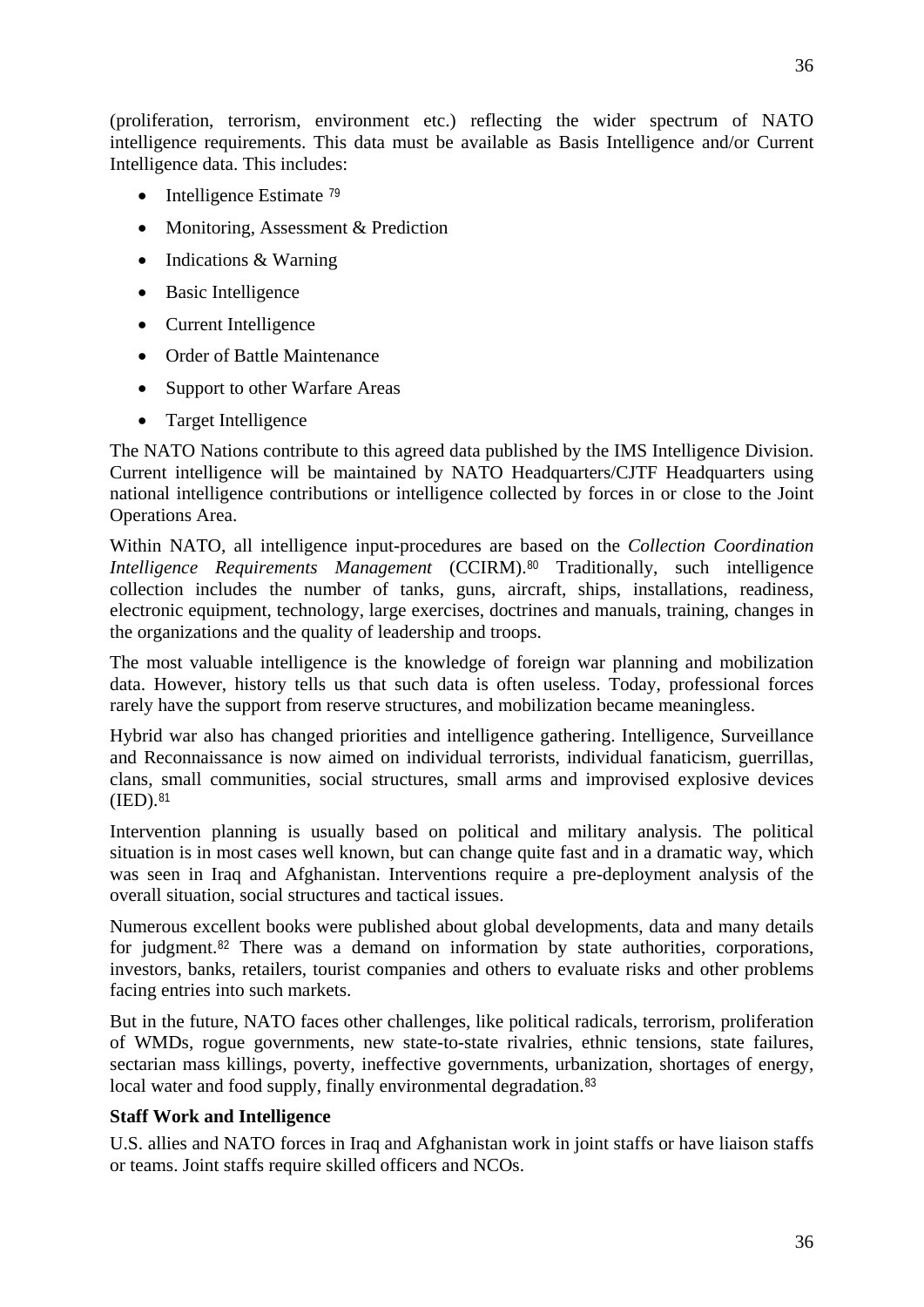37

U.S. and NATO officers complained that intelligence data was (and still is) not distributed on time. Obstacles are mainly hardware-based. The U.S Joint Forces Command and NATO`s ATC identified a number of problems.<sup>[84](#page-7-0)</sup>



The Intelligence organization of SHAPE/ACO can also be divided into strategic, operational and tactical levels.

But barriers still exist (a) within the U.S. intelligence community, (b) between U.S. and NATO intelligence and (c) within European intelligence agencies. It is a fact that even national intelligence organizations do not cooperate too well, and, like in the past, act often as "closed shops".

The typical problems in Iraq and Afghanistan involved intelligence, planning, information security, situation reporting and attack reporting on time, targeting policies, organizational issues, intelligence planning and coordination in the field, prevention of fratricide, logistics  $\&$ transport planning, network- and hardware-interoperability, and air support coordination. Brigade- and battalion-level planning is often "crash planning", with tight time-schedules for the planers. Under such circumstances, valuable and new information is often not part of decision-making. Conventional tactical air reconnaissance is still slow, data is not distributed on time etc.: Airborne relay for tactical data is a must.

Tactical intelligence cannot be based on TECHINT only, but must enhance HUMINT information on a person-to-person basis, a process called now "social intelligence".[85](#page-7-1) When in 1977 the U.S. intelligence community was told to collect information mainly by TECHINT means, NATO did not receive any satellite imageries, because they were then considered as "sensitive". Today, images with excellent resolution (50 cm) can be bought for a reasonable price by any individual via Internet. Exchange of information from one agency to another is often prevented. Therefore, there are intended and non-intended communication-gaps. [86](#page-7-2)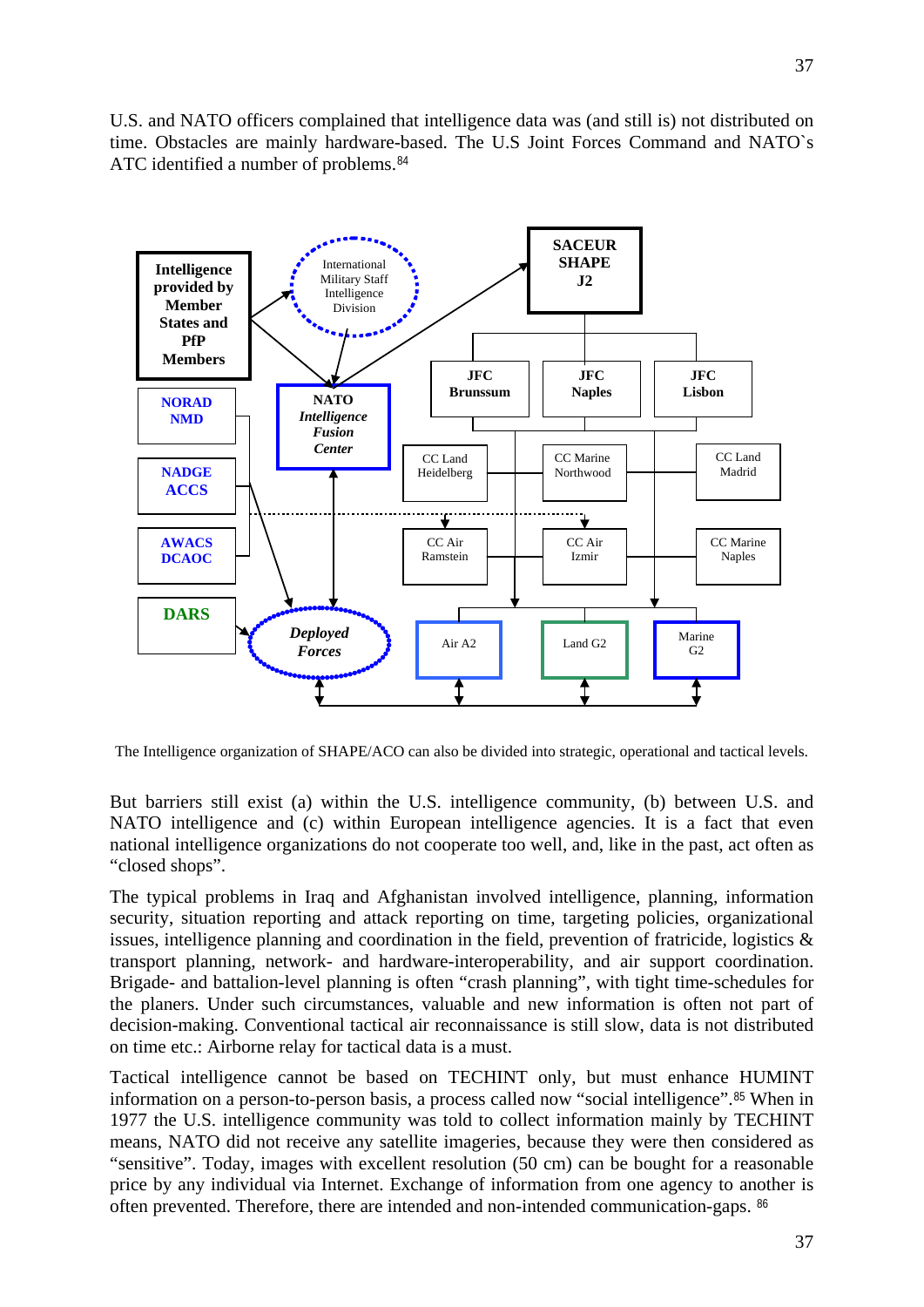### **E) Counterintelligence**

NATO has no integrated operational counter-intelligence, but has an internal counter intelligence/security section, which is providing such tasks inside NATO installations (Brussels, Mons, Norfolk, Naples, Brunssum and so on) and staffs.[87](#page-7-3) Most counterintelligence is done on a national level and for NATO by the  $650<sup>th</sup>$  Military Intelligence Group/*Allied Counterintelligence Activity* (U.S. Army) at SHAPE.

Counterintelligence activities within NATO are based on *The National Counterintelligence Strategy of the United States*, the DoD Directive 5105.67 and FM 34-60 *Counterintelligence*. Counterintelligence is mainly supported by the U.S. *Counterintelligence Field Agency*, which supervises and manages the protection of the Department of Defense (and advises other nations about such protection programs), which includes key personnel, resources, critical infrastructures, critical information, and foreign espionage against the Department of Defense (and NATO).<sup>[88](#page-7-4)</sup>

The United States has a number of laws, which punish espionage: The *Espionage Act* of 1917 (amended in 1950), the *Internal Security Act* of 1950,<sup>[89](#page-8-0)</sup> and the *Atomic Act* of 1954 and now the *Patriot Act* (as amended). NATO, as an international organization, depends legally on national laws and rule-enforcement.

#### **F) The Administrative and Procedural Level** [90](#page-8-1)

#### *Sharing of Intelligence – Obstacles Remain*

NATO intelligence is guided by the AEDP series of publications, the ATP-47 *Handbook for*  Air Reconnaissance Tasking and Reporting, some 40 STANAGS,<sup>[91](#page-8-2)</sup> C4ISR,<sup>[92](#page-8-3)</sup> C4ISTAR<sup>[93](#page-8-4)</sup> architecture, Data Link procedures, plus guidance of the J2 work,  $94$  regulations for interconnected computer software that is handling sensitive intelligence data, like CRONOS or the Maritime C2 Information System.[95](#page-8-6)

Administration also guides (accordingly to political and military decisions) the distribution of intelligence data to member states and PfP-states.

There is still a national and agency tendency to keep information "in-house".<sup>[96](#page-8-7)</sup> The reasons for not sharing data are either personal, "group think", political, organizational (policy), lack of mutual trust, or structural.[97](#page-8-8)

But over the last years, NATO has collected a tremendous amount of intelligence data. Handling of such data is now organized in a number of computer-/software-formats. If, and with whom, such data is shared, is based on a "need to know" policy.<sup>[98](#page-8-9)</sup> Also there is a need to prevent security breaches.[99](#page-8-10)

Typically, U.S. laws can limit such access.[100](#page-8-11) And because U.S. regulations are implemented in NATO regulations (because different standards in the United States and in NATO would otherwise undermine the common classification of documents, standard procedures and oversight) other countries also act similar.[101](#page-8-12)

Additionally, there are specific agreements between Washington and London, Washington and Bonn/Berlin, and so on. U.S. and NATO have provisions for registry, security clearances, protection of information and about specific equipment and armament. NATO`s *Office of Security* delineates what will be included in such agreements with member- and PfP-states, and in each state one agency is responsible for maintaining the agreed security standards.<sup>[102](#page-8-13)</sup>

The exchange of information became a necessity when NATO began to operate in the Balkans and especially during *Operation Allied Force* in 1999, when U.S. forces and other participating NATO air forces had different target lists and intelligence estimates. For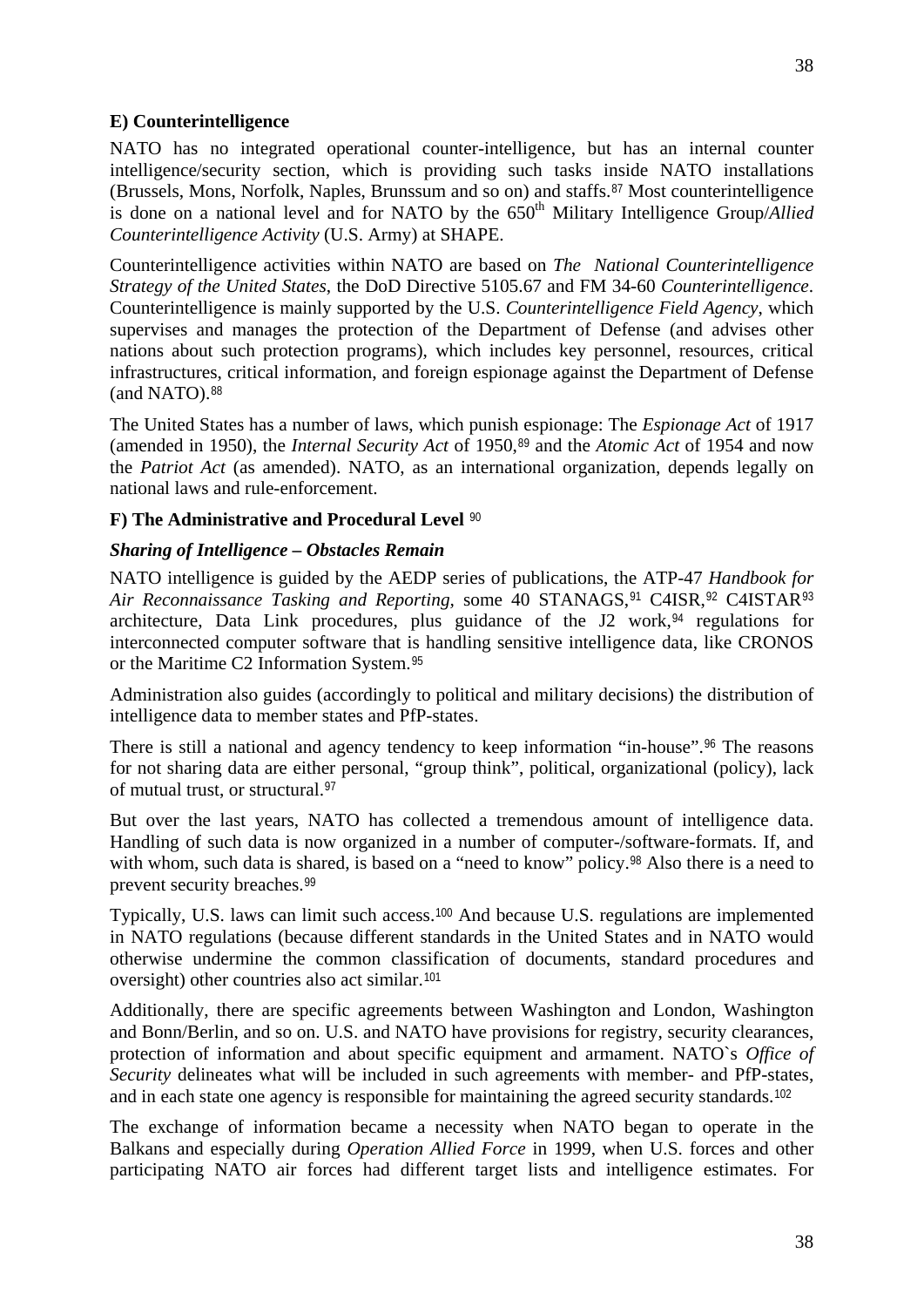Washington it was too burdensome to explain to European governments why specific targets had to be bombed. Data exchange became a must after the war of 1999.

In Iraq and in Afghanistan, U.S. and NATO-staffs realized that many members of the *Coalition of the Willing* did not possess adequate intelligence data and intelligence equipment, like satellite communication sets. On the other hand, especially U.S. intelligence agencies complained that other NATO members would not share their data. U.S. had to convince member-governments to "improve" this situation.[103](#page-9-0) Some European governments openly dismissed U.S. political aims and targeting and preferred "soft" solutions.



There are three quite independently acting intelligence structures operating in Afghanistan, with three separate networks in the country and different lines of communication (CENTCOM, NATO, ISAF). Additionally, the U.S. intelligence community and other national intelligence organizations are also present. There was until February 2010 no joint point of contact for all intelligence gathered. Now the new *Stability Operations Information Centers* were established in each ISAF region and each brigade headquarters.

#### *Protecting NATO`s Interests and Secrets*

#### *Classification of Documents* [104](#page-9-1)

Classification of documents was also changed and simplified. (Top Secret, Secret, Confidential and Classified). Additionally, unclassified information can be seen as "sensitive" or as *Controlled Unclassified Information*. Personal clearances were demanded for all persons with access to NATO *Confidential* and higher. To have access to NATO facilities, a specific clearance is required.[105](#page-9-2) Personal involved must be given a security briefing and the persons must sign a form that specifies security requirements.

All classified NATO documents are the property of NATO. Only NATO can declassify or downgrade documents; declassification requires the consent of the issuing NATO department or command.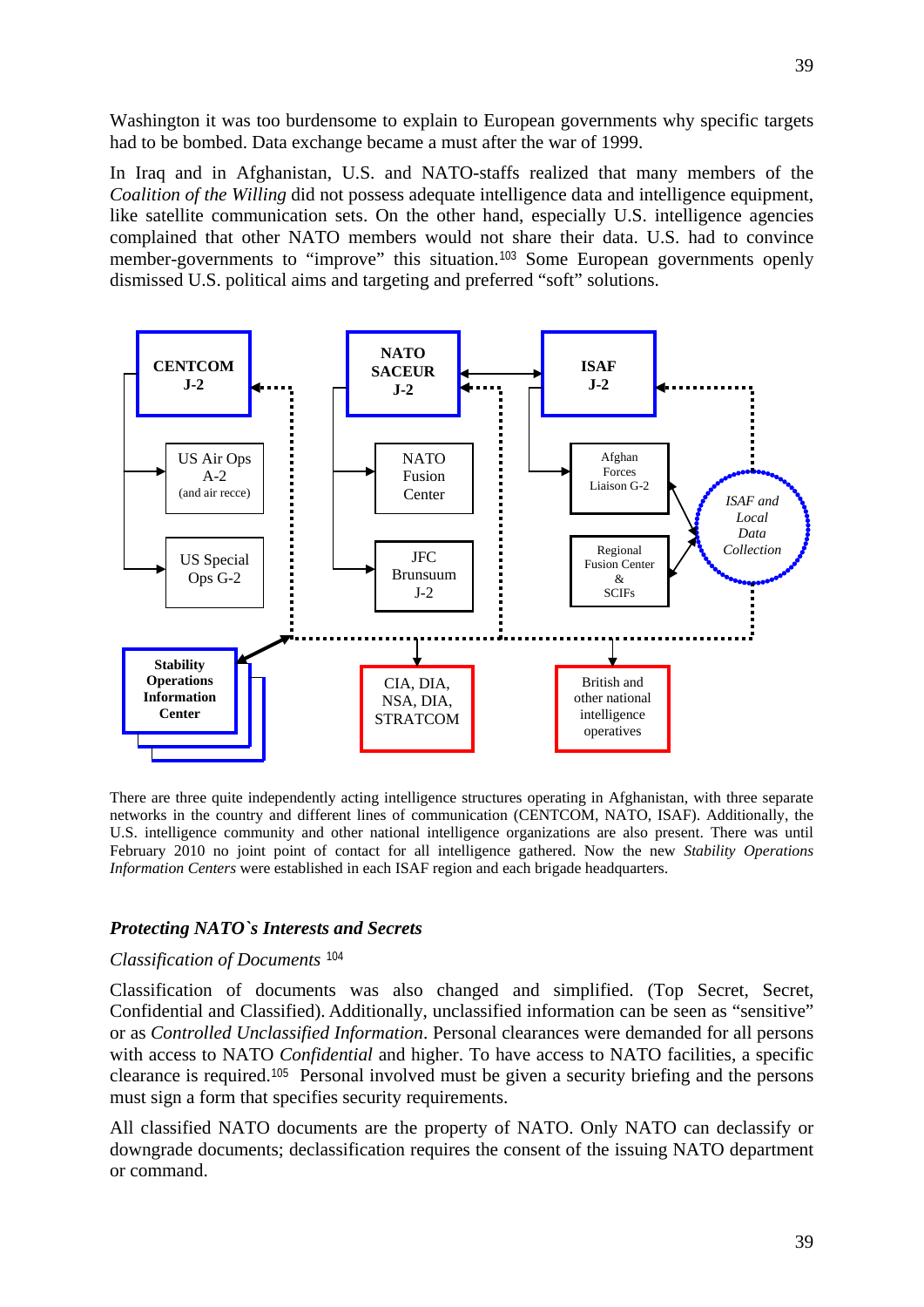### *Physical Protection of Documents*

NATO documents must be stored in specified containers; only NATO *Restricted* can be stored in locked cabinets, bookcases or desks, Confidential and higher must be stored in vaults or safes.

### *Protection of Information*

Intelligence includes the protection of plans, information, weapons etc. Some sensitive issues like high–resolution imagery of military installations, ships, tanks, antennas, nuclear power plants and so on, are now published in books, or imageries can be bought from commercial satellite companies. Other problems are cased by lax security measures or simply when such information is not protected, as one would normally assume.

A very recent case was an aerial photography of a nuclear submarine of the *Ohio* (SLBM) class, which was sitting early in 2007 in a dry dock in Bangor, WA, with the driving propeller fully visible.<sup>[106](#page-9-3)</sup> The propeller of a nuclear sub was considered as "Top Secret", and was never shown on any photograph. An expert can calculate speed and other boat characteristics simply by analyzing the screws. The question remains why a civilian aircraft was permitted to fly above a nuclear submarine base, why the crew could take pictures, why this pictures were published on the Internet by Microsoft, and why *Google* afterwards did not immediately block the access to this picture.

Sensitive information includes detailed force relocations and tactical employments, research and development, C4ISR/C4ISTAR, improvements weapons, radar war-frequencies, locations of listening posts, equipment-purchasing, public diplomacy activities. Leaks, like e.g. in the U.S. from government departments to mass media,<sup>[107](#page-9-4)</sup> or from Congress members to mass media can have a severe impact on security.[108](#page-9-5)

NATO must look to the impact of detailed information, regarding interventions, international operations, and other plans, when one can derive sensitive data on national foreign policy, national internal security policy and other information, which is often available on the Internet.[109](#page-9-6)

# **Allied Joint Publications on Intelligence (AJP 2-series)**

NATO adapted in 2003 the new US modules of manuals and joint publications. This resulted in the intelligence field to a number of publications:

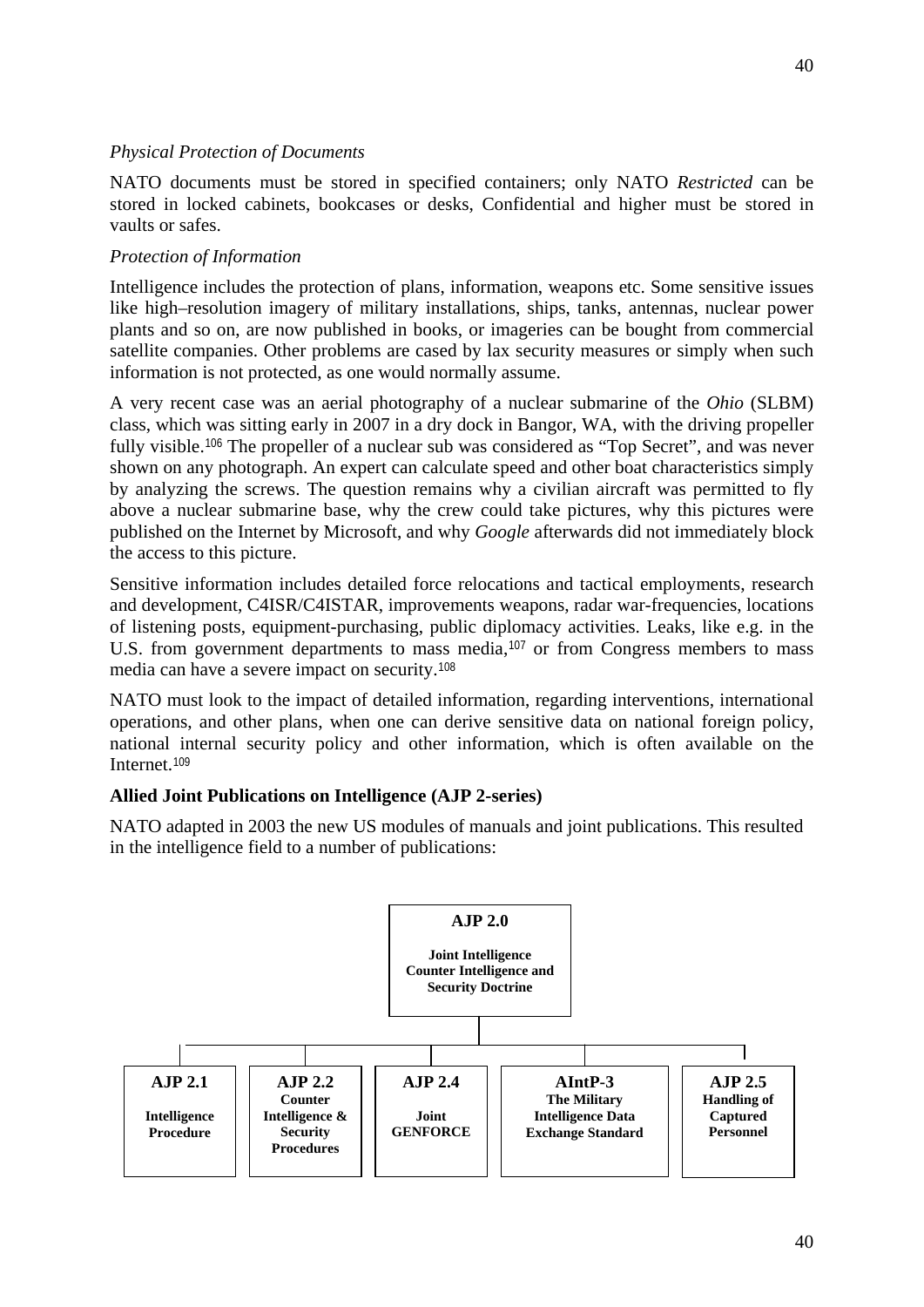### **An Independent European Intelligence Organization?**

The European Union discussed since 1995 an independent CIA-like organization, and the Military Staff on the EU recommended a DIA-like structured military intelligence organization.[110](#page-9-7)

Especially small EU member states hoped to have access to information from the large national intelligence organizations, and to sit as equals on the table of a European intelligence community. The idea, embraced by President Chirac again in May 2000, included OSINT, clandestine operations, access to the space data (Satellite Center, Torrejon, Spain), early warning, the overall situation picture, counterterrorism, but also civilian intelligence which would include diplomacy and other sources.[111](#page-9-8)

The idea was dropped because a fully independent autonomous military intelligence agency, totally free from any connections to national intelligence organizations and NATO intelligence as well (already doing such work), remained a strange proposal, even after it became part of the Amsterdam Treaty of 1997, of the 1999 *Cologne Declaration*, and was finally discussed to support *Petersberg* missions (as decided for the first time in June 1992). The issue became debated again when the *Headline Goal* proposed the *Rapid Reaction Force* (an intervention force) was pushed by France.[112](#page-9-9)

But, how will NATO intelligence be prevented from being used by EU staffs? The U.S. and Great Britain insisted on a clear separation, which is impossible to accomplish. Doing just OSINT-intelligence alone, would not justify such an independent EU-intelligence organization.

The issue came up again in August 2008, when the French EU Presidency convinced Germany to look again into this matter and proposed a somewhat smaller organization headed by the already existing EU *Joint Situation Center* (SITCEN) in Brussels, acting as a small EU *Intelligence Coordination Center*.<sup>[113](#page-9-10)</sup> This center should, so the idea, combine intelligence, DNA data, fingerprints, surveillance camera data, electronic listening posts, satellite imagery, UAV imagery and other materiel. Again there is opposition from many sides, including Great Britain, and there is the danger that such data would end in some "wrong hands", when distributed to certain "less reliable" EU members. (NATO itself, on a "need to know"-basis, is not distributing sensitive intelligence data to a number of its own members.)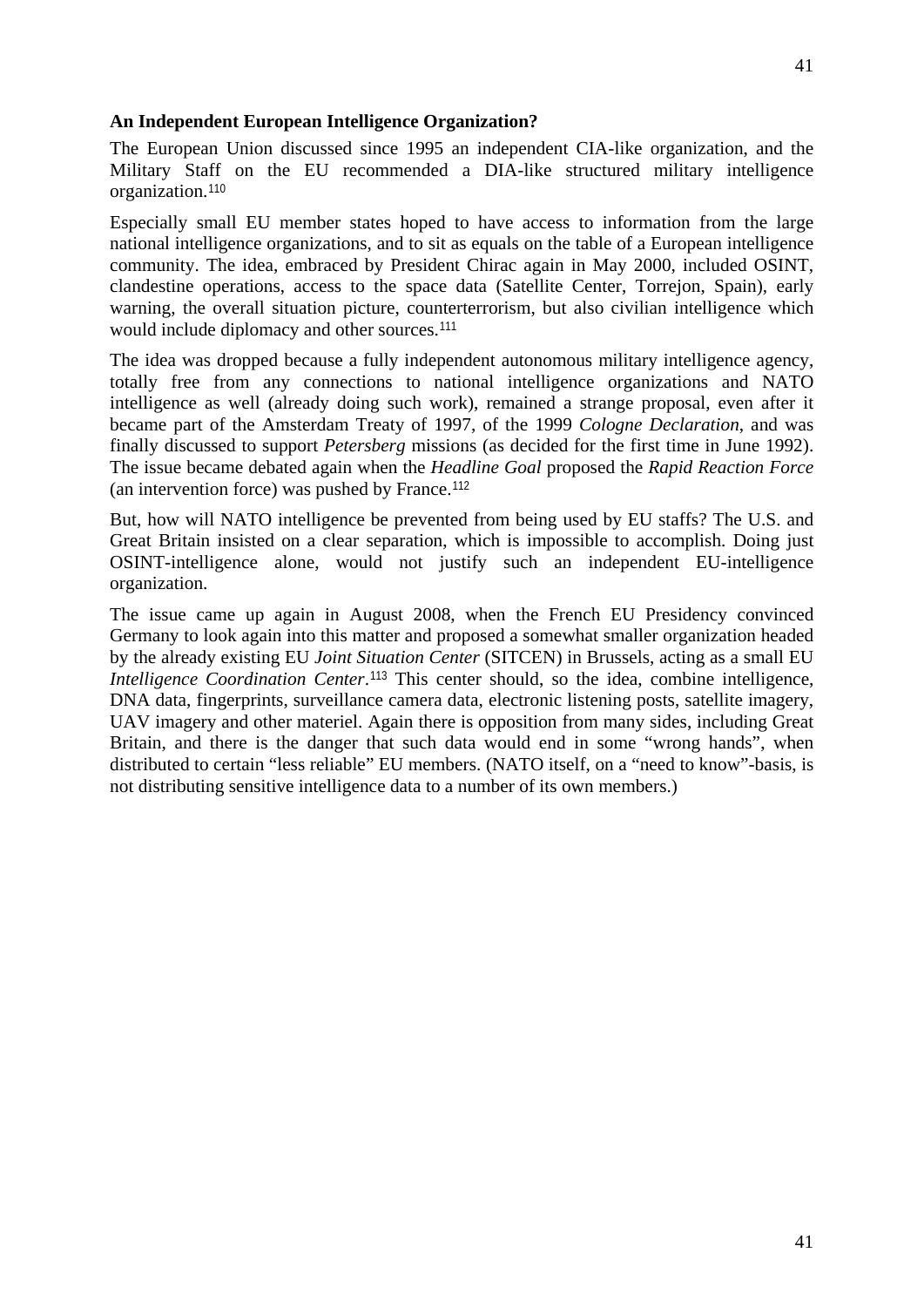# **NATO Gets Better Intelligence**

Representatives of NATO argue for an increase of NATO operations "out of area",[114](#page-9-11) but complain about the limited or even lacking intelligence capabilities of the member states, lack of cooperation, inadequacies in interoperability, national blockades to share intelligence, lack of funds, "soft" approaches in foreign policy and military strategies, no financing of important programs like ISTAR, satellites, software, and aerial reconnaissance, and a leniency when it comes to encounter Russian, Chinese, and other hostile intelligence activities in the west.

Interoperability is the key to NATO success. Much has been said and written about this issue and a number of NATO summits, committees and decisions dealt with interoperability.<sup>[115](#page-10-0)</sup> Many see procurement anarchy, despite tight budgets, plus technology gaps between the U.S. forces and European forces that leads to an even wider divergence within NATO.<sup>[116](#page-10-1)</sup> But such divergence is also present within the EU – no wonder, because the involved governments are identical.

Much was said about NATO transformation and intelligence improvements but intelligence remains still a national prerogative. Intelligence hardware is neither NATO- nor EU-driven, but mainly U.S. driven, industry driven (new technologies), threat-driven, and now counterterrorism-driven. National priorities remain: There are some 60 different UAV programs financed in NATO-/EU-member states, but there is no plan to concentrate all efforts on maybe five or six systems, which would make sense and save money for other projects. Cost drivers, like real-time sensor systems, data link or encryption equipment, are often national programs, based on national research policy and jobs involved. Most European governments have preferred to invest only limited resources in mass migration control, but next to nothing to combat organized crime; counter-terrorism is seen as a police function.

# **There is a Revolution of Military Affairs - also in Intelligence** [117](#page-10-2)

RMA is described in numerous books and articles. RMA is connected to terms like "Shock and Awe", "War of the Third Wave", "Fourth Generation of Warfare", "Transformation of Forces", "Military Technological Revolution", or "Revolution of Military Warfare".

TECHINT, ELINT, Cyber War-systems, GPS and J-STARS had a tremendous impact on intelligence, so had AWACS and new Data Link systems and BVR weapons on aerial warfare. Communications provide real-time situation-pictures of high value and authenticity. GPS provides pinpoint accuracy in targeting. C4ISR/C4ISTAR system merge sensors, communication and information, provide quick inputs and outputs, based on Data Link and other networks, combine reconnaissance and surveillance, satellites, aircraft, helicopters and UAVs. The interpretation of images is partially automated and electronically analyzed. Synthetic Aperture Radar (SAR) has helped to improve the quality of pictures. Supporting equipment helps the analyst to identify targets even when only fragments of a target can be seen or a blow up of a photo would only provide blurred images.

# **There are Limits to Intelligence**

The limits to intelligence are well documented and involve political and strategic assessments and ground, naval and aerial warfare issues alike.[118](#page-10-3) What is supposed to be known, but in fact is not, can have dramatic consequences. What is true for operations is also true for intelligence: Intelligence data have a short life-span.

If the intelligence community depends on information of questionable sources there is always a danger of being "wrong". "Citation cartels" can contribute to the danger that vague assumption become "true", because errors if they are reported by many other agencies will be believed.[119](#page-10-4) Also, many analysts follow their own bias and preset determinations.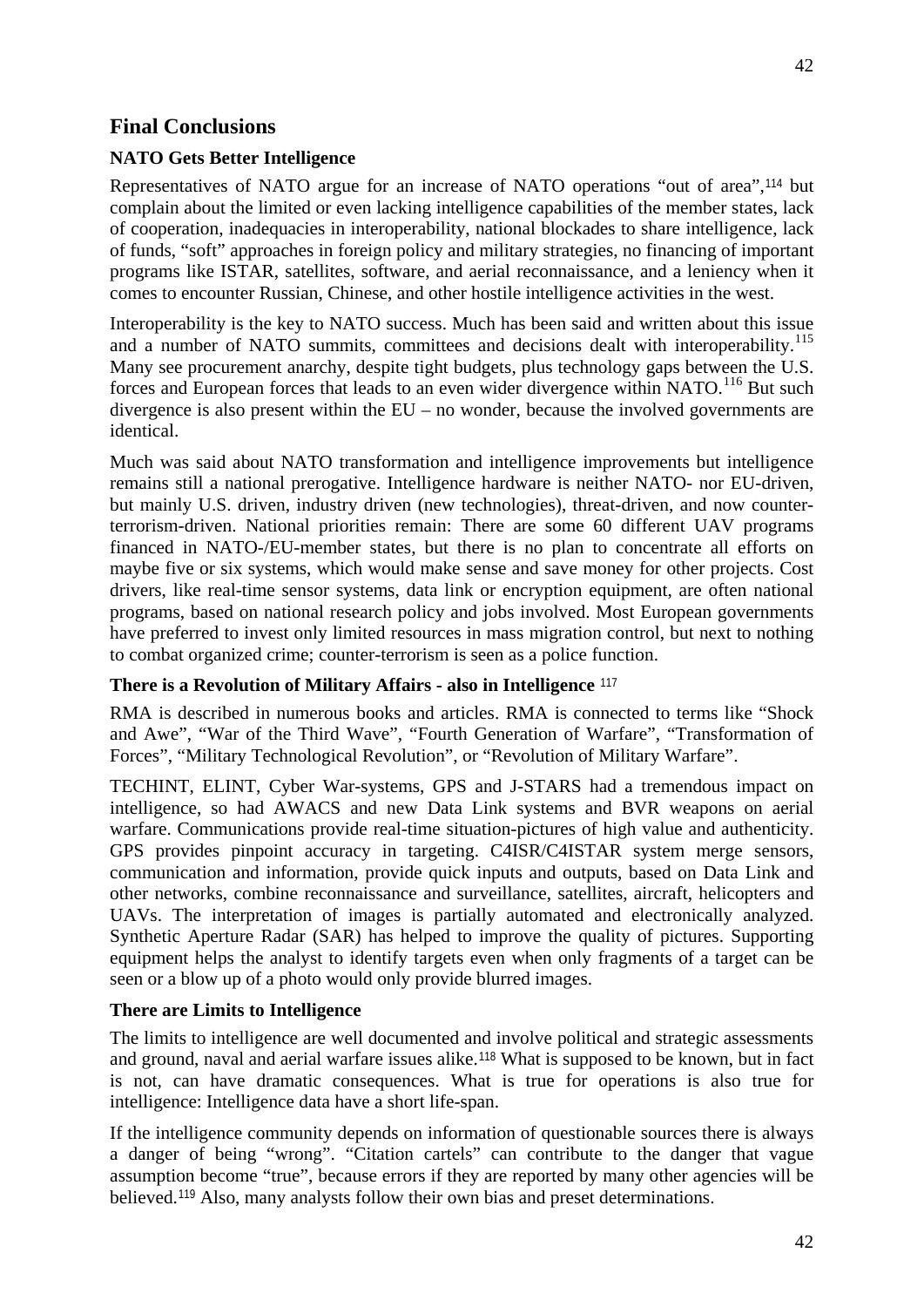The mindsets of the intelligence analysts, and the expectations of decisionmakers, might be different, but decisionmakers will blame intelligence for their own wrong assumptions, or will blame intelligence for not predicting exactly what will happen, even when events were clearly outside of possible or rational forecasting.



The change from the Cold War era to the new paradigm required a new approach to leadership and organization to master the new threats and requirements. The U.S. experienced such changes of paradigms after Pearl Harbor, the Soviet A-bomb and the Soviet and Communist threats, the end of the Soviet Union and Warsaw pact and finally "9-11". Such transformations require internal transformations, which need ten years and longer. Was HUMINT mainly replaced by TECHINT, HUMINT is now again the most crucial element of intelligence.

Intelligence might come to wrong conclusions: Group thinking, following traditional judgments and perceptions which proved to be right many times before, can be the reason for a totally wrong assessments - and that with a dramatic outcome.

Intelligence must simplify complex situations, or fill in with their experience when only fragments of a (possible) new development are known. The typical problem of *weak signals*interpretation is its lack of a clear indication what is really happening, why, when and how.

Wrong interpretations or the inability to place such information into a "picture" is quite normal. Information that seemingly fits exactly into fixed expectations, can lead to logical, but notwithstanding wrong conclusions. And there is always the limit on manpower; staffs are swamped with data.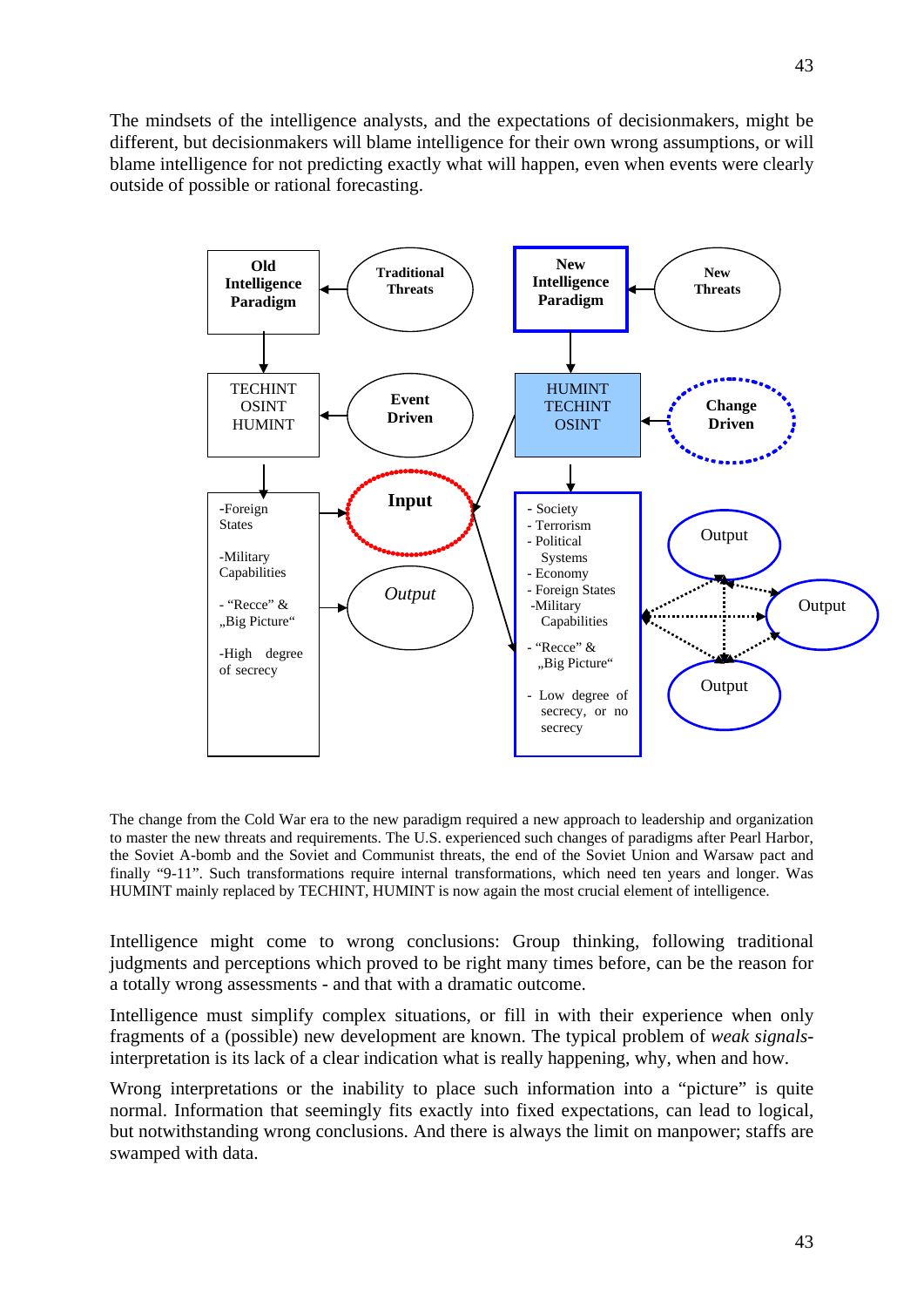One must accept that occasional surprises will happen.[120](#page-10-5) It is not part of human nature to expect always the worst or the non-expectable and even experts and governments can come to wrong conclusions. Additionally, besides wrong intelligence, available correct intelligence is often disregarded either by politicians or by military commanders.

Analysts are embedded in the mainstream of thought, might be caught in their own cultural views, and decide following rational predictabilities. Surprises will happen if they occur outside of such logical parameters.

The impossibility to predict long-term developments is well known (and especially useless as seen in regard to economic developments), but even when contradicted to logic, there is a hype for such "futurisms". Typical is the desire to have experts looking to developments for the coming 10, 15 or 25 years, composing predictions, which are quickly outdated by unpredicted events.

#### **Prevent Politicised Intelligence**

The problem of politicized intelligence is a permanent issue and not a new one.<sup>[121](#page-10-6)</sup> In the U.S., the CIA and military intelligence identified vs. the Soviet Union a submarine gap, army division gap, bomber gap, tank gap, missile gap, space weapons gap, intelligence gap, manpower gap, and so on, but these gaps were rather quantitative. US forces were better trained, of better quality and maintained a higher readiness rate.

Vague considerations of remote possibilities for the next decades (like the beam weaponimagination of the early 1980s) gained momentum and became then an imagined threat to national security. Iraq is another case, were the history of a sophisticated WMD-program led to the (partially correct) conclusion that Saddam Hussein started such a program again after 1993, but there was no such program after 1998.[122](#page-10-7)

# **Use a combination of** *HUMINT, TECHINT, OSINT*

HUMINT, TECHINT and OSINT, are complementary. They support findings and help to avoid errors, especially when providing overlapping information.

Much was written about satellite reconnaissance, but rarely were the limitations of such platforms explained clearly to politicians or the public: Only the topographic surface of the earth can be monitored, and even IR-sensitive film has its limitations.

Electronic surveillance will not intercept voices or data not transmitted by signals. Even electronic signals (SIGINT) are often encrypted, open communication will use innocent code language, and the overload of messages will delay dissemination and the identification of imminent dangers. Much information is intercepted but is not or too late processed. True, HUMINT often will only provide small puzzles of a still too vague picture, but it can be the only one and the decisive information.

#### **Data Link, Downlink Security, and Limits to Communication, Internet**

Frequency overload and jamming is not a new problem, but radio, data link, computer network-security etc. are a problem for frequency management and electronic combat communication.

UAV downlink can be intercepted. Internet can be manipulated, and high dependency on Internet might backfire if such frequencies are jammed or intercepted or become a tool of hostile counter-intelligence.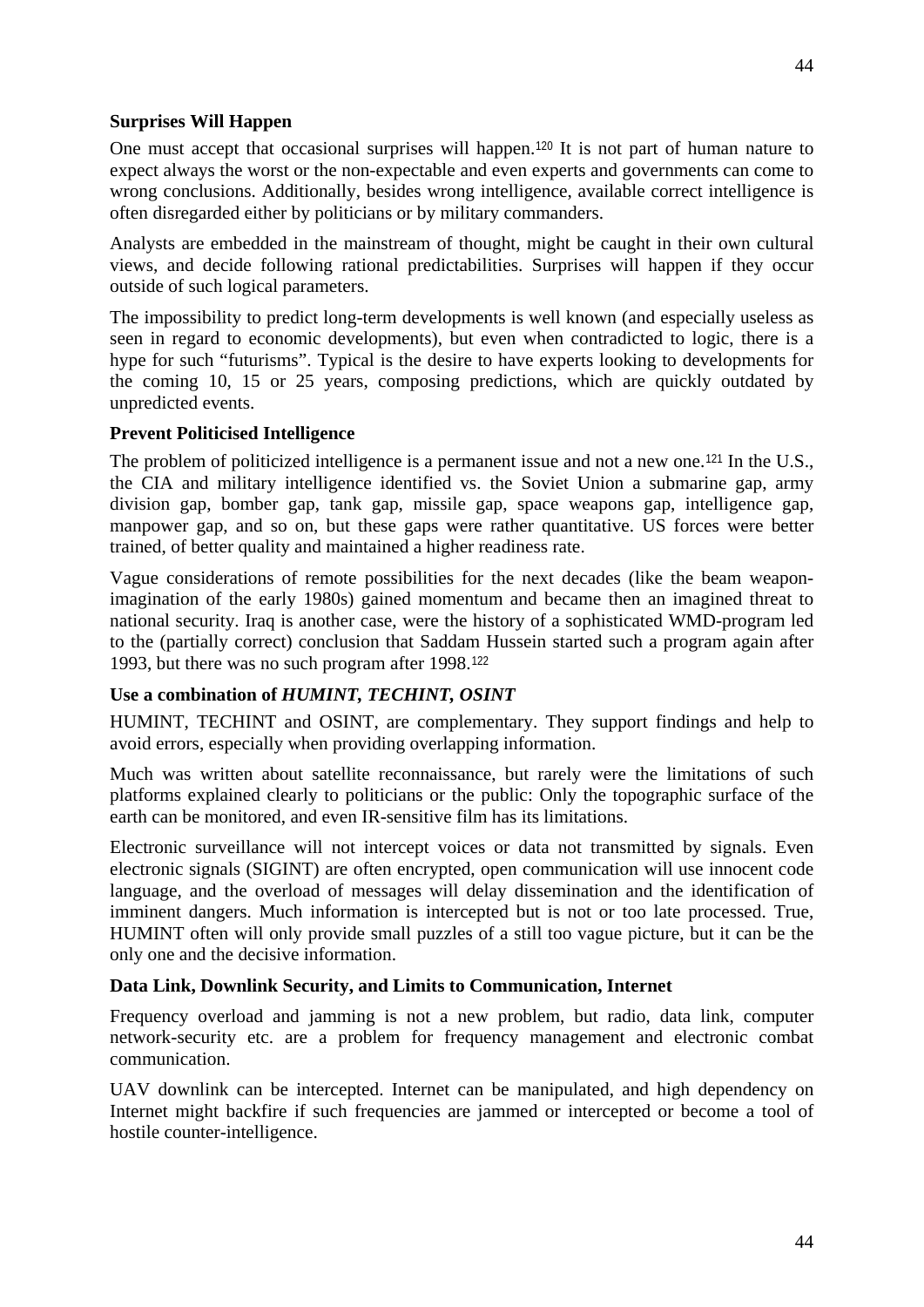#### **Artificial Intelligence Rarely Works** *[123](#page-10-8)*

In the 1980s it seemed that the final answer to all intelligence problems was found in *Artificial Intelligence* (AI). The reason for this was the lack of precise forecasting, different assumptions, the uneasiness with HUMINT, and political implications, especially when friendly governments were "subjects of interest". Many think tanks, universities, and agencies, developed various AI-solutions and vast amount of literature described AI-methods.

When computers became more sophisticated, also specific AI-software offered solutions: If certain events and little information and hints would be combined - so the ideas in the AIcommunity - other disguised events would be identified, even if not observable. Chains of events would lead to specific situations if fed regularly into computers and such a process would create better insights and better estimates.

But the results were disappointing: In reality, computers and software would only permit a limited number of inputs. The experts had to choose what they would consider as case-related or relevant to the most probable outcome (but such they could do without computers as well). The main problem of AI was the quality of raw data, which was mainly based on newspaperreporting, press releases, and commercial radio intercepts. AI simply duplicated what media and the diplomatic service would report anyway. There were no additional gains.



NATO has only a small intelligence organization, but does intelligence training for its members and PfP-nations. NATO has no independent HUMINT and TECHINT, but collects OSINT data and is supported by other (national and NATO) organizations. NATO operates a multinational structure within air defense (NADGE) organization and AWACS. However, NATO does "active" intelligence (HUMINT, TECHINT, COUNTER INT) in the Balkans and in Afghanistan.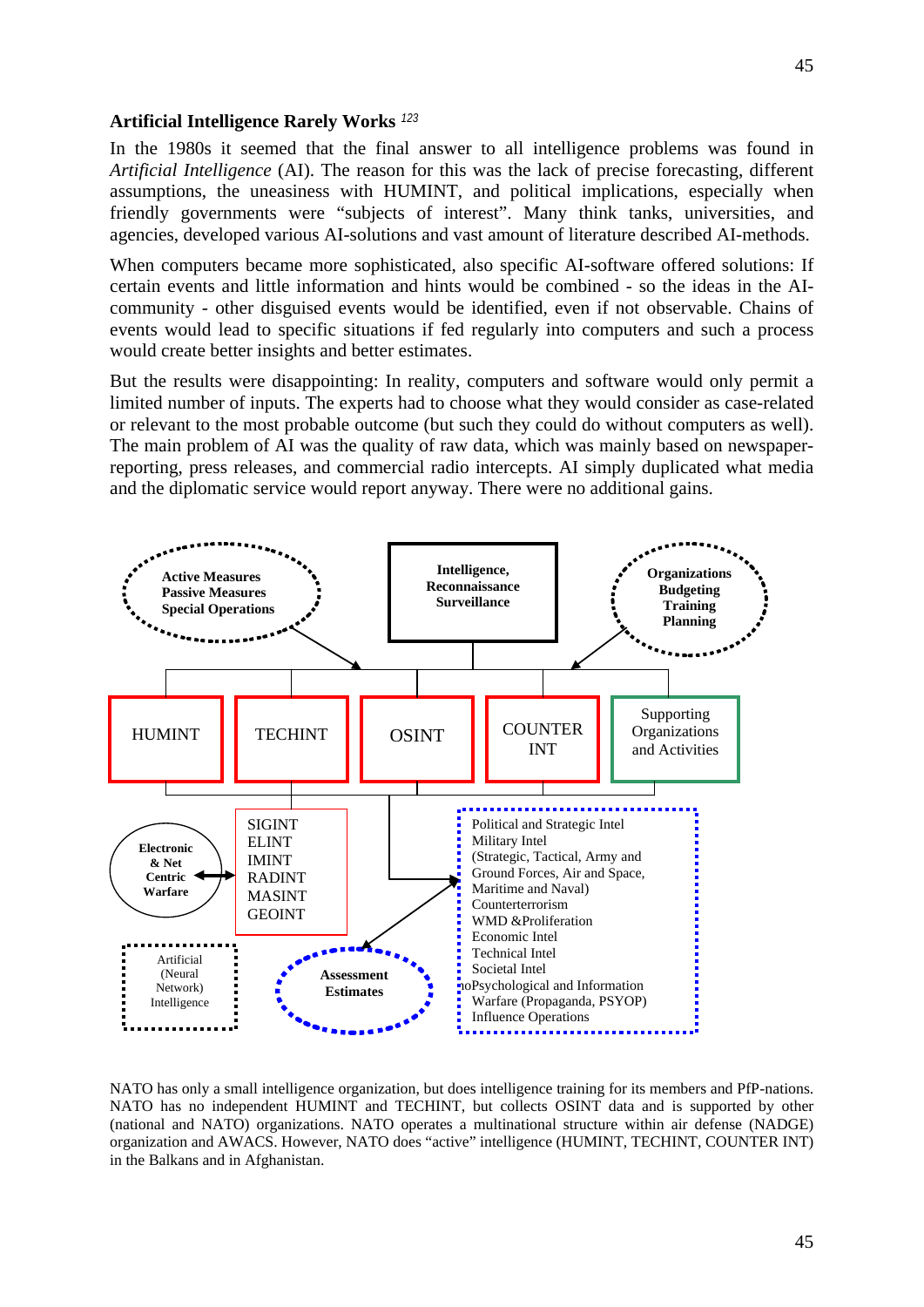AI had to combine news, diplomatic information, data on politics, economy, technology, social affairs, military information, internal events etc. But how would a specific event in one section affect other sections? How would different processes correlate? Grading of events on a scale from one to ten should help to pinpoint possible troubles but such grading depended on the subjective judgments of operators, which lacked often knowledge of a particular region or country, its language and culture, and such grading is always guesswork. Bringing in experts was one solution, but knowledge would not overcome the barriers of softwarelimitations. Additionally, AI was useless to fight terrorism.



# **End "National Tactical Data are Nobody's Business" Attitudes**

US intelligence officers and ISTAR experts complained over the last years that contingent commanders and staffs keep intelligence data as their "private property" and do not share intelligence. This is also true in regard to national special forces, TACRECCE, SIGINT, and HUMINT. There is still no fully operational ISTAR in Afghanistan and neither software nor data link lines are currently able to handle ISTAR full motion video-data if available late in 2010.

# **The Current Main Problem: An Afghanistan National Forces Reliability Deficit**

Recent intelligence reports indicate a low reliability of Afghan forces and police. Allied intelligence is now putting their attention to the National Afghan Army and contacts of officers and NCOs to Taliban insurgents. Police was frequently involved in cooperation with attacking Taliban forces, drug trade and large-scale bribery. Police may have joined Talibans and Talibans may have infiltrated police and Afghan intelligence.[124](#page-10-9)

# **A New Age for Intelligence: The** *Flynn Report* **and the** *Center for a New American Security* **Paper**

MajGen Michael T. Flynn, J2/CENTCOM, Cpt Matt Pottinger, USMC, and Paul D. Batchelor, DIA were sent in November 2009 to Afghanistan by order of Gen. Petraeus, CGCENTCOM. Their critical report was presented to Gen Stanley McChrystal, Gen Petraeus, the Department of Defense, and was published in January 2010 by the *Center for a New American* Security, a Washington DC think tank.[125](#page-10-10)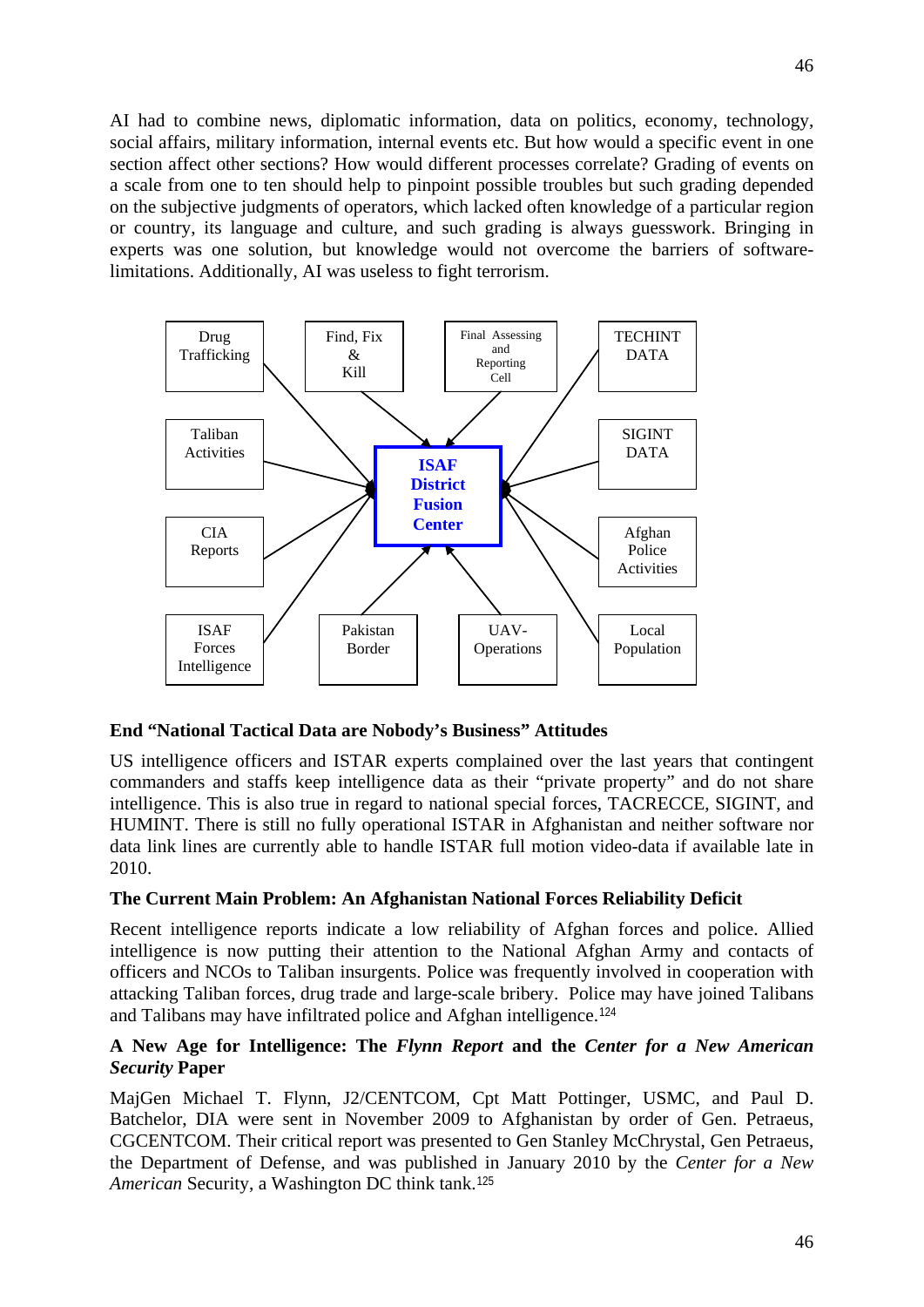Flynn complained about a wrong understanding about the tasks of intelligence, too much emphasis on strategic intelligence, not much usable intelligence on the battalion and company level, different software and formats, findings were not distributed, national ISAF command do not share their intelligence with other nations or with CENTCOM, a number of ISAF contingents and staffs have no command of the English language, even when this was made a requirement for serving in Afghanistan, not enough contacts with the local population. Flynn also:

*"Eight years into the war in Afghanistan, the U.S. intelligence community is only marginally relevant to the overall strategy. Current intelligence practices do not provide high-level decisionmakers the information they need to wage successful and, ultimately, the knowledge the need to wage counterinsurgency. Intelligence has devoted too much effort in targeting insurgents and too little analysis…"* [126](#page-10-11)

Some of Flynn's comments were not welcomed by Defense Department officials (so Pentagon Spokesman Bryan Whitman). However, the Undersecretary of Defense for Policy, Michele Flournoy, assisted Flynn when she said that intelligence is

*"ignorant … and disengaged from people in the best position to find answers." [127](#page-10-12)*

Flynn had toured Afghanistan with two DIA officers. What they saw had fully acknowledged earlier complaints: Sloppy data collection, no contacts to the civilian population, ISAF national forces have language problems to communicate with US staffs or when reporting incidents, there is no transmission of data, different computer systems and formats prevent exchange of data, sent data is not found because of sloppy data handling, and the Taliban have learned to infiltrate between ISAF-areas of responsibility. Flynn ordered the establishment of *Stability Operations Information Centers* (SOIC) for each brigade or ISAF region.

Intelligence has moved away from fixed parameters (numbers, organizations, borders, technical capabilities) into non-fixed parameters like movements of peoples, political radicals, religious fundamentalism, potential terrorists, bribe, weapons and explosive smuggling, mobile phone conversation etc. General McChrystal:

*"Our senior leaders – the Chairman of the Joint Chiefs of Staff, the Secretary of Defense, Congress, the President of the United States – are not getting the right information to make decisions … The media is driving the business. We need to build a process from the senor all the way to the political decision makers."[128](#page-10-13)*

Petraeus, McChrystal and Flynn reminded the forces that in Afghanistan all intelligence is political, strategic, and tactical at the same time; there is no clear distinction between these. Flynn also changes a number of methods, which evidently did not work in Afghanistan:

- Select teams of analysts empowered to move between field elements to visit collectors of information at the grassroots level and carry that information back to the regional command level.
- Integrate information collected by the civil affairs officers, PRTs, Afghan liaison officers, NGOs, UN officials, psychological operations teams etc., and the infantry battalion level.
- Information should be separated by geographic lines not functional lines.
- Write comprehensive (low level) district assessments, not large area (province) assessments,
- Install "information brokers" at regional command level who will provide proactively and on request all data reported and collected in newly established *Stability Operations Information Centers*. The staff working in such a center must be open minded, energetic, and bright.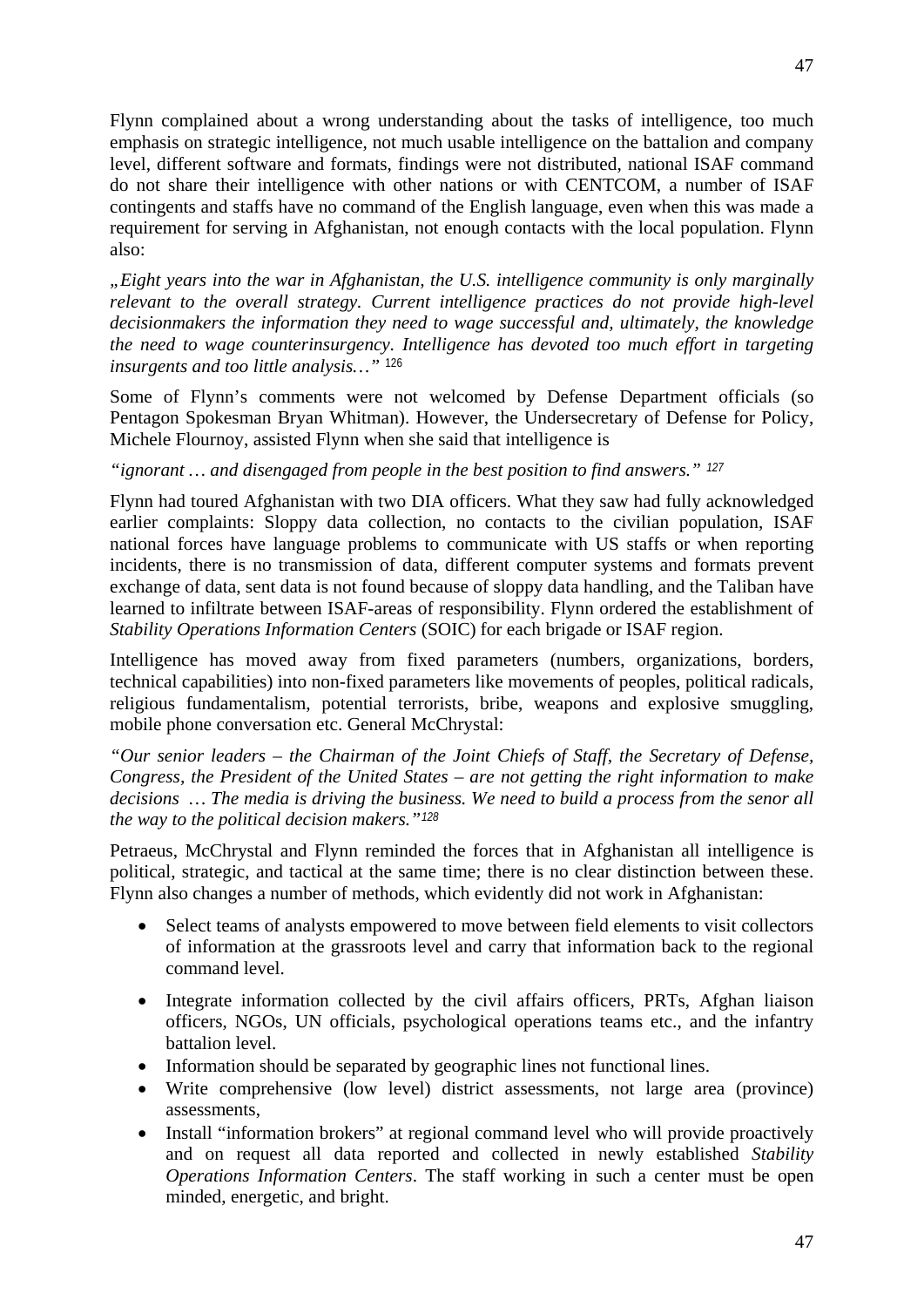- Increase the intelligence staffs at battalion (S-2) and brigade levels (S-2).
- Combine HUMINT, SIGINT, TECHINT information and *Significant Activity Reports* (SIACT).
- Look out for insurgents and strike where it hurts most but do not devote all the time to such tasks, look for better governance and fight corruption.
- Operate along the strategic aims of ISAF. Avoid reporting at length in summaries about things and events everybody knows anyway or you find already in newspapers.
- UAVs are valuable but do not tell much about the "tactical climate", mosques attitudes and the bazaar and people's concerns.
- Intelligence begins at the company level. In Afghanistan NCOs doing intelligence work were assigned to company commands.
	- o US Army: *Company Intelligence Support Teams*
	- o USMC: *Company-Level Intelligence Cell*
	- o Battalions should report to brigades, and each brigade should have a *Stability Operations Information Center.*
	- o Support *Fusion Centers* at the higher region's level; they have a number of *Sensitive Compartmented Information Facilities* (SCIF) to handle sensitive intelligence data accordingly to specific requirements of higher commands.

reporting about incidents, IEDs, patrol reports, contacts to Afghans, condition of roads, bridges, weather, drug trafficking, problems in supplying water to the local population, attitudes of women, number of Kalashnikovs, medical support etc. in a daily "Master Report".

Above brigade level there is no additional gain in relevant intelligence data.

- Killing Talibans will not solve the problems and will only multiply the number of insurgents. The Soviet killed them by the ten thousands and did not win: We must win the local population.
- Support the traditional hierarchies and weaken the Taliban's attempts to strengthen the younger men with the purpose to undermine the elders and win the young men over.
- Reduce the current knowledge-deficit at all levels, do not be passive, avoid the "comfort zone" and share relevant information faster. Information will not fall into your laps: Report findings to ISAF and CENTCOM.

What is at stake? The credibility of the USA, of NATO, of ISAF, the future of Afghanistan and of Pakistan.

> *Intelligence Failures are failures of command just as operations failures are command failures.*

Marine Corps Doctrinal Publication 2, Intelligence, 1997, p 77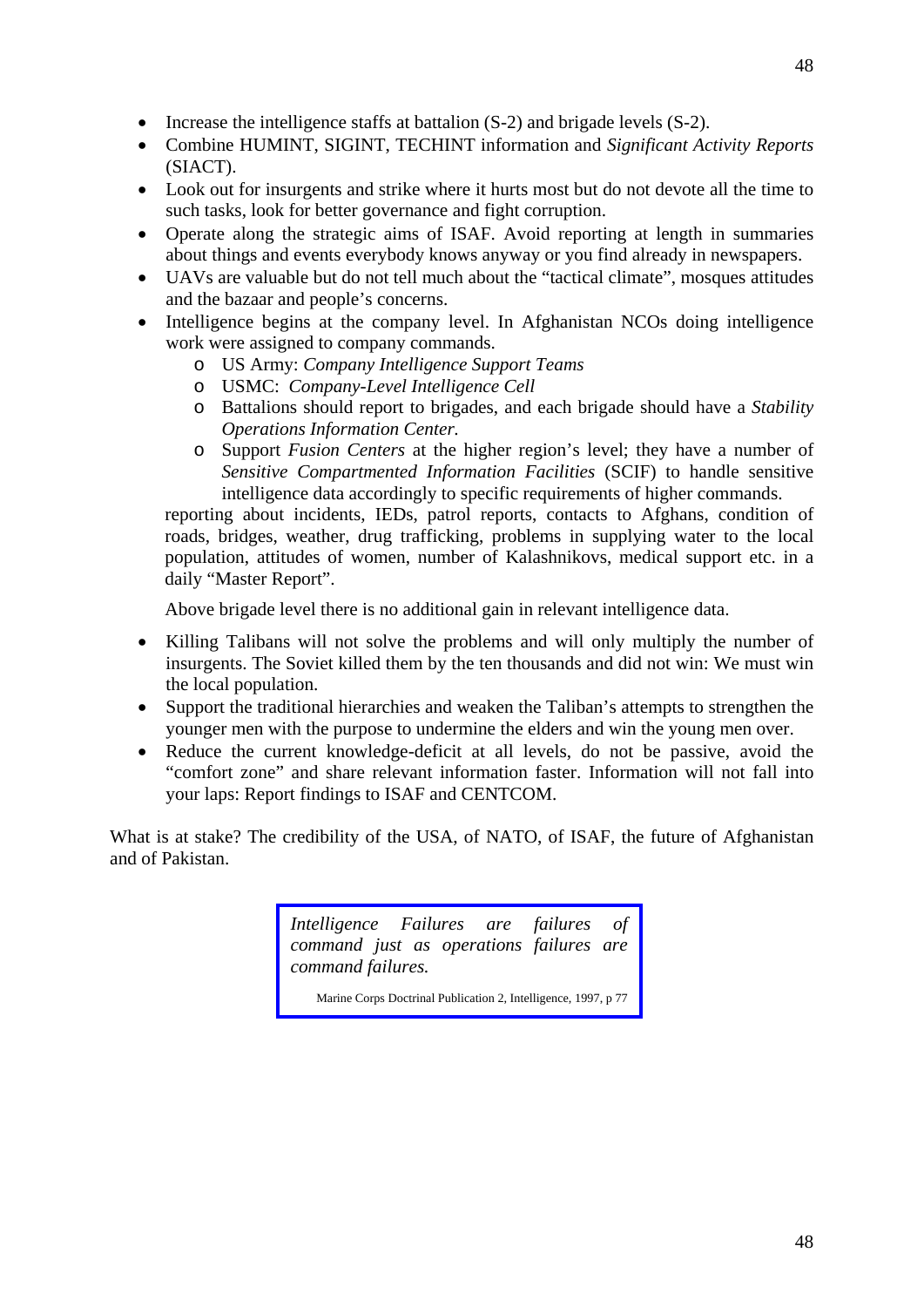### **Appendix: Definitions of Intelligence (official texts in** *Cursive***)**

There are numerous and quite different ways to define intelligence.<sup>[129](#page-10-14)</sup> Earlier definitions usually did not contain terrorism or non-state intelligence by private or investigating companies or private analysts who usually do intelligence work for state and non-state clients.[130](#page-10-15) Earlier definitions also lack comprehensive and hybrid-war requirements.

According to NATO terminology, intelligence includes also counterintelligence, physical and infrastructure security, and geographic support of headquarters:

*Intelligence is the collection, analysing and dissemination of intelligence information to assigned forces and the headquarters staff. In cooperation with other NATO and National Agencies, J-2/G-2/A-2 divisions provide accurate and timely intelligence, pertaining to indications and warnings, crisis developments, current operations, and conflict resolution.* [131](#page-10-16)

A contemporary more comprehensive definition by the author would define and summarize the various intelligence activities and characters the following way:

*Intelligence is basically the combination of activities by government or private institutions with the purpose to win insights into the (a) behavior or planning of foreign states and of nonstate institutions, (b) of economic activities, (c) of individuals or groups which includes hostile structures abroad or inside of friendly states, (d) using all ways and methods to win such information by using human, signal, technical and other means, and (e) can be structured in a number of ways like basic and enhanced intelligence, country reports, technical reports etc.* 

*The collection of information will use open or clandestine methods, like signal interpretation, defined as HUMINT, TECHINT, OSINT.* 

*Intelligence organizations often specialize in offensive-, covert-, open-source-, or offensive & defensive intelligence operation departments, in counterintelligence, counter-terrorism, and early warning.* 

*Generally, intelligence is either of political, military, strategic, operational, and tactical or of technical/technological or economic nature. Non-military intelligence is mainly economic-, technical- counter-terrorism- or organized crime-intelligence. Governments also will use methods of deception, subversion, agitation, and strategic communication and public diplomacy.* 

*Intelligence can also be won by signal-interception, satellites, ground and aerial reconnaissance, by means of electronic (Net-Centric-) warfare etc. The information on hand will be collected, processed, analysed and disseminated in such a way that it can be provided for the user in the shortest possible way, whenever possible in real time."* 

#### *Analysis of Intelligence*

The organized information-base is processed by using deductive inference-techniques that integrates all data on hand in an attempt to answer the requester's needs.

#### *Application of Intelligence*

The intelligence product is disseminated to the user, providing answers to queries and estimates of accuracy of the product delivered. Products range from strategic intelligence estimates in the form of large hardcopy or softcopy (electronic) documents for policy makers, to real-time displays that visualize battlespace conditions for a war fighter.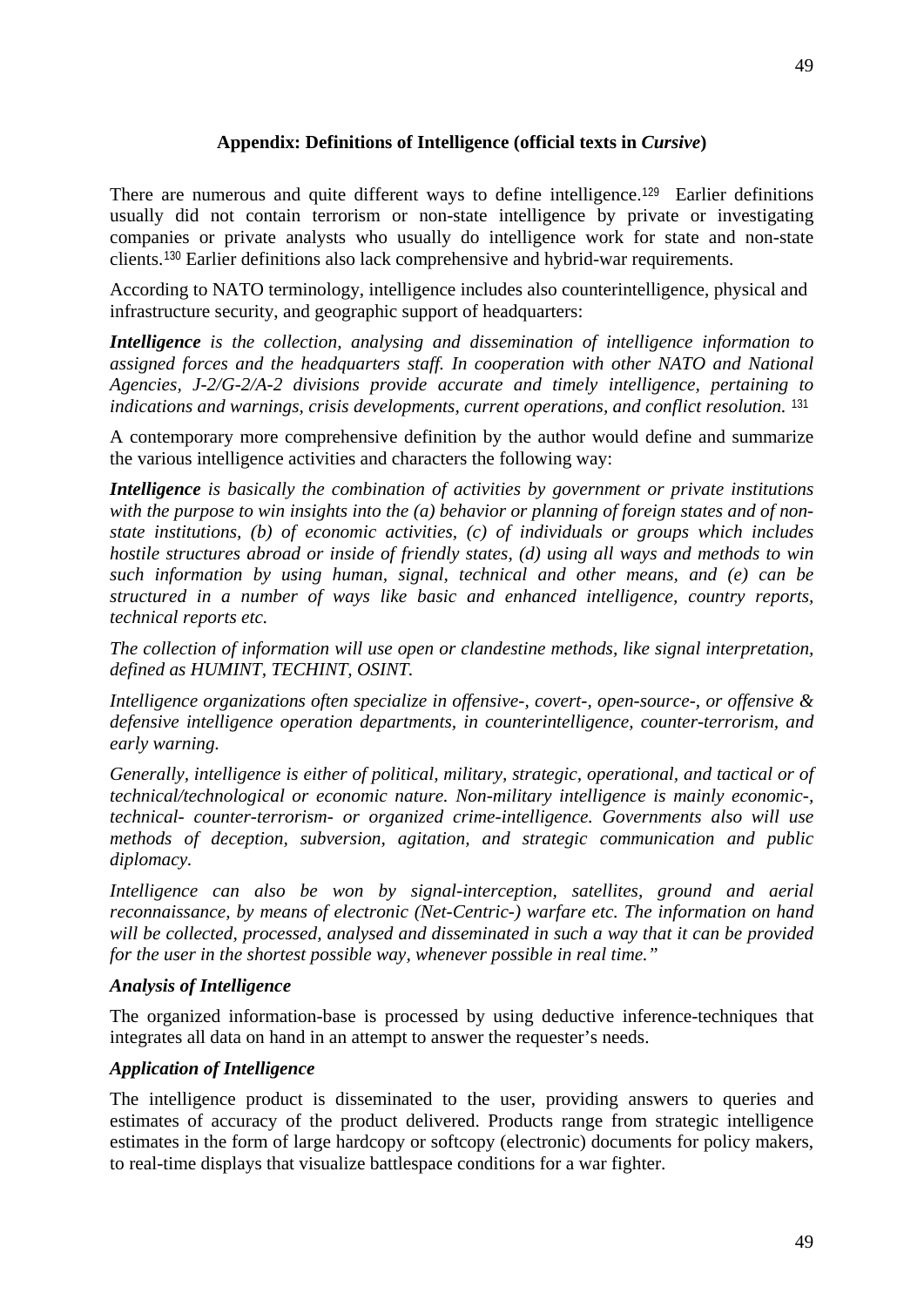

# *Armed Forces Intelligence*

*Intelligence which integrates all military intelligence (ground, sea air, space, doctrine, politics, economy, science, society and other data, structured into strategic, tactical, order of battle, equipment, logistics, training, organization and manpower information of foreign nations.* [132](#page-10-17)

#### *Basis Intelligence*

*It is knowledge on any subject that may be used as reference for planning and as basis for processing subsequent information or intelligence on a subject that is normally maintained in databases and is regularly updated. The main use of basis intelligence is to set the scene at the outset of operations.* (AJP-2)

# *Basic Types of Intelligence*

*Intelligence is grouped into these basic categories:*

- *Intelligence Estimate*
- *Monitoring, Assessment & Prediction*
- *Indications & Warning*
- *Basic Intelligence*
- *Current Intelligence*
- *Order of Battle Maintenance*
- *Support to other Warfare Areas*
- *Target Intelligence* (AJP-2)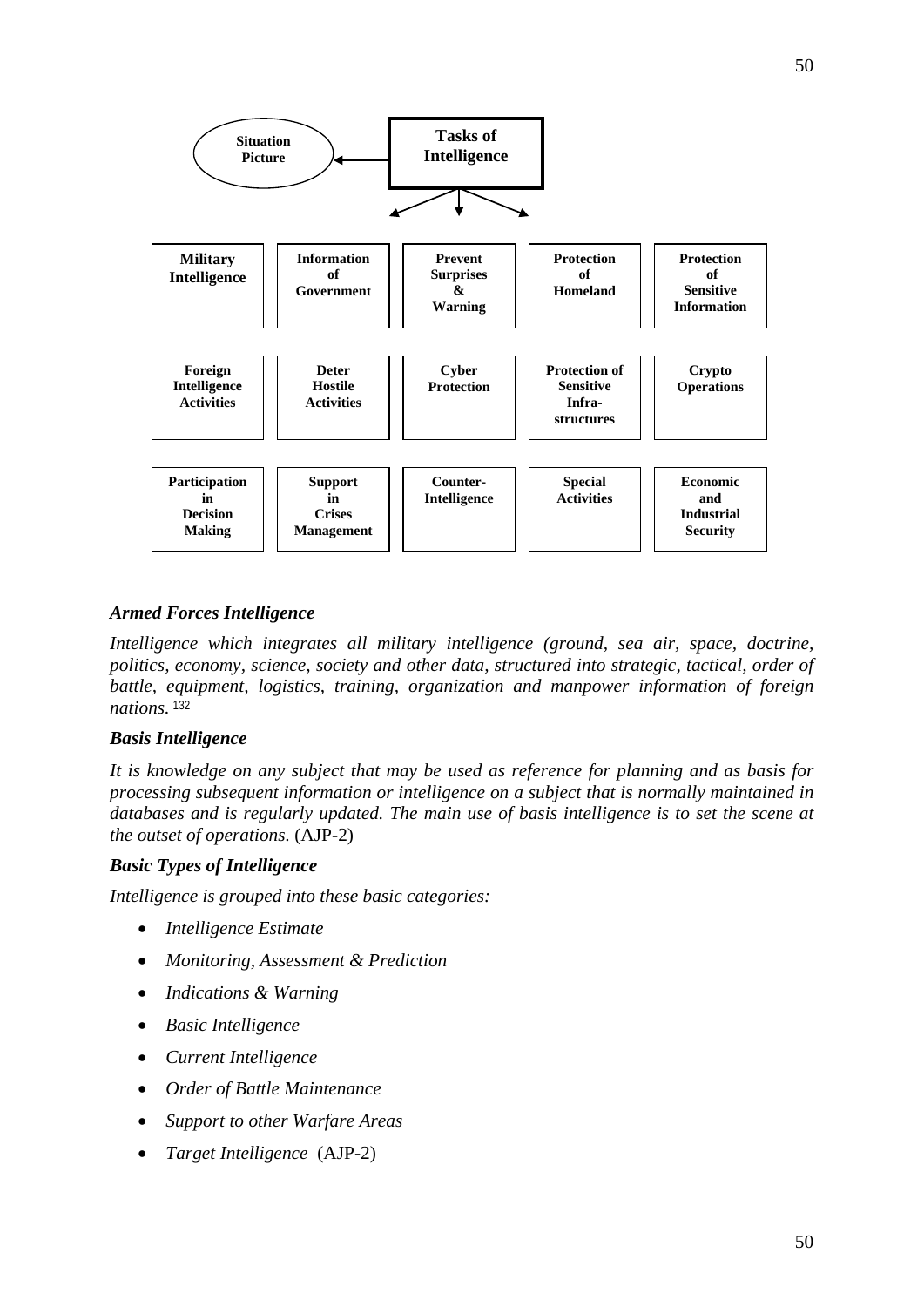#### *Biographic Intelligence*

*The study of potential individuals of foreign nations, including their education and occupational history, status, attitudes, interests, habits and lifestyles.* 

#### *Collection*

Following the plan, human and technical sources of data are tasked to perform the collection. The collection sources include both open and closed access sources and human and technical means of acquisition.

#### *Collection Planning*

Government and military decision makers define usually on a high level of information abstraction, the knowledge that is required to make policy, strategy, or operational decisions.

#### *Combat Surveillance*

*A continuous, all-weather, day-and-night, systematic watch over the battle area to provide timely information for tactical combat operations.* (AEDP-2, p. 20)

#### *Communications Intelligence*

*Technical and intelligence information derived from foreign communications by other than the intended recipients*. (AEDP-2, p. 20)

#### *Counterintelligence*

Information gathered and activities conducted to protect against: Espionage, other intelligence activities; sabotage or assassinations for or on behalf of foreign powers, organizations or individuals, terrorist activities; the physical protection of infrastructures; communication security; document security.

Counterintelligence includes active detection, penetration, identification and neutralization of individuals; the supervision of security programs; the collection, retention, processing, analysis and dissemination of evidence; combating hostile espionage; clandestine intelligence activities; the prevention of sabotage or planned assassinations.

Counterintelligence also includes the protection and analysis of hostile electronic (Cyber Warfare) activities.

#### *Current Intelligence*

a) *It reflects the current situation and is produced in response to intelligence requirements*  linked to a current operation and which refers to events at the time of the Operation. (AJP-2)

b) Day to day events are presented with background and warning of near-term consequences.

#### *Cyber Warfare*

Cyber Warfare is the comprehensive approach to all electronic means of defensive and offensive methods to protect friendly and attack hostile electronic activities including, radio, data link, radar, relay, satellite, computer and other systems on the ground, in the air space and on sea.

#### *Data (Types of)*

Individual observations, measurements, and messages from the lowest to the most complex levels. It includes human communication, text messages, electronic queries, or scientific instruments that sense phenomena are the major sources of data. Data might be subject of various levels of protection.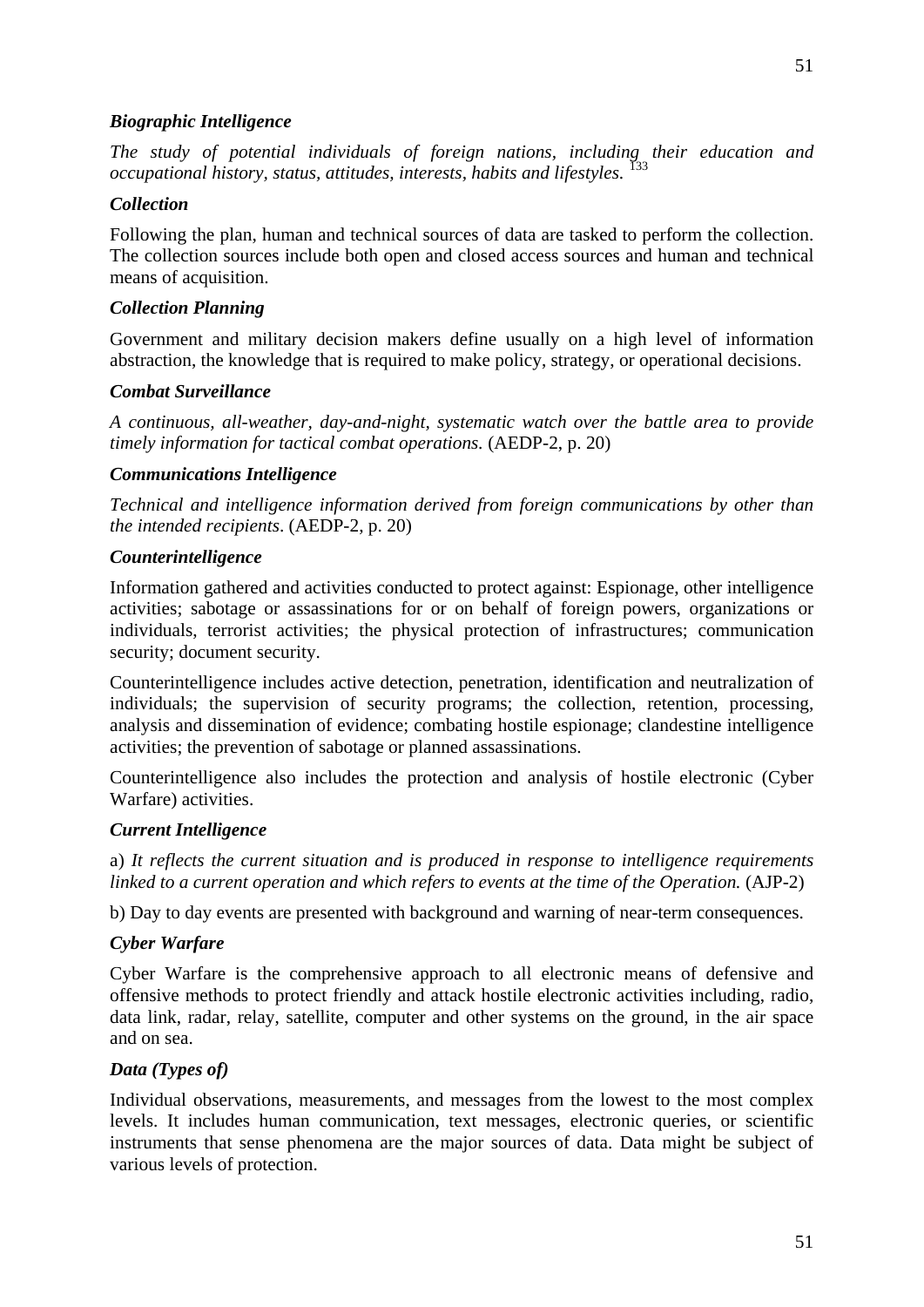### *Economic Intelligence*

*Economic analysis of foreign nations about the strengths and weaknesses of foreign nations, including capabilities, manufacturing, trade, economic warfare and economic vulnerabilities.* [134](#page-10-19)

# *Electronics Intelligence*

*Technical and intelligence information derived from foreign communications and electromagnetic radiation emanating from other than nuclear detonations or radioactive sources*. (AEDP-2, p. 31)

#### *Electronic Warfare*

*Military action involving the use of electromagnetic energy to determine, exploit, reduce or prevent hostile use of the electromagnetic spectrum and action which retains friendly use of the electromagnetic spectrum.* (AEPD-2, p. 31) [135](#page-10-20)

### *Estimative Intelligence*

Assumptions of developments about possible outcomes beyond available facts.

### *HUMINT*

All intelligence collected by individuals ("human sources) with or without technical means. HUMINT intelligence can be an open process, is hidden or uses clandestine methods. HUMINT includes data collection by diplomats, military attaches, media analysing, is mainly OSINT, but can include clandestine activities also. [136](#page-10-21)

#### *Imagery Intelligence*

*Intelligence information derived from the exploitation of collection by visual photography, infrared sensors, lasers, electro-optics, and radar sensors such as synthetic aperture radar wherein images of objects are reproduced optically or electronically on film, electronic devices, or other media*. (AEDP-2, p. 45)

#### *Influence Operations*

*Influence Operations should guide PSYOP and propaganda to affect the behavior of the population, especially to enhance operation security (OPSEC). They include psychological operations, military deception, counterpropaganda, strategic communication, Public Diplomacy and public affairs.* [137](#page-10-22)

#### *Information*

*Organized sets of data are referred to as information. The organizational process may include sorting, classifying, or indexing and linking data to place data elements in relational context for subsequent searching and analysis.* [138](#page-10-23)

#### *Information Security*

Information security is paramount in societies, which depend on knowledge and information. The security of networks against cyber crime and cyber terrorism, sabotage, and espionage, is a national task. [139](#page-11-0)

#### *Intelligence*

a) Information in the form of intelligence permits the forecast of possible future outcomes. Intelligence is usually the information and knowledge about an adversary obtained trough observation, investigation, analysis, or understanding. It is the product that provides battlespace awareness. Three major categories of military intelligence products can be distinguished: Strategic, Military-Operational, Military-Tactical.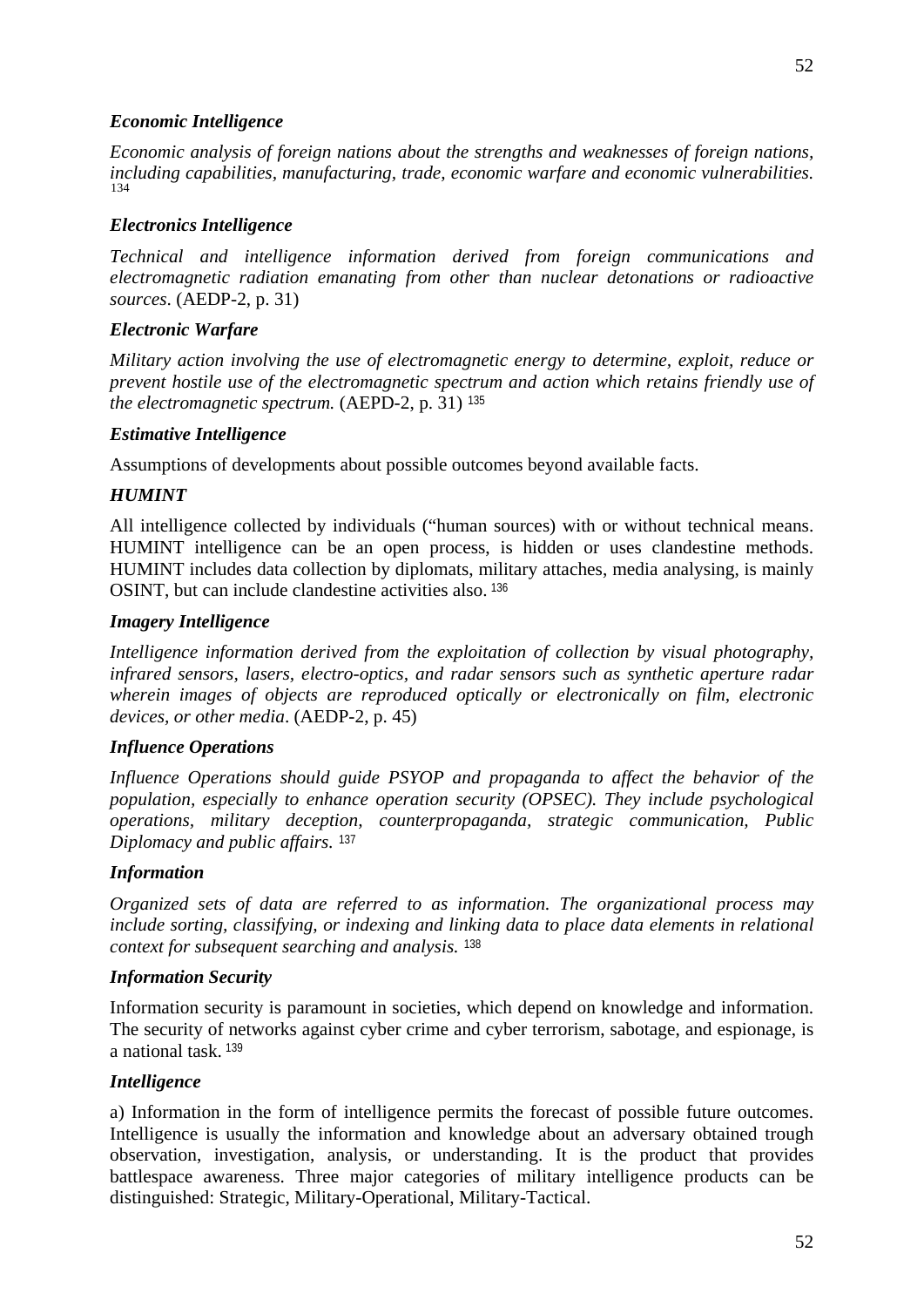53

c) *The product resulting from processing of information concerning foreign nations, hostile or potentially hostile forces or elements, or areas of actual or potential operations.*

*interpretation of available information concerning foreign countries or areas.* (AAP-6)

*d) The term is also applied to the activity, which results in the product, and to the organization engaged in such activity*. (AAP-6, 2002)

# *Intelligence Cycle*

*The sequence of activities whereby information is obtained, assembled, converted into intelligence and made available to users.* (AAP-6)

This sequence comprises the following four phases:

Direction:

*Determination of intelligence requirements, planning the collection effort, issuance of orders and requests to collection agencies and maintenance of a continuous check of the productivity of such agencies.*

Collection:

*The exploitation of sources by collection agencies and the delivery of the information obtained to the appropriate processing unit for the use in the production of intelligence.*

Processing:

*The conversation of information into intelligence through collation, evaluation, analysis, integration and interpretation.*

Dissemination:

*The timely conveyance of intelligence, in an appropriate form and by any suitable means, to those who need it.* 

# *Intelligence Estimate*

It should provide an analysis of a potential adversary's situation and assess his capabilities, intentions and probable courses of action.

# *Intelligence Mission*

*The intelligence mission is to provide intelligence, counter –intelligence, and security support to commanders and designated organizations and forces in peace, crisis and conflict.* (AJP-2)

# *Intelligence Production*

Intelligence may be produced in the format of dynamic visualizations in formal reports to policymakers. The categories of formal strategic and tactical intelligence reports are distinguished: (1) Current intelligence reports are news-like reports that describe recent events or indications and warnings; (2) basic intelligence reports provide complete descriptions of a specific situation; (3) intelligence estimates attempt to predict feasible future outcomes as a result of current situations, constraints, and the possible influences.

# *Intentions Analysis*

Analysts have often the intention to follow in their judgments the "estimate of the consumers", which produced intelligence reports that politics wants to see. After such a conclusion becomes "official politics", it is nearly impossible to implement evidence, which would contradict such a policy.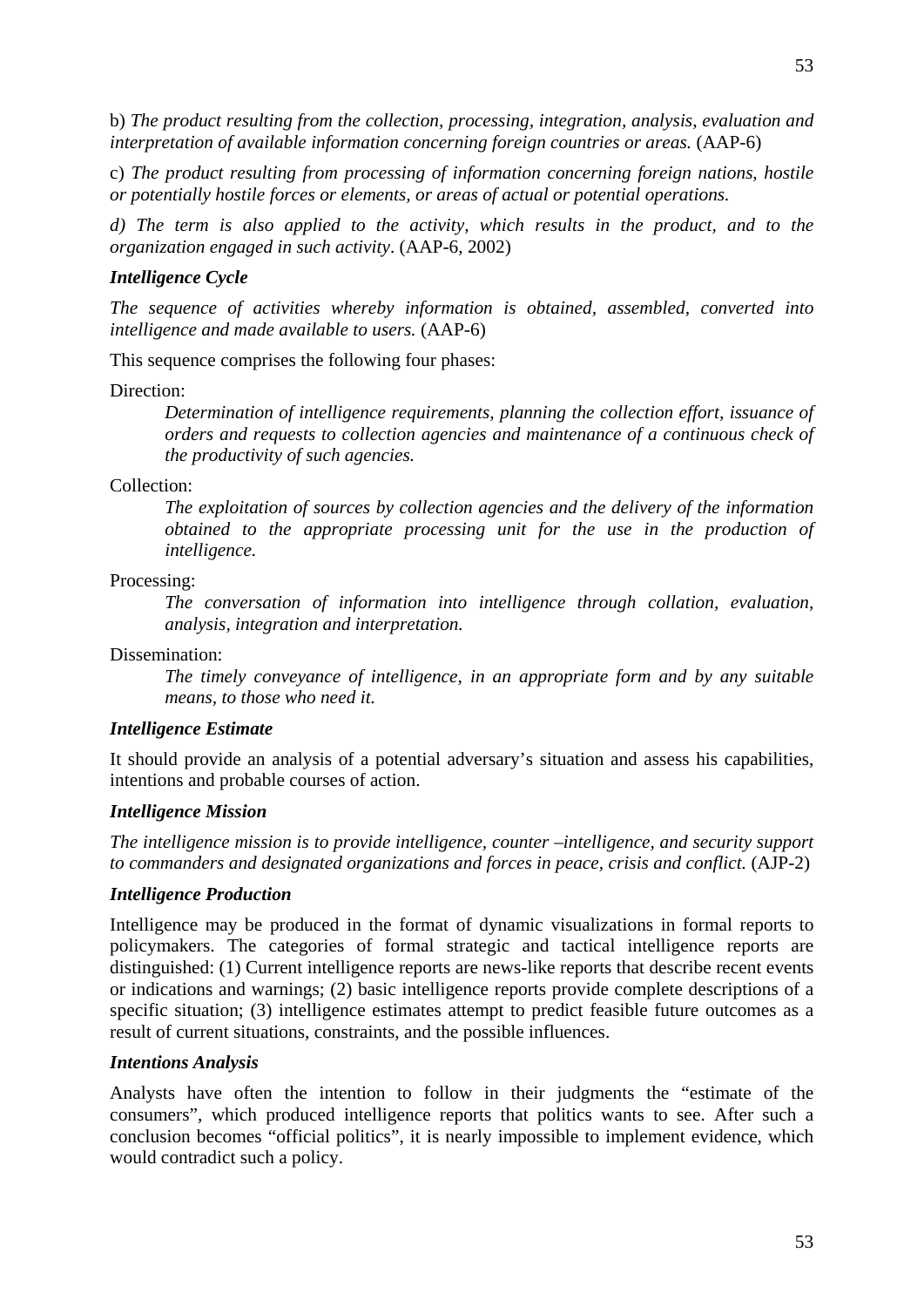

# *Levels of Intelligence*

The distinction between strategic, operational, and tactical intelligence is neither always clear, nor remains such intelligence over time in such specific brackets. Any information in one place can be purely tactical, but in another place or in connection to events will have a strategic dimension. The levels of intelligence is linked to the (current) levels seen by politics and military leadership either as *policy, strategic operations, tactical operations* and/or on a pure *tactical* level.

# *Knowledge*

Information, once analyzed and understood, is "knowledge". Any understanding of information provides a certain degree of comprehension of both, the static and dynamic relationships of the objectives of data, and the ability to model structure and past content and dynamic process into current events to obtain a specific "picture".

In the military context, this level of understanding is referred to as "intelligence".

# *MASINT*

MASINT is divided into radar, radiation, acoustic, laser, seismic, radio-frequency, electrooptical, nuclear, geophysical, biological and chemical intelligence.

#### *Medical Intelligence*

The collection of foreign medical and related information and health data to assess foreign medical capabilities. (MEDINT). The Department of Defense /DIA assesses such data in the Armed Forces Medical Intelligence Center.

# *Military Geographic Intelligence*

Military intelligence about the geographic factors, features and demographics that may affect military operations.<sup>[140](#page-11-1)</sup>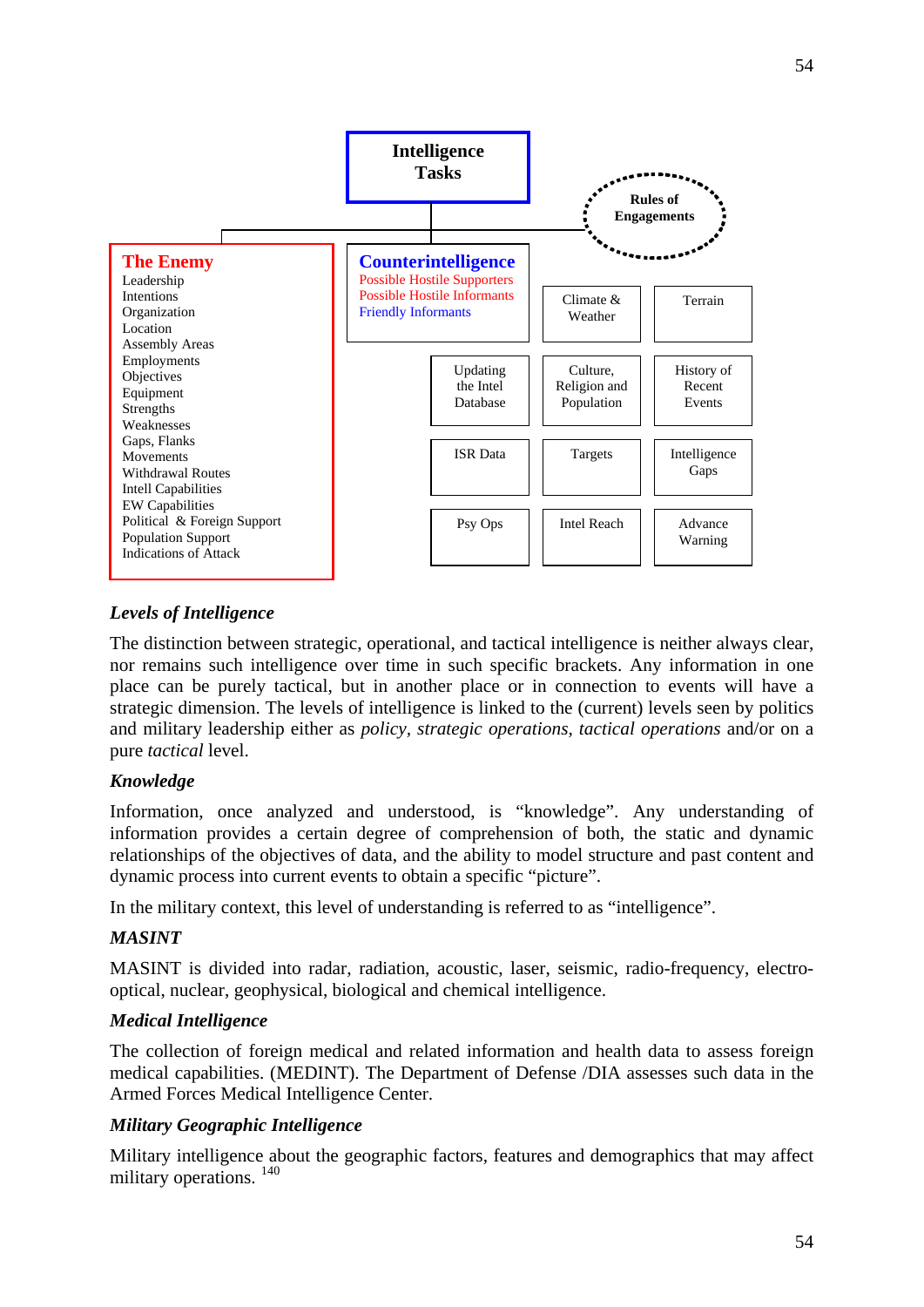A *National Estimate* is an up-to date collection of important information of a foreign state, usually printed as a handbook, is SECRET or TOP SECRET, and includes all available information based on all available knowledge and intelligence. Some estimates are comprehensive, some deal with the political, economic or military development. Military data will include leadership and budget, will be structured along army, navy and air force, will give detailed information on organization, dislocation of forces, equipment, training, and relevant technical data. (See e.g. the CIA *Country Reports* from open sources.)

### **Operational Intelligence**

It is the intelligence required in the planning, executing and supporting campaigns and operations by joint headquarters.

#### *Order of Battle Maintenance* **(ORBAT)**

*ORBAT contains traditional military data (maritime, ground, air, space, logistic etc.) and non-military data (proliferation, terrorism, environment etc.) reflecting the wider spectrum of NATO intelligence requirements. This data must be available as Basis Intelligence and/or Current Intelligence data.*

*The NATO Nations contribute to this agreed data published by the IMS Intelligence Division. Current intelligence will be maintained by NATO Headquarters/CJTF Headquarters using national intelligence contributions or intelligence collected by forces in or close to the Joint Operations Area.* (AJP-2).

### *OSINT*

Open Source intelligence is the collection of data, which are available from sources like books magazines, newspapers and news, meetings, Internet, radio and TV etc. Because of information provided by the many sources available.

(The former quite risky collection of information was replaced in the last years by an abundance of data found e.g. in the Internet.)

# *Political Intelligence*

*Collection of all political aspects of a foreign nation, including the structures of government, policies, political parties, propaganda and other political programs.* [141](#page-11-2)

# *Processing*

The collected data is indexed and organized in an information base file, and is processed/monitored to meet the requirements of the collection plan or as requested by the command or authority.

#### *Propaganda*

Propaganda is communication in support of national objectives with the purpose to influence opinions and attitudes of individuals in order to weaken the support of their government or regime, either directly or indirectly.

#### *Provincial Reconstruction Teams*

PRT were established for the first time in Iraq 2005, and at the end of 2007 there were 28 in place, 2008 the first were implemented in Afghanistan.

Nation Building/Societal Building regionally/locally implemented teams which work in a combined structure, including local authority, construction management, US-, UN-, NATOand NGO-structures who are usually protected by friendly forces.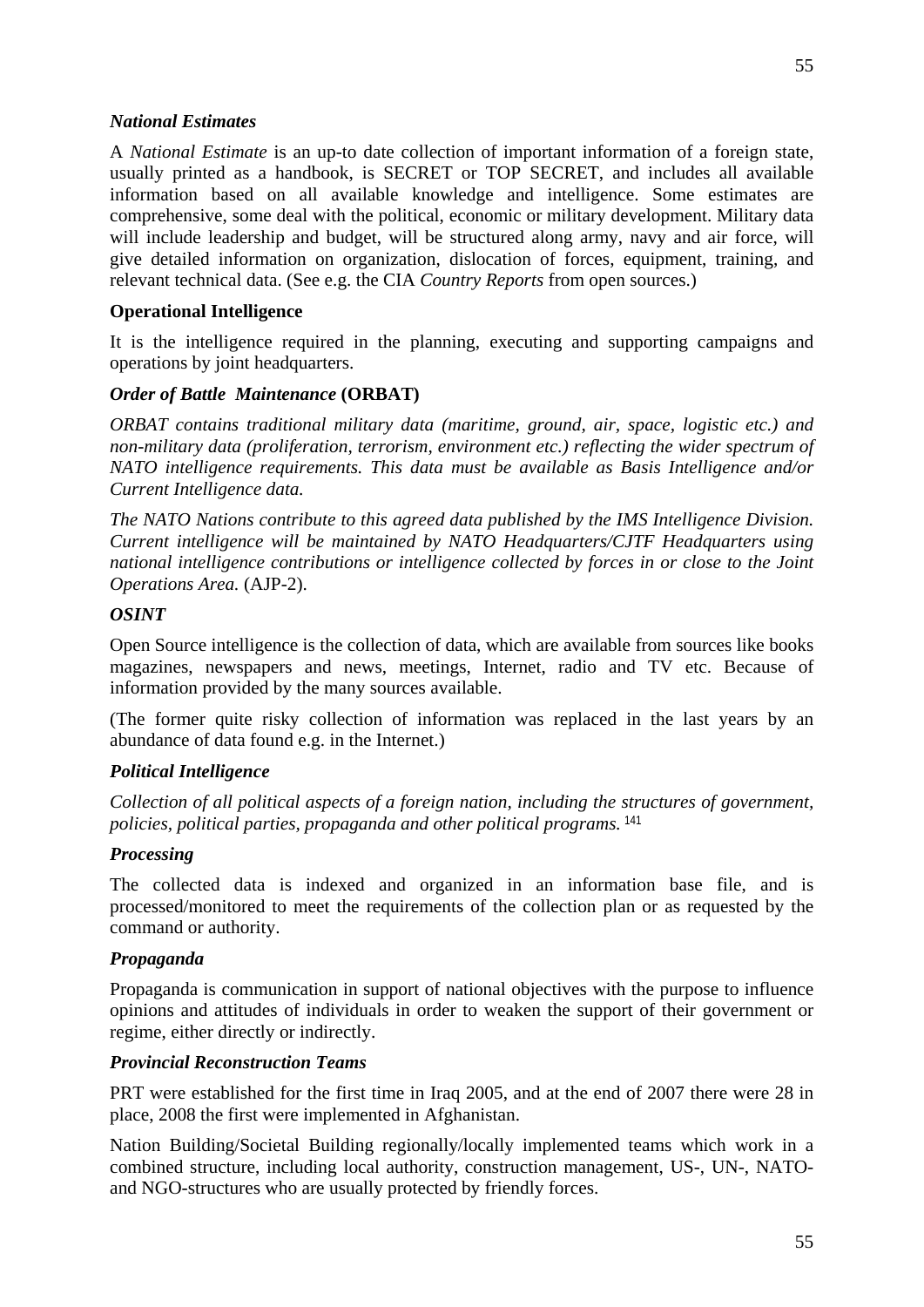

Organization of a *Reconstruction Operation Center* (ROC) as established in Iraq in 2006-2009 and in Afghanistan in 2008. The red dotted line separates US/NATO/ISAF staff section from the non-military side.

# *Public Diplomacy*

Presentation of political programs and explaining ongoing policy to the general public.

# *Reconnaissance*

*a) All technical means which help to find most recent developments or activities of military forces or opposing elements in a specific region. Reconnaissance is mainly based on ground, aerial, naval or space units or platforms and uses the eye, voice, film, optronics, IR, signal intercepts, and other sensors. Large area reconnaissance is the task of aircraft, UAVs, satellites, surface ships and submarines, reconnaissance units, Special Forces and so on.*

*b) A mission undertaken to obtain, by visual observation or other detection methods, information about the activities and resources of an enemy or potential enemy; or to secure data concerning the meteorological, hydrographic characteristics of a particular area.* (AAP-6).

# *Science and Technological Intelligence* [142](#page-11-3)

Information on new developments, which might have an impact on national security, national scientific developments, or weapon systems capabilities. It would include a country`s overall

56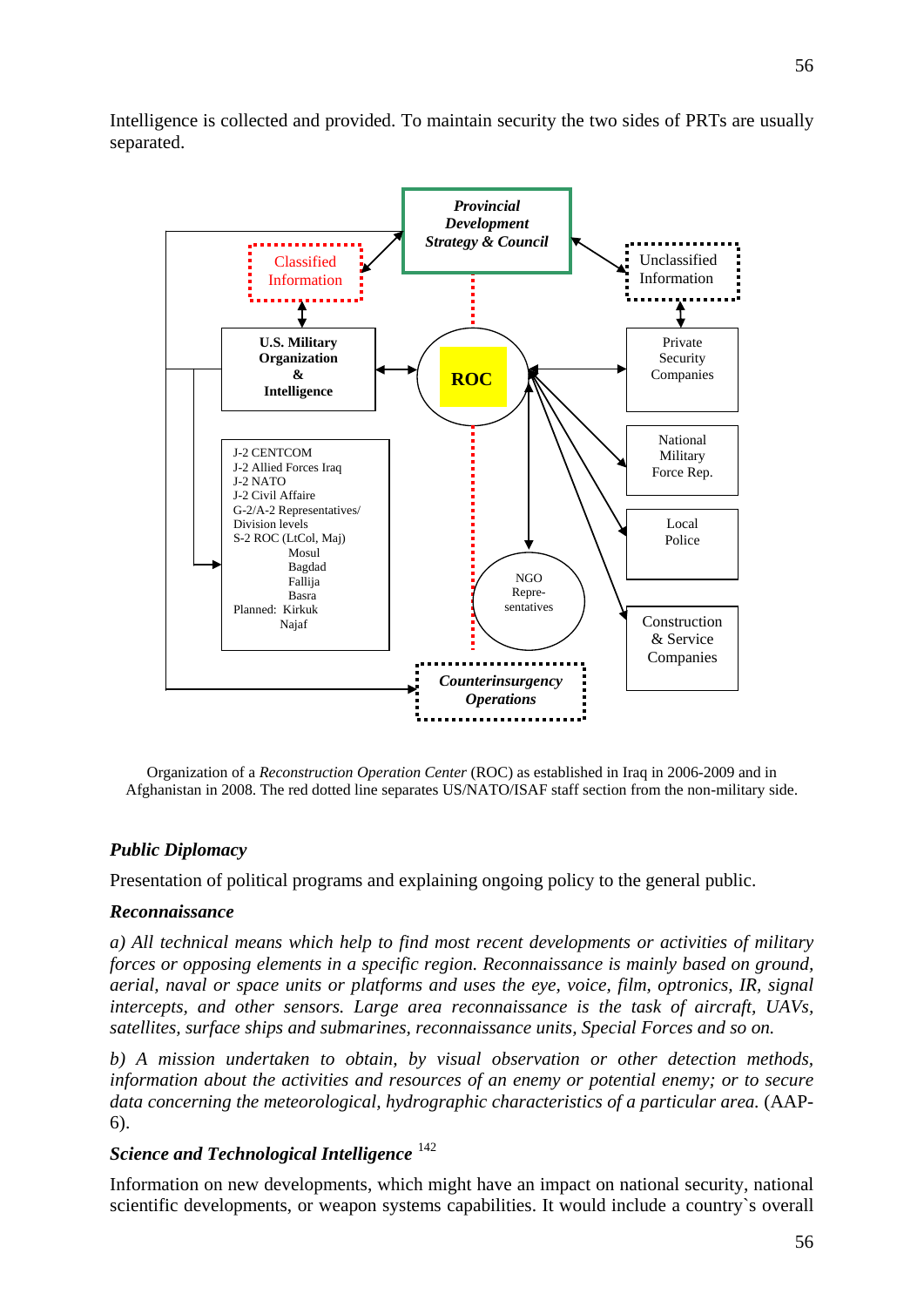capabilities, armament, missile and space programs, nuclear energy and weapons, research, development and technology and other relevant sciences.

### *Secrecy*

Secrecy is absolutely imperative to protect individuals, documents, planning, operations, and intelligence activities, to protect allies, troops in the field, in the air and on sea.[143](#page-11-4)

# **Significant Activity (SIGACT)**

Latest intelligence reported by battalion on the brigade S-2 levels and made immediately available to units operation in the field.[144](#page-11-5)

### *SIGINT*

Signals intelligence includes the intercept of information distributed by wire or telephone, encrypted and non-encrypted, and includes Communications Intelligence (COMINT) and Telemetry Intelligence (TELINT).

#### *Situation Monitoring*

Monitoring of a nation, region, military and non-military areas and activities, such as economic, ethnic and sociological factors, political developments and personalities involved in a nation`s leadership.

### *Sociological Intelligence* [145](#page-11-6)

*It includes the population and demographic data, values, customs, morals, institutions, manpower, welfare, services, workforce, health and education, mass media and politics.*

#### *Sources*

Intelligence sources are persons, conversations (HUMINT), pictures, maps, UAVs, and data collected by means of OSINT, SIGINT, IMINT, TECHINT, MASINT and Counter-Intelligence (CI).

# *Strategic Intelligence*

*This is the highest level of intelligence derived from information gathered over the widest possible area, in response to the requirements placed by national governments across the complete spectrum of national and international military, diplomatic, political and economic matters.* (AJP-2)

# *STRATINT (Strategic Intelligence)*

The collection of information, which has a strategic impact on the judgement regarding a foreign state, and would include all aspects of intelligence within such a scope. STRATINT is required for formulating policy and strategies. Most data will come from OSINT.

STATINT will also include *Strategic Warning*.

#### *Strategic Intelligence Planning*

The planning about intelligence gathering, priorities, requirements, organizations, personnel, budget, political oversight and regulations.

#### *Support of other Warfare Areas*

Intelligence will support a variety of other warfare areas such as electronic warfare and Information Operations (INFO OPS).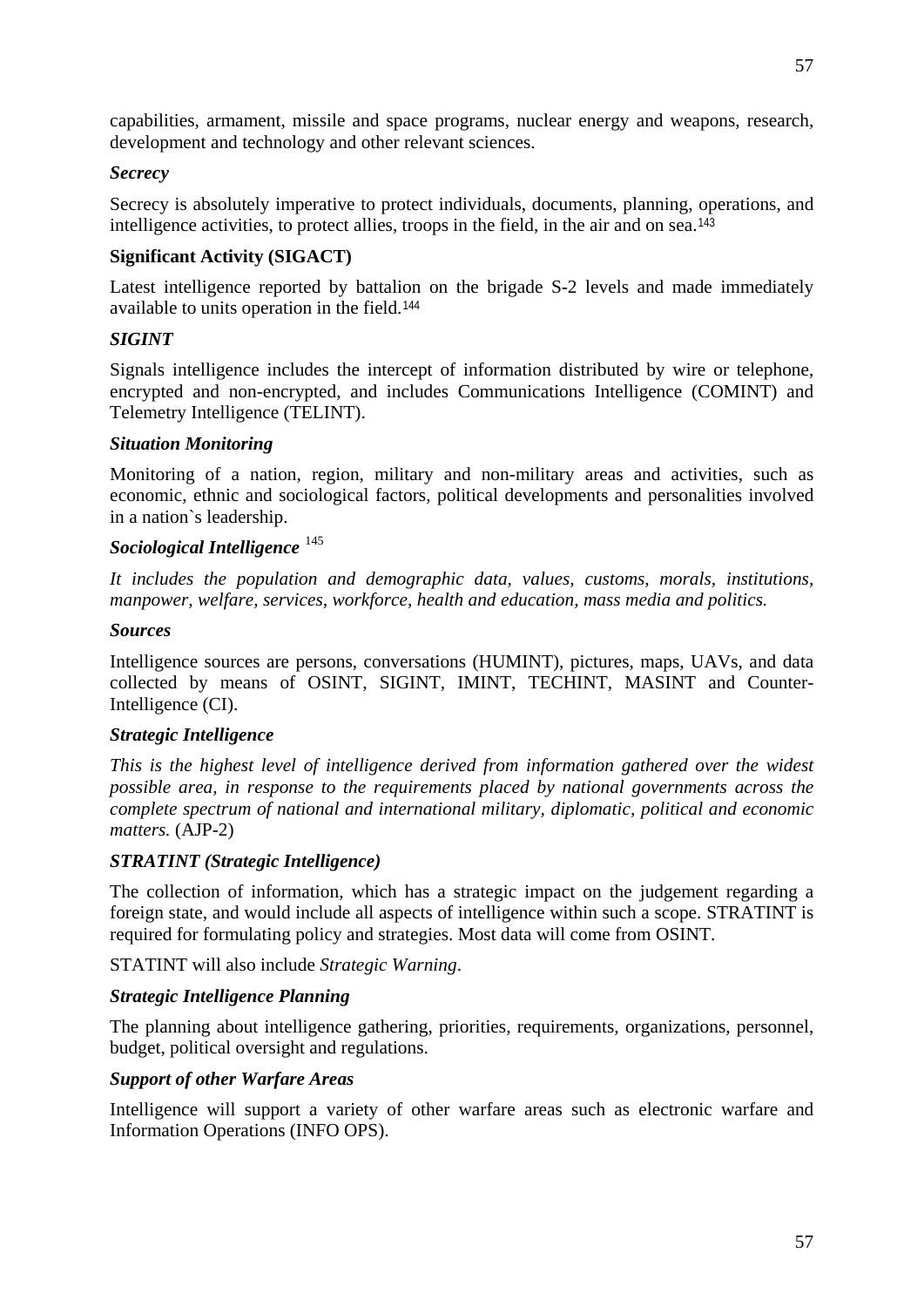# *Surveillance*

Surveillance is the real time-observation of specific areas, objects, infrastructures or persons of interests. The means of surveillance are aircraft, UAVs, radar, vehicles and agents, using all means of observation, including binoculars, cameras or IR-sensors, electronic and communication systems. Targets of surveillance are persons, ground, airspace, space and waters.

# *Tactical Intelligence*

a) Intelligence of military and non-military character, which would support tactical planning and operations. Tactical intelligence in mainly the collection of battlefield relevant data, is mainly HUMINT respectively OSINT, SIGINT and TECHINT. It is collected, processes, and used on the levels of company, battalion, brigade and division, is processes by S-2, A-2 or J-2 levels, also for tactical-level combined and joint staffs.

b) *Is the intelligence required by tactical commanders for the planning and conduct of operations, from the level of formations headquarters downwards and produced within the formation's area.* (AJP-2)

# *Tactical Reconnaissance* (TACRECCE)

Tactical reconnaissance is usually collected by ground forces in the field, by all kinds of ships (also civilian), or is flown by manned platforms and provides film or transmits real-time data to ground stations or other users and UAVs with sensors.

# *Target Intelligence*

Finding, assessing and monitoring of targets, their positions, characteristics and other factors related to such targets and how to strike the targets.

# *TECHINT*

TECHINT may include the collection of technical intelligence, but often is seen as a general term including also SIGINT (Signal Intelligence) which itself is often separated into COMINT (Communication Intelligence), RADINT (Radar Intelligence), IMINT (Imagery Intelligence, which includes electronically collected imagery, film, photographs, radar and infrared sensors, and electro-optic sensors), MASINT (Measurement and Signal/Signature Intelligence which is often used in a synonym way for RADINT, which includes radio, radar, nuclear, optical and other signature collection), ACOUSTINT (acoustic Intelligence), NUCINT (Nuclear Intelligence), LASINT (Laser Intelligence), IRINT (Infrared Intelligence), RINT (Radiation Intelligence), DEWINT (Direct weapons Intelligence) and GEOINT (Geospatial Intelligence). In a number of doctrines these different intelligence sources are listed separately and independently from TECHINT.

# *Transformation of Intelligence*

Transformation included orientation, organization, communication, and cooperation, synchronizing of activities, new priorities.

# *Transportation and Telecommunication Intelligence* [146](#page-11-7)

Such intelligence studies transportation and communication means for military needs, but also during military emergencies and relief operations.

# *Warning Analysis*

Warning analysis is either based on early signal-assessment or on ongoing political and military developments and is fed into situation pictures. Sherman Kent saw on the side of the "warners" the fear of "over waning", which he considered as dangerous for national security.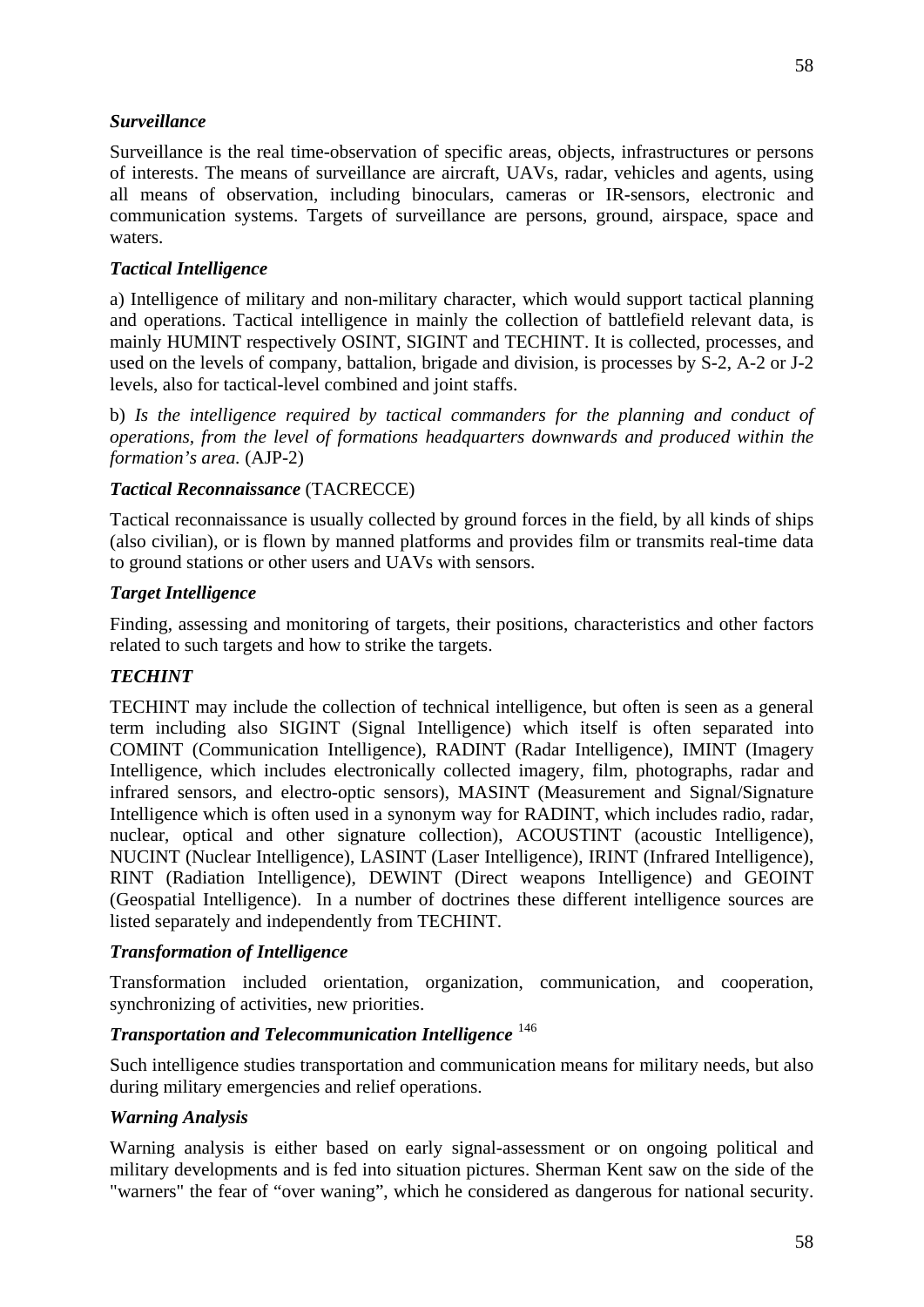"Under warning" was seen as a defensive reaction against negative political reaction if warnings were wrong. Warning on the strategic level will include political, societal, military, economic, technological threat, nuclear threat, and terror warning.

# *Warning Intelligence*

It presents developments on strategic levels, which might have consequences for the *National Interest*, foreign policy, defense and allies. Warning Intelligence should propose possible alternatives how to handle such developments.

### *Warning Process (Indications and Warning)*

The warning process includes the interception of early signals pointing to certain developments at an early stage and will led through a complex process until facts will acknowledge early findings or prove their invalidity.

The warning process must be quick to be able to detect a change or changes in a wide spectrum of indicators. Changes may be interpreted as indicators that a nation or a region in which they are taking place is changing its political or military objectives and is preparing to adopt an altered political/strategic/defense posture, which may pose a risk to regional stability.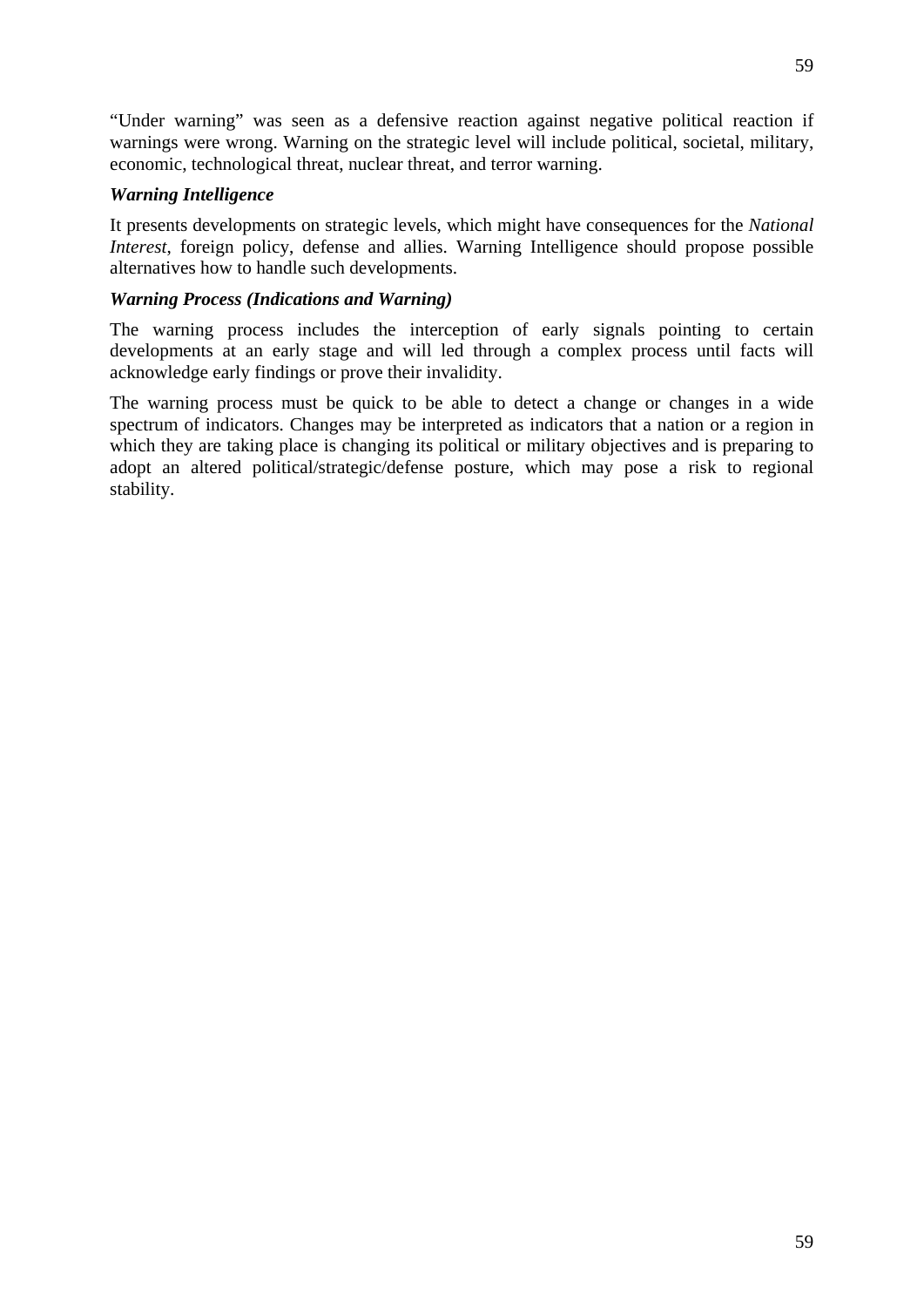# **Abbreviations**

| $A-2$                      | Air Intelligence section in air or joint staffs                                                               |
|----------------------------|---------------------------------------------------------------------------------------------------------------|
| <b>ACCS</b>                | Air Command Control System                                                                                    |
| <b>ACLANT</b>              | <b>Allied Command Atlantic</b>                                                                                |
| <b>ACE</b>                 | Allied Command Europe                                                                                         |
| <b>ACO</b>                 | <b>Airborne Command Operations</b>                                                                            |
| ACT                        | <b>Allied Command Transformation</b>                                                                          |
| <b>ADAMS</b>               | Airborne Data Acquisition and Management System                                                               |
| <b>AEDP</b>                | Allied Engineering Documentation Publication                                                                  |
| AEI                        | American Enterprise Institute                                                                                 |
| <b>AFDD</b>                | Air Force Doctrine Document                                                                                   |
| <b>AFRICOM</b>             | U.S. Africa Command                                                                                           |
| AI                         | Artificial Intelligence                                                                                       |
| <b>AID</b><br><b>AIFS</b>  | U.S Department of State, Agency for International Development<br>American Institute for Foreign studies       |
| AJP                        | <b>Allied Joint Publication</b>                                                                               |
| <b>AMPS</b>                | Advances Mobile Phone System                                                                                  |
| <b>ANSER</b>               | Department of Defense Think Tank                                                                              |
| <b>AOC</b>                 | <b>Allied Operations Command</b>                                                                              |
| <b>AOCC</b>                | Air Operations Coordination Center                                                                            |
| AP                         | <b>Allied Publication</b>                                                                                     |
| <b>ASAS</b>                | All Source Analysis System                                                                                    |
| <b>ATO</b>                 | Air Tasking Order                                                                                             |
| <b>ATOMAC</b>              | Atomic Materiel Containing (intelligence classification)                                                      |
| <b>ATOMAL</b>              | <b>Atomic Material</b>                                                                                        |
| ATP                        | <b>Allied Technical Publication</b>                                                                           |
| AWACS                      | Airborne Warning and Control System                                                                           |
| AWG                        | Airborne Weapon Group                                                                                         |
| <b>BATFE</b>               | Bureau of Alcohol, Tobacco, Firearms and Explosives                                                           |
| <b>BCT</b>                 | <b>Brigade Combat Team</b>                                                                                    |
| <b>BICES</b>               | Battlefield Information and Collection Exploitation System                                                    |
| <b>BIR</b><br><b>BMEWS</b> | U.S Department of State, Bureau of Intelligence and Research<br><b>Ballistic Missile Early Warning System</b> |
| <b>BVR</b>                 | <b>Beyond Visual Range</b>                                                                                    |
| C <sub>2</sub>             | Command and Control                                                                                           |
| C3A                        | <b>NATO</b> Section                                                                                           |
| C3B                        | <b>NATO</b> Section                                                                                           |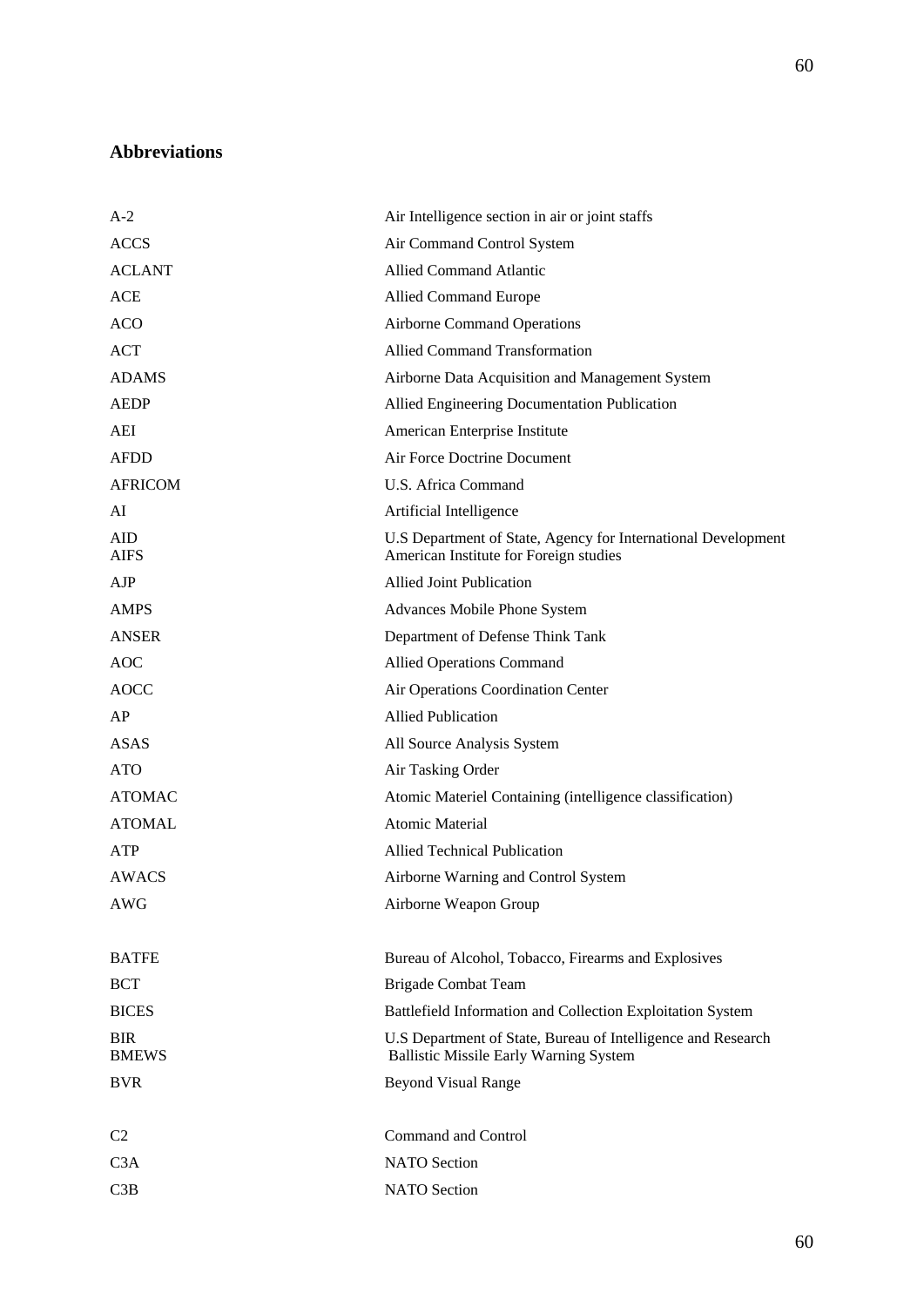| C <sub>4</sub> ISR  | Command, Control, Communication, Computer, Intelligence,<br>Surveillance and Reconnaissance                     |
|---------------------|-----------------------------------------------------------------------------------------------------------------|
| C4ISTAR             | Command, Control, Communication, Computer, Intelligence,<br>Surveillance, Target Acquisition and Reconnaissance |
| CAOC                | <b>Combined Air Operations Center</b>                                                                           |
| CC                  | <b>Combined Command</b>                                                                                         |
| <b>CCIR</b>         | Commander's Critical Information Requirement                                                                    |
| <b>CCIRM</b>        | <b>Collection Coordination Intelligence Requirements Management</b>                                             |
| <b>CENTCOM</b>      | <b>U.S. Central Command</b>                                                                                     |
| <b>CENTRIXT</b>     | Central Intelligence Exchange Network                                                                           |
| <b>CFTC</b>         | <b>Commodity Futures Trading Commission</b>                                                                     |
| <b>CFR</b>          | Council on Foreign Relations                                                                                    |
| <b>CIA</b>          | Central Intelligence Agency                                                                                     |
| <b>CIFA</b>         | Counter-Intelligence Field Activities                                                                           |
| <b>CHOTS</b>        | British forces secure communication system                                                                      |
| <b>CIMIC</b>        | Civil-Military Country Teams & Cooperation                                                                      |
| <b>COIN</b>         | Counterinsurgency                                                                                               |
| CPD&D<br><b>CRC</b> | Collecting, Processing, Dissemination and Decisionmaking<br>(Air) Control and Reporting Center                  |
| <b>CRS</b>          | <b>Congressional Research Servcie</b>                                                                           |
| <b>CSAR</b>         | <b>Combat Search and Rescue</b>                                                                                 |
| <b>CSI</b>          | Center for the Study of Intelligence                                                                            |
| <b>CSIS</b>         | Center for Strategic and International Studies                                                                  |
| <b>CTS</b>          | <b>Cosmic Top Secret</b>                                                                                        |
| <b>CYBERCOM</b>     | <b>US Cyber Command</b>                                                                                         |
| <b>DARPA</b>        | Defense Advanced Research Projects Agency                                                                       |
| <b>DARS</b>         | Deployed Allied Reconnaissance Systems                                                                          |
| <b>DCAOC</b>        | Deployable Combined Air Operations Center                                                                       |
| <b>DEA</b>          | Drug Enforcement Agency                                                                                         |
| <b>DIA</b>          | Defence Intelligence Agency                                                                                     |
| <b>DNI</b>          | Director of National Intelligence                                                                               |
| DoD                 | Department of Defense                                                                                           |
| <b>DSS</b>          | Defense Security Service                                                                                        |
|                     |                                                                                                                 |
| <b>ECM</b>          | <b>Electronic Counter Measures</b>                                                                              |
| <b>ELINT</b>        | Electronic Intelligence                                                                                         |
| EO                  | <b>Executive Order</b>                                                                                          |
| <b>ESS</b>          | <b>European Security Strategy</b>                                                                               |
| <b>EUCOM</b>        | European Command                                                                                                |
| <b>EUROPOL</b>      | European Police                                                                                                 |
| EW                  | Early Warning                                                                                                   |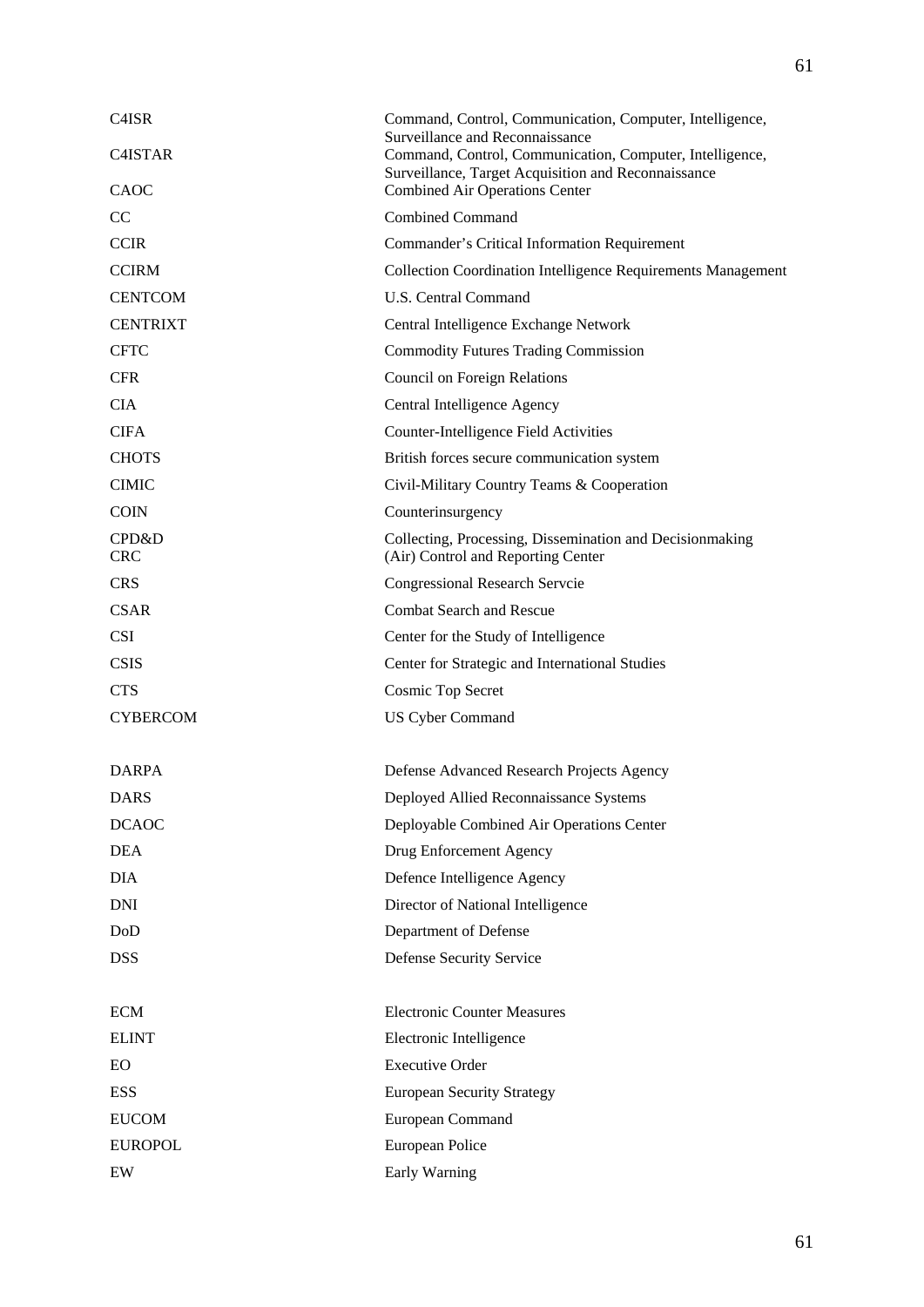| <b>FBI</b>                  | Federal Bureau of Information                                                                                                                 |
|-----------------------------|-----------------------------------------------------------------------------------------------------------------------------------------------|
| <b>FCC</b>                  | <b>Federal Communications Commission</b>                                                                                                      |
| <b>FEMA</b>                 | Federal Emergency Management Agency                                                                                                           |
| <b>FISA</b>                 | Foreign Intelligence Surveillance Act                                                                                                         |
| <b>FM</b>                   | <b>Field Manual</b>                                                                                                                           |
| <b>FORCECOM</b>             | <b>U.S. Forces Command</b>                                                                                                                    |
| <b>FPRI</b>                 | Foreign Policy Research Institute                                                                                                             |
|                             |                                                                                                                                               |
| $G-2$                       | Military Intelligence Section in ground forces staffs                                                                                         |
| <b>GPS</b>                  | Global Positioning System                                                                                                                     |
| HS                          | Homeland Security                                                                                                                             |
| <b>HR</b>                   | House of Representatives Resolution                                                                                                           |
| <b>HUMINT</b>               | Human Intelligence                                                                                                                            |
|                             |                                                                                                                                               |
| IB                          | <b>Intelligence Board</b>                                                                                                                     |
| ID                          | <b>Intelligence Division</b>                                                                                                                  |
| <b>IDNX</b>                 | <b>Intelligence Data Network</b>                                                                                                              |
| <b>IED</b>                  | <b>Improvised Explosive Devices</b>                                                                                                           |
| <b>IFPA</b>                 | Institute for Foreign Policy Analysis                                                                                                         |
| $\mathop{\rm ILU}\nolimits$ | Intelligence Liaison Unit                                                                                                                     |
| <b>IMS</b>                  | <b>International Military Staff</b>                                                                                                           |
| <b>INTERPOL</b>             | International (Criminal) Police Organization                                                                                                  |
| <b>IRTA</b>                 | Intelligence Reform and Terrorism Act                                                                                                         |
| <b>IRTPA</b>                | Intelligence Reform and Terrorism Prevention Act                                                                                              |
| <b>ISAF</b>                 | International Security Assistance Force Afghanistan                                                                                           |
| <b>ISR</b>                  | Intelligence, Surveillance and Reconnaissance                                                                                                 |
| <b>ISR</b>                  | <b>Image Storage Retrieval</b>                                                                                                                |
| <b>ISTAR</b>                | Intelligence, Surveillance, Target Acquisition and Reconnaissance                                                                             |
| <b>IVSN</b>                 | <b>NATO Initial Voice Switch Network</b>                                                                                                      |
|                             |                                                                                                                                               |
| $J-1$                       | Personnel Section in joint staffs                                                                                                             |
| $J-2$                       | Intelligence Section in joint staffs                                                                                                          |
| $J-9$<br><b>JAC</b>         | Concept Section in joint Staffs (experimentation, force integration,<br>combat capabilities enhancement, leadership)<br>Joint Analysis Center |
| <b>JCofS</b>                | Joint Chiefs of Staff                                                                                                                         |
| <b>JCOP</b>                 | Joint Common Operational Picture                                                                                                              |
| <b>JFC</b>                  | Joint Forces Command                                                                                                                          |
| <b>JSTAR</b>                | Joint Surveillance and Target Attack Radar System                                                                                             |
| <b>JTIDS</b>                | Joint Tactical Information and Intelligence Distribution System                                                                               |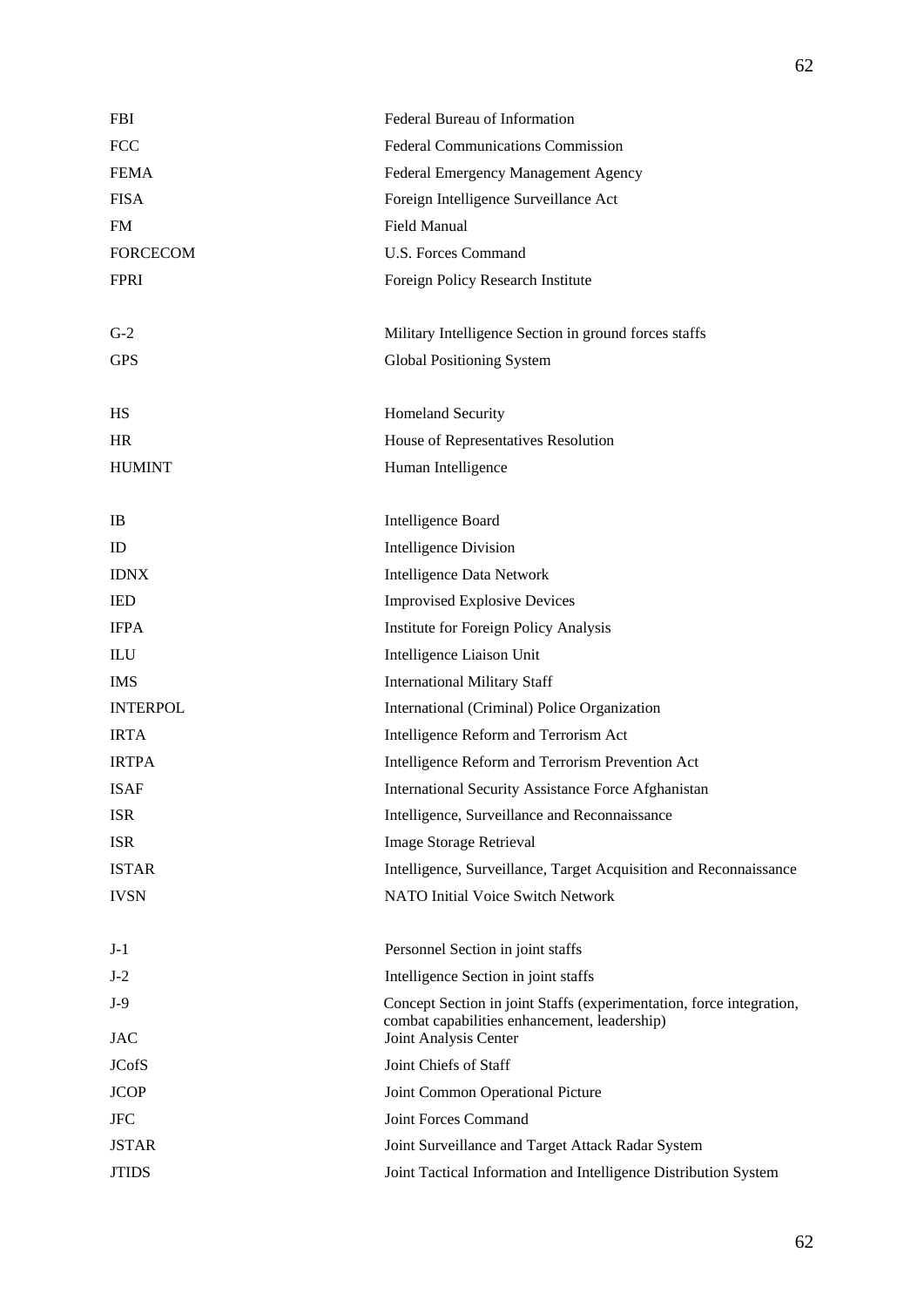| <b>LOCE</b>                 | Linked Operational Intelligence Centers in Europe                                                  |
|-----------------------------|----------------------------------------------------------------------------------------------------|
| <b>MAJIIC</b><br>MC         | Multisensor Aerospace - Ground Interoperable ISR Coalition<br>Network<br>Military Committee (NATO) |
|                             |                                                                                                    |
| <b>MCCIS</b>                | Military Command Control and Information Systems<br>Medium Extended Air Defense System             |
| <b>MEADS</b><br><b>MIDS</b> |                                                                                                    |
| <b>MILTECH</b>              | Multifunction Information Distribution System                                                      |
|                             | Military Technology Intelligence                                                                   |
| <b>MITRE</b>                | Department of Defense Think Tank                                                                   |
| <b>MON</b>                  | Memorandum of Notification                                                                         |
| <b>NADGE</b>                | NATO Air Defence Ground Environment                                                                |
| <b>NAICS</b>                | NATO Armament Intelligence Coordination System                                                     |
| <b>NATO</b>                 | North Atlantic Treaty Organization                                                                 |
| <b>NAVAID</b>               | Navigational Aid                                                                                   |
| NC3A                        | NATO's Consultation, Command and Control Agency                                                    |
| <b>NCC</b>                  | <b>National Communication Center</b>                                                               |
| <b>NCIX</b>                 | National Counterintelligence Executive                                                             |
| <b>NCTC</b>                 | National Counter-Terrorism Center                                                                  |
| <b>NFFI</b>                 | NATO Friendly Force Interface                                                                      |
| <b>NFIB</b>                 | NATO Forces Intelligence Background (security classification)                                      |
| <b>NGIA</b>                 | National Geospatial Intelligence Agency                                                            |
| NGO                         | Non-Governmental Organization                                                                      |
| <b>NIA</b>                  | National Intelligence Agency                                                                       |
| <b>NIC</b>                  | National Intelligence Council                                                                      |
| <b>NIDTS</b>                | NATO Intelligence Data Transmission Systems                                                        |
| <b>NIE</b>                  | National Intelligence Estimate                                                                     |
| <b>NIIA</b>                 | NATO ISR Interoperability Architecture                                                             |
| <b>NITF</b>                 | National Imagery Transmission Format                                                               |
| <b>NIWS</b>                 | National Intelligence Warning System                                                               |
| <b>NKWD</b>                 | Soviet Security Intelligence (followed by the KGB)                                                 |
| <b>NMD</b>                  | National Missile Defense (Agency)                                                                  |
| <b>NOCONTACT</b>            | Intelligence security classification                                                               |
| <b>NOFORN</b>               | Not to be distributed to Foreigners (intelligence security<br>classification)                      |
| <b>NORAD</b>                | North American Aerospace Defence Command                                                           |
| <b>NRO</b>                  | National Reconnaissance Office                                                                     |
| <b>NSA</b>                  | National Security Agency                                                                           |
| <b>NSC</b>                  | National Security Council                                                                          |
| <b>NSDD</b>                 | National Security Directive Decision                                                               |
| <b>OMB</b>                  | Office of Management and Budget                                                                    |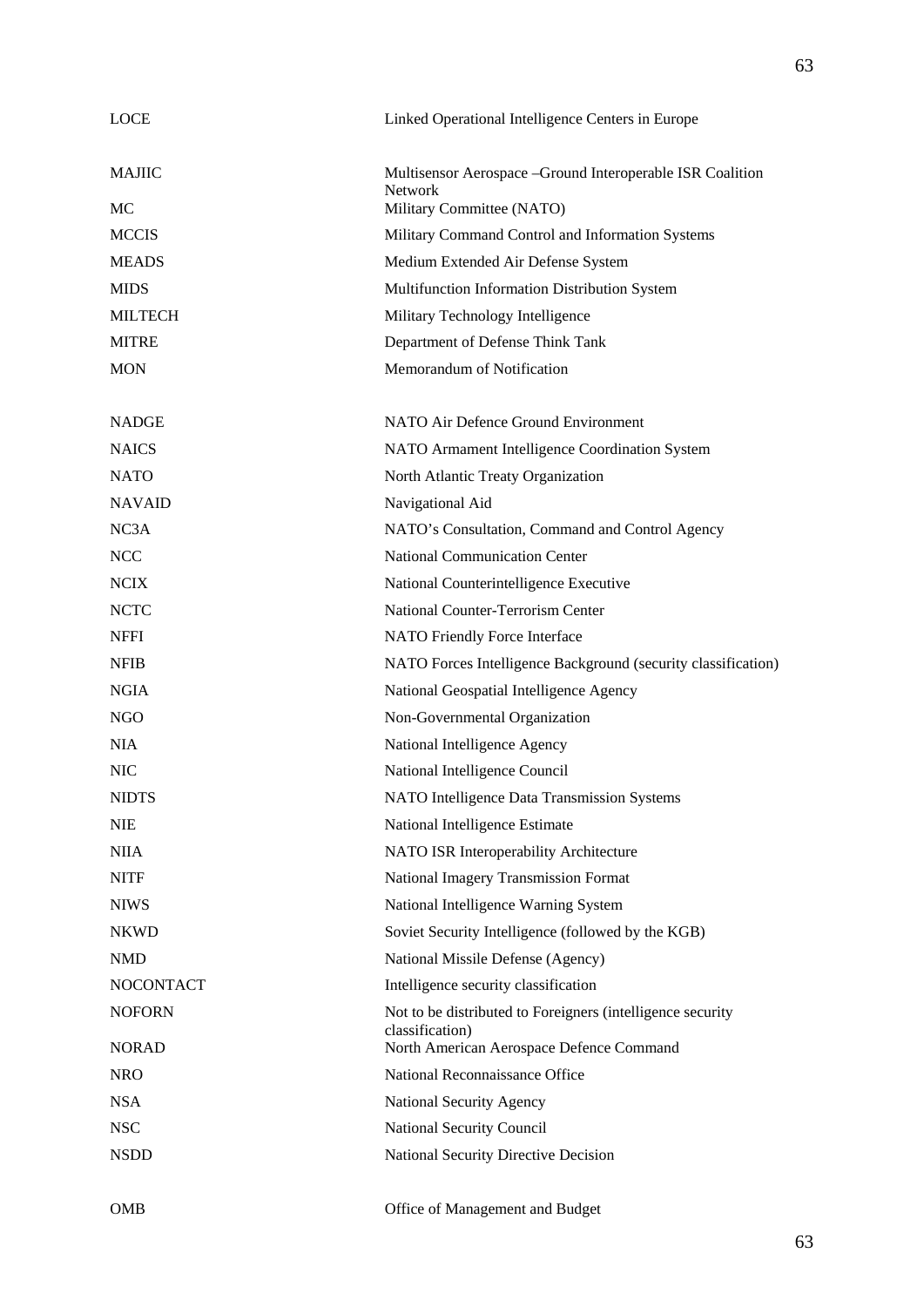| <b>ONE</b>      | <b>Office of National Estimates</b>                        |
|-----------------|------------------------------------------------------------|
| <b>OODA</b>     | Observe, Orient, Decide and Act                            |
| <b>ORCON</b>    | Use only with consent of the coordinating agency,          |
|                 | security classification                                    |
| <b>OSINT</b>    | Open Source(s) Intelligence                                |
| <b>OSS</b>      | Office of Strategic Services                               |
|                 |                                                            |
| <b>PAIS</b>     | NATO Public Affairs International information System       |
| PAP-T           | Partnership Action Plan Against Terrorism                  |
| <b>PDD</b>      | <b>Presidential Decision Directive</b>                     |
| PF              | <b>Presidential Findings</b>                               |
| <b>PfP</b>      | Partnership for Peace                                      |
| <b>PIR</b>      | Commander's Priority Intelligence Requirement              |
| <b>PROPIN</b>   | Proprietary Information involved                           |
|                 |                                                            |
| <b>RAF</b>      | Royal Air Force (UK)                                       |
| <b>RAND</b>     | <b>U.S. Think Tank</b>                                     |
| <b>RASER</b>    | Rapid Analytical Support and Expeditionary Response        |
| <b>RCS</b>      | <b>Radar Cross Section</b>                                 |
| <b>REF</b>      | Rapid Equipping Force                                      |
| RI              | Request for Information                                    |
| RL              | Congressional Research Service Publication Code            |
| <b>RMA</b>      | <b>Revolution of Military Affairs</b>                      |
| <b>ROE</b>      | Rules of Engagement                                        |
|                 |                                                            |
| <b>SACEUR</b>   | Supreme Allied Commander Europe                            |
| <b>SACLANT</b>  | Supreme Allied Commander Atlantic                          |
| SAR             | Synthetic Aperture Radar                                   |
| <b>SCIF</b>     | <b>Sensitive Compartmented Information Facilities</b>      |
| <b>SEC</b>      | Securities Exchange Commission                             |
| <b>SEWWG</b>    | Signals Intelligence & Warfare Working Group               |
| <b>SHAPE</b>    | Supreme Headquarters Allied Powers Europe                  |
| <b>SIGACT</b>   | Significant Intelligence                                   |
| <b>SIGINT</b>   | Signals Intelligence                                       |
| <b>SLBM</b>     | Submarine-Launched Ballistic Missile                       |
| <b>SOC</b>      | (Air) Sector Operations Center                             |
| <b>SOCOM</b>    | U.S. Special Operations Command                            |
| <b>SOUTHCOM</b> | U.S. Southern Command                                      |
| SRI             | SRI International (the former Stanford Research Institute) |
| <b>STANAG</b>   | <b>Standardization Agreement</b>                           |
| <b>STRATCOM</b> | U.S. Strategic Command                                     |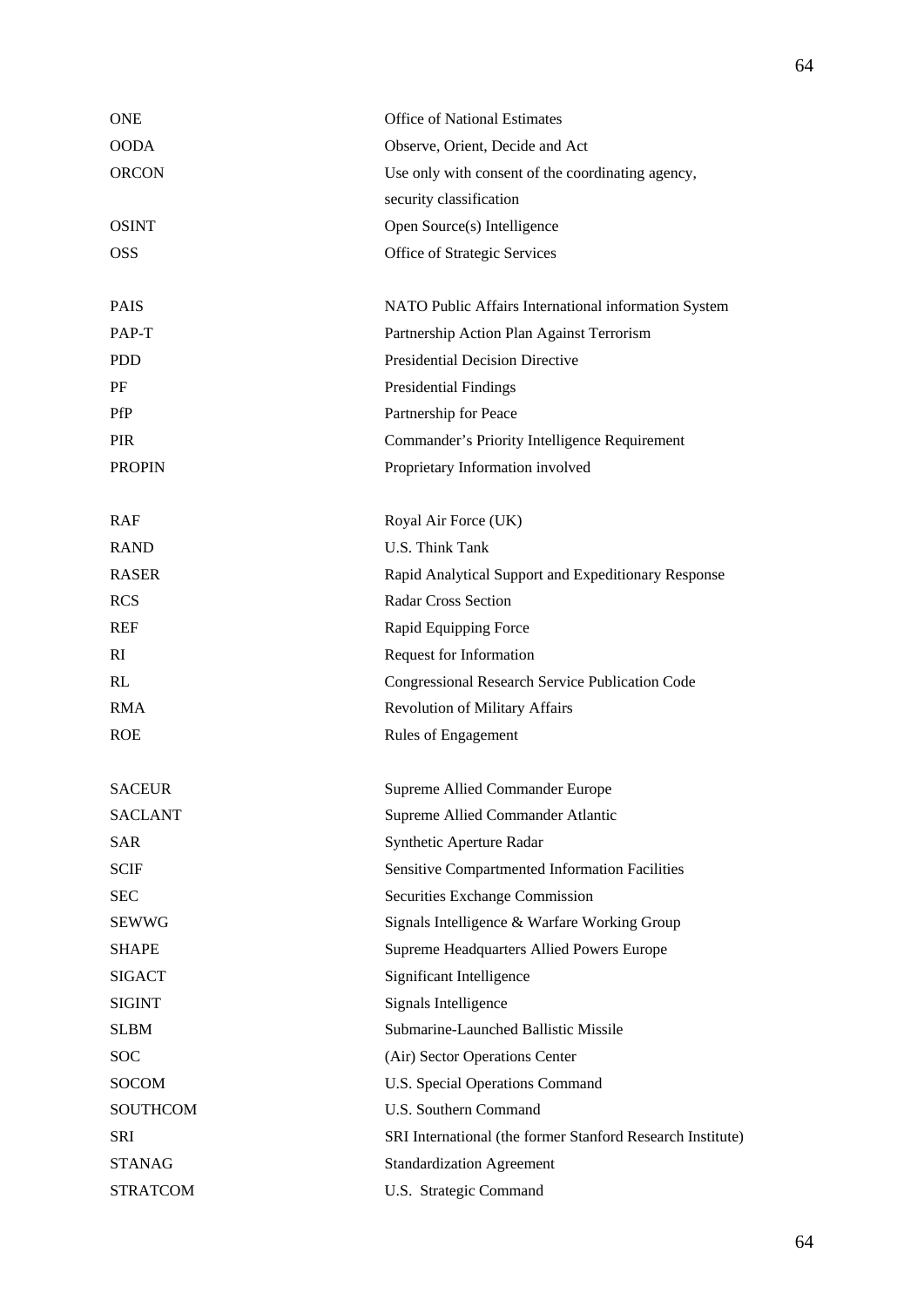| <b>TACRECCE</b>  | <b>Tactical Reconnaissance</b>                              |
|------------------|-------------------------------------------------------------|
| <b>TARE</b>      | <b>Telecommunication Automatic Relay Equipment</b>          |
| <b>TECHINT</b>   | <b>Technical Intelligence</b>                               |
| <b>THAAD</b>     | Terminal High Altitude Area Defense                         |
| <b>TSA</b>       | <b>Transportation Security Agency</b>                       |
| <b>TTIU</b>      | Terrorist Threat Intelligence Unit                          |
|                  |                                                             |
| <b>UAV</b>       | <b>Unmanned Aerial Vehicle</b>                              |
| <b>UKADGE</b>    | United Kingdom Air Defence Ground Environment               |
| <b>UMBRA</b>     | Top Secret document classification used by the CIA und NSA, |
|                  | including Stop Secret Dinar, Sabre, Spoke and Daunt         |
|                  |                                                             |
| <b>UN</b>        | <b>United Nations</b>                                       |
| <b>UPI</b>       | <b>United Press International</b>                           |
| <b>USAF</b>      | U.S. Air Force                                              |
| <b>USC</b>       | U.S. legal code                                             |
| <b>USIA</b>      | <b>United States Information Agency</b>                     |
| <b>USIB</b>      | U.S. Intelligence Board                                     |
| <b>USJFCOM</b>   | U.S. Joint Forces Command                                   |
| <b>USMC</b>      | U.S. Marine Corps                                           |
| <b>USMS</b>      | U.S. Maritime Service                                       |
| <b>USSS</b>      | U.S. Secret Service                                         |
| <b>USTRATCOM</b> | U.S. Strategic Command                                      |
| <b>WMD</b>       | <b>Weapons of Mass Destruction</b>                          |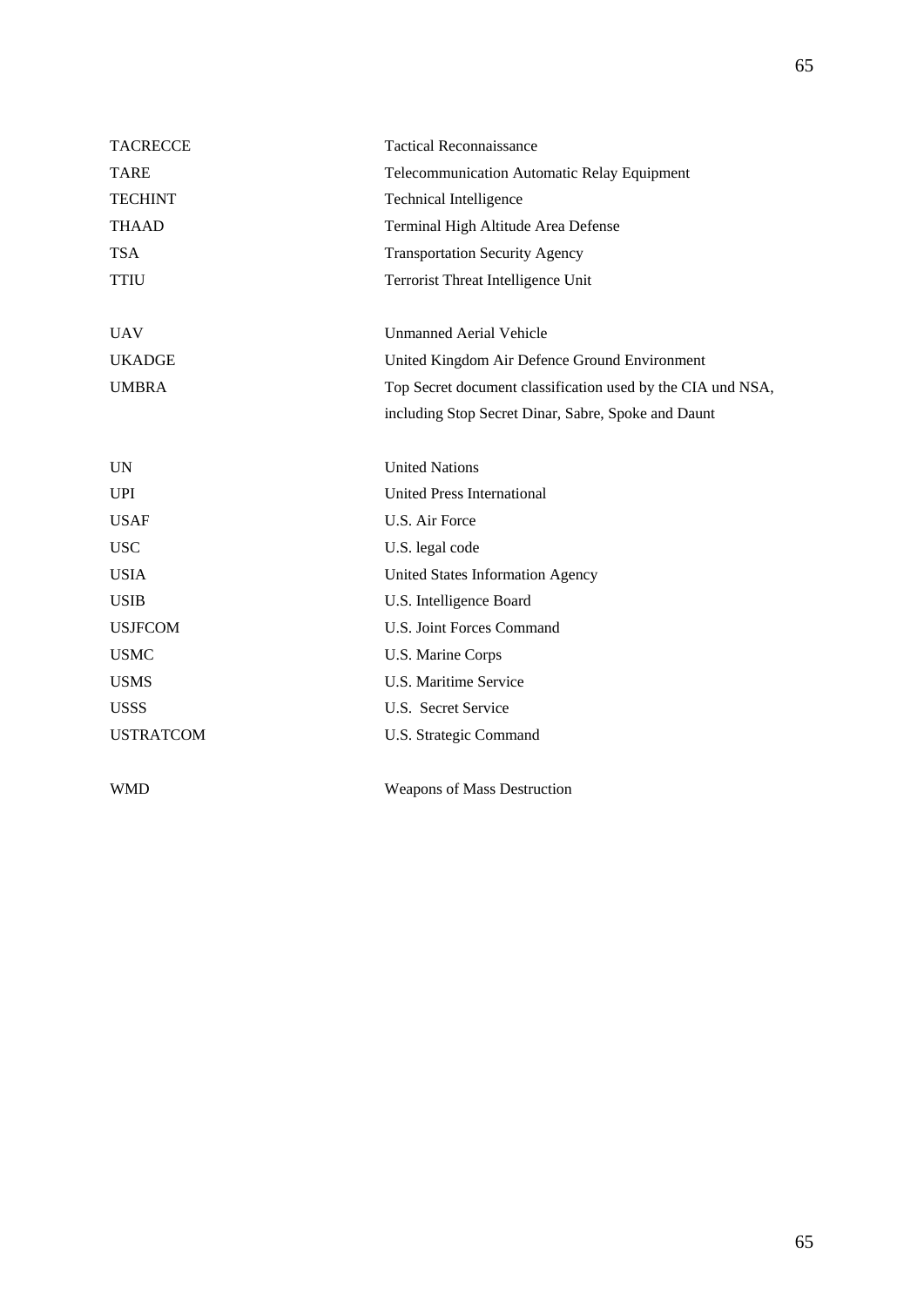#### **Notes**

-

Comments on the Notes: The listed sources resemble only a small amount of literature dealing with intelligence matters and problems.

- <sup>3</sup> Wesley K. Clark: Winning Modern Wars. Iraq, Terrorism, and the American Empire. Public Affairs/Perseus Books Group, Cambridge, MA, 2003; Rupert Smith: The Utility of Force. The Art of War in the Modern World. Allen Lane, London, 2005 etc.
- <sup>4</sup> Grace V. Jean: 'Culture Maps` Becoming Essential Tools of War, National Defense Magazine, Feb. 2010, [http://www.nationaldefensem](http://www.nationaldefense/)agazine.org/archive/2010/February.
- <sup>5</sup> This works on a "give and take"- basis. Because currently the number of PfP-states is dwindling, it can be assumed that the overlapping of nationally collected intelligence data covers more and more details of other states. In the Balkans such intelligence made e.g. Austria's intelligence input redundant.
- <sup>6</sup> Rowan Scarborough: Exclusive: Lack of translators hurts U.S. war on terror, Report, Aug 31, 2009. FBI, DIA, NSA and CIA are channeling urgent intercepts in Arabic, Pashto, Dari, Urdu, Kurdish to language offices and translation centers. But there are shortages also in Chinese, Russian etc.
- <sup>7</sup> The option of a possible Iwo Jima landing emerged at the end of 1943, and intelligence data was updated until the landing on Feb 19, 1945, mainly based on 200 photo reconnaissance mission flown by aircraft. The final intelligence estimate made by the Joint Intelligence Center, Pacific Ocean Areas, Pearl Harbor, expected 13.500 Japanese soldiers on the island (there were 23.000), counted 234 guns of all kinds (there were 361), also, the Japanese would defend the beaches like on Guam, Tinian, Peleliu because of built trenches (but they did not), most defensive positions and resistance would be encountered in the south (they were encountered in the north). Because of intelligence, US naval bombardment was partially concentrated on wrong targets and heavy casualties.
- 8 John Bolton: Let`s Take Bureaucracy Out of Intelligence, The Wall Street Journal, Jan. 10, 2010. Online wsj article.
- <sup>9</sup> Michael Crowley: Intelligence Design, The New Republic, Feb. 4, 2009.
- <sup>10</sup> FM 2-0, Intelligence, Headquarters Department of the Army, Washington, DC, 23 March, 2010.
- <sup>11</sup> U.S. Army FM 2-01.3, U.S. Marine Corps MCRP 2-3A Intelligence Preparation of the Battlefield/Battlespace, U.S. Army Intelligence Center, Fort Huachuca, AT, Oct 2009.
- <sup>12</sup> Dale Meyerrose, Associate Director of National Intelligence and Chief Information Officer/Intelligence Community Information Sharing Executive.
- <sup>13</sup> Published by the Director of National Intelligence, J. M. McConnell, Feb. 2008. Sharing will follow the "Need to Know" but also includes the "Responsibility to Provide", will be "Enterprise Centric", "Mission Centric", "Information Centric", analysis will be multi-dimensional.
- <sup>14</sup> Dennis Blair, Director National Intelligence, August 2009.
- <sup>15</sup> John G. Heidenrich: The State of Strategic Intelligence. CSI, CIA Home Library, June 8, 2008, 24 pages; The Blueprint for the U.S. National Intelligence Strategy, Sept. 16, 2009. Director of National Intelligence Dennis C. Blair identified these aims of national security policy and strategic intelligence: Combat Violent Extremism; Counter WMD Proliferation; Provide Strategic Intelligence and Warning; Integrate Counterintelligence Capabilities; Enhance Cybersecurity; Support Current Operations.

<sup>&</sup>lt;sup>1</sup> MC 64/9 NATO Electronic Warfare (EW) Policy; MC 133/3 NATO Operational Planning System; MC 161 NATO Strategic Intelligence Estimate (NSIE); MC 362/1 NATO Rules of Engagement; MC 402/1 NATO Policy of Psychological Operations; MC 411/1 NATO Civil-Military Co-operation Policy; MC 422/1 Information Operations Policy; MC 457 NATO Military Policy on Public Information; MC 472 NATO Military Concept for Defense against Terrorism; C-M (2002) 49 Security within NATO; NATO Crisis Response System Manual (NCRSM); AJP-01 Allied Joint Doctrine; AJP-3 (A) Allied Joint Operations; AJP-3.6 Allied Joint Electronic Warfare Doctrine; AJP 3.10 Allied Joint Doctrine for Information Operations, AJP-5 Allied Joint Doctrine for Operational Planning etc.

<sup>&</sup>lt;sup>2</sup> The fact is, that even in the Second World War intelligence sharing between allies was quite limited.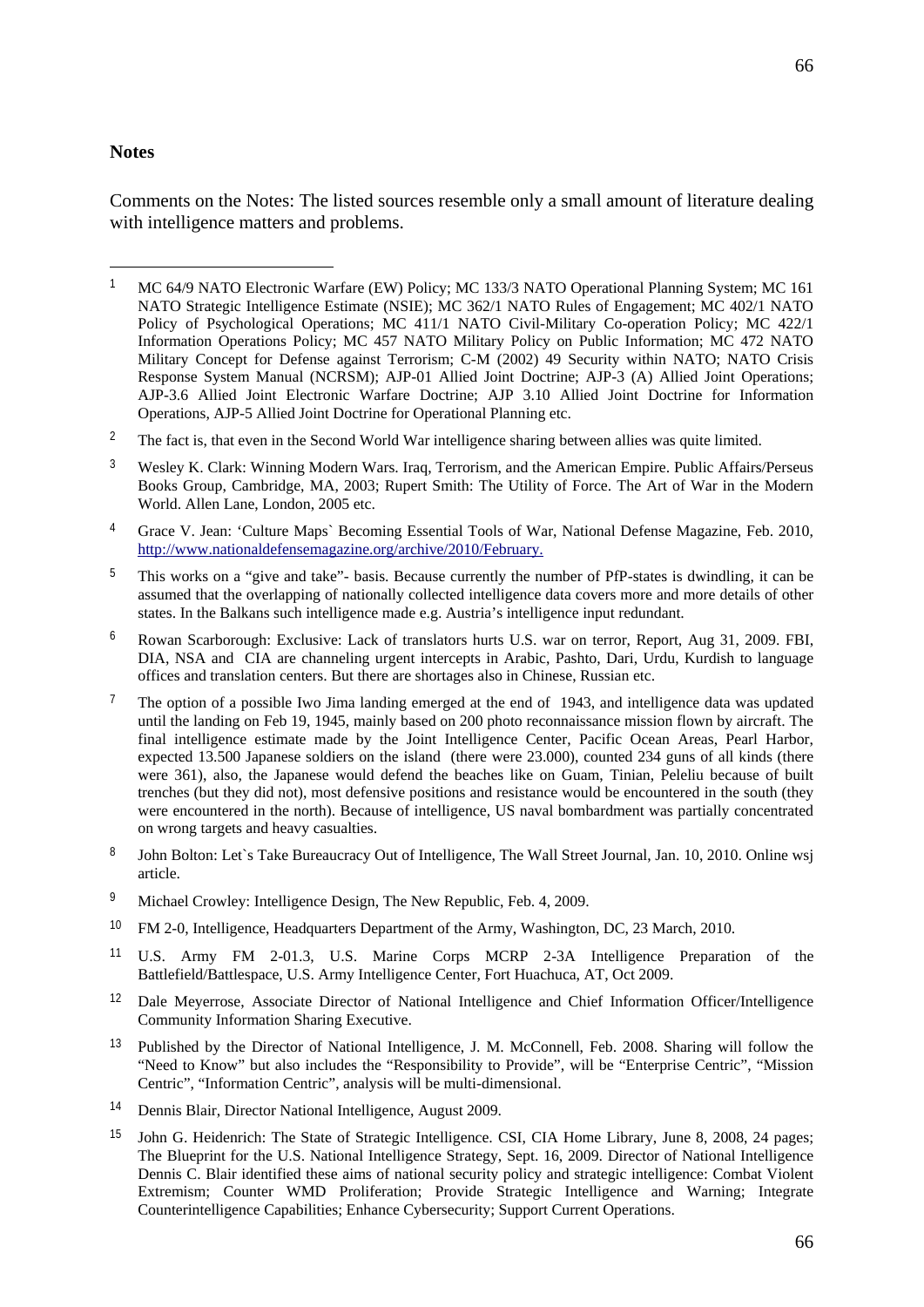<sup>16</sup> Interview: Gen. Peter Chiarelli, U.S. Army Vice Chief of Staff, Defense News, April 20, 2009, p. 30.

- <sup>17</sup> Dag Wilhelmsen: We are looking to C4ISR to develop our operational and security environment, JDW, 25. Feb. 2009, p. 34. The work of NC3A includes a better Joint Common Operational Picture (JCOP) and recommends improved control of blue force-units (blue force tracking) with the new NATO Friendly Force Interface (NFFI). See: Kris Osborn; NATO Seeks To Link Members` Blue-Force Tracking, Defense News, Aug 4, 2008, p. 6.
- <sup>18</sup> See also FM 3.24 Counterinsurgency, and comments on further research projects. Many sources, see: Steven L. Bullimore: The Military's Role in Nation Building: Peace and Stability Operations Redefined. U.S. Army War College, Carlisle, PA, March 2006.
- <sup>19</sup> Kris Osborn: U.S. Army Taps Cultural Intelligence, Defense News, April 7, 2008, p. 42. However, cultural intelligence goes back to 1942, when the OSS used social sciences in OSS intelligence which included political science, economics, statistics, history, social psychology, sociology, anthropology, geography, moral of public, government, political institutions, social structures and institutions, ethics and customs, population, health and sanitation, natural resources, agriculture, finances, national aspirations, terrain and climate, transportation. Source: OSS Descriptive Intelligence, graphic, 1942, no further data.
- <sup>20</sup> Bill Sweetman, Tony Banks: Techint v. Humint: The unseen war. Jane's Defense Weekly, 16 Feb. 1991, p. 221.
- <sup>21</sup> Joint Special Operations, Joint Publication FM 3-05.1, Department of Defense, Washington, DC, 2007.
- <sup>22</sup> FM 3-24, Counterinsurgency, Department of the Army, Washington, DC, 2006. The way the FM 3.24 is implemented was described by the author in ÖMZ
- <sup>23</sup> Air Force Doctrine Document 2-3, Irregular Warfare, Department of the Air Force, Washington, DC, 2007.
- <sup>24</sup> See the creation of the NSA, DIA, NRO etc. Non-military intelligence and counterintelligence (CIA, FBI, USSS, BIR) was rarely changed. Richard A. Best: Proposals for Intelligence Reorganization, 1949-2004. CRS Report for Congress RL 32500, Congressional Research Service, The Library of Congress, Washington, DC, Sept. 2004.
- <sup>25</sup> Defensenews.com/story.php?F=3136344&C=Americas, Nov. 2, 2007.
- <sup>26</sup> There are 16 major intelligence agencies, but additionally there are other government organizations as well, dealing with terrorism, internal security, organized crime, industrial security, infrastructure protection, military (operational) intelligence, or provide intelligence data for Government, Congress, or provide specific advise: CIA, DIA, NSA, NRO, NGIA, NCTC, DSS, USSS, USMS, NIC, FCC, NCC, FBI (here mainly the National Security Division), Defense Information Systems Agency, BIR, DEA, USIAS, TSA, BATFE, Energy Department, US Army Intelligence and Security Command, Office of Naval Intelligence, Naval Oceanographic Office, U.S. Air Force Intelligence Surveillance and Reconnaissance Agency, USMC Intelligence, Coast Guard Intelligence, furthermore 12 J-2 staff departments (Joint Intelligence Center) of the Unified/Combatant Commands, plus the US Border Patrol. Additionally, there are other institutions like the Congressional Research Service, USIA, AID, the State Department's Bureau of Diplomatic Security, the Defense Department's CIFA and Defense Investigative Service, the Office of Nonproliferation and National Security, the Securities and Exchange Commission (SEC, investigating money laundering), the Commodity Futures Trading Commission (CFTC, merchandise issues, supervises sanctions policy), the Office of Intelligence Support of the Treasure Department, the Federal Emergency Management Agency (FEMA) and a number of medical institutions. Also assessing intelligence are: RAND, MITRE, ANSER, and other think tanks who provide reports and assessments like Heritage, Brookings, CFR, CSIS, Hudson, BDM, SRI International, FPRI, IFPA, Center for Naval Analyses, AEI, World Resources Institute, Carnegie Endowment for International Peace and many more.
- The Intelligence Community in the 21<sup>st</sup> Century. The Intelligence Community Act of 1996, Findings, June 1996. U.S. House of Representatives, Permanent Select Committee on Intelligence, Washington, DC, June 1996. The very detailed report with a historical overview of U.S Intelligence since 1775, is listing all legislative acts, is describing the work of the intelligence community, but the findings recommended a total overhaul of the intelligence agencies, and proposed an overview of all foreign intelligence activities of the NSC, the DCI, the CIA, NSA, DIA and BIR. It also recommends a single head for military intelligence (recommended is the J-2/JCofS), and a technological- and clandestine-intelligence branch. NIEs should be free of policy preferences. Included are the hearing protocols of Carlucci, Nye, Inman and Haass.
- <sup>28</sup> *Uniting and Strengthening America by Providing Appropriate Tools Required to Intercept and Obstruct Terrorism*. (USA Patriot Act of 2001, Public Law 107-56, Oct. 26, 2001). Additionally, there is s number of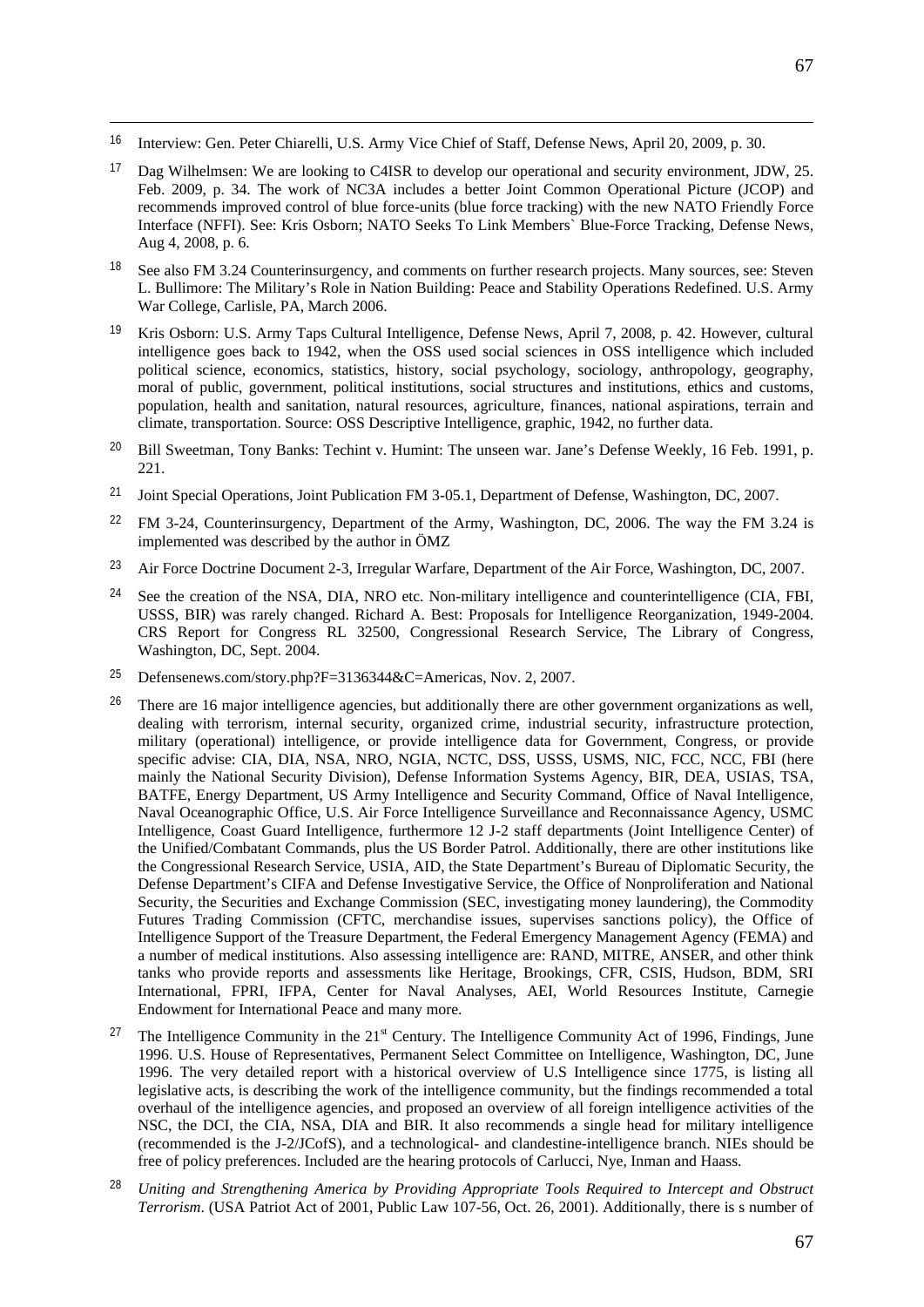other laws, like the *Communications Act* (1934), the *Foreign Intelligence Surveillance Act* (FISA, 1978), the *Civil Service Reform Act* (1978), the *International Money Laundering Abatement and Anti-Terrorist Financing Act* (2001), the *Intelligence Reform and Terrorism Prevention Act* (IRTPA, 2004) etc.

- <sup>29</sup> See: The National Intelligence Strategy of the United States of America (Oct. 2005); Douglas F. Garthoff: Directors of Central Intelligence as Leaders of the U.S. Intelligence Community, 1946-2004. Washington, DC: Potomac Books, 2007.
- <sup>30</sup> Elizabeth B. Bazan: The Foreign Intelligence Surveillance Act: A Brief Overview of Selected Issues, CRS Report for Congress, RL 34279, Congressional Research Service, The Library of Congress, Washington, DC, 2007; U.S.C. § 1801, FISA. See: Elizabeth B. Bazan: Foreign Intelligence Surveillance Act: Selected Legislation from the 108<sup>th</sup> Congress. CRS Report for Congress, RL 32608, Congressional Research Service, The Library of Congress, Jan 11, 2005. See also: Myth/Fact: Key Myths About FISA Amendments in the Protect America Act. The White House, Office of the Press Secretary, Sept. 18, 2007.
- <sup>31</sup> The NIC was established with EO 12036 (1978), recommended by Adm. Stansfield Turner, and was reorganized with EO 12333. The NIC provided intelligence papers for the National Security Council, the Department of Defense, and State Department.
- <sup>32</sup> The Estimates were standardized in 1950, when CIA Director LtGen Walter Beddel Smith created the Office of National Estimates (ONE), run by Sherman Kent, then with 12 country experts and 30 additional specialists. EO 12036 became also the guidance document for the production of future National Intelligence Estimates within the CIA. NIEs were also distributed to a number of allies.
- <sup>33</sup> Loch K. Johnson: Accountability and America's Secret Foreign Policy: Keeping a Legislative Eye on the Central Intelligence Agency. Foreign Policy Analysis, March 2005, pp. 99-120; Todd M. Masse: The National Counterterrorism Center: Implementation Challenges and Issues for Congress, CRS Report for Congress, RL32816, March 24, 2005.
- <sup>34</sup> Shaun Waterman: Analysis: More change to U.S. spy agencies, UPI, Aug.1, 2008. These changes were written into EO 13470, in fact a revision of EO 12333 of 1981, again amended (as EOs 13.284 and 13355, then by EO 13470) and was mainly affecting the authority of the DNI, which was given a stronger position within the intelligence community and the NSC.
- <sup>35</sup> Mike McConnell: Overhauling Intelligence, Foreign Affairs, July/August 2007, pp. 49-58.
- <sup>36</sup> Helen Fessenden: The Limits of Intelligence Reform, Foreign Affairs, Nov./Dec. 2005, pp. 106-120; Jeffrey Harris: Intel Restructuring, Defense News, Dec. 13, 2004, p. 29; Frederick M. Kaiser: A Joint Committee on Intelligence and Alternatives: Proposals from the 9/11 Commission and Others. CRS Report for Congress. RL 32525, Congressional Research Service, Dec. 20, 2006; Harold Kennedy: Intelligence Sharing; "Still a Battle", National Defense, June 2006; Inside Intelligence – Reforming the US Intelligence Community, International Security, Jane's Intelligence Review, Oct 1, 2007. There are many other articles coming to the same conclusions.
- <sup>37</sup> Paul Kane, Ben Pershing: Secret Program Fuels CIA-Congress Dispute, Washington Post, July 10, 2009, p. A1. (See also below.)
- <sup>38</sup> Many sources; see: Ed O`Keefe: Eye Opener: Intelligence Turf War. The Washington Post, June 28, 2009, p. A1.
- <sup>39</sup> LtGen David Deptula, Director Air Force intelligence, consolidated all reconnaissance and surveillance operations under his supervision, which also included Air Force TECHINT and SIGINT data, recce and surveillance equipment and UAVs. This immediately raised critical reactions from the Navy and Army and their specific program oversight and procurements. See: Caitlin Harrington: US Air Force debates control of IST assets, JDW, 11. April 2007, p. 8. See also: Remarks by the President on Intelligence Reform, Aug. 2, 2004, 5 pages.
- <sup>40</sup> See: Congressional Reports: H.R. 108-796 Intelligence Reform and Terrorism Prevention Act of 2004. Superintendent of Documents, Government Printing Office, 2004.
- <sup>41</sup> Gordon Lederman: Making Intelligence Reform Work. American Interest, Spring 2009, pp. 23-31.
- <sup>42</sup> Richard Lardner (AP): US intelligence gathering in Afghanistan, July 23, 2009 (Yahoo News).
- It will become fully operational in October 2010, headquarters will be at Ft. Meade, MD. In its offensive operations it will be mainly supported by the USAF  $(24^{\text{th}}$  Air Force/Air Force Space Command), and in its "defensive" work by the NSA, which will act for the time being as a supervising agency.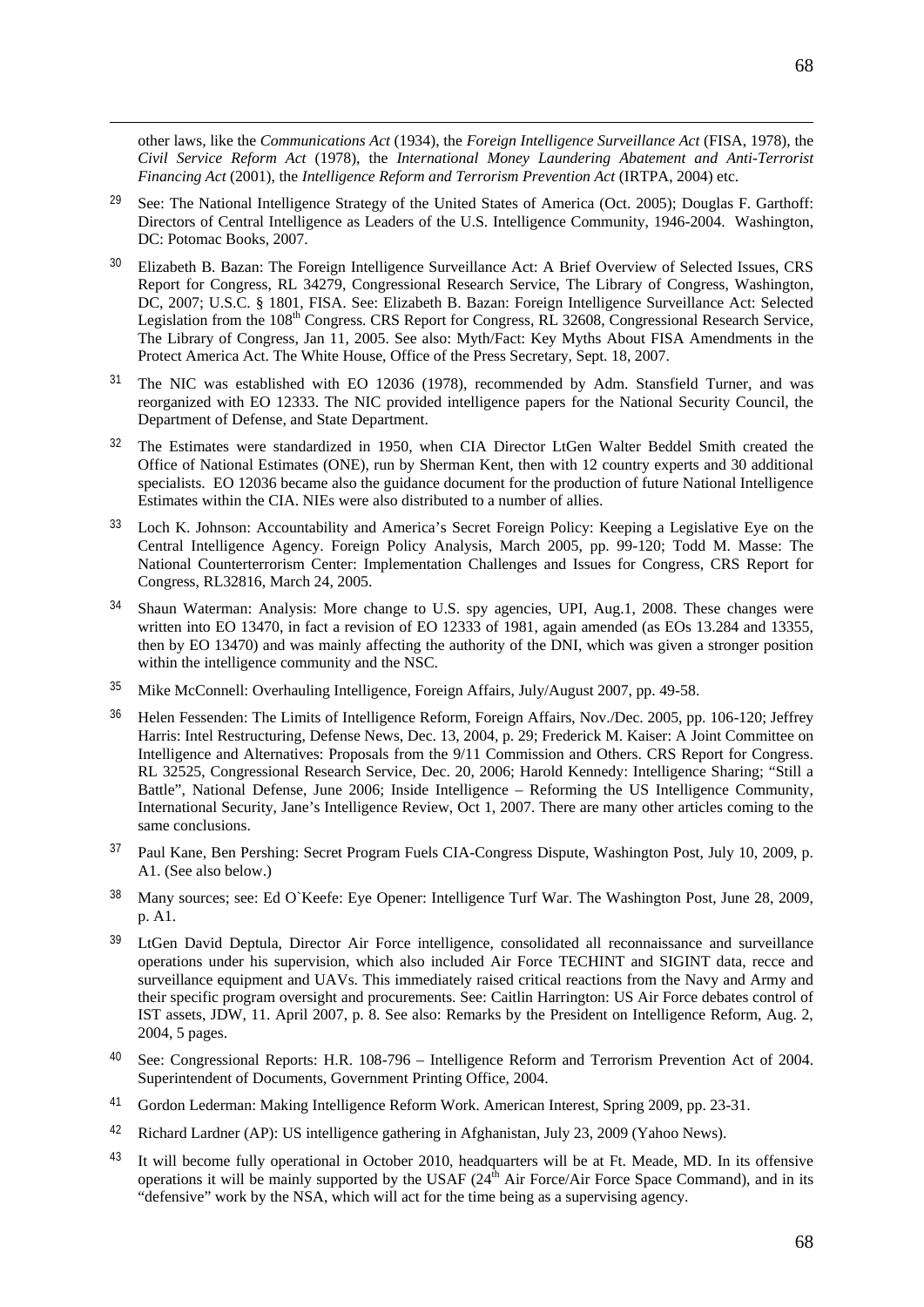<sup>44</sup> Based on the *Report of The Commission on Cyber Security for the 44th President*, December 2008.

- <sup>45</sup> The registers for PFs and MONs are TOP SECRET and were never subject of the Freedom of Information Act.
- <sup>46</sup> NSDD 159, January 18, 1985: *Covert Action Policy Approval and Coordination Procedures*. NSC, TOP SECRET/VEIL.
- <sup>47</sup> Kristin Archick, Paul Gallis: NATO and the European Union, CRS Report for Congress, RL 32342, Congressional Research Service, Washington, DC, 2008; Nicholas Fiorenza: NATO, EU Defining Force Roles, Mission, Defense News, May 17, 2004; Stephen J. Flanagan: Sustaining U.S.-European Global Security Cooperation, Strategic Forum No. 217, National Defense University, Washington, DC, Sept. 2005; POP Adrian: NATO and the European Union. Cooperation and Security, NATO Document, Review 2007, Issue 2; Zachary Selden: Stabilization and Democratization: Renewing the Transatlantic Partnership, Parameters, Winter 2007/08, pp. 85-98; Brooks Tigner: Stronger NATO-EU Defense Ties Sought, Defense News, Oct. 20, 2003, p. 8; U.S.-EU Summit Declaration: Promoting Peace, Human Rights and Democracy Worldwide, The White House, George W. Bush, News Release, June 21, 2006, 12 pages, President Discusses American and European Alliance in Belgium, The White House, George W. Bush, Feb. 2005, 7 pages.
- <sup>48</sup> Many sources, see e.g.: John Kriendler: NATO Intelligence and Early Warning. Conflict Studies Research Center, March 2006 (Special Series 06/13).
- <sup>49</sup> Described in many papers, especially the ones criticizing the European Security Strategy (ESS) of 2003, the limited involvements in Africa, the non-involvement in Iraq, and declines by a number of states to raise troop levels in Afghanistan. For an overview see: Kristin Archik, Paul Gallis: NATO and the European Union, CRS Report for Congress, RL 32342, Washington, DC, Jan. 2008.
- <sup>50</sup> NATO has on the strategic level two air commands (CC Air Ramstein, GE, CC Air Izmir, TR). The NADGE/ACCS includes on the operational level six combined/deployable air operation centers (CAOC, DCAOC, Udem (2), Finderup, Poggio Renatico (2), Larissa), national air defense wings, groups and squadrons (fighters, missile sites) are parts of the air defense organizations. Additionally, there are also a number of deployable radar systems available on national levels. See: Giles Ebutt: NATO`s integrated air command and control system advances to next stage, Jane's International Defense Review, Aug. 2007, pp. 53-57; Joris Janssen Lok: NATO deploys new air centre, JWD, 6 July, 2005, p. 5; Michael L. McGinnis: A Deployable Joint HQs for the NATO Response Force, Military Technology/MILTECH 4/2007, pp. 72-78.
- NATO owns and operates a number of communication systems or uses national networks like TARE, IVSN, MAXIMA, NIDTS, IDNX, PROMINA, CRONOS, AIFS/AMPS, MCCIS, PAIS, CRESP, ADAMS and Internet. See: Thomas Wirsching: NATO-Fernmelde und Informationssysteme, Soldat und Technik, 8/2000, pp. 493-498.
- <sup>52</sup> The Fusion Center war proposed by Allied Command Transformation, and was originally seen as a coordination center of the war against terrorism within NATO. Bryan Mitchell: NATO Intelligence Fusion Center opens in England, Stars and Stripes, Oct. 17, 2006, p.1; Laurence Mixon: Requirements and Challenges Facing the NATO Intelligence Fusion Center. The Air War College, Air University, Maxwell AFB, 2007; New NATO Intelligence Center Opens in Britain, Defense News, 16 Oct. 2006.
- <sup>53</sup> Currently, data is "actively" collected on approximately 80 states, on space, land, air and naval/marine forces and systems, technology, weapons, WMDs, hostile intelligence, medicine, communications, cyber networks and software, submarine warfare, public information, missile defense, satellite security, operational data, meteorology and climate, infrastructures, terrorism, provided by NATO member states, some from NATO PfP-states, from commands, the G-2/A-2 branches, the NATO Armaments Groups, NATO Economic Committee, NATO Air Defense Committee, NATO Science Committee, Defense Research and Technology, various security details, counter-terrorism etc. Data also comes from open sources like SIPRI, Military Technology, Jane`s books, Weyer`s, handbooks, magazines etc.
- <sup>54</sup> Klaus Naumann, John Shalikashvili, The Lord Inge, Jacques Lanxade, Henk van den Breemen: Towards a Grand Strategy for an Uncertain World. Renewing Transatlantic Partnership. Lunteren: Noaber Foundation, 2007, p. 142.
- <sup>55</sup> Colin Clark: Create Intelligence Interpol for U.S., Allies, Defense News, Aug. 9, 2004, p. 21; Scott Gourley: US explores allies` strategic right to know, JDW, June 15, 2005, p. 79; Laura M. Colarusso, Gail Kaufman, Gopal Ratman, Megan Scully: U.S. To Share Intelligence With More Allies, Defense News, Nov. 24, 2003, p. 12.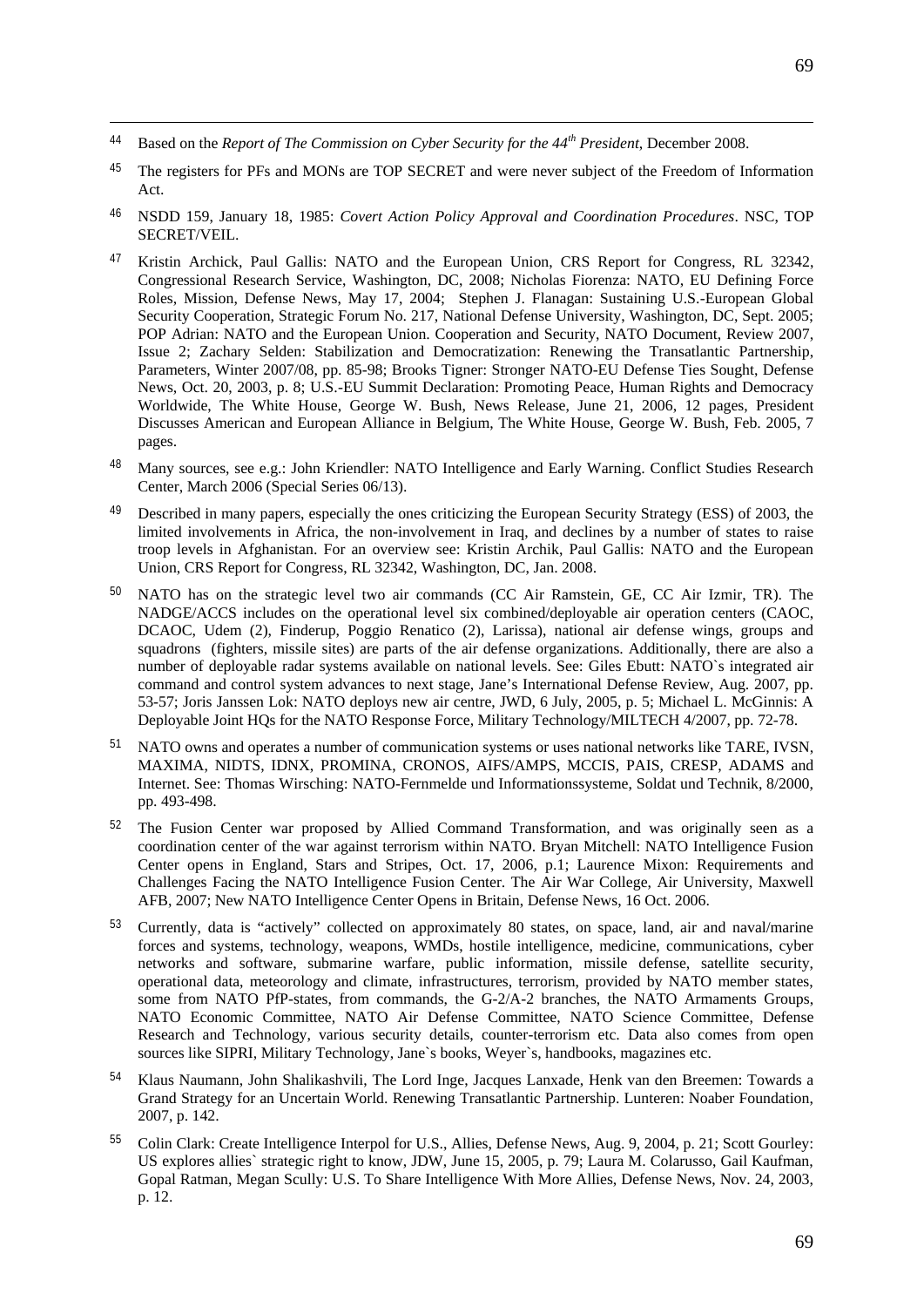<sup>56</sup> MC 362/1, NATO Rules of Engagement.

- <sup>57</sup> James L. Jones: A Blueprint for Change: Transforming NATO Special Operations, JFQ, 2/2007, pp. 36-40. U.S., NATO and EU forces operate HH-60G, HH-60H, MH-60K *Pave Hawk*, CH-53E, MH-53J, MH-53M *Pave Low*, HH-47, MH-47E and MH-47G *Chinook*, EC-725/EC 225/AS 352 *Cougar*, SA 330 *Puma*, EH-101 CSAR, HH-3F, and in the future the U.S. forces will operate HV- and MV-22. CSAR helicopters have special avionics, are partially armored (Kevlar), carry weapons, ECM equipment, additional fuel tanks, and special navigation and communications equipment. For an operational assessment see: James L. Jones: Transforming NATO Special Operations. A Blueprint for Change. JFQ, 2/2007, pp. 36-40.
- <sup>58</sup> Andrew Chuter: A New ISTAR Capability for U.K.? Defense News, June 9, 2008; Ivan Costica, Razvan Mofleanu: ISTAR System, Intelligence, Rumanian Military Thinking 1/2007, pp. 97-103; Tim Ripley: Taking the High Road, JDW, 1 March 2006, pp. 24-29; Richard Scott: UK studies ISTAR requirements, JDW, 31 March 2004, p. 14; Bill Sweetman: ISTAR platform battles loom in transition to new security era, Jane's international Defence Review, March 2006, pp. 46-49.
- <sup>59</sup> STANAG 2129, STANAG 4579.
- <sup>60</sup> Lolita C. Baldor: Computer attack may be linked to N. Korea, San Diego Union Tribune, July 9, 2009, p.1, Chris Lefkow: W. House, DoD Web Sites Targeted by Cyberattack, Defense News, 8 July, 2009. The attacks were aimed at the White House, Department of Defense, Federal Trade Commission, Voice of America, Department of Transportation, Federal Aviation Administration, Department of Homeland Security, NSA, State Department, U.S. Postal Service, U.S. Treasury Department etc.
- <sup>61</sup> Stanton Sloane: The role of ´cyber czar`, Armed Forces Journal, September 2009.
- <sup>62</sup> Mark Thompson: U.S. Cyberwar Strategy: The Pentagon Plans to Attack. TIME, Feb. 2, 2010, http://www.time.com/time/printout/nation/article.
- $63$  There are more than 800 entries in the DoD Cyber War files and a dozen manuals, recommendations, studies about cyber war, some coming from private companies like the Northrop Study about China`s cyber war and cyber espionage against the U.S.
- <sup>64</sup> NATO C3 Agency, Operations Research Applications Development, with descriptions about the new systems: http://www.nc3a.nato.int/organization/ad.html.
- <sup>65</sup> Sebastian Sprenger: NATO Scrambling to Improve Intel Sharing, But Obstacles Remain. World Politics Review, Inside the Pentagon, 26 Oct 2006, http:://www.worldpoliticsreview.com/Article.aspx?id=296, 3 pages.
- <sup>66</sup> Intellipedia, implemented in April 2004, is a firewalled Intranet information system, which is structured like the Wikipedia, Google or Yahoo web-search archives. It is not available for intelligence agencies outside the U.S., and contains only intelligence- valuable data, including counterterrorism. Intelipedia had at the end of 2007 approx. 50.000 pages of information. The idea goes back to 2004, when the U.S. Air Force proposed a "Google"-like information sharing system, called then Distributed Common Ground System (DCGS) to distribute information in near-real time to user, connecting providers and users. This idea was immediately suggested for the whole intelligence community and supported by Donald Rumsfeld and John Negroponte. The software was provided by Wikipedia (Jimmy Wales) but was especially tailored to the needs of intelligence customers. The software came from a team gathered by Chris Rasmussen. See: Bill Ives, Creating Successful Niche Content Spaces on the Web: Lessons for Enterprise 2.0, [http://www.fastforwardblog.com/2007/03/28; G](http://www.fastforwardblog.com/2007/03/28;)lenn W. Goodman: Net-centric Trailblazer. Services Jointly Pursue ´Google`-like Info-Sharing System, Defense News, March 8, 2004, p. 22.
- <sup>67</sup> NATO`s eastern enlargement, and the NATO *Partnership for Peace*, was the idea of Joseph J. Kruzel and Strobe Talbott, supported by Madeleine Albright, originally aimed at Poland, Hungary and CSSR. It was implemented in 1993, but was originally not supported by the French which feared for the idea of an independent European Security and Defense Identity (ESDI) under the umbrella of the then European Community and the CSCE.
- <sup>68</sup> Ted Galen Carpenter: NATO enters the 21ste century. Routledge-Curzon, London, 2000; Heinz Brill: Die NATO-Osterweiterung und die geopolitischen Interessen der Mächte, ÖMZ 6/98, pp. 637-648; John Hillen, Michael P. Noonan: The Geopolitics of NATO Enlargement, Parameters, Autumn 1998, pp. 21-34; Sean Kay: NATO`s Open Door. Security Dialogue, Vol. 32, 2, pp. 201-215.
- <sup>69</sup> Michael D. Maples, LtGen, Director DIA: Current and Projected National Security Threats to the United States. Statement for the Record, Senate Armed Services Committee, 27 Feb. 2007.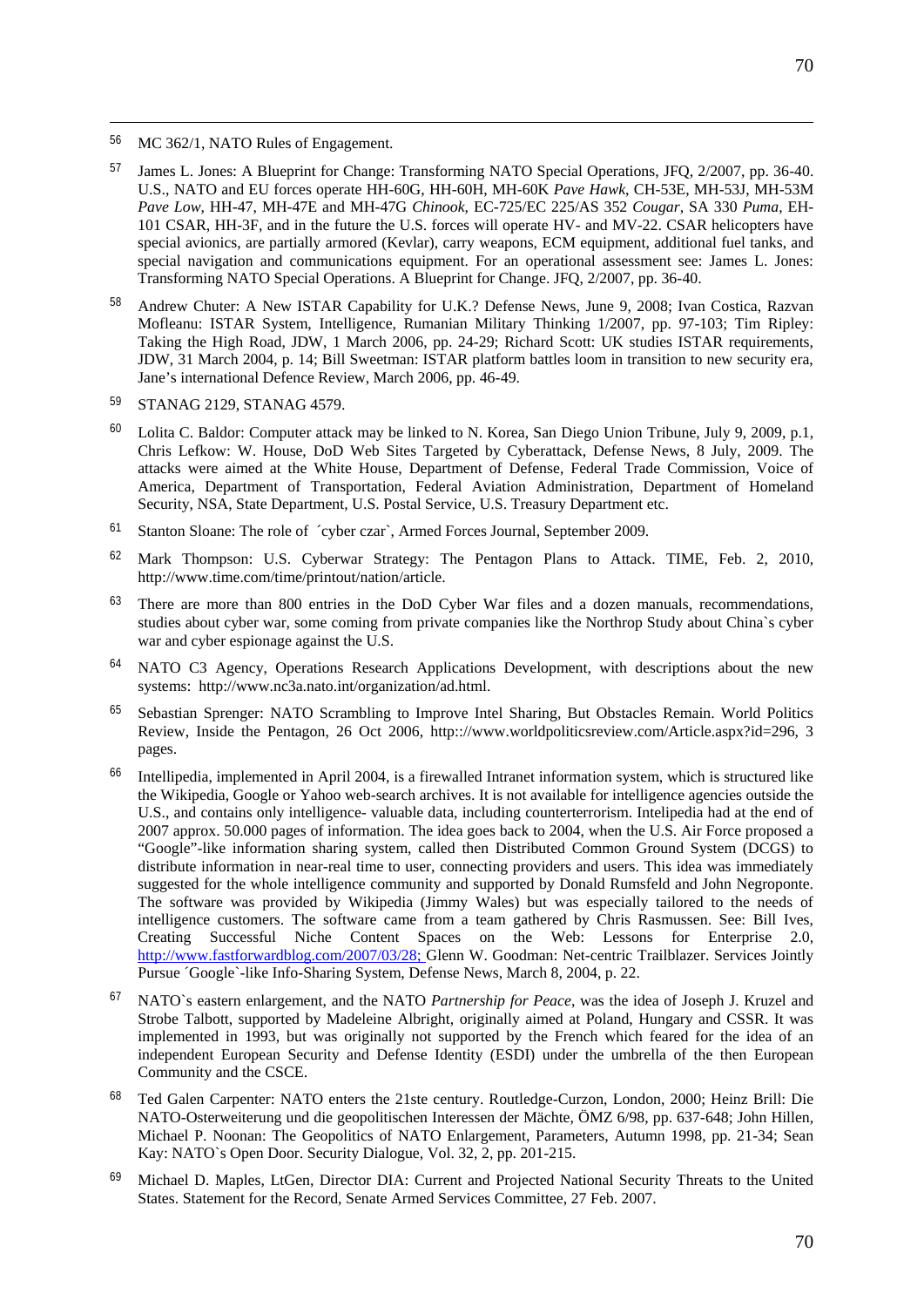- <sup>70</sup> Sebastian Sprenger: NATO Scrambling to Improve Intel Sharing, But Obstacles Remain. World Politics Review, Inside the Pentagon, 26 Oct 2006, http:://www.worldpoliticsreview.com/Article.aspx?id=296.
- <sup>71</sup> MC 161, NATO Strategic Intelligence Estimate (NSIE)

- <sup>72</sup> Developments come mainly from the *Signals Intelligence & Electronic Warfare Working Group* (SEWWG).
- <sup>73</sup> NATO area and the USEUCOM area are geographically different.
- <sup>74</sup> In the early 1980s, the staff of the SACEUR was divided into the operational side of the staff with the G-2 and G-3, and the logistic side with the G-1 and G-4 branches. In the early 1990s the G-5, G-6 and G-7 were added to the "operational side", the G-8 and G-9 to the logistic side. Reorganization occurred in the mid-1990s, and one more in 1994, when the Gs were changed into Js, following the new U.S. staff structure. Not all lower-level staffs have all enumerated staff branches.
- <sup>75</sup> LOCE is a US developed terminal-centered PC web-enabled information system for classified intelligence data and is connected to CRONOS (SHAPE) und BICES.
- <sup>76</sup> CENTRIXT is connecting also ships, AWACS, the State Department and US embassies.
- <sup>77</sup> See: NATO Open Source Intelligence Reader, February 2002; NATO Intelligence Exploitation of the Internet, SACLANT, Norfolk, VA, October 2002.
- <sup>78</sup> James B. Ellsworth: Eyes on Target. Intelligence Support to an Effects-based Approach, JFQ 27, 3d quarter 2007, pp. 27-31.
- <sup>79</sup> Siehe: MC 161 NATO Strategic Intelligence Estimate.
- 80 The US Department of Commerce, Washington, DC, August 16, 2007, contracted CIRM software. The system description is based on the requirement of NAICS, CCIRM-TOOLS-SURVEY and had to be fully compatible and operational with existing hardware.
- <sup>81</sup> Raymond T. Odierno, Nichoel E. Brooks, Francesco P. Mastracchino: ISR Evolution in the Iraqi Theater, JFQ No. 50, 3d Qu. 2008, pp. 51-55; Michael Flynn, Rich Juergens, Thomas L. Cantrell: Employing IST – SOF Best Practices, JFQ No. 50, 3d Qu. 2008, pp.556-61.
- 82 See as outstanding examples for such estimates: Richard L. Kugler, Ellen L. Frost: The Global Century. Globalization and National Security. National Defense University, Fort Leslie McNair, Washington, DC, 2001; Mapping the Global Future. Report of the National Intelligence Council's 2020 Project, Government Printing Office, Washington, DC, 2004.
- <sup>83</sup> Hans Binnendijk, David Gompert, Richard L. Kugler: A New Military Framework for NATO, National Defense University, Fort Leslie McNair, Washington, DC, 2005. See also the political problems between NATO and EU, which would have an effect on intelligence sharing as well: Bernard von Plate: Die Zukunft des transatlantischen Verhältnisses: Mehr als die NATO. SWP-Studie, S 17, Mai 2003, Berlin. For an overview see also: Gunther Hauser: Die NATO – Transformation, Aufgaben, Ziele. Frankfurt am Main: Peter Lang, 2008.
- Megan Scully: Out of touch. Policies, technology hindered data-sharing with allies in Iraq, IS&R Journal, May 2004, p. 32. See also p.6 with reports about lack of collaboration of the intelligence services.
- <sup>85</sup> See: Human Intelligence Collector Operations, FM 2-22.3 (FM 34-52), Dept of the Army, 2006; Megan Scully: ´Social Intel` New Tool for U.S. Military. Intelligence Increasingly Focuses on Relationships Among Individuals, Defense News, April 26, 2004, p. 13.
- 86 Nik Gowing: Real-Time Crises: New Real-Time Information Tensions. In: Faster and more united? The debate about Europe's crisis response capacity. European Commission, Brussels, 2007, pp. 275-278; Michaelis Koutouzis: Interpreting Time and Space, and Foreseeing Crises. In: Faster and more united? The debate about Europe's crisis response capacity. European Commission, Brussels, 2007, pp. 279-284.
- 87 C-M (2002) 49 Security within NATO; C-N (2002) 50 Protection Measures for NATO Civil and Military Bodies of Deployed NATO Forces and Installations against Terrorist Threats; Allied Command Operations Force Protection Directive 80-25, 2006 - Functional Planning Guide, Force Protection.
- <sup>88</sup> See: FM 2-22.3 *Human Intelligence Collection Operations* (2006), 5-12.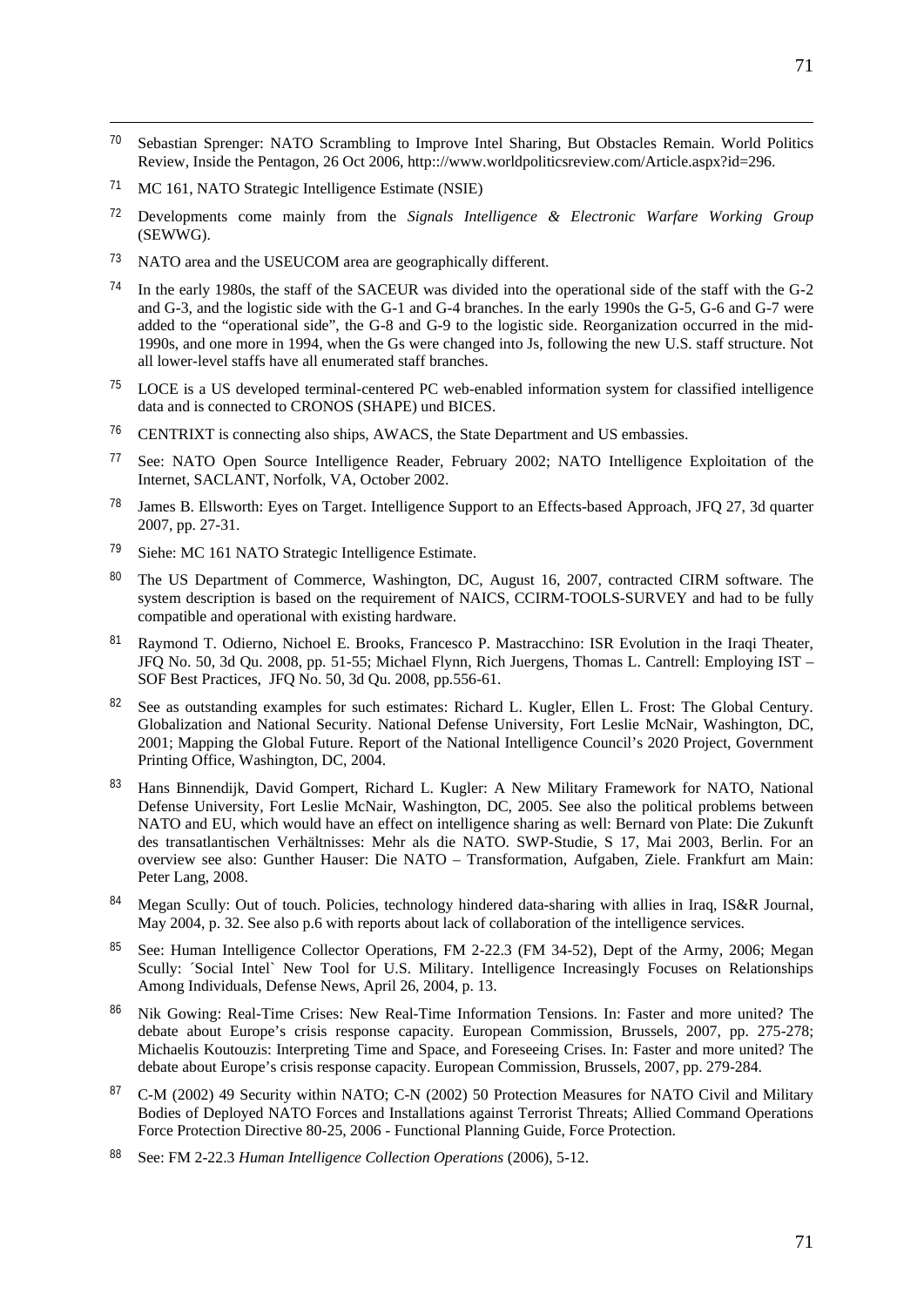- <sup>89</sup> McCarran Act, with some long-term implications for the allies because it made membership of a communist party a subversive act and also changed the rules for immigration and travel to the U.S. The observation of U.S. citizens was the task of the FBI.
- <sup>90</sup> The strategic level of NATO was SACLANT/ACLANT, but that was discontinued in 2004, and this level became Allied Command Transformation (ACT), which is not anymore a strategic "command" and does not have a command-staff structure. ACO/SHAPE is the military-strategic level and is on top of three Joint Forces Commands (JFC, Brunssum, Naples and Lisbon), which act as operational commands. On the component (tactical) command level are CC Heidelberg, CC Air Ramstein, CC Marine Northwood, CC Land Madrid, CC Air Izmir, and CC Marine Naples, and they are providing ground forces, naval forces, air forces (air defense and offensive forces) to the JFCs in Europe and for *out-of-area* operational areas. JFC Brunssum operationally controls currently the ISAF force in Afghanistan.
- <sup>91</sup> See e.g. 4545, 4559. 4586, 4607, 4609, 7023, 7085…

- <sup>92</sup> Command, Control, Communication and Computer, Intelligence, Surveillance and Reconnaissance.
- 93 Command, Control, Communication and Computer, Intelligence, Surveillance, Target Acquisition and Reconnaissance, which is mainly an (strategic) air power/air operations network that includes policy, doctrine, concepts, Air C2, space and interoperability/air, airpower management; on the operational level AWACS, air-ground surveillance, airspace control, imagery dissemination, interoperability; on the tactical level platforms and UAVs, Data Link, NAVAIDS, meteorology, capability integration.
- 94 Allied Engineering Documentation Publications for NATO Intelligence, Surveillance, and Reconnaissance Interoperability Architecture (NIIA).
- <sup>95</sup> CRONOS is also compatible to the U.S. Secret Internet Router Network (SIPR-Net) and the British CHOTS and FIRECREST.
- <sup>96</sup> Harold Kennedy: Intelligence Sharing; "Still a Battle", National Defense, June 2006.
- 97 Andrew W. Green: It's Mine! Why the US Intelligence Community Does Not Share Information. School of Advanced Air and Space Studies, Maxwell AFB, AL, 2005; Many sources, see e.g.: John Kriendler: NATO Intelligence and Early Warning. Conflict Studies Research Center, March 2006 (Special Series 06/13).
- <sup>98</sup> The "Need to Know" policy has its drawbacks: Often it is not known what is needed, it is not known what other staffs might need, and to them it is not known what information is available. (So Donald Rumsfeld)
- <sup>99</sup> NATO experienced over the years a number of rather severe intelligence cases involving officers, civilian employees etc. A case, which was made public, involved the French major Pierre-Henri Bunel, who worked in NATO planning and supplied secret air-attack data of NATO in 1999 to Belgrade. Other cases involved military organizations of NATO-member states and individuals. Russia is an aggressive collector of information regarding NATO and NATO forces, including NATO PfP-member-states. It is a fact that since 1992/93 Open Source Intelligence could supply the majority of data without much HUMINT and TECHINT intelligence efforts. Realizing the easy access to such data, and the advantage of too much openness for antagonist governments and terrorist groups, the United States, NATO and many countries, have begun to limit the free flow of information.
- <sup>100</sup> 5 U.S.C. 102, 5 U.S.C. 105, 42 U.S.C. 2011, 50 U.S.C. 1801, 18 U.S.C. App.1, EO 10450, EO 10865, EO 12333, EO 12356, EO 12958, EO 12968 (*Classified National Security Information*). Especially EO 12333 (*United States Intelligence Activities*, 1981), EO 12356 (*Uniform System for Classifying, Declassifying and Safeguarding National Security Information*, 1982), and EO 12968 (*Access to Classified National Security Information*, 1995) were important guidelines for NATO.
- <sup>101</sup> Overall guidance by the *National Interest* and the interests of the United States, its institutions and citizens; access to classified information; security policy guidelines; *Need for Access*, *Need to Know*-policy; Security Policy Board, Nondisclosure Agreement; list of employees with access to classified information; reinvestigation, employee education and acceptance rules. For the mutual interests of U.S. and NATO to safeguard classified information see: Herbert Lewis: Safeguarding Classified Information, Defense Management Journal, Oct. 1973, pp. 29-31 and p. 62, and other recently updated literature.
- <sup>102</sup> A number of states will only obtain papers classified as NATO *Confidential*, many PfP states are only eligible for NATO *Restricted* data. Material, which is *Confidential* or higher, is only released on a *Need to Know-Basis* to an individual with a specific c*learance,* whereas some non-classified material is distributed freely which includes a large number of STANAGs for information purposes.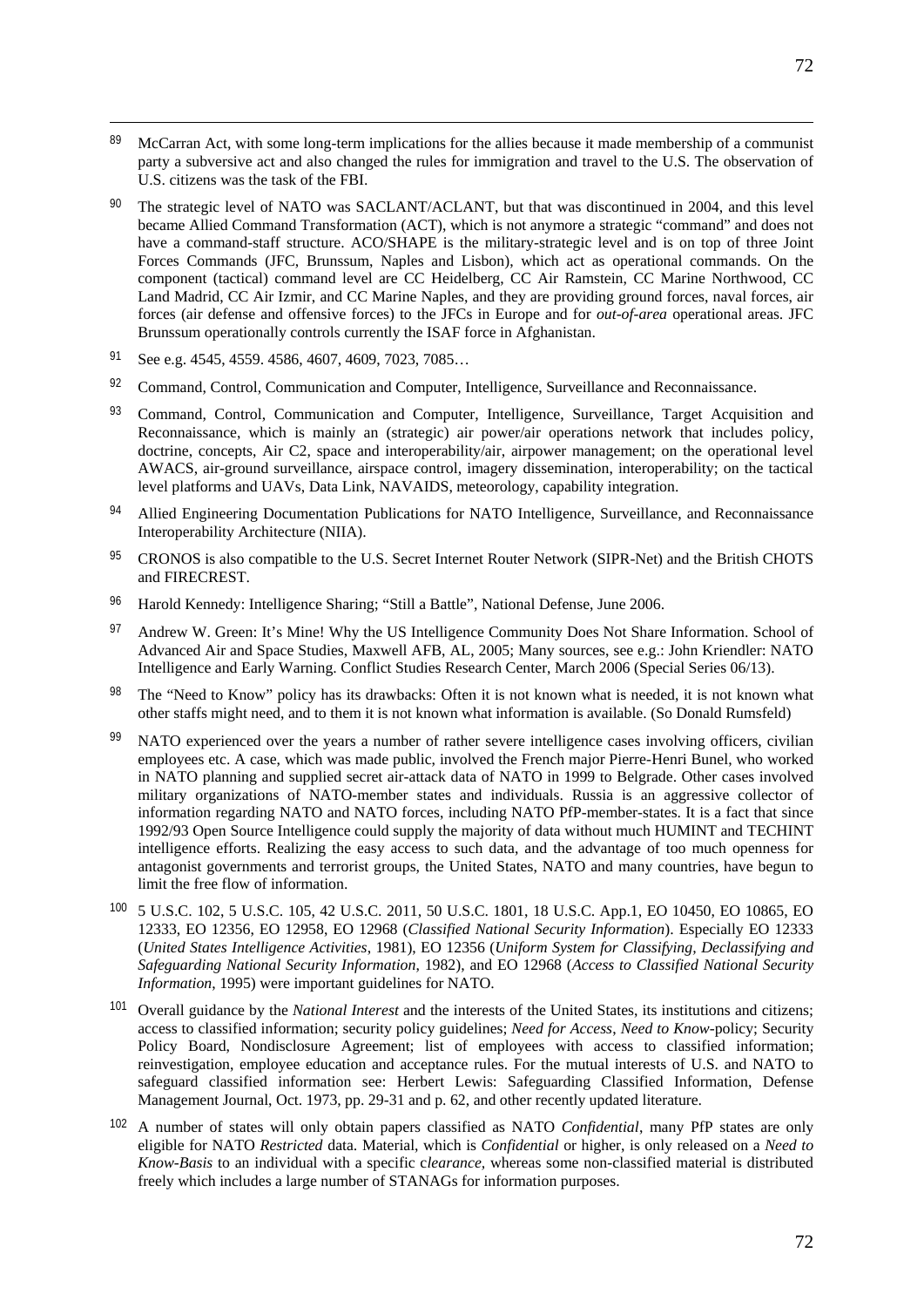- <sup>103</sup> Rumsfeld Urges NATO Intelligence Coordination. 9 Feb. 2004, U.S. Department of Defense News Briefing, of Secretary of Defense Donald H. Rumsfeld, Feb. 7, 2004, 6 pages.
- <sup>104</sup> According to the *Atomic Act* (1954, PL 585, Sect. 123 and 144) the classifications were: US Citizens Only, No Foreign Government (NOFORN), Specified Countries Only, Dissemination Only with Consent of Originating Agency (ORCON, EO 12958); the document classifications were: Official Use Only, Restricted, Confidential, Secret, Top Secret. According to DoD Directive 5100.55 the classifications were extended to Cosmic Top Secret (CTS). NATO identified its documents by adding "NATO": NATO Top Secret, NATO Secret, NATO Confidential, NATO Restricted. Nuclear documents received the term Atomic Material (ATOMAL). In the U.S. additional restrictions were eliminated in 2004 like: Warning Notice Intelligence Sources or Methods Involved; Warning Notice Sensitive Sources and Methods Involved, Controlled Dissemination Only, NSC Participating Agencies Only, Intelligence Components Only, No Dissemination Abroad, Background Use Only, USIB Only, NFIB Only, and the classification "Limited". The CIA had for a number of years its own classifications system with UMBRA. NOFORN, NOCONTACT, PROPIN and ORCON. See: International Security Handbook, Chapter 10: North Atlantic Treaty Organization (NATO) Security Procedures, Office of the Deputy to the Under Secretary of Defense for Policy Support, Washington, DC, 1993. See also: Walter Pincus: Keeping Secrets: In Presidential Memo, A New Designation for Classifying Information, Washington Post, May 19, p. A 15.
- <sup>105</sup> NATO Facility Clearance Certificate.

-

- <sup>106</sup> Andrew Scutro: Photo Sparks Imagery Debate, Defense News, Aug. 20, 2007, p. 8.
- 107 Many cases: The last one involved the New York Times about a secret CIA directive to kill terrorists on foreign soil. See: Eli Lake, Sara A. Carter: CIA asks Justice to probe leaks of secrets, The Washington Times, Sept 4, 2009. See also: Barbara Starr, Peter Benson: Source: CIA hired Blackwater to hunt al Qaeda leaders, CNN.com/US, Aug. 20, 2009; Mark Mazzetti: C.I.A. Had Plan to Assassinate Qaeda Leaders, The New York Times, July 13, 2009. p. A1; Karl Rove: It's Dangerous to Give Congress Information, Fox News, with Bill O`Reilly, July 14, 2009. Seymour Hersh reported that the killing was done by Navy SEALs, CIA, Delta Force etc., a statement that was mostly fabricated. U.S. citizen turned terrorist were in 2009 on the "hit-list" of the CIA.
- <sup>108</sup> This involved even Senator Patrick J. Leahy, a former Vice Chairman of the Senate Select Committee on Intelligence, and the Chief of Staff of Vice President Cheney, I. Lewis Libby. President Obama therefore decided (like President Bush before him) to maintain strict rules in regard to sensitive information, which even includes withholding such information from members of Congressional committees. See: Walter Pincus: House votes to revise intelligence disclosure rules for president. The Washington Post, March 2, 2010, page A1. Congress passed a law that requires the President to inform Congress, but with the exception of "special situations". But it is up to the President to decide what such a "special situation" would be, and he must not inform the whole committees.
- <sup>109</sup> Rudolf Adam: Kenne dich und kenne den Feind. Die Bedeutung nachrichtendienstlicher Aufklärung für Auslandseinsätze, Terrorabwehr und globaler Krisenbewältigung, IP, Mai 2007, pp. 43-51.
- <sup>110</sup> Kevin O'Brien: Europe weights up intelligence options, Jane's Intelligence Review, March 2001, pp. 20-23, Ole R. Villadsen: Prospects for a European Common Intelligence Policy, Center for the Study of Intelligence, Studies in Intelligence Summer 2000, pp. 81-94
- <sup>111</sup> See also: Svend Bergstein: Beitrag der Nachrichtendienste zur europäischen Verteidigung, pp. 319-335, in: Karl von Wogau: Auf dem Weg zur Europäischen Verteidigung. Verlag Herder, Freiburg im Breisgau, 2003.
- <sup>112</sup> Alexander Siedschlag: Innenpolitische Entscheidungsprozesse bei Streitkräfteeinsätzen im Rahmen der Petersberg-Aufgaben der Europäischen Union – Deutschland, Frankreich, Großbritannien, Italien, Schweden. Studie im Auftrag der Stiftung Wissenschaft und Politik, Juli 2001.
- <sup>113</sup> See the report about the EU Joint Situation Center by Jelle van Buuren: Secret Truth. The EU Joint Situation Centre, Amsterdam 2009. This report was considered as a severe breach of security. See also: Martin Walker: Bringing Intelligence To The Europlex Will Be A Real Coup, UPI, Aug. 18, 2008.
- <sup>114</sup> Nicholas Fiorenza: NATO plans for more operations, JDW, 14 June 2006, p. 6; NATO plans summits to map out its future shape as deployed operations increase, Jane's International Defense Review, Jan. 2006, pp. 12-13; Jaap de Hoop Scheffer: Beyond the Borders. NATO Must Take Broader Global Perspectives Defense News, Nov. 15. 2004, p. 29.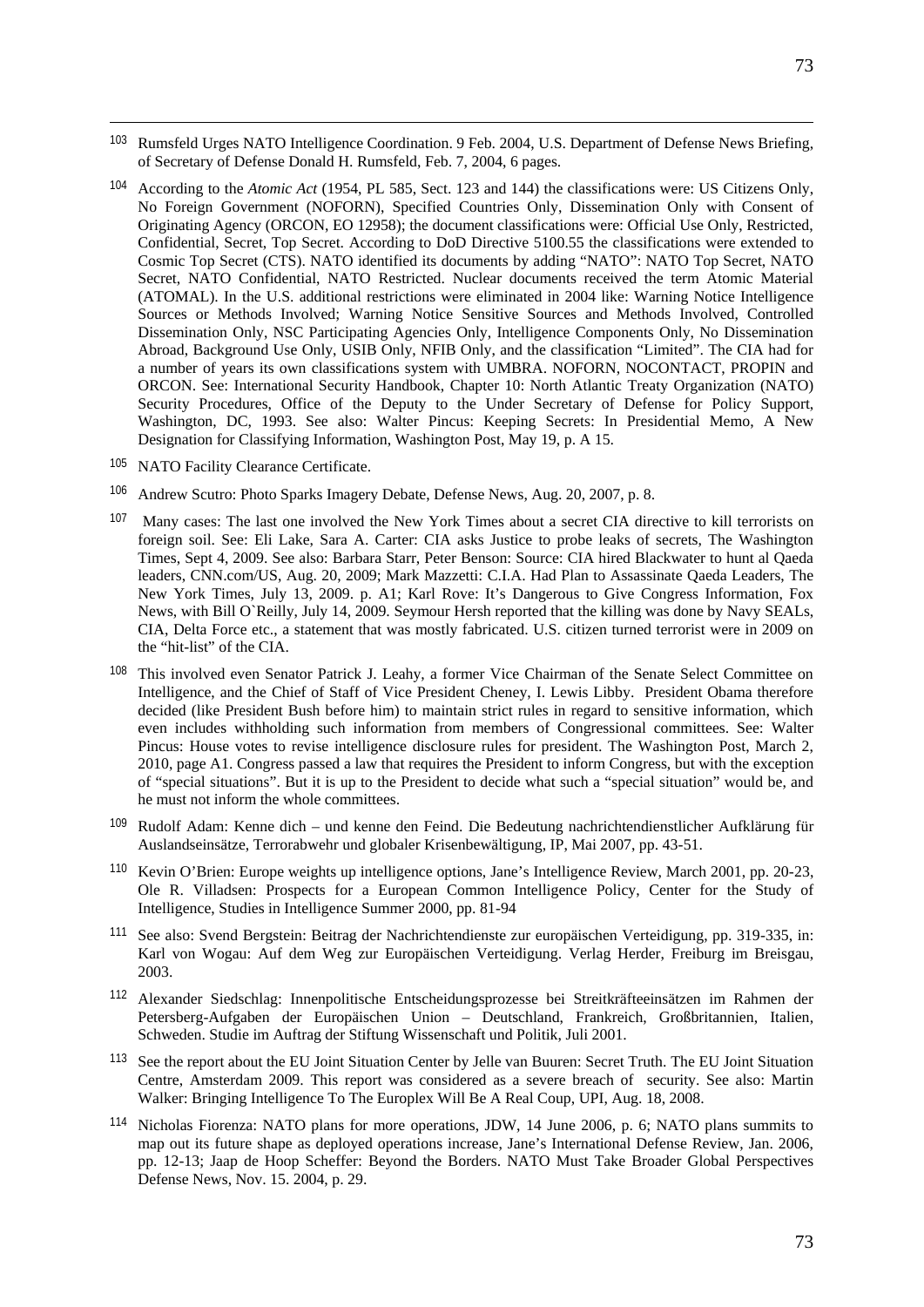- <sup>115</sup> Pierre Claude Nolin, (as General Rapporteur (of the) NATO Parliamentarian Assembly, 2004 Annual Session): 177 STC 06E – Interoperability: The Need for Transatlantic Harmonization, discussing airlift, air defense, Network Centric systems, force protection, missile defense, precision munitions, tanks and fighting vehicles, intelligence, surveillance and reconnaissance, satellites, sensors, AWACS, UAVs, communications, C2, technology transfer from the US to European forces, GPS and Galileo, C4ISTAR and a New Strategic Concept for 2010.
- <sup>116</sup> Donald C. Daniel: NATO Technology: from Gap to Divergence? Defense Horizons, No. 42, July 2004, Center for Technology and National Security Policy, National Defense University, Washington, DC, 2004.
- <sup>117</sup> Nancy Bernkopf Tucker: The Cultural Revolution in Intelligence: Interim Report. The Washington Quarterly, Spring 2008, pp. 47-61.
- <sup>118</sup> Richards J. Heuer: Limits of Intelligence Analysis, Orbis, Winter 2005, pp. 75-94.
- <sup>119</sup> This underlines the importance of separate estimates. But politics can influence or pre-determine the analysis as well.
- <sup>120</sup> Surprises are an ingredient part of politics, economies, sciences and therefore also of intelligence and warfighting. The best intelligence services will have their share of wrong predictions, like the often-quoted failure of Israel to detect the preparations of Egypt in the summer of 1973 to attack Israel in October. The Soviet Union had ion 1940/41 a large network of spies in Germany (including the Außenamt), but they did not assess properly the huge and well visible build-up for *Barbarossa,* because the mindset of the Communists, the NKVD and Stavka was fully engulfed by the German-Soviet treaties signed in 1939.
- <sup>121</sup> Sandra I. Erwin: War Lessons Should Not Be Politicizied, Says CENTCOM Chief, National Defense, March 2004. See also the comments when the U.S. intelligence community presented their conclusive *Iran: Nuclear Intentions and Capabilities*, National Intelligence Estimate, November 2007, on Dec.3 (without the confidential parts).
- <sup>122</sup> This led in 2001 to wrong conclusions by the White House, based on information and assumptions provided by an Iraqi low-key engineer about an ongoing nuclear weapons program, which did not exist.
- <sup>123</sup> Over 300 articles were written on this subject in the late 1980s. See: Rose: Why Artificial Intelligence won't work, Military Technology/MILTECH 7/87, pp. 86-87.
- <sup>124</sup> Rod Nordland: 25 Afghan Police May Have Joined Taliban, The New York Times, Feb. 19, 2010.
- <sup>125</sup> Fixing Intelligence: A Blueprint for Making Intelligence More Relevant for Afghanistan. Voices from the Field. January 2010.
- <sup>126</sup> Lawrence Sellin, UPI, Jan. 12, 2010

-

- <sup>127</sup> Reuters, Washington, DC, Jan 5, 2010
- <sup>128</sup> Quoted in: Fixing Intelligence: A Blueprint for Making Intelligence More Relevant for Afghanistan. Voices from the Field. January 2010. p. 4, 9.
- <sup>129</sup> See: Edward Waltz: Information Warfare. Principles and Operations, Artech House, Boston, Mass., 1998.
- <sup>130</sup> Sherman Kent: Strategic Intelligence for American World Policy. Princeton Univ. Press, Princeton, NJ, 1966.
- <sup>131</sup> NATO Allied Command Operations, SHAPE, Joint Staff Branches; NATO Allied Land Component Command. See: http://www.nato.int/shape/about/structure.
- <sup>132</sup> See: FM 2-22.3 *Human Intelligence Collection Operations* (2006), 5-12.
- <sup>133</sup> See: FM 2-22.3 *Human Intelligence Collection Operations* (2006), 5-12.
- <sup>134</sup> See: FM 2-22.3 *Human Intelligence Collection Operations* (2006), 5-12.
- <sup>135</sup> AJP-3.6 Allied Joint Electronic Warfare Doctrine; MC 64/9 NATO Electronic Warfare (EW) Policy.

<sup>136</sup> See: FM 2-22.3 *Human Intelligence Collection Operations* (2006). HUMINT activities include espionage, military attaches, inerrogation and questioning of refugees, prisoners of war, diplomats,

- <sup>137</sup> MC 402/1 NATO Policy of Psychological Operations.
- <sup>138</sup> MC 422/1, NATO Information Operations Policy.